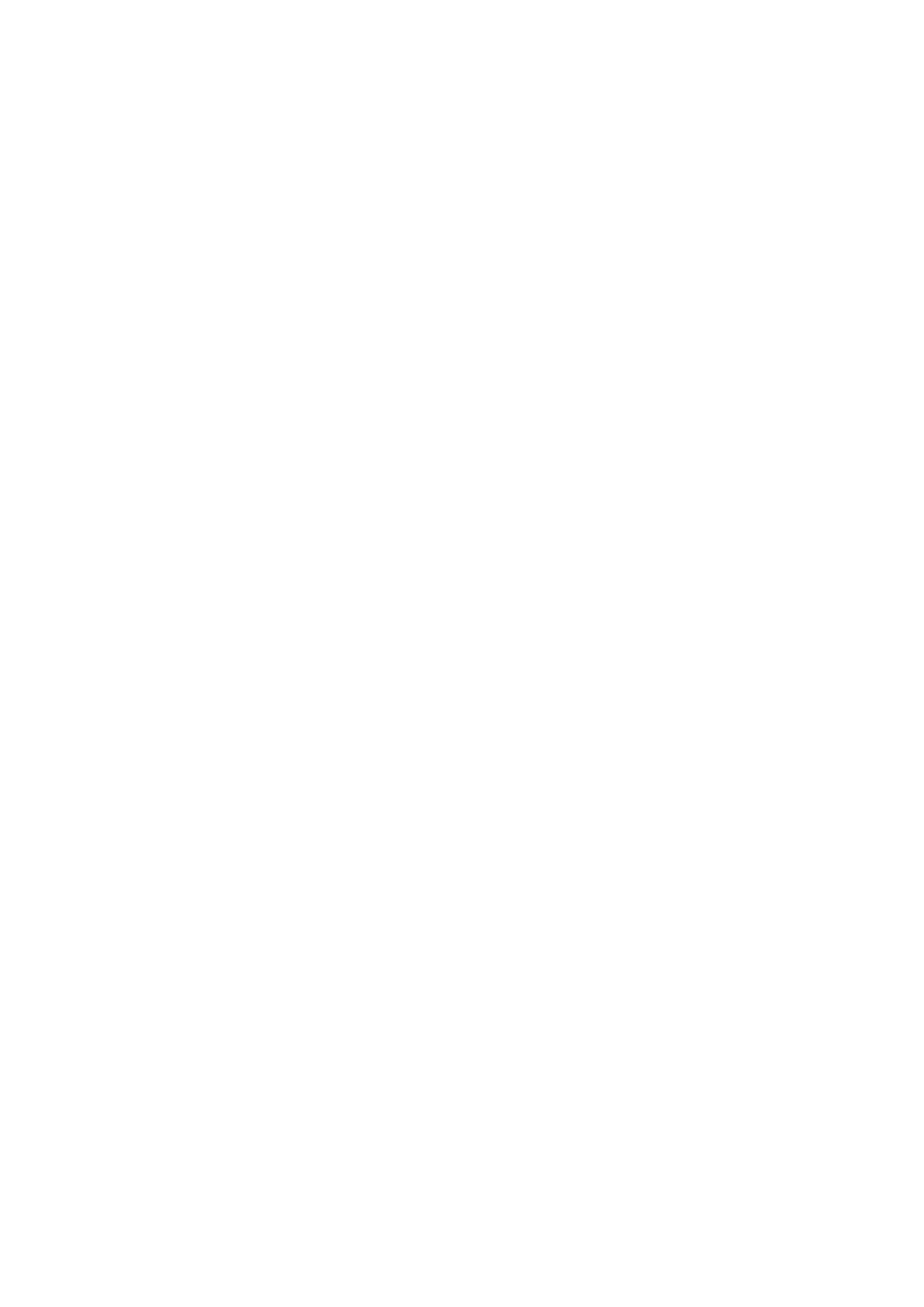# **CONTENTS**

| 1.               |     |       |                                                             |  |  |  |  |  |
|------------------|-----|-------|-------------------------------------------------------------|--|--|--|--|--|
| 2.               |     |       |                                                             |  |  |  |  |  |
|                  | 2.1 |       |                                                             |  |  |  |  |  |
|                  |     | 2.1.1 |                                                             |  |  |  |  |  |
|                  |     | 2.1.2 |                                                             |  |  |  |  |  |
|                  |     | 2.1.3 |                                                             |  |  |  |  |  |
|                  |     | 2.1.4 |                                                             |  |  |  |  |  |
|                  | 2.2 |       |                                                             |  |  |  |  |  |
|                  |     | 2.2.1 |                                                             |  |  |  |  |  |
|                  |     | 2.2.2 |                                                             |  |  |  |  |  |
|                  |     | 2.2.3 | Level 2: Froude-Krylov Nonlinear Methods  142               |  |  |  |  |  |
|                  |     | 2.2.4 |                                                             |  |  |  |  |  |
|                  |     | 2.2.5 | Level 4: Body-exact Methods (Weak Scatterer) 145            |  |  |  |  |  |
|                  |     | 2.2.6 | Level 5: Fully nonlinear Methods (Smooth Waves) 145         |  |  |  |  |  |
|                  |     | 2.2.7 |                                                             |  |  |  |  |  |
|                  | 2.3 |       |                                                             |  |  |  |  |  |
|                  | 2.4 |       |                                                             |  |  |  |  |  |
|                  |     | 2.4.1 |                                                             |  |  |  |  |  |
|                  |     | 2.4.2 |                                                             |  |  |  |  |  |
|                  |     | 2.4.3 |                                                             |  |  |  |  |  |
|                  |     |       |                                                             |  |  |  |  |  |
| 3 <sub>1</sub>   |     |       |                                                             |  |  |  |  |  |
|                  | 3.1 |       |                                                             |  |  |  |  |  |
|                  | 3.2 |       | Full-scale Measurements and Structural Monitoring 155       |  |  |  |  |  |
|                  | 3.3 |       |                                                             |  |  |  |  |  |
|                  | 3.4 |       |                                                             |  |  |  |  |  |
|                  |     | 3.4.1 | Global Structural Analysis by Classification Societies  161 |  |  |  |  |  |
|                  |     | 3.4.2 |                                                             |  |  |  |  |  |
|                  |     | 3.4.3 |                                                             |  |  |  |  |  |
|                  |     | 3.4.4 | Structural Analysis and Strength Assessment 163             |  |  |  |  |  |
|                  |     | 3.4.5 |                                                             |  |  |  |  |  |
|                  | 3.5 |       |                                                             |  |  |  |  |  |
| $\overline{4}$ . |     |       |                                                             |  |  |  |  |  |
|                  | 4.1 |       |                                                             |  |  |  |  |  |
|                  | 4.2 |       |                                                             |  |  |  |  |  |
|                  |     | 4.2.1 |                                                             |  |  |  |  |  |
|                  |     | 4.2.2 |                                                             |  |  |  |  |  |
|                  |     | 4.2.3 |                                                             |  |  |  |  |  |
|                  | 4.3 |       |                                                             |  |  |  |  |  |
|                  | 4.4 |       |                                                             |  |  |  |  |  |
|                  |     |       |                                                             |  |  |  |  |  |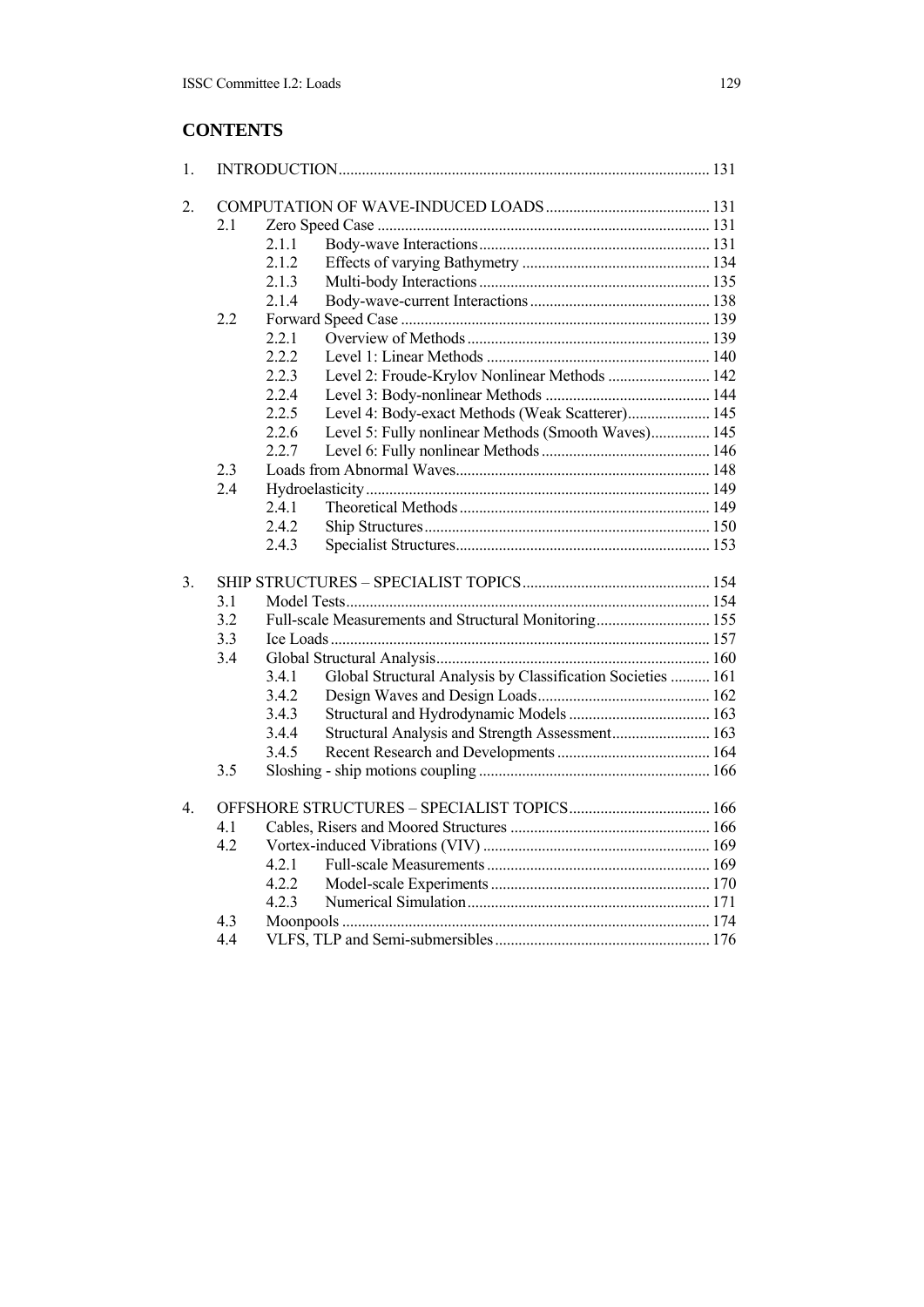| 5 <sub>1</sub> |     |                                                            |  |  |  |  |
|----------------|-----|------------------------------------------------------------|--|--|--|--|
|                | 5.1 |                                                            |  |  |  |  |
|                | 5.2 |                                                            |  |  |  |  |
|                | 5.3 |                                                            |  |  |  |  |
| 6.             |     |                                                            |  |  |  |  |
|                | 6.1 |                                                            |  |  |  |  |
|                |     | 6.1.1                                                      |  |  |  |  |
|                |     | 6 1 2                                                      |  |  |  |  |
|                | 6.2 |                                                            |  |  |  |  |
| 7.             |     |                                                            |  |  |  |  |
|                | 7.1 |                                                            |  |  |  |  |
|                | 7.2 |                                                            |  |  |  |  |
| 8.             |     |                                                            |  |  |  |  |
|                | 8.1 | Wave- and Current-induced Loads on Offshore Structures 189 |  |  |  |  |
|                | 8.2 |                                                            |  |  |  |  |
|                | 8.3 |                                                            |  |  |  |  |
|                | 8.4 |                                                            |  |  |  |  |
|                | 8.5 |                                                            |  |  |  |  |
|                | 8.6 |                                                            |  |  |  |  |
|                | 8.7 |                                                            |  |  |  |  |
|                |     |                                                            |  |  |  |  |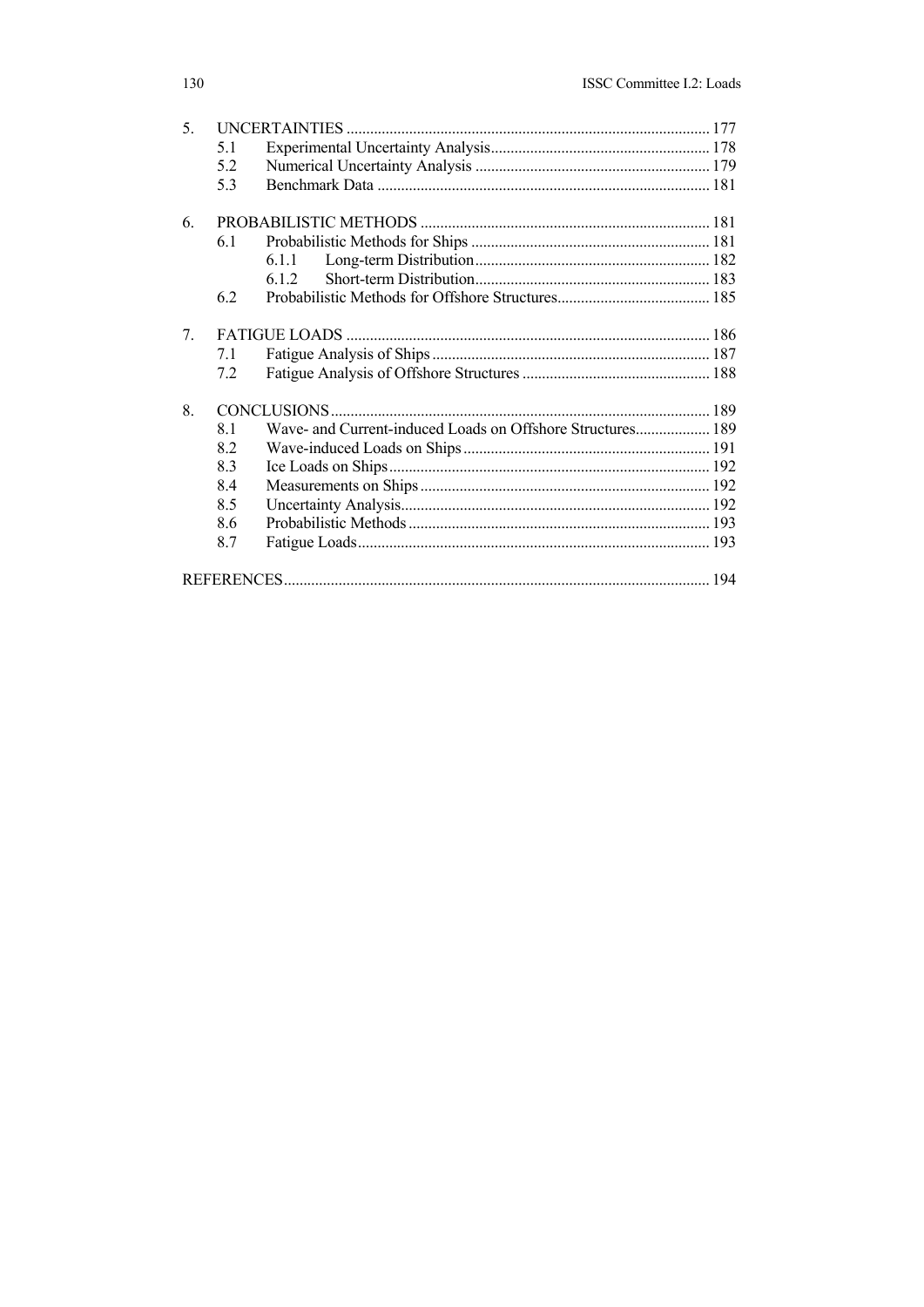# **1. INTRODUCTION**

The content of this committee's report is dictated by its mandate, as well as the expertise of its membership. Its structure and content follow along similar lines to that adopted in previous ISSC reports (ISSC 2006a), with one notable exception, namely impact loads due to slamming, sloshing and green water which, for this congress, fall within the remit of committee V.7. Wave-induced loads on ships are dealt within two different sections, namely 2 and 3. Section 2 focuses on two- (2D) and threedimensional (3D) methods, dealing with linear and nonlinear methods and including applications of so called CFD (Computational Fluid Dynamics) methods. Section 3 reviews measurements, ice loads and design loads in Classification Societies. Waveinduced loads on offshore structures are reviewed in sections 2 and 4, the former dealing with single and multi-body interactions, including effects of current and bathymetry. On the other hand section 4 focuses on specialist topics, such as cables and risers, vortex-induced vibrations (VIV) and moonpools. As with previous reports, current state of progress in short- and long-term predictions, and fatigue loads is examined, focusing on applications to ships and offshore structures. Finally, uncertainties in experimental and full-scale measurements and computational methods are discussed, with particular reference to benchmark data.

## **2. COMPUTATION OF WAVE-INDUCED LOADS**

## *2.1 Zero Speed Case*

#### *2.1.1 Body-wave Interactions*

Potential flow solutions formed the basis for evaluating wave loads on large offshore structures in most publications appearing during the reporting period. Consideration of viscous effects has been commonly restricted to specific problems such as, the calculation of slow drift motion of offshore structures, the evaluation of rolling response close to the roll resonance of ships or barges or the evaluation of the resonant motions of the confined fluid between side-by-side arrangements of floating bodies.

The solution of the first order diffraction and radiation problems achieved a level of maturity and the associated computer codes became reliable tools to provide Response Amplitude Operators (RAOs) of loads and motions. Most of the solutions for arbitrary geometries are based on 3D numerical methods. Analytical or semi-analytical methods that are usually based on matched eigenfunction expansions of the velocity potential in cylindrical coordinates have proven to be very efficient tools for treating the linear body-wave interaction problem in case of vertical cylinders (e.g. Garret 1971, Sabuncu and Calisal 1981) or arbitrarily shaped bodies of revolution with vertical symmetry axis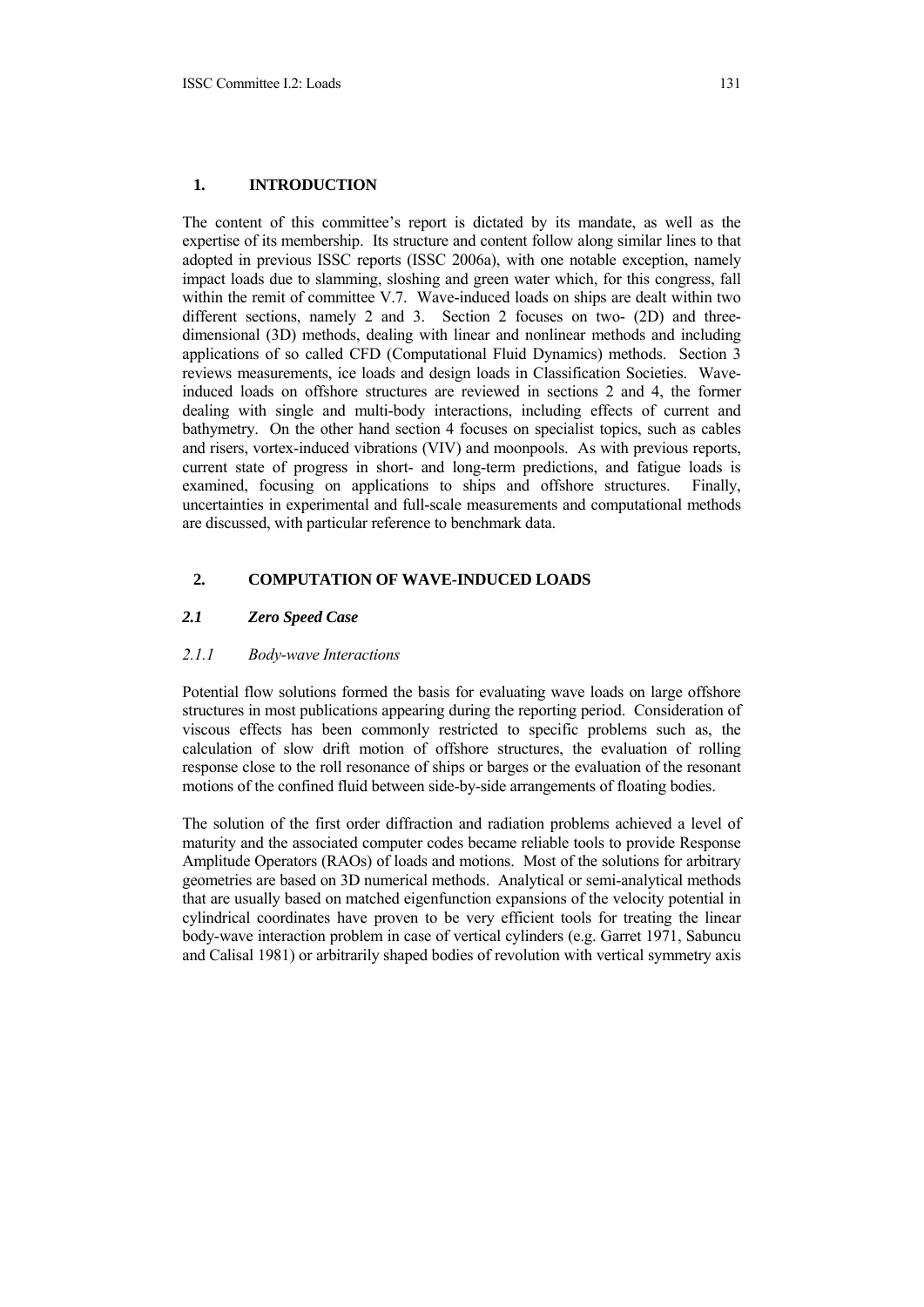(e.g. Kokkinowrachos *et al* 1986). There is little work reported for bodies of arbitrary geometry out of the 3D numerical methods. For example Drobyshevski (2006) analyzed vertical-sided bodies, of arbitrary horizontal section, with flat bottoms and small under-keel clearance. Following the method of matched asymptotic expansions, the linear wave-body interaction problem is solved by matching the two "outer" flows with the "inner" flow near the structure's edge. The 3D hydrodynamic problem is reduced to an integral equation in two dimensions formulated on the water line of the structure, simplifying the numerical implementation and reducing the number of subdivision elements. Numerical results are satisfactorily compared to analytical results. It is concluded that the proposed approach may provide an alternative to a complete 3D panel method, for analysis of vertical-sided structures in shallow water.

The extension of the matched axisymmetric eigenfunction expansion method for treating the mono- and bi-chromatic second order body-wave diffraction problem and evaluating the wave run-up in case of vertical truncated or compound cylinders, either floating or bottom-fixed, has been reported in a series of papers by Mavrakos and Chatjigeorgiou (2006a) and Chatjigeorgiou and Mavrakos (2006, 2007a, b). In the case of arbitrarily shaped bodies, Zang *et al* ( 2006) solved the second order scattering problem around a fixed ship-shaped body (FPSO: Floating Production Storage and Offloading vessel)) in unidirectional steep waves by employing a quadratic Boundary Element Method (BEM). Very good agreement between numerical results and experimental measurements was reported. In addition, the significance of the second order free surface components at the bow of the ship in accurately predicting the wavestructure interaction was highlighted.

The recent installations of Liquified Natural Gas (LNG) terminals in shallow water zone in proximity to the coast have raised some interesting problems. The wave kinematics in shallow waters appear to be rather more complex than in deep waters. The accuracy of the formulations used for the calculation of low frequency loads, already addressed by Naciri *et al* (2004), continued to receive attention. In the shallow water region, the second order potential contribution becomes important and the approximation of the low frequency loads based on the diagonal terms of the Quadratic Transfer Function (QTF), so called Newman's approximation, is no longer satisfactory. Chen and Duan (2007) presented a new approximation for estimation of the low frequency wave loads obtained by developing the QTF in a Taylor expansion with respect to  $\Delta\omega$ . Chen and Rezende (2008) presented some new developments on this approximation and numerical results for a standard 138km<sup>3</sup> LNG carrier. The approximation is shown to give satisfactory results for values of Δω up to 0.06 rad/s and for any water depth, by comparison to the full QTF computation. It should be noted that the time reconstruction is made by single sums only, instead of double sums used for the full QTF.

The effects of wave directionality on the second order loads acting on a floating vessel has been readdressed during the joint industry initiative HAWAI (sHAllow WAter Initiative) dealing with shallow water effects on LNG terminals. Rezende *et al* (2007),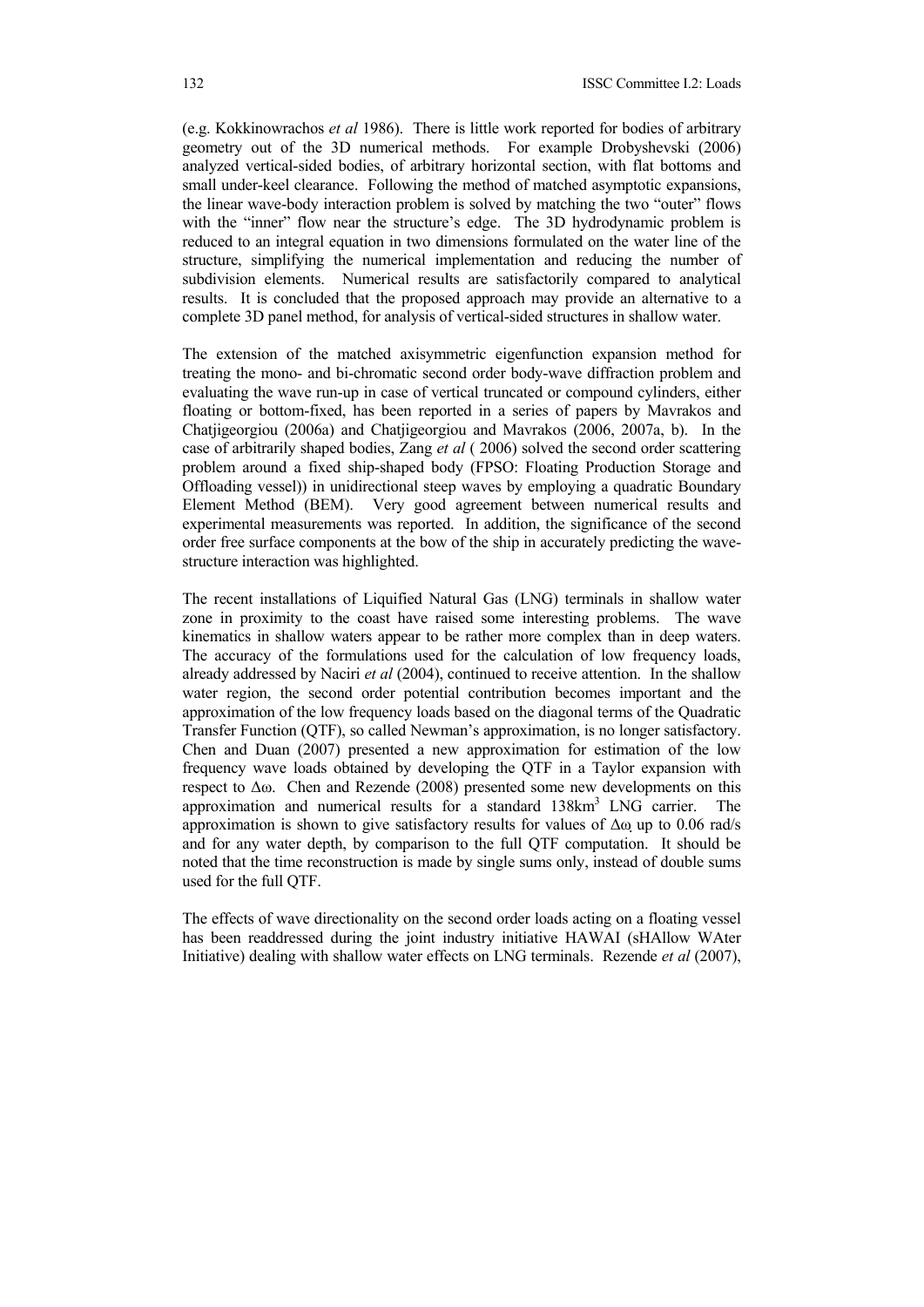extended the middle-field formulation, based on the use of a control surface for the estimation of the second order loads, to the case of cross waves. As in the case of unidirectional waves, the near-field formulation is shown to give results with poor convergence while the middle-field formulation provides accurate results for horizontal and also vertical load components. Renaud *et al* (2008) calculated the QTF using the middle-field formulation for two incident waves coming from two different directions and compared predictions with experiments in regular waves, showing agreement for most of the test conditions. In addition they carried out calculations for irregular waves, concluding that the long-crested condition does not necessarily lead to conservative results. In some specific conditions, the loads are increased with the increase of the spreading.

In addition to the perturbation based solutions, fully nonlinear methods are used for solving the diffraction and radiation problems. They are usually based on the Mixed Eulerian-Lagrangian (MEL) approach for updating the moving boundary surfaces in the time domain. For example, Bai and Eatock Taylor (2006), using a higher order BEM, predicted the nonlinear waves radiated by a forced oscillating vertical circular cylinder. Direct prediction of the potential's time derivatives was avoided by introducing some auxiliary functions. Bai and Eatock Taylor (2007) extended this method to tackle the fully nonlinear regular and focused wave diffraction around a vertical cylinder in a Numerical Wave Tank (NWT). Comparisons between numerical and experimental data are good. A NWT has also been used by Wang *et al* (2007a) to investigate the interactions between water waves and non-wall-sided cylinders by accounting for fully nonlinear boundary conditions on the free surface and the body surface. The Finite Element Method (FEM) is adopted together with a 3D mesh generated through an extension of a 2D Delaunay grid on a horizontal plane along the depth. Simulations are made for bottom-mounted and truncated cylinders with flare and the results compare very well with those of the second order solution in the time domain.

Sriram *et al* (2006) examined the estimation of forces and responses, due to the nonlinearities in wave loads, in the design of offshore structures. MEL requires the free surface to be smoothed or regridded at each time step due to the Lagrangian characteristics of the motion, which results in numerical diffusion of energy in the system after a long time. In order to minimize this effect, this 2D investigation fits the free surface using a cubic spline approximation with a FE approach for discretizing the domain. The efficiency of the method was illustrated for the standing wave problem.

Bunnik *et al* (2006) presented a formulation for the estimation of low frequency damping and quadratic wave drift force transfer function. Synthesized time series of the waves and low frequency motions were analyzed. Parameters influencing the stochastic nature of the QTFs and wave drift damping, such as length of time series, number of time segments and frequency resolution, were discussed. Two estimation methods were used. One is based on cross-bispectral analysis and another on a minimization scheme involving the quadratic transfer coefficients and the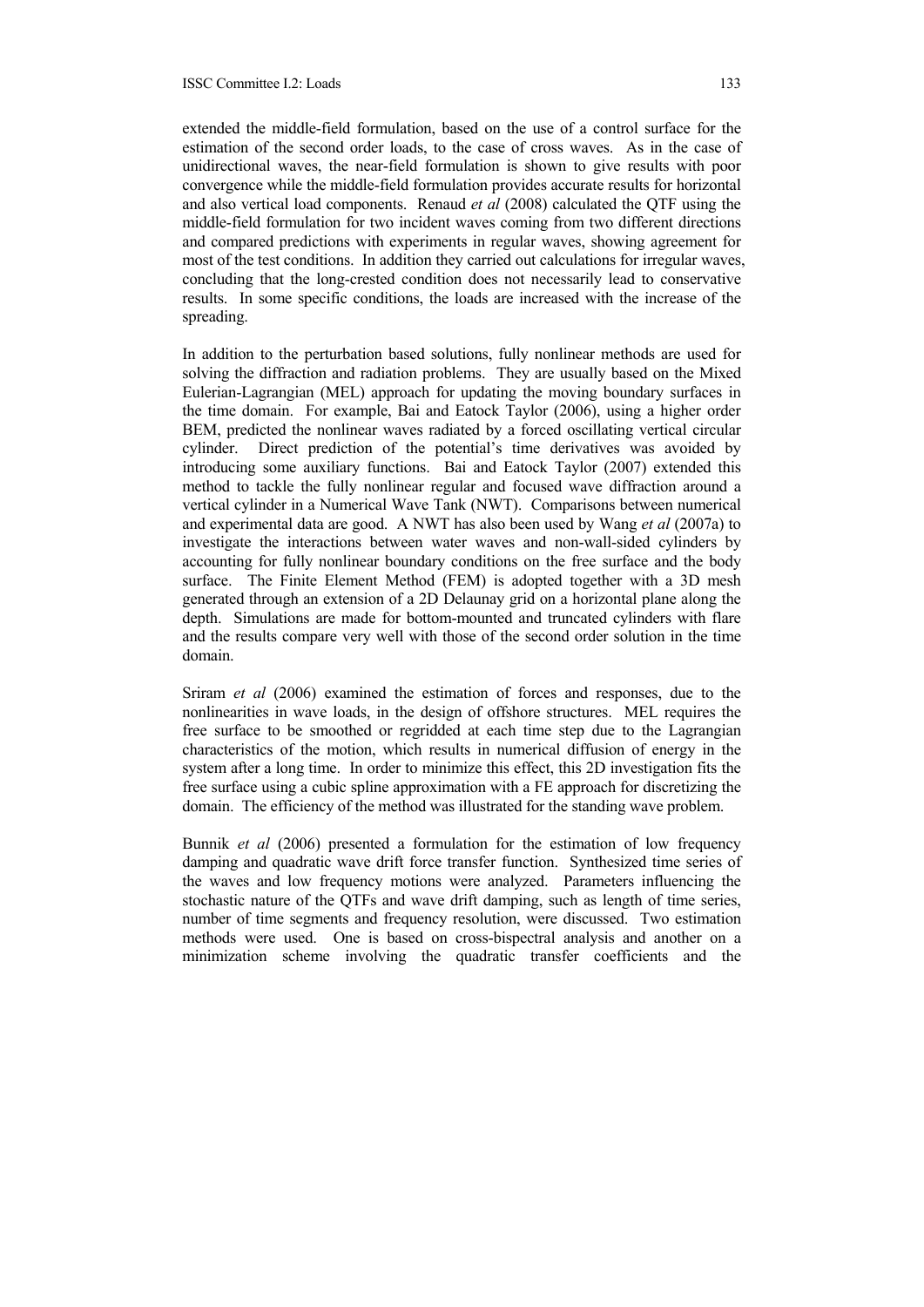reconstruction of the second order time series. The latter worked satisfactorily, thereby also providing an estimate for the wave drift damping coefficient. The procedure can be readily applied to low frequency motion time traces obtained from model test results or full-scale results.

# *2.1.2 Effects of varying Bathymetry*

When shallow water operation is considered, the influence of the seabed bathymetry variation on the loads acting on the floating body needs to be examined. Buchner (2006) modelled the varying bathymetry as a second fixed body on the classical diffraction theory. The numerical results obtained were compared to experiments. It was observed that interference effects are too strong and the modelling of the bathymetry as a second body, without special measures, can not lead to correct results. De Hauteclocque *et al* (2008) presented a method to eliminate the interference caused by the wave reflection on the boundaries of the truncated bathymetry using the classical diffraction theory. The method applies semi-transparent panels to the region of the bathymetry boundaries. The radiation coefficients obtained were compared with those obtained when only an opaque bathymetry is considered. In addition, the wave kinematics obtained by the diffraction code were compared to those obtained by a shallow water code based on Green-Naghdi theory. The results of the comparisons were considered satisfactory. Belibassakis *et al* (2007) presented a coupled mode technique for the prediction of wave induced set-up and mean flow in variable bathymetry domain. The model includes effects of bottom friction and wave breaking. Numerical results were compared with predictions obtained by the mild-slope approximation (Massel and Gourlay 2000) and experimental data.

Bingham *et al* (2007) reported on the development of a finite difference based numerical solution of the exact 3D potential flow problem for nonlinear waves and their interaction with fixed or floating structures. The work represents an intermediate stage of the development for which the final goal is to obtain highly efficient solutions on structured blocks on which the bottom variation is arbitrary but horizontal boundaries are uniform in the vertical and single-valued functions of the horizontal coordinate. Some results are presented for a rectangular bottom mounted structure and for a gap diffraction case.

Van der Molen (2007) presented a method for the calculation of waves in harbours and resultant ship motions. Calculation of the wave field requires an accurate description of the shape of the harbour and its bathymetry, whilst for ship motions the shape of the hull is important. Therefore, different methods are used for each problem. Propagation of incident waves is done through a Boussinesq-type wave model. The disturbance of the incident waves by the ship hull is treated using a panel based linear time domain diffraction model. The influence of nearby quay walls is taken into account. The superposition principle is used to consider the motions of the body in waves, i.e. the diffraction of the incident waves around the restrained body and the radiation problem are treated separately. This linearized approach is allowed as long as the motions are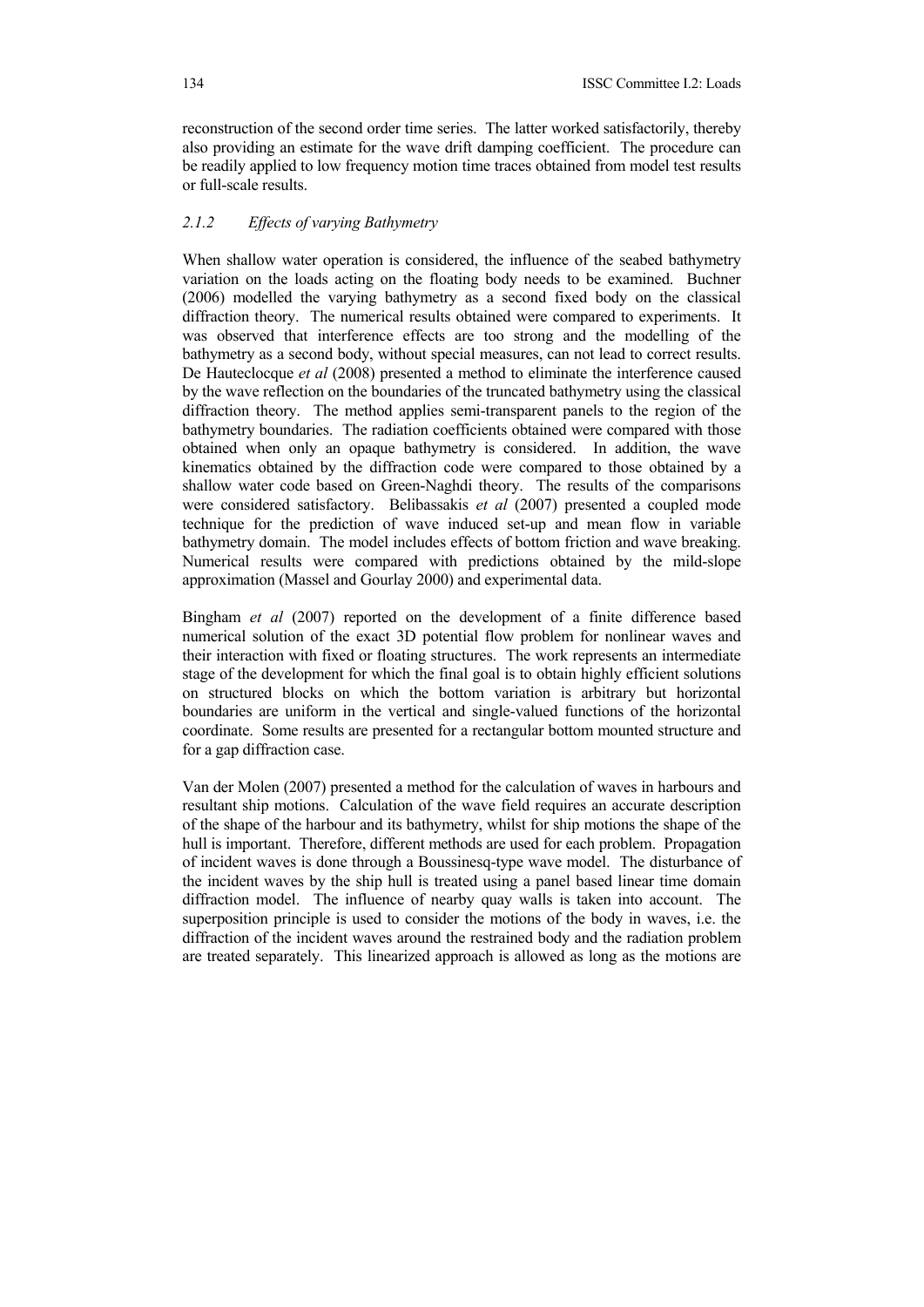small. Cornett *et al* (2008) described a large scale (1:50) physical model study conducted to investigate the movements of two LNG carriers moored at both berths due to the drawdown and wake created by a Suezmax tanker transiting the waterway. The physical model includes the effects of wind, river current and bathymetry. The drawdown and ship wake observed in the model was compared with site measurements. Strong influence of passing vessel speed on moored ship motions and mooring loads was identified. Christensen *et al* (2008) presented a method for simulating the motions and mooring forces of a ship under wave excitation. This method was applied both in open water and inside a harbour. The time domain simulation tool, called WAMSIM, applies the WAMIT® model to obtain the frequency domain hydrodynamic characteristics of the body. Diffraction forces are calculated using a Haskind relation and the wave input from a Boussinesq model taking into account the geometry of the harbour. However, the retardation functions are determined for an open water domain.

#### *2.1.3 Multi-body Interactions*

Recently, the side-by-side configuration for offloading operation has been often used, especially for gas transfer from one vessel to other. The accurate prediction of wave kinematics in the confined zone between the bodies is a crucial issue for the estimation of first and second order loads acting on the bodies. It is known that the wave kinematics is overpredicted by the classical potential theory. Different methods used aim to bring the resonant wave kinematics to more realistic levels. Fournier *et al* (2006) presented a series of results, using the flexible lid method and the "fairlyperfect" formulation, and model tests for two LNG vessels in side-by-side configuration. The distance between the two vessels was varied in the calculations. It was shown that the resonance in the gap affects not only the local wave field, but also the first order motions and the wave drift loads. Kristiansen and Faltinsen (2007) compared model test results (nearly 2D) with numerical calculations based on potential theory, both for the linear case and including nonlinear effects. Analogies to the moonpool problem were made in the treatment of the terminal gap. The results obtained showed that the wave kinematics in the terminal gap is overpredicted by both the linear and nonlinear potential methods. Pauw *et al* (2008) also compared model test results and numerical simulations, based on linear diffraction theory and lid methods (Chen 2007), on side by side LNG carriers in head waves. The damping parameter used for the lid between the two vessels is crucial for more realistic values of wave drift forces.

Kashiwagi (2008) described a method for multiple floating bodies in proximity. With an increase in the number of floating bodies, the calculation for wave-body interactions becomes formidable with the direct panel method. In such a case the Wave Interaction Theory (WIT) may be used which has a limitation, namely each interacting body must be far enough apart from the other bodies. In practice, however, WIT has been used successfully even for a case where the separation distance between the bodies is virtually zero. The authors investigated the applicability of WIT by considering 4 identical box-shaped bodies and comparing computed results with those obtained by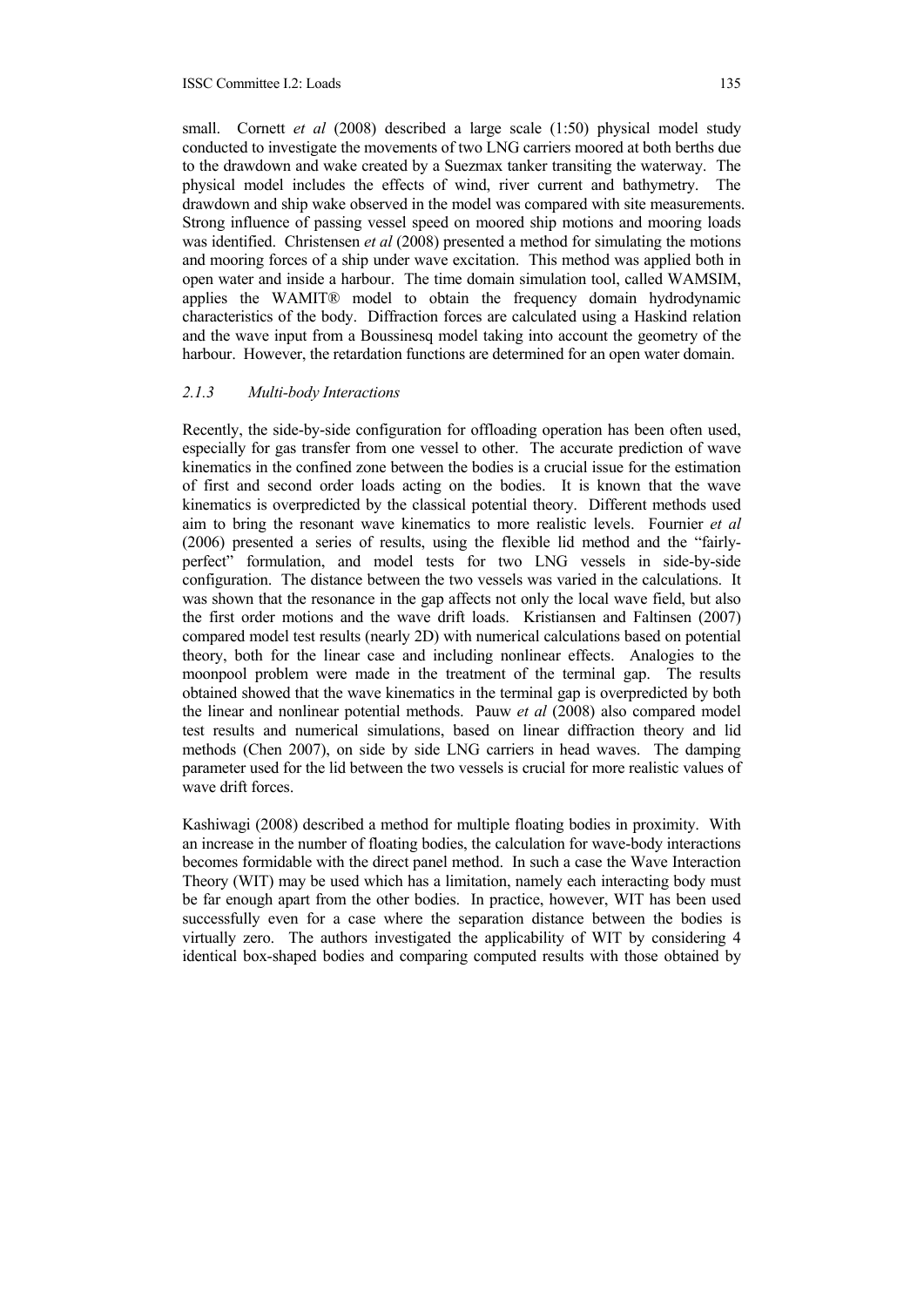the higher order BEM. It was shown that the horizontal wave force, usingWIT, compared favorably even when the separation distance is very small. This is not, however, the case for the vertical wave force.

Teigen and Niedzwecki (2006) calculated the second order wave amplifications around two identical side-by-side barges. It was observed that second order effects at the sum of frequency may cause intense wave amplification at certain zones. It should be noted that their results were obtained without including dissipation due to viscous effects. Therefore, in reality, one may expect that the wave amplifications are much less important, especially in case of second order waves. In the same context, Wang and Wu (2008) analyzed the second order resonant oscillations of liquid confined between two rectangular floating cylinders undergoing forced oscillations. FEM was used to obtain the velocity potentials at each time step. It was shown that when the oscillation frequency is equal to one half of the fluid's first order resonant frequency, the second order fluid's resonant motions became evident, a fact that requires further investigation. The influence of small gaps on hydrodynamic interactions obtained by the solution of the radiation problem among multiple floating bodies has also been studied by Zhu *et al* (2006). The study focused on the radiation problem in the frequency domain, using two box-shaped bodies. The effect that the gap's width and the depth have on the resonant frequency and the resonant amplitude of added mass and damping forces due to the radiation motions of the multiple bodies were discussed.

Another issue concerns the accurate calculation of low frequency wave loads acting on each body separately. The numerical problems suffered by the near-field formulation have been pointed out (ISSC 2006a). The new middle field formulation developed by Chen (2007) can be used as an alternative for multi-body computations, since it is capable of providing low frequency loads acting on each body of a multi-body system as shown by Chen *et al* (2007a). Their numerical results are in good agreement with experimental measurements on a FPSO and on side-by-side vessels. The formulation of the drift force based on Lagally's theorem has been reestablished by Ledoux *et al* (2006). This formulation can also provide individual drift forces in multiple body situations. Like the middle-field formulation, the results obtained by Lagally's formulation have less numerical problems than the near-field formulation in case of body with sharp corners. However, Lagally's formulation suffers from the effect of irregular frequencies.

The linear and nonlinear interactions of water waves with multiple cylinders was also investigated. For example Zhao *et al* (2007) studied the solitary wave scattering by an array of surface-piercing vertical circular cylinders using the Boussinesq approach for the description of the flow field and finite element formulations for discretising the governing equations. Numerical predictions for exciting wave forces and wave run-up on the cylinders were compared with experimental data of solitary wave reflection from a vertical wall and solitary wave scattering by a single vertical circular cylinder and an array of two and four cylinders, indicating very good agreement. Mavrakos and Chajigeorgiou (2006b) investigated the second order diffraction between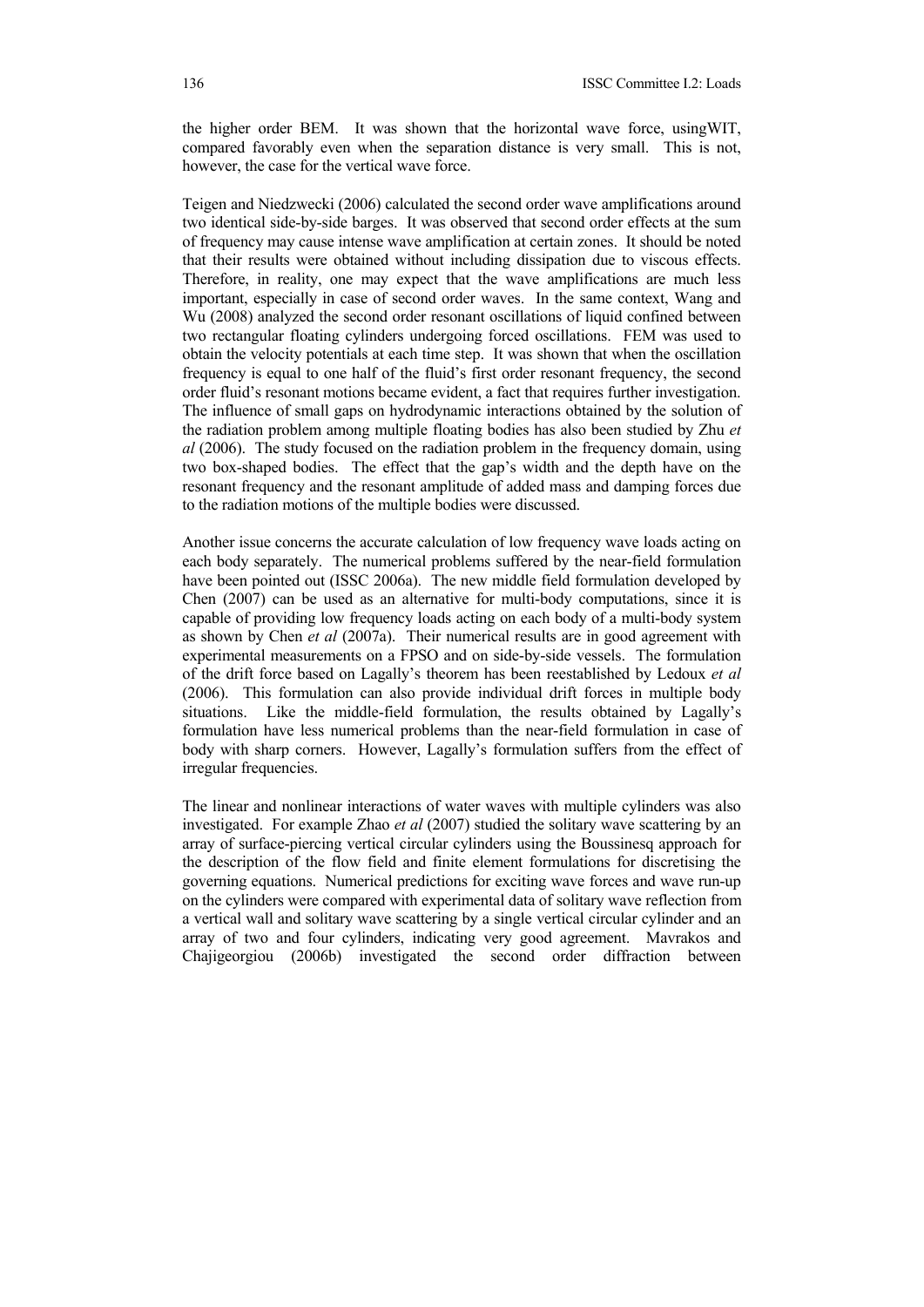monochromatic second order waves and an arrangement of two concentric vertical cylinders. Second order wave loads on each constituent part of the two-body arrangement and corresponding wave run-up in the moonpool area, between the external toroidal body and the internal piston-like cylinder, were evaluated. The significance of the second order effects, especially in the frequency regions of fluid resonances in the moon pool were highlighted. Walker *et al* (2008) studied the diffraction of monochromatic waves by an array of four bottom mounted cylinders and a gravity-based structure using linear and second order theory. The phenomenon of near-trapping was investigated, allowing guidelines for air-gap design to be established In doing so, a design wave, called New Wave, was proposed as a realistic model for large ocean waves in the wave-structure diffraction analysis.

Koo *et al* (2004) developed a 2D fully NWT based on BEM and MEL time marching scheme. Wave deformation and wave forces on submerged single and dual cylinders were investigated. The computed mean, first, second and third order wave forces on a single submerged cylinder were compared with experimental data, Ogilvie's second order theory and high order spectral method. The computed results agree well with measurements, but there exists notable discrepancy in the first order wave forces as the KC number increases, which can be attributed to viscous effects. The NWT simulations for submerged dual cylinders show that the interaction effects can be significant when the gap is small. In particular, the higher harmonic forces on the rear cylinder can be greatly increased due to already deformed incident waves by the front cylinder. A 2D fully nonlinear NWT in time domain is used. Koo and Kim (2007a) used a similar 2D NWT for the nonlinear interaction of stationary surface-piercing single and double bodies with surface waves. Mean and a series of higher harmonic force components were calculated and compared with the experimental and other numerical results, showing good correlation. Typical patterns of two-body interactions, shielding effect, and the pumping/sloshing modes of water column in various gap distances were investigated.

Interaction of linear waves and multiple porous structures was also investigated. For example, Silva *et al* (2006) presented a numerical method for analyzing the interaction of non-breaking waves with an array of vertical porous circular cylinders on a horizontal bed. The influence of the mechanical properties of the porous structures and the wave irregularity on wave transformation was examined. Results for unidirectional and multi-directional wave spectra were compared to those obtained for regular waves, providing a tool for engineering analysis. Sankarbabu *et al* (2007) investigated analytically the diffraction of linear waves around a group of dual porous cylinders, comprising a thin and porous outer cylinder with an impermeable inner cylinder, using an eigenfunction expansion method. The influence of the multiple interactions between the concentric cylinders in the group on the hydrodynamic forces, wave runup and free surface elevation in the bodies' vicinity were examined.

A 2D solution method for the interaction of linear waves with an array of infinitely long horizontal circular cylinders in a two-layer fluid of infinite depth was presented by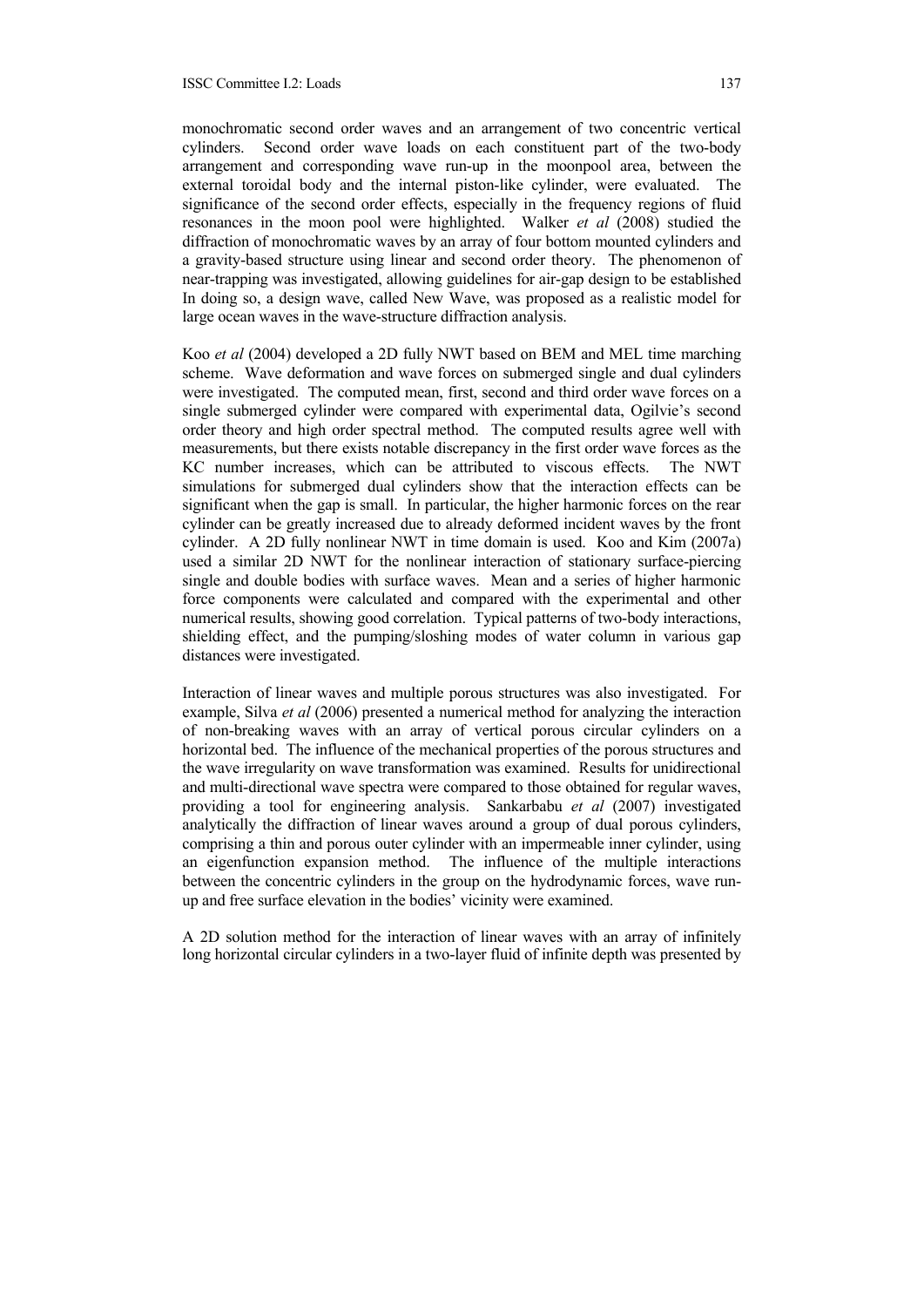Feng *et al* (2008). A multipole expansion method was used and analytical expressions for wave forces, hydrodynamic coefficients, reflection and transmission coefficients and energies were derived. The analytical results were compared with numerical ones obtained using a BEM, showing good agreement.

#### *2.1.4 Body-wave-current Interactions*

Several studies were carried out dealing with the body-wave-current interactions and the associated subject of wave drift damping evaluations. Among them Mavrakos *et al* (2007) investigated the second order wave drift damping on hydrodynamically interacting large bodies in the presence of monochromatic incident waves. The so called heuristic approach was applied for the evaluation of the second order wave drift damping in surge and sway modes of motion whereas mean wave drift calculations were carried out using the near-field formulation. Chatjigeorgiou and Mavrakos (2007c) investigated the effect that the square of current's velocity term,  $U^2$ , has on the hydrodynamic forces acting on a vertical bottom-fixed and free surface piercing cylinder in the presence of a coexistent wave-current field. Figure 1 shows the importance of the  $U^2$  terms, especially for higher wave frequencies and positive Froude numbers (Fn), i.e. waves and current acting in the same direction. For wave and current fields acting in opposing directions the effect of  $U^2$  appears to be negligible. Jian *et al* (2008) presented an analytical solution for the diffraction of short crested incident waves propagating along the positive x-axis direction around a large circular cylinder in the presence of a uniform current. The important influences of currents on wave frequency, water run-up and wave force on the cylinder were investigated.



Figure 1: Horizontal exciting force on the cylinder for  $F_n=0.1$  and  $F_n=-0.1$ . Lines with  $*$ and +symbols denote the combined contribution of both U and U2 terms (Chatjigeorgiou and Mavrakos 2007c)

Koo and Kim (2007b) investigated nonlinear wave-current interactions with fixed or freely floating bodies by a 2D fully nonlinear NWT, based on a BEM with constant panels. MEL time marching scheme is used together with fourth order Runge-Kutta fully updated time integration, regriding, and smoothing techniques, as well as acceleration potential formulation and direct mode decomposition method. Specially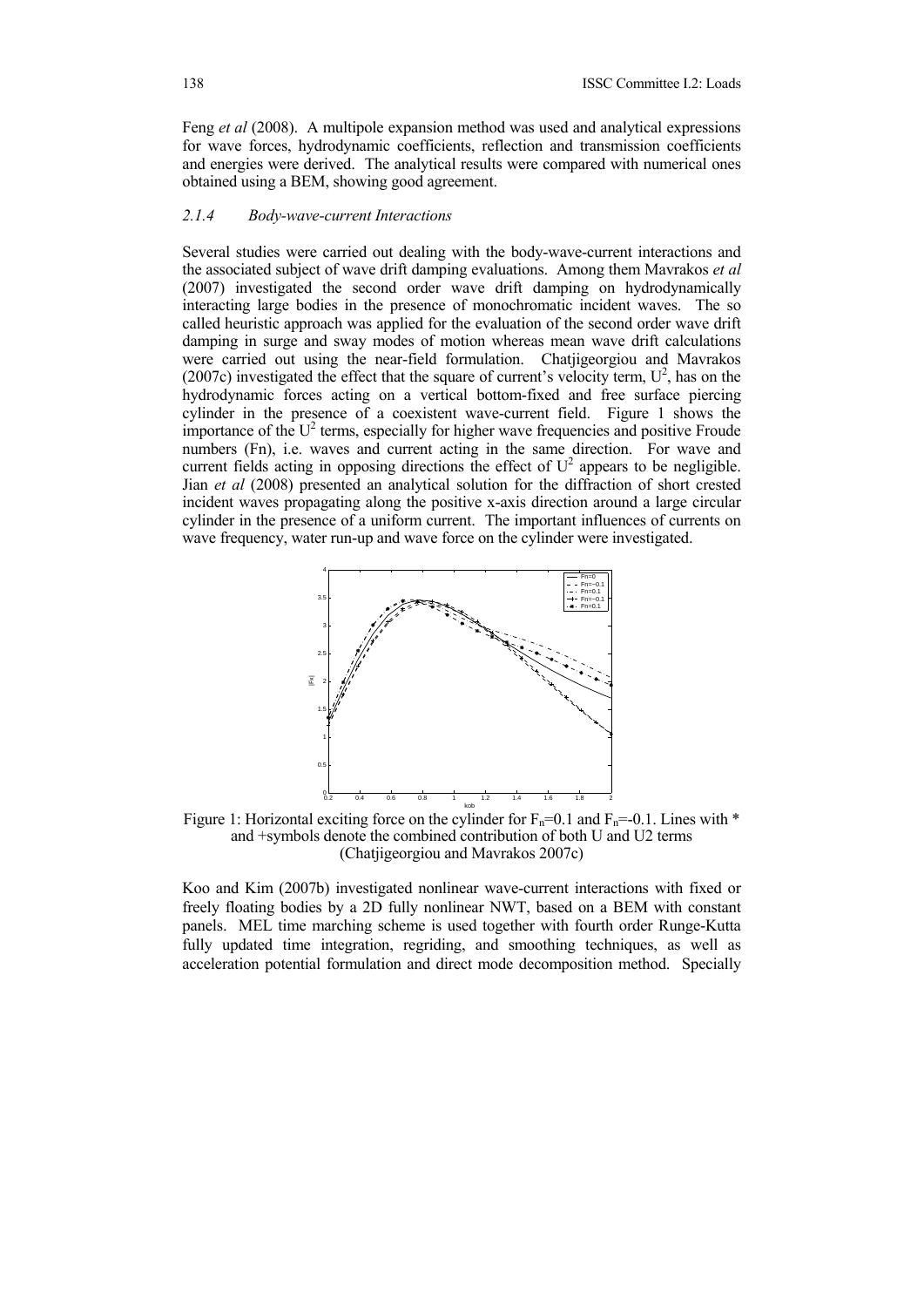#### ISSC Committee I.2: Loads 139

devised artificial damping zones were implemented to prevent wave reflection from the end wall and wave maker. Nonlinear wave-current interactions without bodies, with a stationary body and with a floating body were investigated for various wave and current conditions. Some of the simulations were compared with results from Boussinesq's equation and perturbation theory. It was noted that the NWT results reproduce the general trend of linear or perturbation theory in free surface profiles, runup, forces, and motions. However, their magnitudes can be appreciably different from the perturbation based solutions, as wave steepness and current velocity grow.

# *2.2 Forward Speed Case*

# *2.2.1 Overview of Methods*

The focus of this section is on linear and nonlinear methods for prediction of ship motions and quasi-dynamic (i.e. ship treated as rigid body) hull girder loads. A large variety of different nonlinear methods for the forward speed problem have been presented in the past three decades. One may distinguish between methods based on potential theory and those solving the Reynolds-Averaged Navier-Stokes (RANS) equations. The vast majority of methods for ships at forward speed still belong to the first group and there is a large variety of methods ranging from linear theories to fully nonlinear methods, where the complete nonlinear potential flow problem is solved with as few assumptions as possible. Between these two extremes there are many partially nonlinear, or blended, methods, in which one aims at including the most important nonlinear effects.

A second order perturbation method in the frequency domain is well established for stationary wall-sided offshore structures, but such an approach is not strictly applicable to ships with forward speeds. Moreover, a second order method may not be sufficient to describe the nonlinear ship-wave problem, and proceeding beyond a second order theory will be complicated and not very practical. Hence, most of today's nonlinear methods produce results in the time domain. Fang and Chen (2006) however, used a second order method to calculate the added resistance and the mean lateral drift forces on a ship advancing in waves. Their method is similar to that of Salvesen (1978), but they use a 3D, rather than 2D, method for calculating the velocity potential with the zero speed Green's function. Comparisons are made with experimental data for a Series 60 hull. For the mean lateral force in oblique regular waves, the 3D method generally gives slightly better results compared to the 2D method. It appears that the 3D method may overestimate the heave motions around resonance. Results may be improved if a forward speed Green's function is used instead of the zero speed Green's function.

Although difficult, the different methods can be classified according to the level of nonlinearities included. Recently, Singh and Sen (2007a, b) used a classification with 4 levels. Two higher levels have been added and will be discussed in the next subsections. These levels are: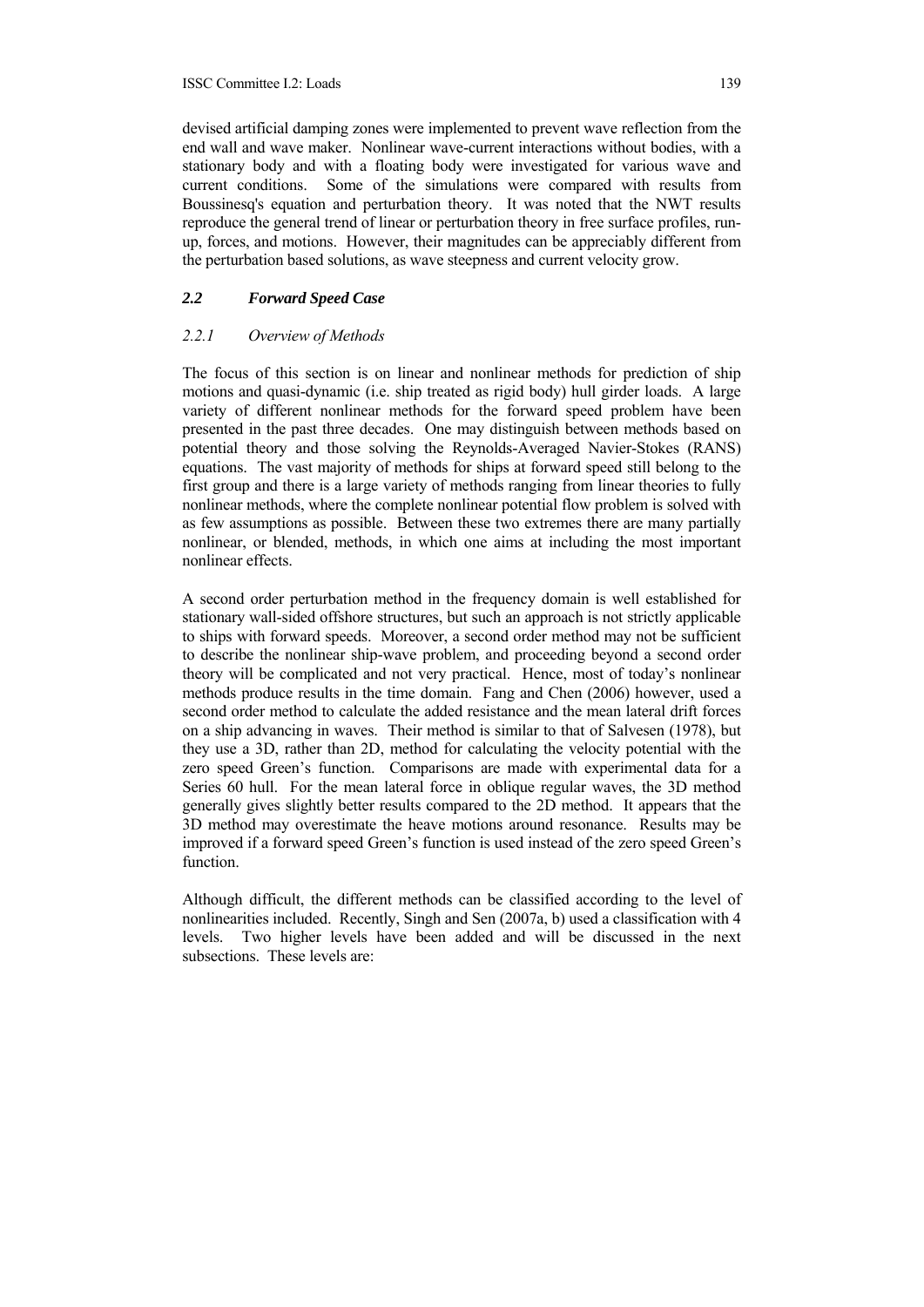- Level 1: Linear
- Level 2: Froude-Krylov nonlinear
- Level 3: Body nonlinear
- Level 4: Body exact (Weak scatterer)
- Level 5: Fully nonlinear (Smooth waves)
- Level 6: Fully nonlinear.

The classification in Levels 2-5 is best suited for 3D potential theory codes, but strip theory codes will be included. Methods on Levels 2-4 are partially nonlinear methods, the most difficult to classify properly. Singh and Sen (2007a, b), presented results from a 3D panel code with different levels of nonlinearities, similar to the different levels of the LAMP code (Lin *et al* 1994). Singh and Sen (2007a) demonstrated that the different levels of modelling nonlinearities can give quite different results, as for example in the predicted relative velocity at the bow, which is important for slamming and whipping analyses. No experimental data are presented. Singh and Sen (2007b) compared Vertical Bending Moment (VBM) calculations from the different methods/levels with experimental data for the S-175 container ship in regular waves. It is shown that the linear method gives too low sagging and too large hogging moments.

In addition to the nonlinearities of the fluid-structure system, there is also the issue of nonlinearities in waves. For example, Kim (2007) reviewed the effect of sea severity on the vertical response of structures. It was noted that the vertical responses are consistently smaller in the higher seas than in the lower seas. The application and limits of the Volterra linear and quadratic models were examined. Impulse Response Functions (IRFs) were used to determine lateral and vertical motions. The developed numerical tool is limited to slow ship motion.

# *2.2.2 Level 1: Linear Methods*

In the linear methods, the wetted body surface is defined by the mean position of the hull under the mean position of the free surface. The free surface boundary conditions are applied on the mean position of the free surface. The hydrodynamic problem is often solved in the frequency domain by either 2D, 2.5D or 3D methods. In the 2D methods, the ship's forward speed enters only in the body boundary condition, in the form of a speed correction. Such a speed correction method is also commonly used with the 3D Green's function (pulsating source) panel codes, to avoid computational difficulties. However, many 3D (as well as 2.5D) codes retain the forward speed term in the free surface boundary condition and solve for the forward speed Green's function (translating-pulsating source). 2.5D methods are limited to high speed problems, where the diverging waves dominate.

Fang and Chen (2008) adopted a 3D pulsating-source method to predict the significant wave loads for a trimaran travelling in waves. It was shown by Fang and Too (2006) that the pulsating source method can accurately predict the motion up to  $Fn = 0.45$ .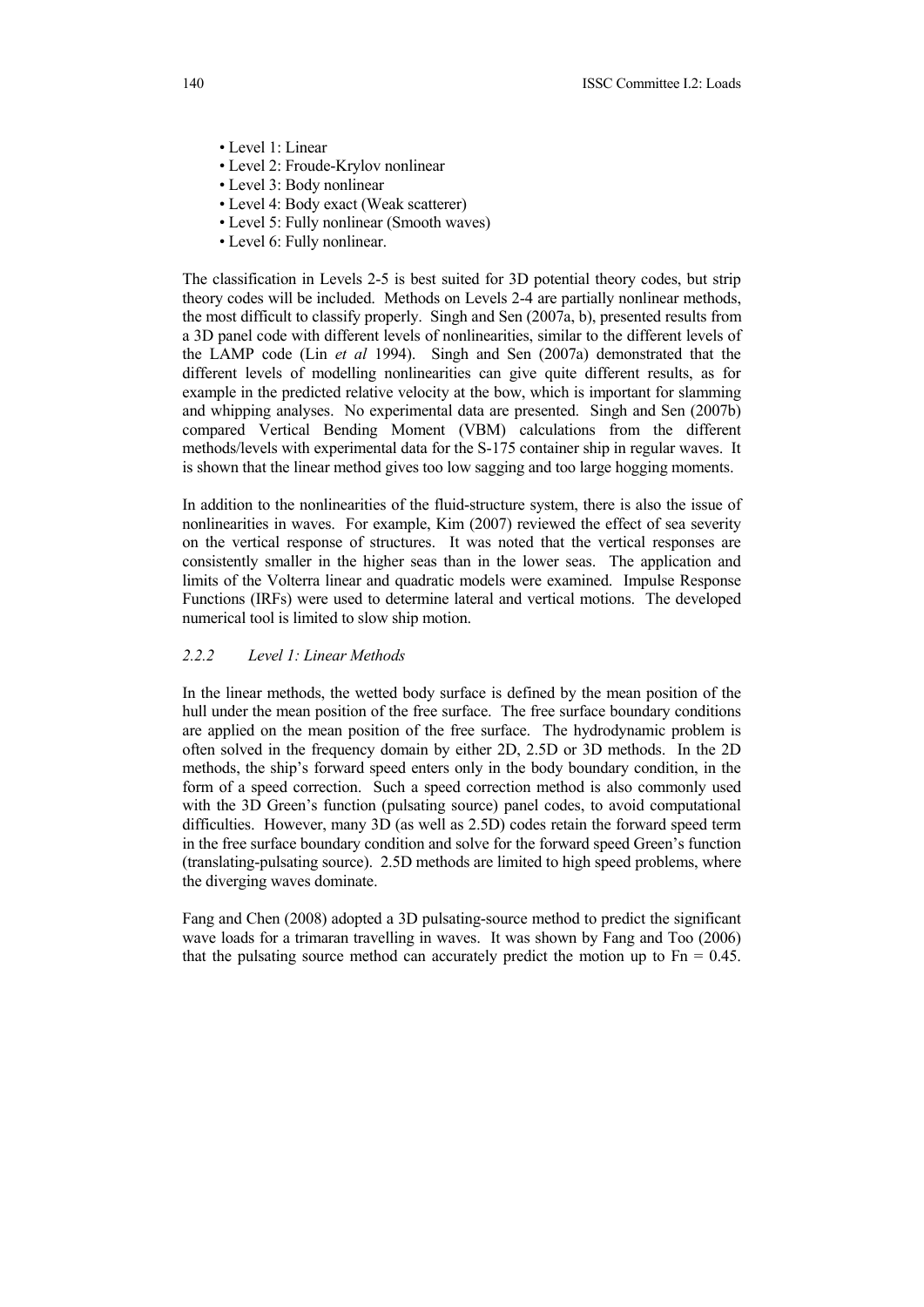#### ISSC Committee I.2: Loads 141

Based on a spectral analysis method, Fang and Chen (2008) obtained the significant wave loads including shear forces, bending moments, and torsion moments at different locations on the main hull and connected deck with respect to different outrigger arrangements (i.e. stagger and clearance). The calculations were performed for several ship speeds and wave headings. On the other hand, Inoue and Kamruzzaman (2008) developed a computer code, YNU-SEA, based on 3D Green's function method with forward speed for analyzing the radiation and diffraction forces and motion responses of high speed catamarans in waves. The numerical solutions were performed for the heave and pitch modes of motion. The calculated hydrodynamic coefficients (added mass and hydrodynamic damping) and exciting forces were compared with the experimental data and other numerical calculations found in open literature. Furthermore, the effect of bulbous bow on the free surface elevation and motion responses were analysed by comparing the relative wave height generated by a Wigley hull catamaran with and without bulbs. It was observed that the size and fineness of the bulb were significant factors needed to reduce the relative wave height under the deck structure for the high speed catamarans or other multi-hulled vessels.

The principal justification for use of strip theory is that it gives estimates for seakeeping motions and structural loads in ships with satisfactory engineering accuracy. Recently, Milgram (2007) presented a modified form of strip theory formulation for underwater vehicles. The modifications are as follows: (a) the vehicle is submerged; (b) the water depth is finite; (c) forces on cross-sections are computed using Green's Theorem; (d) there are no transom stern corrections; (e) the forces and moments due to hydrodynamic lift forces on the vehicle fins are included; (f) there are no free surface hydrostatic effects. Furthermore, experiments were conducted in head and stern seas with a model underwater vehicle for a range of forward speeds, wavelengths and vehicle submergences. Force and moment magnitudes between the numerically implemented theory and experiments are, generally, in good agreement for most conditions.

Once the velocity potential on the hull has been calculated, the pressure can be found from Bernoulli's equation and forces and moments are obtained by integrating the pressure. Alternatively, a variant of Stoke's theorem can be used to obtain forces and moments directly from velocity potential. However, this theorem introduces some assumptions, and it was recommended by Zhang and Beck (2007a) to use the pressure integration method for the radiation problem. A challenge with the pressure integration method is the evaluation of the  $\partial \varphi / \partial x$  term. Bandyk and Beck (2008) use Radial Basis Functions (RBF) to evaluate this term. They report that this works well, except for isolated instances where these functions seem to give erroneous results. The difficulties with the  $\partial \omega / \partial x$  term can be avoided by using higher order panels instead of the Constant Panel Method (CPM). Zhang *et al* (2008) report on the implementation of a Quadratic BEM (QBEM) into the 3D time domain LAMP code. The higher order panels also provide faster convergence with respect to panel size. Zhang *et al* (2008) report that results so far have not shown any significant difference between CPM and QBEM for the vertical motions and loads, and that this is probably partly due to the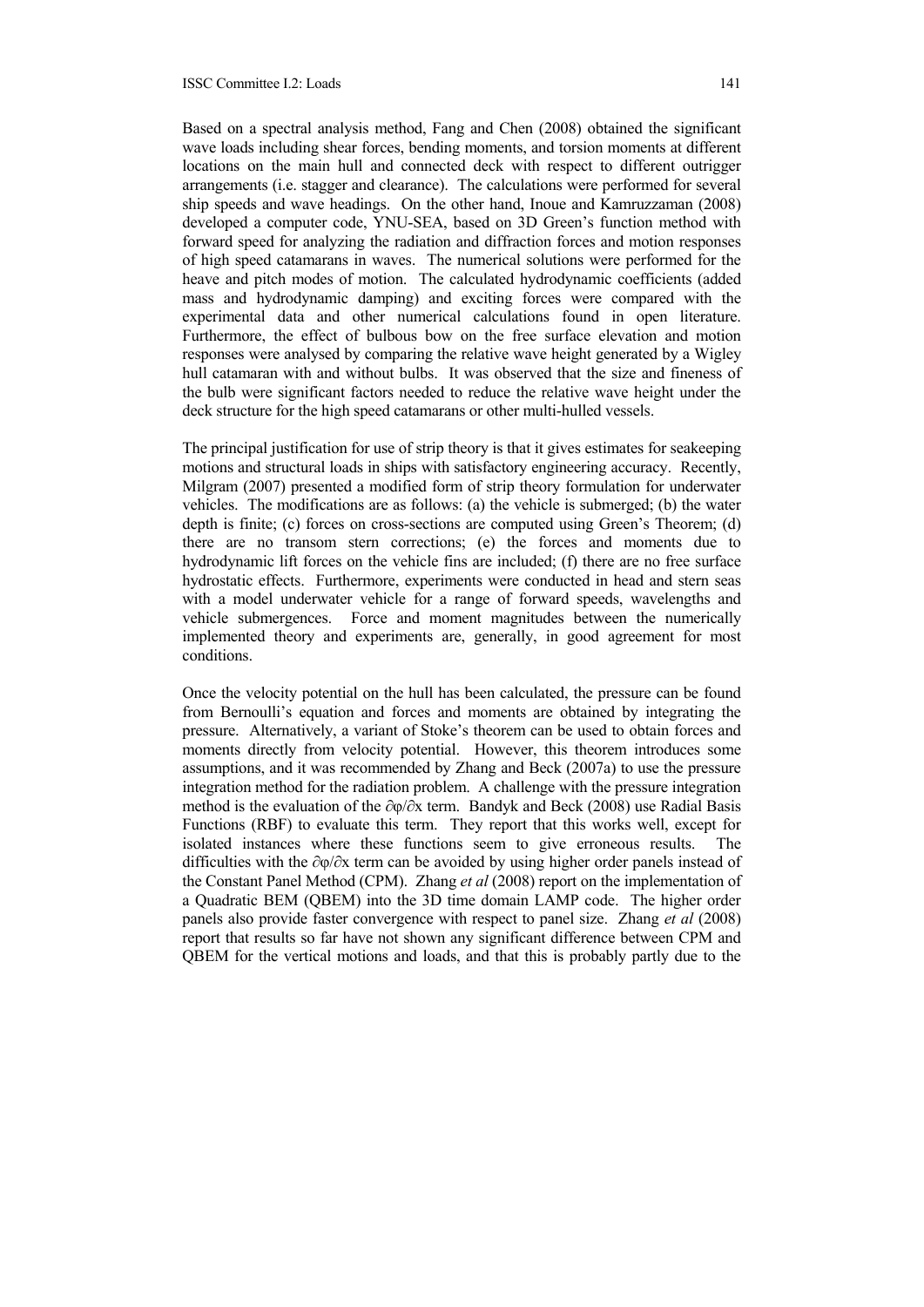fact that these problems are often dominated by inertia and nonlinear hydrostatics rather than the wave-body disturbance. They expect the difference between the two methods to be more pronounced for the horizontal modes of motion.

Gao and Zou (2008) developed a higher order Rankine panel method based on Non-Uniform Rational B-Splines (NURBS) to solve the 3D radiation and diffraction problems with forward speed. The velocity potential distribution on the body surface is described by B-splines, after the source density distribution on the body surface is determined. The method is firstly applied to the unbounded flow problem of a sphere and spheroids and is verified by comparing the numerical results with analytical ones. Furthermore, the radiation and diffraction problems of a submerged sphere and the diffraction problem of a submerged spheroid were investigated. The predictions were compared with the analytical results and experimental measurements found in open literature. From the comparisons, it is seen that the method is effective for the 3D radiation and diffraction problems with forward speed.

In general, the computational error of the panel method is mainly due to four reasons: (i) the geometrical approximation; (ii) the assumptions in the distribution of velocity potential or source strength on a panel; (iii) the evaluation of the singular terms in the integral equation; (iv) the evaluation of the free surface Green's function. Qiu and Peng (2007) introduced a panel-free method to remove the error due to the first three sources, and to compute the wave interaction with bodies at forward speed in the frequency domain. The desingularized integral equation in terms of source strength distribution was developed by removing the singularity due to the Rankine term in the forward speed Green's function. NURBS surface was adopted to describe the exact body geometry mathematically. The integral equations were discretized over the body surface by Gaussian quadrature. The accuracy of the method was demonstrated by its application to the radiation and diffraction problems of a submerged sphere and a Wigley hull at forward speed. The method was extended by Peng *et al* (2007) to compute the wave interaction with floating bodies of complex geometry. The hydrodynamic coefficients and motion responses were calculated for a LNG carrier in shallow water waves and a FPSO platform in deep water. The computed results agree well with experimental data and those obtained by panel methods.

#### *2.2.3 Level 2: Froude-Krylov Nonlinear Methods*

In the Level 2 methods, the disturbance potential is calculated as in the linear case. The incident wave forces are evaluated by integrating the incident wave pressure and the hydrostatic pressure over the wetted hull surface defined by the instantaneous position of the hull under the incident wave surface. Level 2 methods are very popular, since they capture many important nonlinear effects with only a fraction of the computer time required for the Level 3 methods. It is common to use linear analysis to calculate the frequency response or Retardation Functions (RF). The linear frequency response functions are transformed to time domain, yielding the IRFs The time domain response will contain a convolution integral with the IRF to account for the memory effects.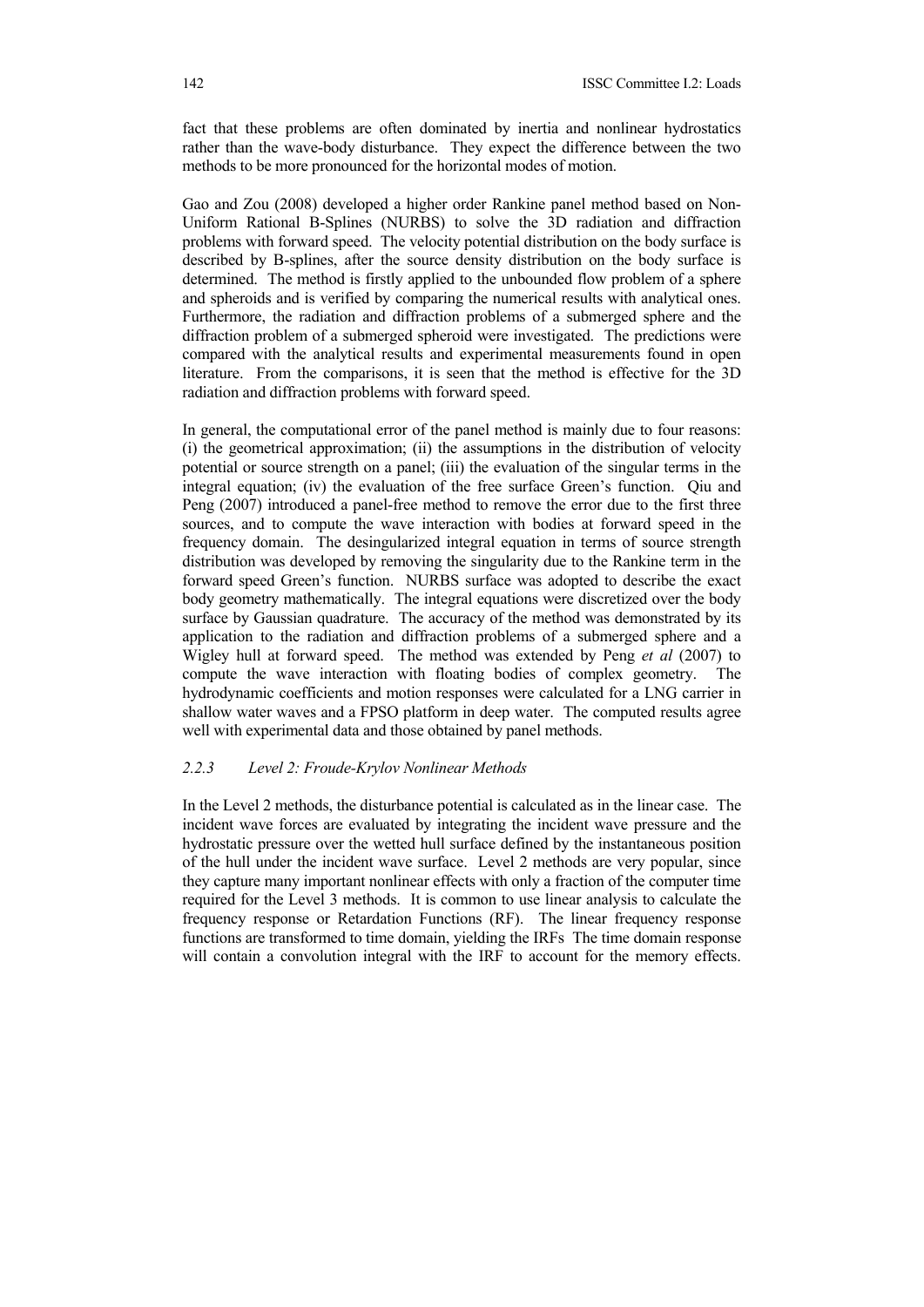Another common starting point is to solve the problem directly in the time domain using the transient Green's function, which also involves convolution integrals (e.g. Lin *et al* 2007, Weems *et al* 2007). In the next step, various nonlinear modification forces can be included in the time domain equations of motion in addition to nonlinear Froude-Krylov and restoring forces, such as due to slamming and green water. One must be careful to avoid including terms that are already part of the linear solution. Vertical viscous forces are also sometimes included by semi-empirical methods, and the influence of these have been studied by Arribas and Fernandez (2006) for high speed mono-hulled vessels.

In the methods based on linear IRF it is implicitly assumed that the structure responds linearly to the loads; i.e. there is a nonlinear relationship between the wave amplitude and the load amplitude, but the relationship between load and response remains linear, as given by the IRF or RF. It is assumed that these functions are valid for the conditions that the ship encounters during the time domain simulation. If the roll angle becomes large or if large portions of the hull come out of water this latter assumption may not be valid.

The Level 2 time domain 3D formulation LAMP-2 is extended to handle multiple bodies and various cable and fender systems by Weems *et al* (2007). Calculations of ship motions are compared with model test results. The validation indicates that the key hydrodynamic motions and forces are well predicted by the method. Validation results for heave and pitch motions of catamarans were presented by Lin *et al* (2007). Quite good agreement for heave and pitch motions is shown, but the presented validation includes only a few sample time traces. They also evaluated a set of software tools for the hydrodynamic design and performance assessment of innovative high speed sealift hull form. Using a series of model tests, these tools (ComPASS, Das Boot, VERES, LAMP, FANS and SHAPE) were assessed for their ability to provide useful guidance to designers. Nonlinear potential flow codes such as Das Boot and LAMP showed the ability to capture motions of innovative hull forms. Furthermore, extending potential flow codes with additional models allowed a wide range of practical design problems to be tackled, including estimations of slamming pressures, modelling motions with active SES cushions, and investigating manoeuvring.

A two-step approach, similar to the one used in the Level 2 methods, is often used when seakeeping and manoeuvring calculations are coupled, e.g. for manoeuvring assessment in waves. A method applied to two side-by-side moored vessels at forward speed in waves was presented by Murthy Chitrapu *et al* (2007). They use a 3D zero speed Green's function method with speed correction for the linear frequency domain solution. After transformation to time domain, the manoeuvring forces are included. The method is validated using model tests for two ships. Sutulo and Guedes Soares (2006) developed a mathematical model, with six Degrees of Freedom (DoF), for seakeeping-manoeuvring analysis of slender ships operating in regular waves. In still water it reduces to standard lumped-parameter manoeuvring models, whilst in straight path motion in regular waves it corresponds to existing nonlinear strip theory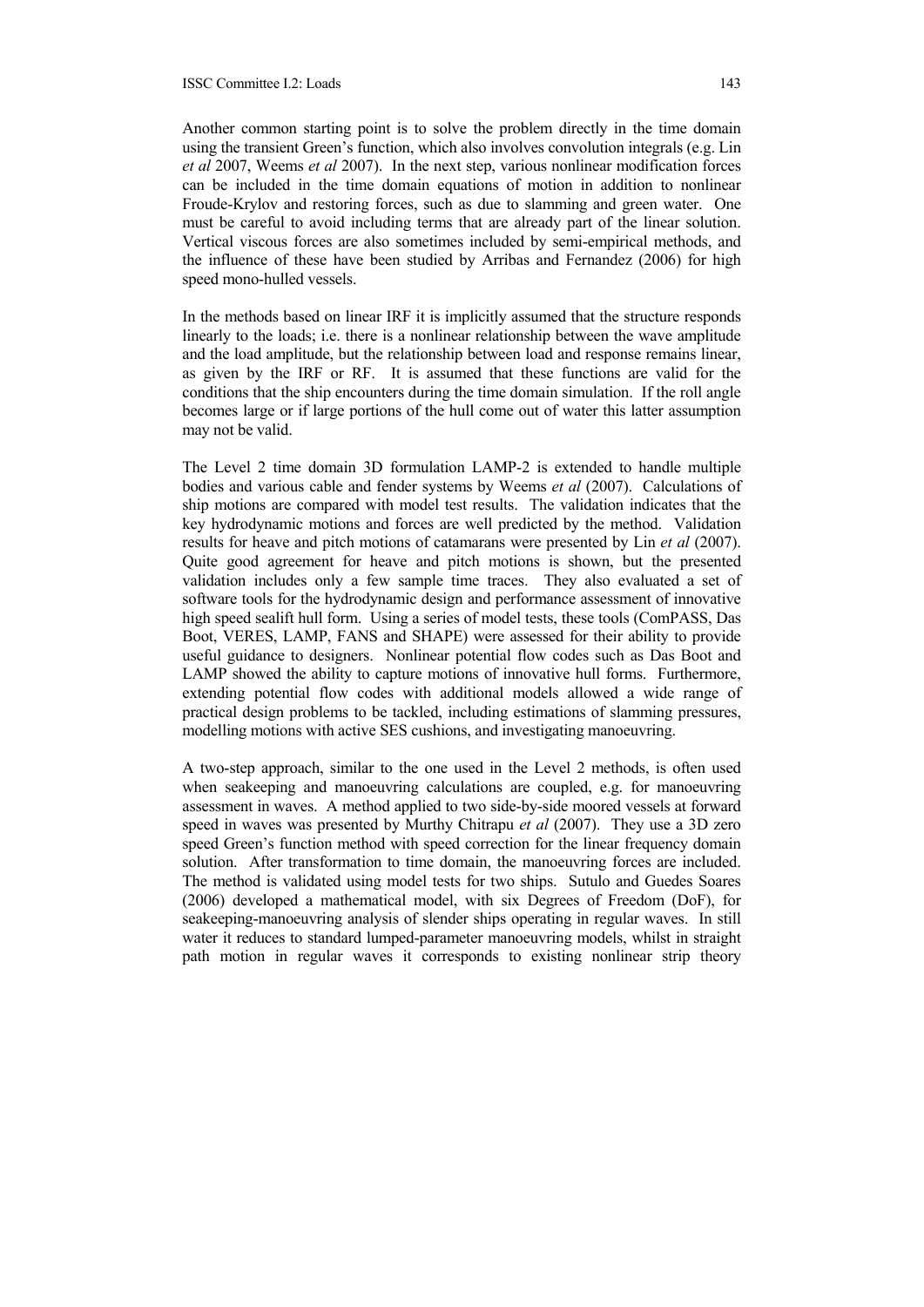seakeeping models. The Froude-Krylov and restoring forces are nonlinear whilst the radiation and diffraction forces are linear. Manoeuvring corrections are added based on considerations similar to the Munk method. Memory effects are dealt with by increasing the number of state variables. Some simulation of standard manoeuvres in regular waves is presented for the S-175 container ship.

Mikami and Shimada (2006) worked on a time domain strip method which includes body-nonlinear effects in hydrodynamic forces, as well as in hydrostatic and Froude-Krylov forces. Hydrodynamic forces are calculated as the sum of memory effects, which are impulse responses to relative velocities of the ship geometry and the wave at each time step. The memory functions are calculated beforehand for ship sections at different drafts. This approach may be regarded as an intermediate step between Level 2 and Level 3. Comparison with experiments were carried out for a Wigley hull and two container ships. Quite good agreement was obtained for heave, pitch and VBM in head seas. For the post-Panamax container ship sway, roll and horizontal bending moments (HBM) in oblique waves are also presented. The agreement with experimental data is quite good, but the HBM is more accurately predicted by a linear Rankine source method. The experimental data indicate that the HBM behaves in a more linear manner than does the VBM.

#### *2.2.4 Level 3: Body-nonlinear Methods*

In Level 3 methods, the disturbance potential is calculated for the wetted hull surface defined by the instantaneous position of the hull under the mean position of the free surface. This requires regridding and recalculation of the disturbance potential for every time step. The computational costs will therefore increase dramatically as compared to Level 2 methods.

Zhang and Beck (2006, 2007b) presented a 2D body-nonlinear method based on Rankine sources with constant strength over each panel, i.e. CPM. The method was further developed by Bandyk and Beck (2008), already mentioned in section 2.2.2. The body boundary conditions used in calculating the disturbance potentials assumes that the pitch and yaw motions are small. Hydrodynamic coefficients and RAOs agree quite well with experiments and linear prediction methods for the S-175 container ship. Results for nonlinear forced motions are also presented, but nonlinear seakeeping calculations are not presented. A 3D version of this method was developed by Zhang (2007) and results from this method are presented by Zhang and Beck (2007a). Results for the nonlinear seakeeping problem have not yet been presented. Only forced motion and wave resistance calculations were published for a sphere and a modified Wigley hull. These calculations show good agreement with experiments and results from a Green's function method. A comparison of the 2D and 3D methods was presented by Zhang *et al* (2007). The agreement was good, while the 2D method was an order of magnitude faster. The 2D method is also better for modelling arbitrary hull geometries.

Ogawa (2007) compared results from a nonlinear strip method by Ogawa *et al* (2006),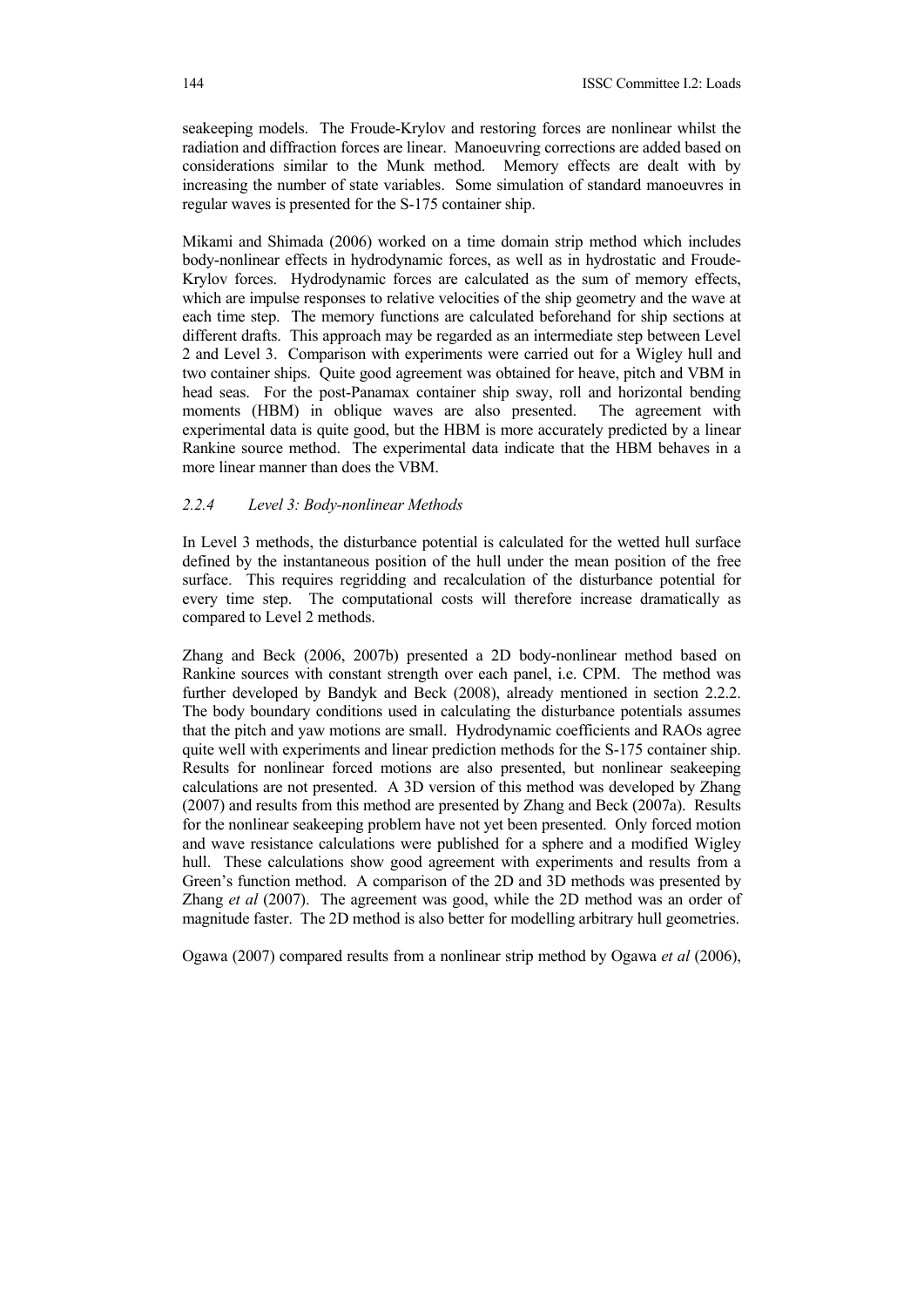where the radiation and diffraction problems are solved at each time step, with experimental data for a post-Panamax container ship. RAOs for motions, accelerations and VBM are compared for different wave steepness, heading and forward speed values. VBM was measured at amidships and at the quarterlengths. Quite good agreement was obtained, except for the VBM at the fore quarterlength, which displayed a high sensitivity to wave height.

## *2.2.5 Level 4: Body-exact Methods (Weak Scatterer)*

These methods are similar to Level 3, but the wetted hull surface is defined by the instantaneous position of the hull under the incident wave surface. For Green's function methods, this increases the complexity, since the commonly used time domain Green's function satisfies the free surface condition on the mean free surface and not on the incident wave surface. This problem can be circumvented by mapping the geometry into a computational domain where the incident wave surface becomes a flat plane (Lin *et al* 1994). Level 4 methods are sometimes referred to as "weak scatter methods", since the disturbed, or scattered waves, caused by the ship are disregarded when the hydrodynamic boundary value problem is set up. It is assumed that the scattered waves are small compared to the incident waves and the steady waves. The weak scatterer hypothesis was introduced by Pawlowski and Bass (1991) for a 3D panel method. Recently, Peng *et al* (2006) extended this method from mono-hulls to multi-hulls; so that hydrodynamic interaction between the hulls is included. Calculated heave and pitch motions of a twin-hull SWATH/catamaran vessel in regular and irregular waves agree quite well with experimental data.

# *2.2.6 Level 5: Fully nonlinear Methods (Smooth Waves)*

In these fully nonlinear methods, the scattered waves are no longer assumed to be small, and they are included when the boundary value problem is set up. In the MEL method the Eulerian solution of a linear boundary value problem, and the Lagrangian time integration of the nonlinear free surface boundary condition is required at each time step. These methods assume that the waves are "smooth", i.e. there is no wave breaking or fragmentation of the fluid domain. Computations are typically forced to stop based on a wave breaking criterion. The stability of the free surface time-stepping can also be a problem (Bandyk and Beck 2008). Lin and Hoyt (2007) applied a 3D fully nonlinear method presented by Lin and Kuang (2006) to a fast amphibian vessel. The method is developed for six DoF calculations of arbitrary shaped hulls in finite water depth, but the paper does not present results for the nonlinear seakeeping problem.

Sun and Faltinsen (2007) presented a 2.5D theory with a fully nonlinear BEM method for the analysis of porpoising and dynamic behaviour of planing vessels in calm water. Whilst Zhao *et al* (1997) used a very high Froude number assumption so that hydrodynamic coefficients are independent of frequency and Froude number, the present work properly includes the effect of gravity. Linear stability theory was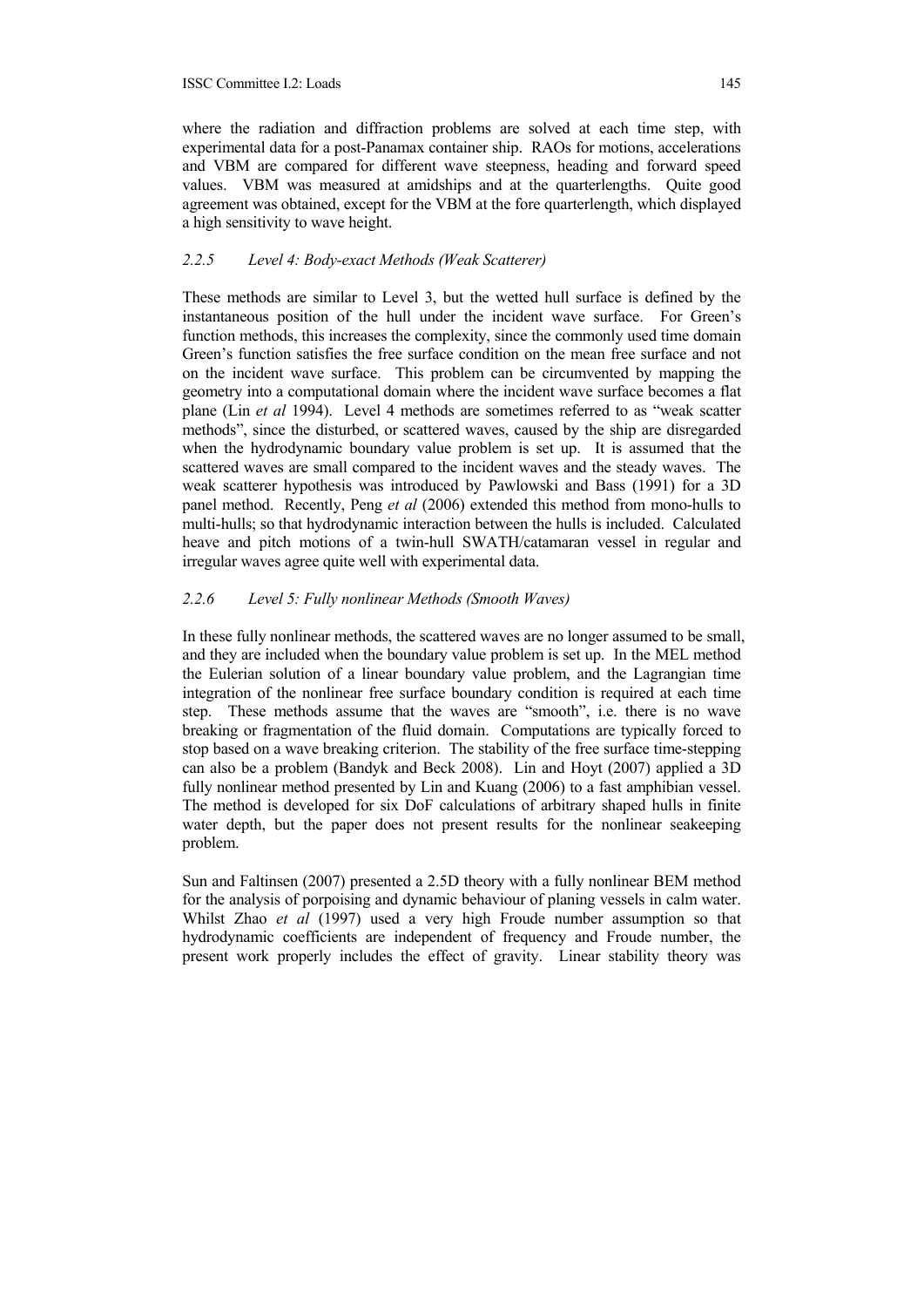applied to predict the inception of porpoising, and it was shown that the new methods compares better with experimental data than does the method which uses frequency independent hydrodynamic coefficients.

An interesting development is the work by Yan and Ma (2007) who extended the QALE-FEM (Quasi Arbitrary Lagrangian-Eulerian FEM) based on a fully nonlinear potential theory to deal with the fully nonlinear interaction between steep waves and 2D floating bodies. In this method, complex unstructured mesh is generated only once at the beginning of the calculation and is moved to conform to the motion of boundaries at other time steps, avoiding the necessity of high cost remeshing. Using the developed techniques and methods, various cases associated with the nonlinear interaction between waves and floating bodies were numerically simulated and compared favourably with experimental results.

#### *2.2.7 Level 6: Fully nonlinear Methods*

The boundary integral methods used in potential theory cannot handle breaking waves, spray and water flowing onto and off the ship's deck. For these types of problems, methods solving the RANS equations are often used. In these methods, the water/air volume is normally discretized, and a finite difference, finite volume or a finite element technique is used to establish the equation system. Particle methods, where no grid is used, have also been applied to solve the Navier-Stokes equations. Examples are the Smoothed Particle Hydrodynamics (SPH), the Moving Particle Semi-implicit (MPS) and the Constrained Interpolation Profile (CIP) methods, the latter more suitable for violent flows.

Tahara *et al* (2006) presented an overview of CFD methods and employed two RANS equation solvers (CFDShip-Iowa version 4 and Flowpack version 2004e) for a container ship, in towed and self-propelled conditions. They also provided comparisons with available experimental fluid dynamics data. It was concluded that the accuracy of the methods would be acceptable in practical design, after performing extra case studies to verify the trends in the current solutions. On the other hand, Zwart *et al* (2007) described an algorithm for solving free surface flows around ship hulls. The solution algorithm implicitly couples velocity, pressure and volume fractions. The conservation equations were discretized using finite volume method. The algorithm was implemented in the ANSYS-CFX software package, and is validated by comparing with experimental data on a number of ship hull benchmark cases in both steady and transient conditions. The calculations were performed for a Wigley hull and a Navy surface combatant ship. The wave elevations and wave forces were calculated and compared with experimental measurements under steady and transient flow conditions.

Carrica *et al* (2006) studied the forward speed diffraction problem in head regular waves for the surface combatant DTMB 5512 using a RANS approach with a single phase Level Set method to compute the free surface. Predictions were compared with experiments for two cases. The first is at Froude number 0.28 in long waves, where the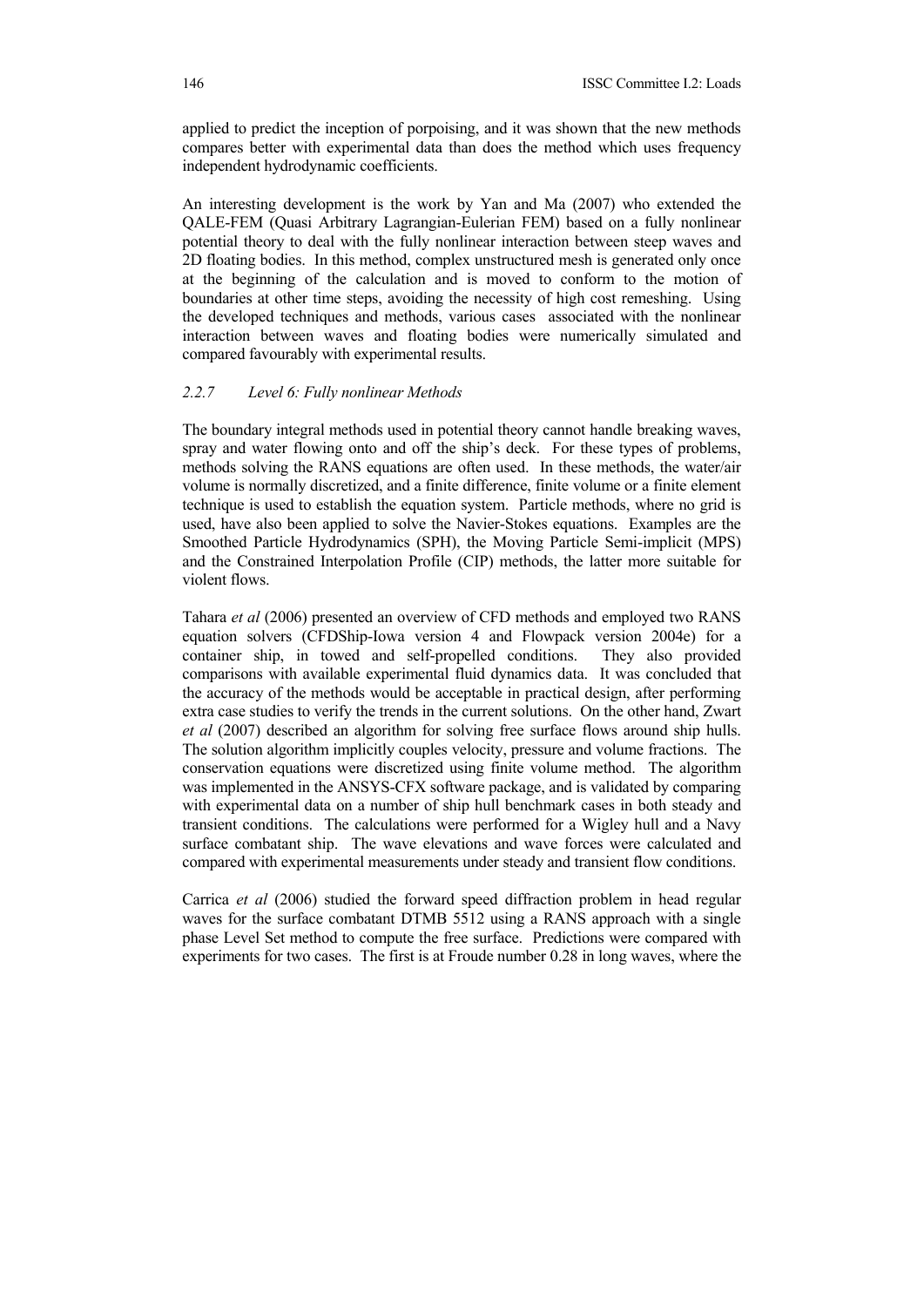response is linear. Validation was performed for resistance, heave forces, pitch moments, unsteady free surface elevation and unsteady nominal wake velocity profiles. In the second case, the Froude number is 0.41 in short waves, and the nonlinearities are more pronounced. Here, validation was performed for heave forces and pitch moments. Good agreement was obtained for the first case, while there were more discrepancies in the high speed nonlinear case.

Yang and Löhner (2006) presented a RANS solver with a Volume of Fluid (VOF) method for free surface computations. In their NWT, the heave and pitch motions of an LNG carrier in head waves were studied. Regular waves of different length and height were investigated. Slamming and water-on-deck events are also handled by the code. No validation is presented for this case. Another application of a RANS solver (FLUENT) with a VOF method is presented by Sasanapuri *et al* (2007). In their NWT, resistance, manoeuvring and heave/pitch motions in head regular waves of a generic catamaran were studied. Validation was not presented, but the calculated steady resistance is compared with results from a validated potential theory code, showing good agreement.

El Moctar *et al* (2006) applied the RANS solver COMET with a VOF method to a 100 m motor yacht travelling at 13.4 knots in head regular waves. Time series of measured and predicted pitch motion and vertical acceleration at FP show good agreement. They also compared the longitudinal distribution of vertical shear forces and vertical bending moments for two container ships predicted using their RANS method and a 3D BEM (GLPANEL). Since the RANS method includes slamming loads, it predicts larger load effects in the fore part of the ship, when compared to the BEM.

To analyse a ship advancing in head waves, one usually imposes an incident wave field at the inlet boundary. It is modelled as velocity and pressure perturbations, added to the uniform stream. The perturbations are usually derived from the linear potential flow solution for free surface waves. This approach requires large computational resources, because the grid must be very refined between the ship and the wave maker. Moreover, wave reflections will affect the incident waves, and it is difficult to apply the method to irregular or focused waves. To overcome these problems, Ferrant *et al* (2008a) used the so called SWENSE (Spectral Wave Explicit Navier-Stokes Equations) method to calculate the motions of a ship at forward speed in irregular waves. The approach uses a fully nonlinear potential flow description for the incident wave systems combined with a modified set of RANS equations, with free surface equations accounting for the interaction between the waves and the ship. A basic SWENSE calculation is performed in three steps: (a) determination of the undisturbed incident flow; (b) solution of the SWENS equations giving the nonlinear viscous flow correction to the incident flow and (c) solution of the initial problem based on the previous two steps. Application to 6-DoF self-propelled ship manoeuvring in irregular waves was presented by Ferrant *et al* (2008a, b). Validation is not presented for this case; but the method has been previously validated two different applications; the first is for captive tests on a naval combatant model in head waves as reported by Luquet *et*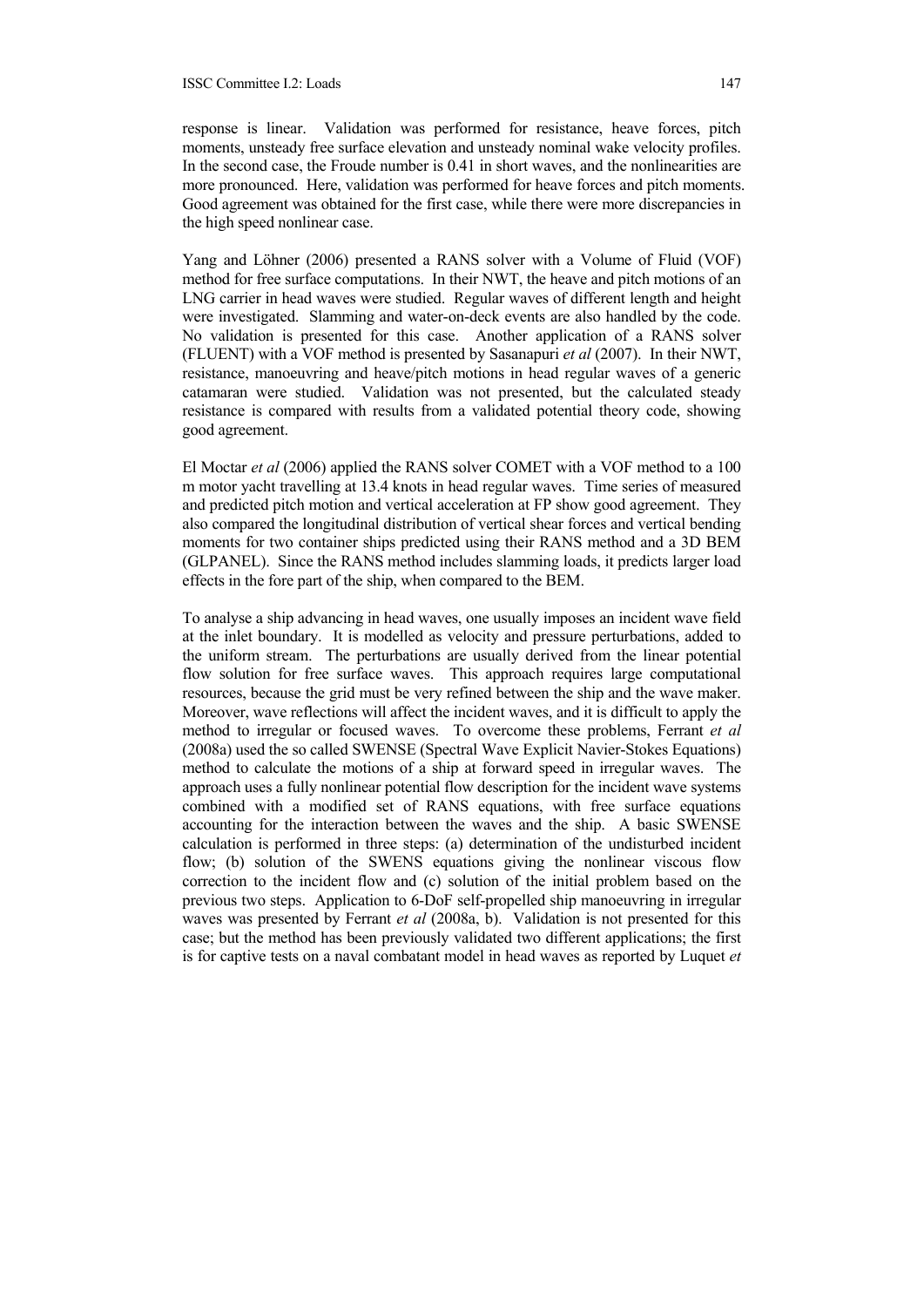*al* (2005), the second for a Tension Leg Platform (TLP) in regular and irregular waves as reported by Luquet *et al* (2007). The SWENSE approach combined with an SPH solver was presented by Guilcher *et al* (2006), but only the diffraction problem for a fixed submerged cylinder was investigated

Hu and Kashiwagi (2006) presented a CIP-based method, which is validated for a Wigley hull at Froude number 0.15 in head regular waves. It is concluded that the method predicts heave and pitch motions and forces with sufficient accuracy. Kashiwagi *et al* (2007) improved the CIP method by implementing a new interface capturing scheme, proposed by Xiao *et al* (2005). Predictions were compared with Wigley hull measurements at Froude number 0.15 in head regular waves and a range of wavelengths. For heave, the agreement with experiments is reasonable for most wavelengths, but a 3D Rankine panel method and a strip method are shown to give better results. For the pitch RAO, the accuracy of the CIP method is closer to that of the potential methods, but the experimental data are more scattered for the longer waves.

# *2.3 Loads from Abnormal Waves*

In the field of abnormal or freak (or rogue) waves some investigations deal with the nature, as well as physical and numerical generation, of these waves, whilst others with the effects of these waves on floating structures. The former falls within the remit of Committee I.1; hence, the focus of this section will be on the latter. For example, Schellin (2007) examined the determination of safety levels under freak wave conditions. The reserve strength of a jack-up structure with respect to rule based design capability under freak wave condition was assessed using advanced CFD codes like COMET.

Clauss *et al* (2006) argue, based on analysis of collected data, that rogue waves are serious events and that a ship will encounter more than 3500 such waves in its lifetime of 25 years; hence, they should be considered in ship design. They generated variations of the New Year or Draupner wave (NYW) in a wave tank. These comprised (i) NYW with local elongated period and (ii) NYW with local elongated wave period and increased local wave height. Experimental tests with an FPSO model indicated that both variants resulted in larger maximum VBM than the original NYW, with variant (ii) producing the largest response which was slightly larger than the DNV (Det Norske Veritas) rules value. The authors concluded that local wave pattern is extremely important for maximum responses. They also emphasized the need to determine maximum responses using numerical methods in time, rather than the more conventional frequency domain. Guedes Soares *et al* (2006) compared measured and calculated responses for the aforementioned FPSO in a wave train containing a rogue wave, obtained from NYW. Their predictions are based on a strip theory, accounting for nonlinearities relating to hydrostatic restoring and incident wave excitation. The comparisons between numerical and experimental results for the amidships vertical bending moment show good agreement. They also varied the position, both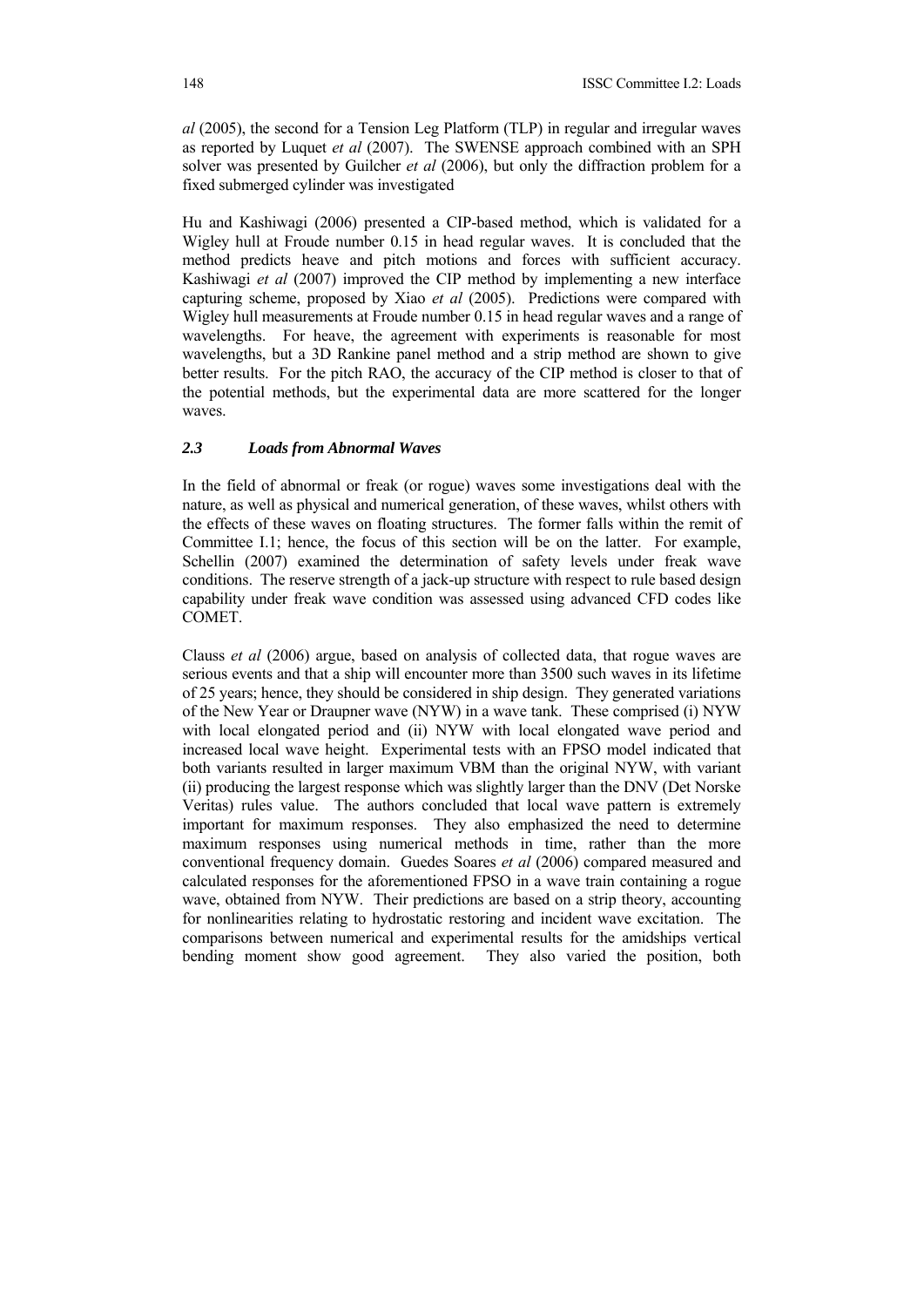#### ISSC Committee I.2: Loads 149

numerically and experimentally, that the large wave crest passes along the ship and concluded that it did not affect the maximum amidships bending moment magnitude. The maximum amidships VBM, measured or predicted, is 10% smaller than the DNV rules value.

Fonseca *et al* (2006) used the same 2D partly nonlinear methods to predict vertical bending moments on a container ship travelling in 20 different wave trains, containing rogue waves. These wave trains were based on data recorded from hurricane Camille, North Alwyn platform and NYW. They also carried out long-term distributions of the VBM for the container ship operating in the Northern North sea using 10-8 probability of exceedance, i.e. approximately 24 years life. The long-term bending moment values were larger than the maximum values predicted in the rogue wave trains, indicating non-rogue wave conditions capable of inducing larger bending moments than rogue waves.

Clauss and Schmittner (2007) investigated the deterministic analysis of wave-structure interaction in the sense of cause-reaction chains, and analyzing structural responses due to special wave sequences (e.g. three sisters phenomenon) for the precise generation of tailored wave sequences. Applying conventional wave generation methods, the creation of wave trains satisfying given local wave parameters, and the generation of wave groups with predefined characteristics is often difficult or impossible, if sufficient accuracy is required. In this paper an optimization approach for the experimental generation of wave sequences with defined characteristics is presented and applied to generate scenarios with a single high wave superimposed to irregular seas. The optimization process is carried out in a small wave tank. The resulting control signal is then transferred to a large wave tank in order to investigate wave-structure interaction at a large scale.

## *2.4 Hydroelasticity*

## *2.4.1 Theoretical Methods*

Remy *et al* (2006) presented a general method for hydroelasticity analysis, including definition of structural model, ship and cargo mass distributions and ship geometry. In the analysis, firstly, the dry dynamic properties, such as natural frequencies and mode shapes are calculated. Then, the fluid-structure interaction effects are determined in terms of modal hydrostatic stiffness, modal added mass and modal hydrodynamic stiffness, and modal wave loads are calculated. Finally, the wet natural frequencies and associated wet modes are obtained as well as the transfer functions (or RAOs) for determining ship structural response to wave excitation. The authors also conducted an experimental study for a very flexible barge in the BGO (First Basin, Toulon, France). The barge was constructed to be quite flexible in order to expose high level of hydroelastic phenomena. The model tests were performed in irregular waves generated by JONSWAP spectra. Senjanović *et al* (2008) investigated the hydroelastic response behavior of this flexible barge using the aforementioned methodology They compared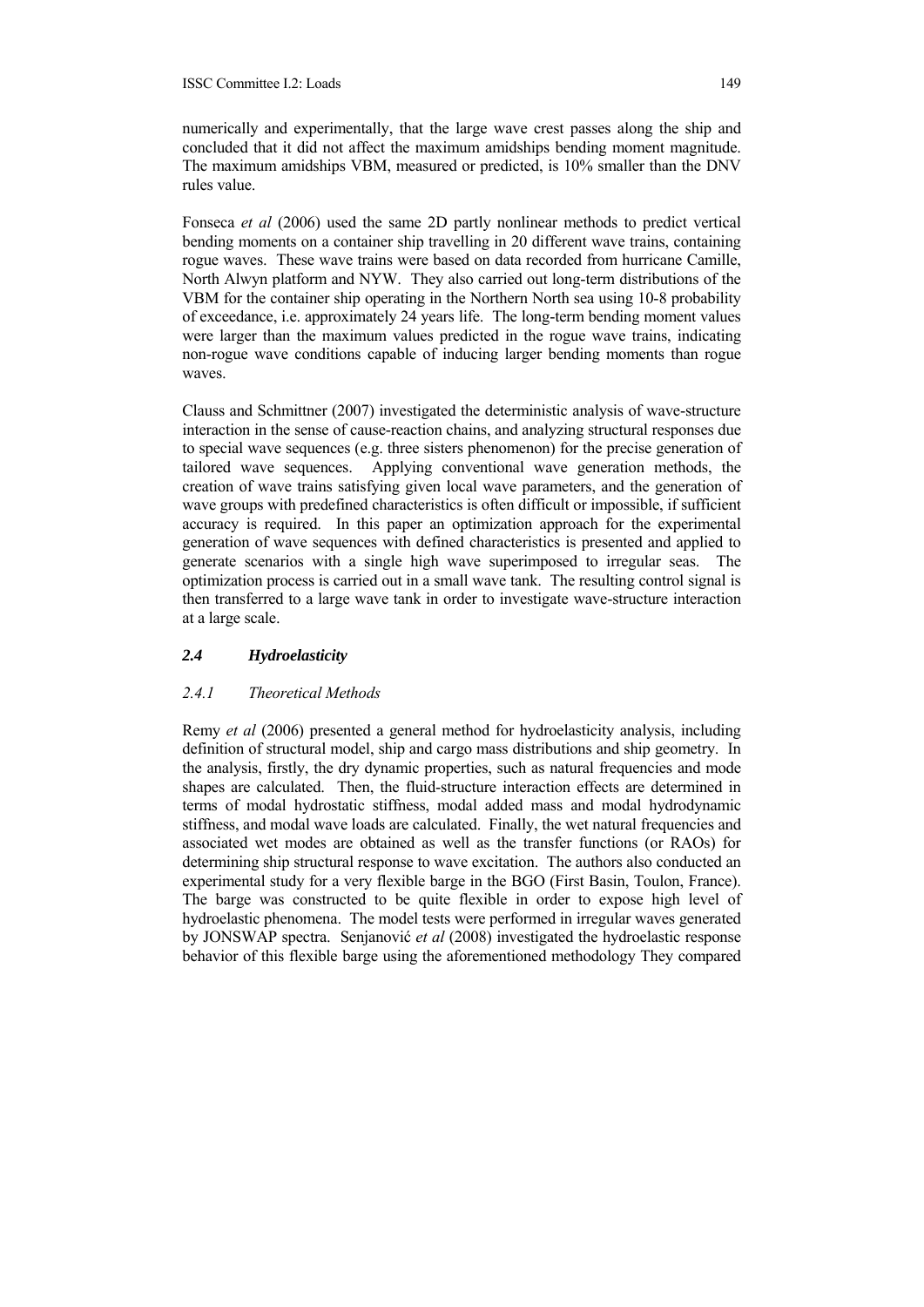the predicted RAOs with the aforementioned measurements, showing reasonably good agreement.

Riggs *et al* (2008) carried out a more detailed comparison of the results from a select group of models from a study for a pontoon (mat-like) Very Large Floating Structure (VLFS), initiated by Specialist Task Committee VI.2 (ISSC 2006b). They discussed the developments in computer codes for linear hydroelasticity in recent years, driven in part by the motivation to investigate the wave induced response of VLFS. The codes covered a mix of both fluid models (potential and linear Green-Naghdi) for the calculation of fluid-structure interaction forces, and structural models (3D grillages, 2D plate, 3D shell). Three different codes, namely HYDRAN, VODAC and LGN were used to obtain the dynamic responses for a rectangular pontoon structure, 500 m long and 100 m wide. In all programs, the fluid is assumed to be incompressible and inviscid and the flow is assumed to be irrotational. HYDRAN uses a traditional 3D constant panel Green's function formulation for the fluid and a 3D shell finite element model for structure. VODAC uses a traditional 3D constant panel Green's function formulation, together with the interaction theory, for the fluid and 3D grillage model for the structure. LGN uses the Green-Naghdi equations in the fluid domain and a linear Kirchhoff plate model for the structure. It was demonstrated that all three models can be used with confidence, especially for preliminary studies. LGN is the most computationally efficient, and HYDRAN is the most computationally demanding. On the other hand, it should be noted that LGN is limited to a structure that can be modeled as a uniform plate and for relatively shallow water.

Chen *et al* (2006a) reviewed existing hydroelasticity theories. They classified them into different types, namely: 2D linear theory, 2D nonlinear theory, 3D linear theory and 3D nonlinear theory. Based on the 3D nonlinear hydroelasticity theory by Wu *et al* (1997), the nonlinear equations of motion in frequency domain and in time domain are presented. It was noted that the second order forces may have a great effect on the responses of VLFS. It was also noted that 2D and 3D linear theories are relatively mature, but others, such as the 3D nonlinear theory and the hydroelasticity considering nonlinear structural behavior are still being developed. Furthermore, they concluded that the time domain methods are only suitable for fully nonlinear problems, and that the development of effective nonlinear hydroelasticity theories in the time domain should be the main focus in the near future. Recently, Temarel (2008) presented ongoing developments on hydroelasticity theory, with particular reference to nonlinear and viscous effects.

## *2.4.2 Ship Structures*

Ergin *et al* (2007) applied a 3D linear hydroelasticity method, based on the work by Ergin and Temarel (2002), to the fluid-structure interaction of a 1900 TEU container ship. The wet resonance behavior (frequencies and mode shapes) was investigated for fully loaded and ballast conditions. The method is based on a boundary integral equation method, together with the method of images in order to impose appropriate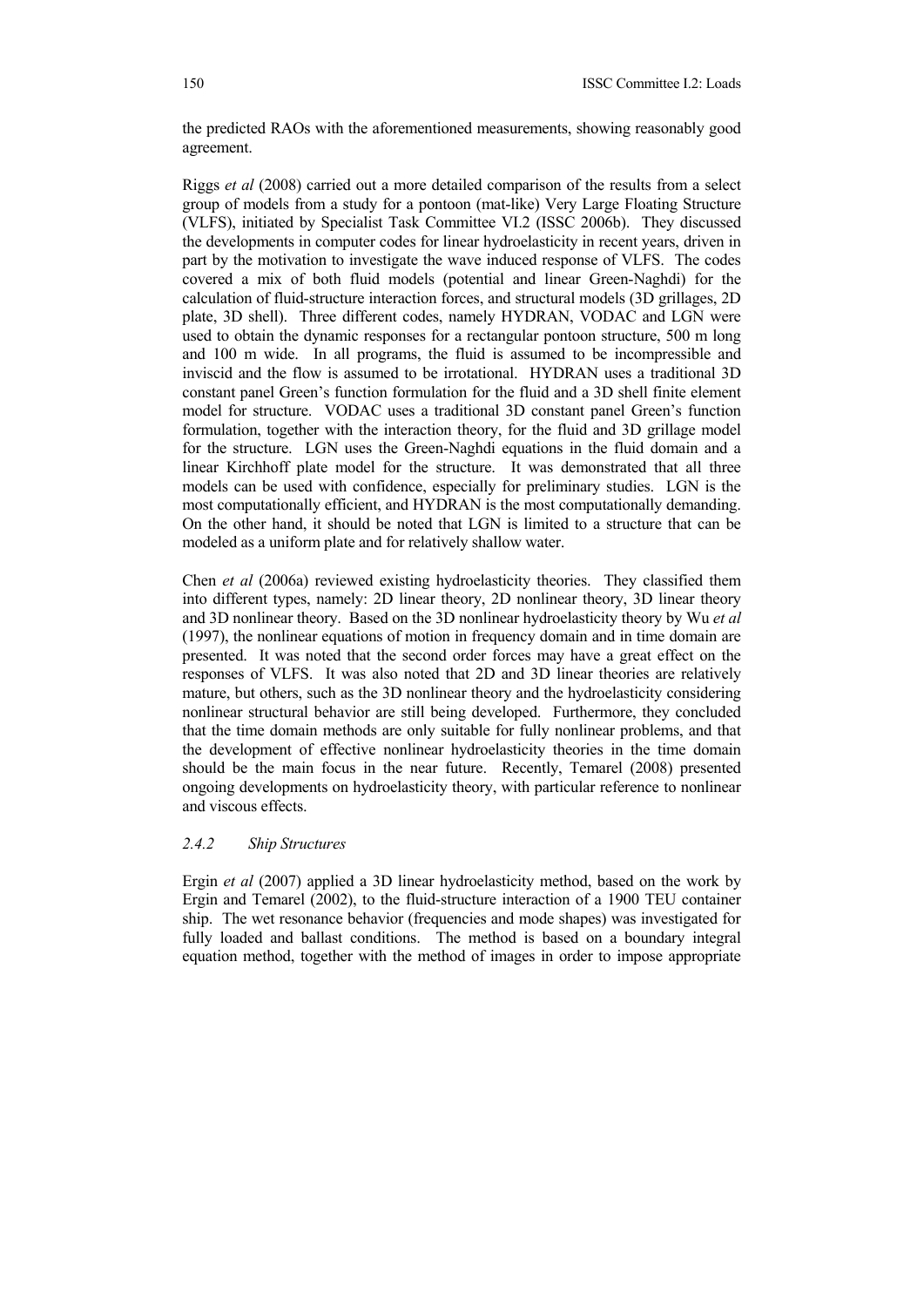#### ISSC Committee I.2: Loads 151

boundary condition on the fluid's free surface. The infinite frequency limit condition was imposed on the free surface, and this condition may be assumed acceptable for the high frequency vibration of fluid-structure systems. The calculated wet natural frequencies and mode shapes were compared with those obtained from FEM calculations (ABAQUS) showing very good agreement. The hull and the surrounding fluid domain were discretized using structural and fluid finite elements, respectively. Hirdaris *et al* (2006) reported on the influence of fluid-structure interaction modeling for a bulk carrier travelling in regular waves, considering both symmetric and antisymmetric motions and distortions. They employed strip theory for modeling 2D fluid-structure interaction, in conjunction with Timoshenko beam idealization of the ship's structure. They also used a 3D BEM, with a pulsating source distribution over the mean wetted surface to model 3D fluid-structure interaction, in conjunction with either beam or 3D FEM. In addition they examined different types of structural modeling for the deck with reference to modeling hatch openings. They reported differences between 2D and 3D fluid-structure interaction models for this bulk carrier, attributed to the shortcomings of the Timoshenko beam theory to model structural discontinuities and their influence on torsion and warping.

Mikami and Kashiwagi (2008) presented a nonlinear strip method capturing the geometric nonlinearities in the hydrostatic restoring and Froude-Krlylov forces. The frequency dependence in the radiation and diffraction forces was accounted for using convolution integrals. The hull was modelled using Timoshenko beam theory. The dynamic response is analysed in time domain using modal decomposition. Numerical calculations were performed on a 716 TEU container ship, for which existing model tests results were available in terms of relative vertical motions at the bow and amidship VBM in head sea. The author's main interest was on green water influence on global loads. Shipping water height was computed and it was observed that this introduces a considerably large hogging moment amidships. Park and Temarel (2007) presented a 2D hydroelasticity method for symmetric dynamic behaviour of ships in waves including the influence of nonlinearities. They provided extensive comparisons with experimental measurements for the S-175 container ship travelling in regular head waves. They demonstrated that the nonlinear modifications of radiation force components due to added mass and fluid damping can be as important as flare slamming and nonlinear hydrostatic Froude-Krylov force for the response predictions. The nonlinear predictions were obtained using two different methods based on direct integration and convolution integration, respectively. Both methods predict results close to each other and are in agreement with experimental measurements of motions and VBM.

Tian and Wu (2006a, b) investigated the nonlinear hydroelastic responses of a SWATH travelling in irregular waves. The nonlinear fluid-structure interaction forces were due to large motions and the instantaneous wetted surface effects. They calculated the nonlinear hydrodynamic actions induced by the rigid body rotations and the variations of instantaneous wetted surface area. They confirmed that the latter has a relatively greater contribution than other nonlinear hydrodynamic actions. The first order wave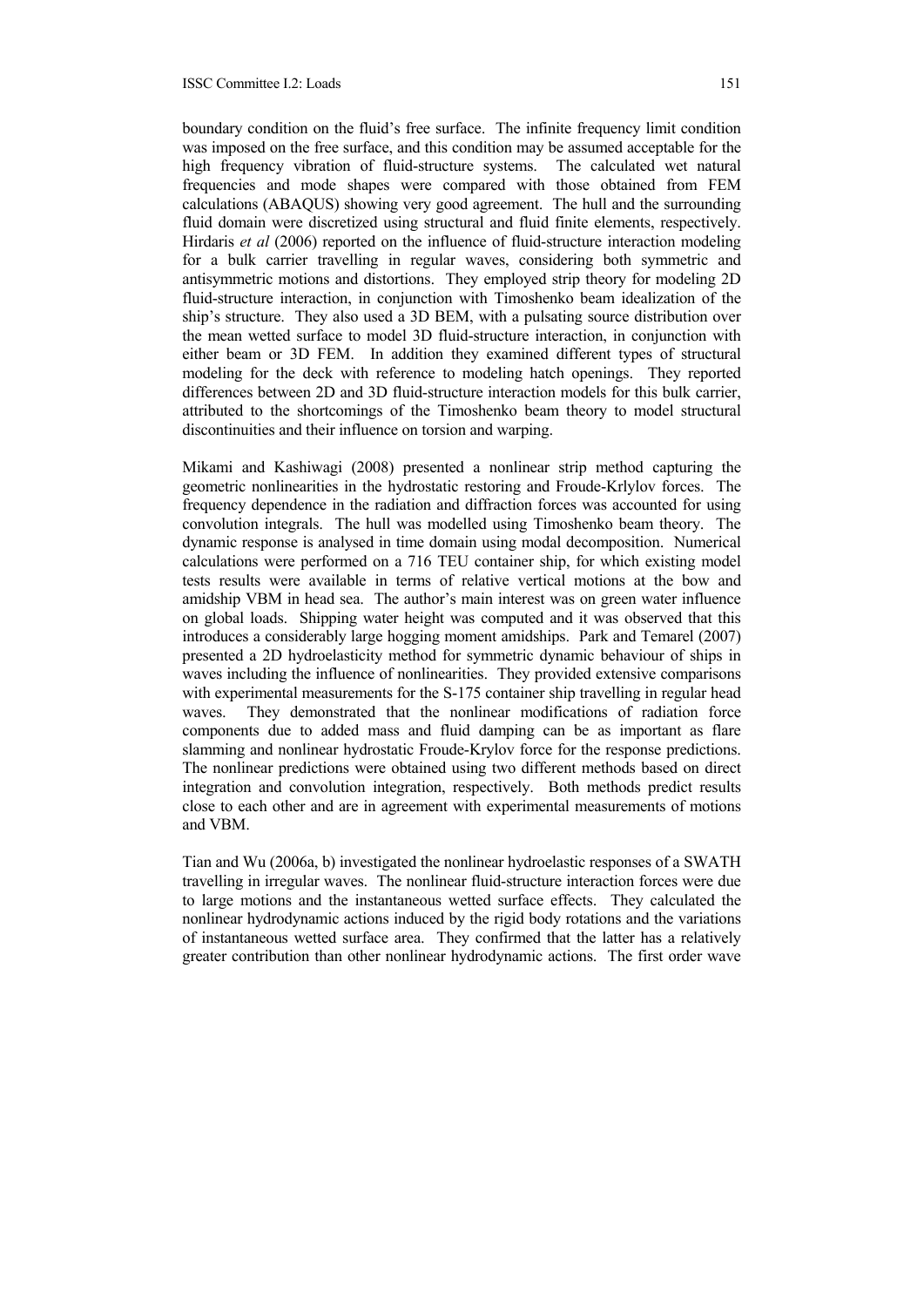potentials and responses, which have major contributions to the second order hydrodynamic actions, were obtained using a translating-pulsating Green's function and the Kelvin steady wave flow solution based on the linear 3D hydroelasticity theory. The linear and nonlinear rigid body motions, structural distortions and stresses of a 150 tonnes SWATH travelling in regular and irregular head waves with forward speeds of 11 and 12 knots were numerically simulated. It was observed that the nonlinear predictions of the stresses and the deflections are larger than the linear predictions by up to 20~30%.

Wu and Moan (2006a, 2007) described a hybrid time domain nonlinear simulation and introduced the peak over threshold (POT) method as one of the stochastic analysis procedures to predict the short-term nonlinear wave-induced extreme hydroelastic responses. A SL-7 class container ship and a modern LNG carrier were chosen as example vessels to investigate the influences of hull flexibility and structural damping on the short-term prediction of extreme vertical load effects (vertical bending moment, shear force, etc.). Taghipour *et al* (2007) presented a time domain hydroelastic analysis for marine structures. The convolution terms in the mathematical model are replaced by their alternative state-space representations whose parameters were obtained using the realization theory, an alternative parameter estimation method. The mathematical model is validated by comparison to experimental results of the very flexible barge by Remy *et al* (2006). Taghipour *et al* (2007) also employed an alternative parameter estimation method, namely impulse response curve fitting and regression in the frequency domain. The realization theory and frequency domain regression were compared for a modern container ship. Two scenarios were simulated: (i) the dynamic responses due to regular wave-induced excitations; (ii) transient responses after release from a displaced condition. The authors observed that the realization theory and frequency domain regression simulate the vessel responses equally well.

The increasing size of new container ships reaching almost 400m in length raises concern about possible occurrence of springing. This implies that hydroelastic effects must be assessed by the designer. Malenica *et al* (2008) presented a global hydroelastic model, based on modal decomposition in time domain using convolution integral technique, which can be applied to study springing and whipping effects on container ships. On the other hand these type of ships are prone to torsional loads in oblique waves, requiring the coupling between torsional and horizontal bending modes. A simple beam model for coupled torsional and horizontal bending vibrations can still be used in the preliminary design phase as shown by Malenica *et al* (2006), through comparison between a beam model and a full 3D FEM model for a barge geometry. Kim and Kim (2008) studied the springing phenomenon, at zero forward speed in oblique waves, using a beam finite element model for the structural response and a 3D BEM method for the hydrodynamic forces. The main problem posed by such mixed BEM-FEM approaches is the fluid-structure coupling via the body boundary condition, namely the fluid pressure at one body panel depends on the deformation velocity of the panel and vice versa. A quasi-Netwon method based on the numerical evaluation of the gradient was applied for the solution of the coupled nonlinear problem.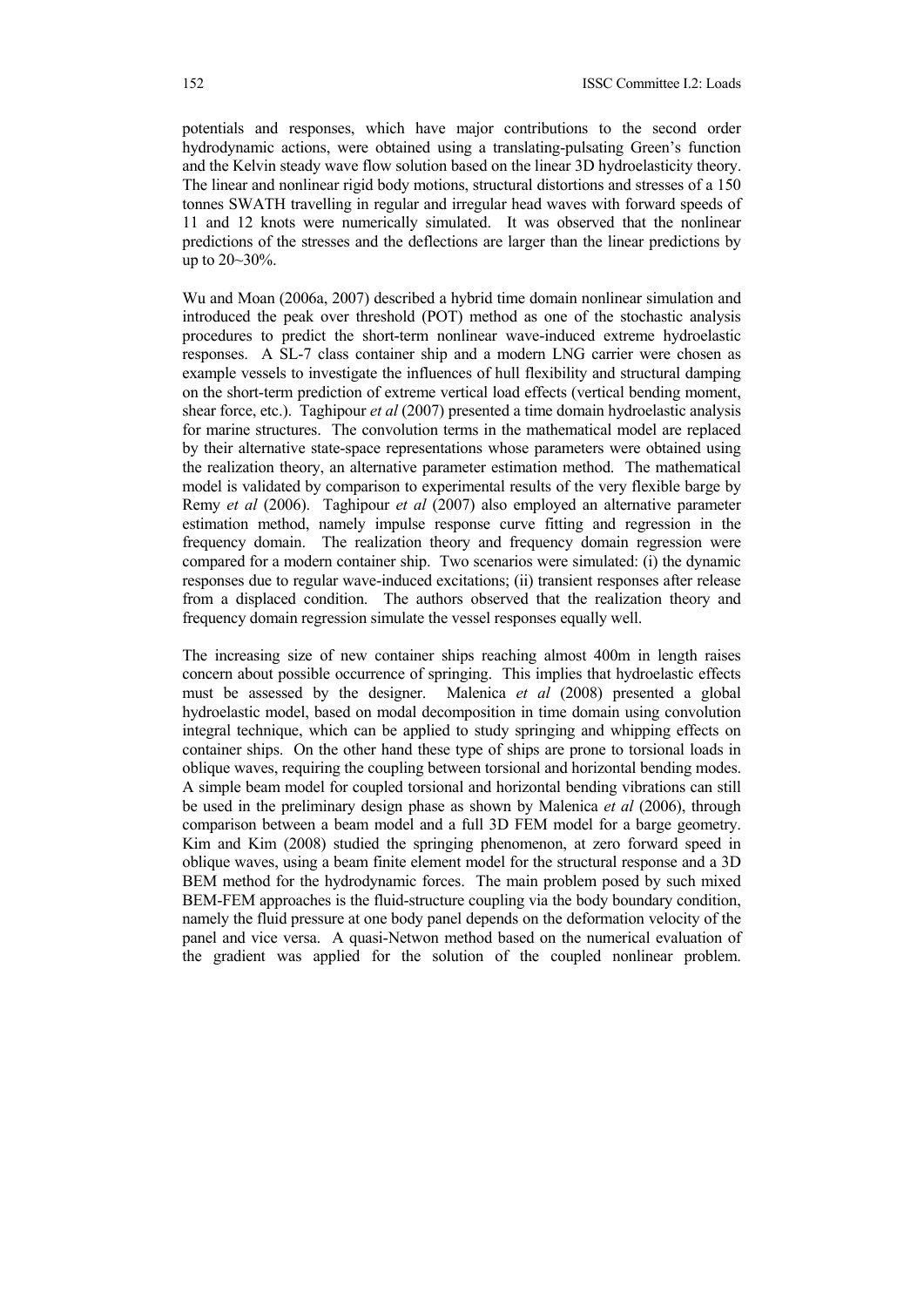Verification of the proposed approach was carried out using the flexible barge measurements by Remy *et al* (2006), showing a good agreement for the RAOs of the vertical motion of the various model segments. It was also shown that flexible and rigid body pressure distributions for the barge configuration may differ significantly, due to the occurrence of flexible body resonance frequencies.

## *2.4.3 Specialist Structures*

Fu *et al* (2007) described a method for predicting the response of a flexible, floating interconnected structure using a general 3D linear hydroelasticity theory. All the modules and connectors are considered to be flexible, with variable translational and rotational connector stiffness values. The method is validated by a special numerical case, where the hydroelastic response for very high connector stiffness values is shown to be equivalent to that of a continuous structure. A numerical example of a twomodule structure is presented. This model is used to demonstrate the hydroelastic response characteristics of flexible, floating interconnected structures (displacements, bending moments, etc.) under various conditions and the effects of connector and module stiffnesses on the hydroelastic responses.

Uğurlu and Ergin (2006) extended the hydroelasticity method proposed by Ergin and Temarel (2002), taking into account the effect of axial fluid velocity in order to predict the elastic responses of pipe lines conveying fluid. The fluid-structure interaction forces were calculated in terms of the generalized added mass, generalized fluid damping coefficients (due to the Coriolis acceleration of fluid) and generalized fluid stiffness coefficients (due to the centrifugal effect of fluid). Uğurlu and Ergin (2008) further extended the method by employing higher order panel method for the calculation of fluid-structure interaction forces. The predictions based on the method compare very well with analytical calculations as well as experimental measurements, found in open literature. The higher order panel provides faster convergence as well as better results in comparison with the constant distribution panel method.

Takagi (2006) examined the concept of a large floating wind power plant, of semisubmersible type, that is with slender struts and lower hulls. Hydroelastic effects in waves play a major role in the design of such structure. A relatively simple method was developed to assess the hydroleastic behavior of the structure, already at the concept design stage. In particular the following assumptions were made: (a) the length of the structure is infinite and the hydrodynamic effect of the strut is neglected, thus the problem is periodic in the longitudinal direction; (b) static stability is estimated based on the static waterplane of the strut; (c) strut and transverse beams are assumed to be rigid. A 3-DoF hydroelastic model wass formulated for sway (horizontal mode), heave (vertical mode) and roll (torsion mode) assuming a sinusoidal deformation of the structure.

Kyoung *et al* (2007a) presented a study on the dynamic wave loading of an elastic cilynder. A piston-type wavemaker is adopted to generate the waves in time domain.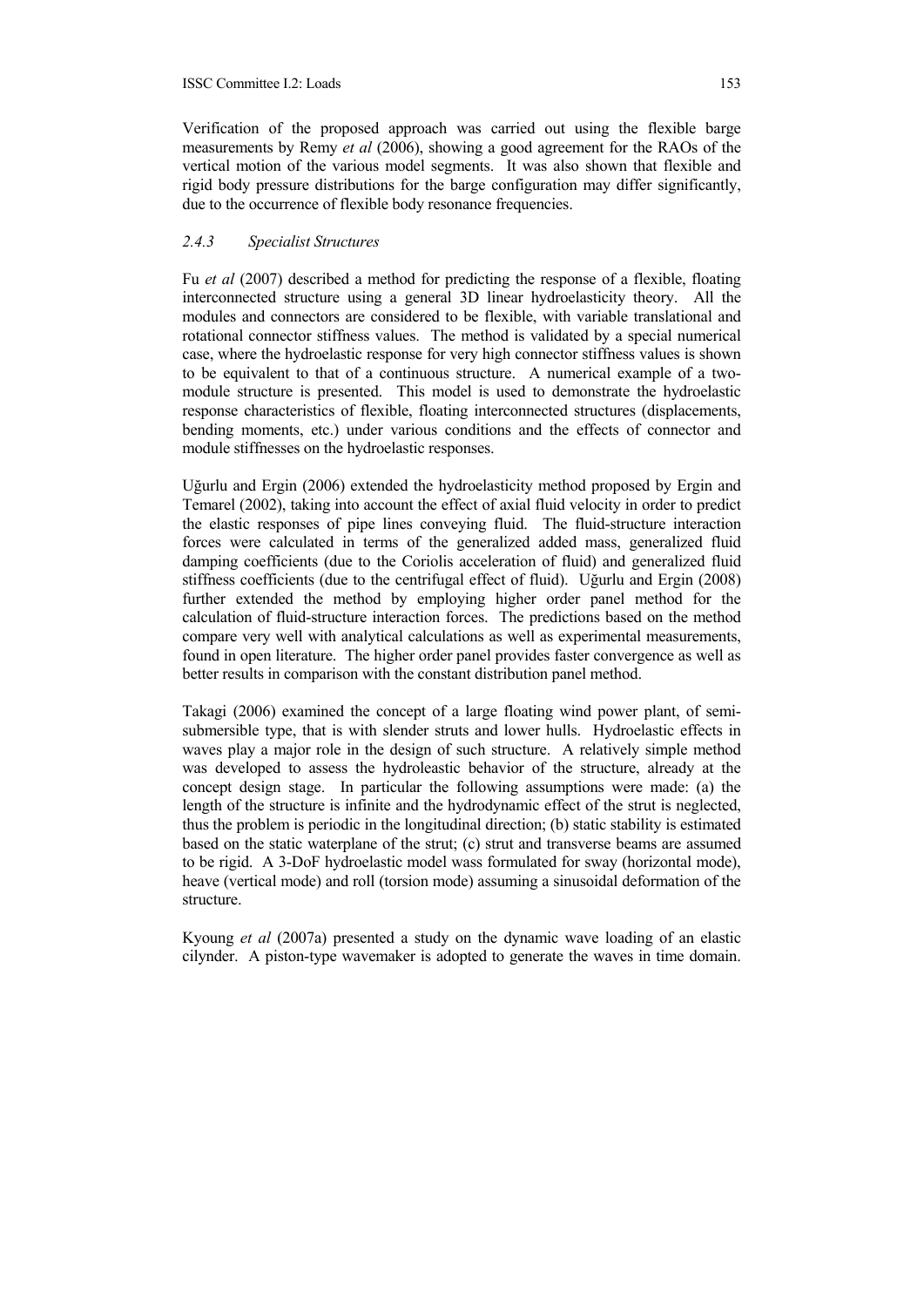A FEM is adopted to solve the fluid-structure interaction problem. The elastic cylinder is modeled as a simple beam fixed on the sea bottom. The response of the beam in time domain is solved by modal superposition method. As the present work was an extension of the study previously performed by Kyoung *et al* (2007b), numerical validation of the present scheme was made for the same computational conditions. Numerical comparisons were carried out assuming, respectively, quasi-static, decoupled and coupled hydroelastic response. In the quasi-static analysis the cylinder elastically bends under the action of the wave exciting forces; the wave diffraction force is obtained using a rigid body assumption. In the decoupled analysis the equations of motion of the cylinder under the action of the wave exciting forces are solved. In the coupled analysis fluid-structure coupling is implemented via the body boundary condition.

An efficient Arbitrary Lagragian-Eulerian FEM (ALE-FEM) approach was developed by Wang (2007) to treat the incompressible viscous flows with rigid / flexible moving boundaries. The constitutive relations for both fluid and flexible body are unified, with the flexible body being treated as a special fluid governed by equations formally identical to the Navier-Stokes equations for fluid flow. The fluid-structure coupling is implemented by the ALE formulation and the computational domain is discretized by FEM. The vibration of a flexible stick located behind a fixed rigid circular cylinder under an incoming uniform flow, is one of the examples used to demonstrate this method. Hence, this approach is, in principle, suitable to model the hydroelastic behaviour of control surfaces appended to ships.

## **3. SHIP STRUCTURES – SPECIALIST TOPICS**

#### *3.1 Model Tests*

Luo *et al* (2007) reported on experiments with a segmented model of a ship, known to suffer at sea from whipping vibrations induced by stern slamming. Although the ship type is not mentioned (the full-scale length is  $120 \text{ m}$  and  $_{CB} = 0.6$ ), the results are applicable to ships with wide flat stern, such as cruise and container ships. The model comprised two segments flexibly connected at amidships, in order to correctly scale the first flexural mode. Both head and following regular and irregular waves were tested at zero and 5 knots ship speeds. The measured total vertical bending moment amidship was found to follow Weibull distribution. Following sea at zero speed was identified as the most critical for stern slamming loads and whipping response. The total amidships VBM in irregular following sea increased up to about 34% with respect to the wave component. Remy *et al* (2006) reported on measurements with a flexible backbone barge, already discussed in section 2.4.

Storhaug and Moan (2007) reported on measurements of wave-induced vibrations on large ocean-going ships. A ship model with and without bulb or flare was used. The model was cut into six segments, with the bow segment at 10% of model length. The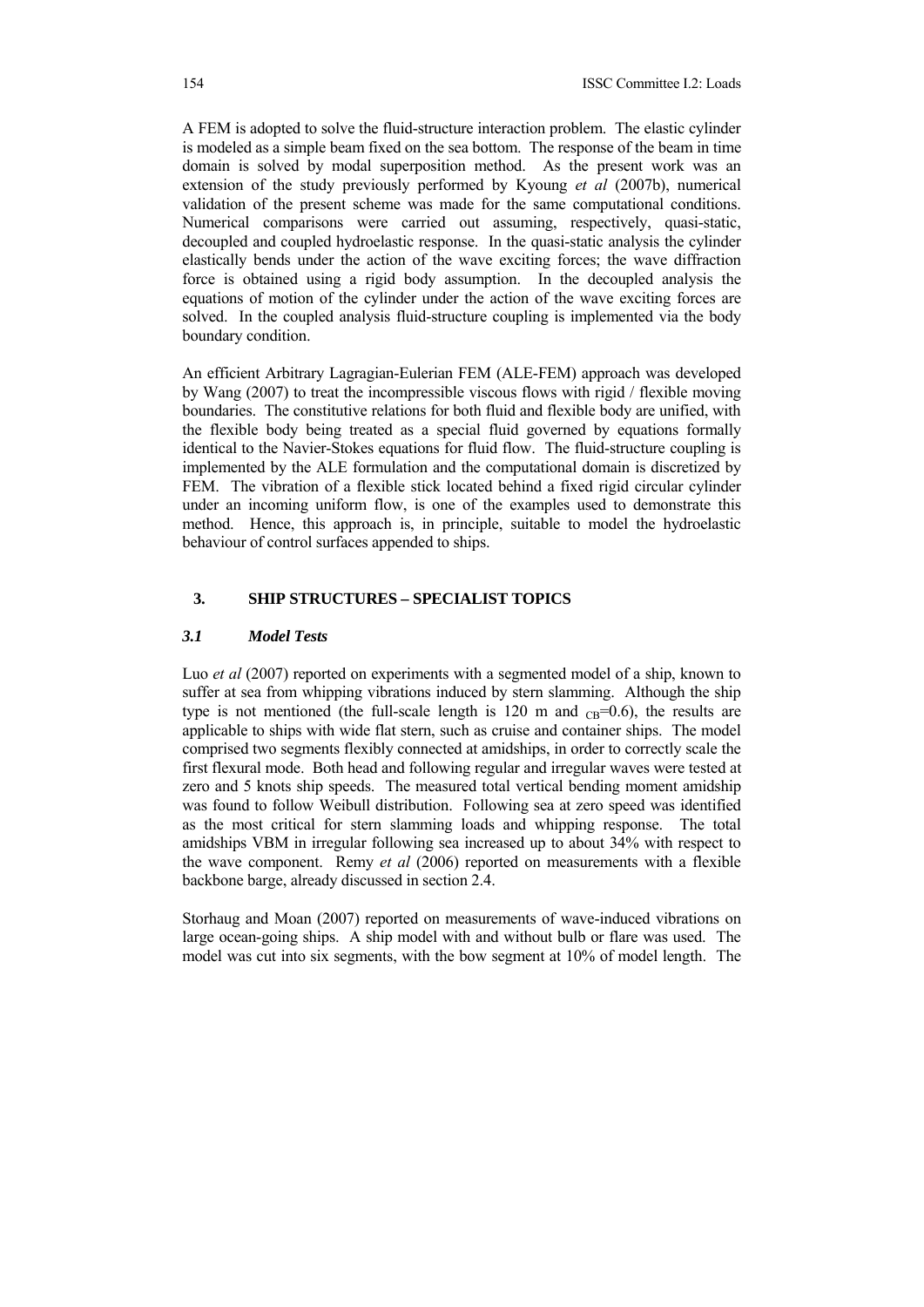bow and stern segments were rigid. The flexible joints, at the aft and fore quarter lengths and amidships, were adjusted in order to realistically scale the vertical 2-node vibration mode. Vertical bending moment and shear force were measured at these joints. The model was tested in several sea states. The linear and second order springing resonance was investigated as a function of speed. Numerical values of wave frequency (WF) and high frequency (HF) fatigue damage were calculated. Lavroff *et al* (2007) investigated the parameters effecting whipping vibratory response of a high speed catamaran subject to slamming, based on testing a flexible segmented model in calm water. Wet and dry vibration tests showed a significant influence of variations in stiffness and mass on flexural bending frequency, but no influence on zero speed damping ratio.

Oka *et al* (2007) reported on a series of tests conducted on a backbone elastic model of a high speed vessel in various sea states, including whipping. The time traces of the encounter wave height and amidships VBM were analysed. The wave component was separated from the total by application of a low-pass filter. The statical distribution of the filtered data is well approximated by conventional Rayleigh distribution; however, the maxima predicted by Rayleigh's distribution may be severely underestimated due to whipping. To correct the statistical predictions, accounting for whipping, a twoparameter Weibull distribution can be fitted to the data. The method was also applied to full-scale VBM time traces, obtained in BF 7-8 conditions, showing significant occurrence of whipping. It was found that the full-scale maximum expected value, as predicted by the Weibull fit, is larger than the corresponding prediction from model test. For example, the 1/1000 expected maximum value was 7.3 and 8.0 times the standard deviation for the model and real ship, respectively.

## *3.2 Full-scale Measurements and Structural Monitoring*

Storhaug and Moe (2007) reported on the results of a research project aiming at the experimental assessment of the importance of wave-induced vibrations by testing the same ship both at model and full scale. The ship is a 4400 TEU container vessel. The full-scale vessel was instrumented with a hull monitoring system and preliminary results were reported for a round trip between Europe and Canada. The monitoring system was comprised a WAVEX wave radar, 8 fibreoptic strain gauges suitably positioned along the girder of the midship section, 1 bow accelerometer and 1 MRU. In addition the following signals were taken from bridge: RPM, rudder angle, GPS, anemometer and solcometer. A structural study was performed, in order to derive the stress concentration factors and to combine the straing gauges' signals in order to separate the four global stress components (axial force, vertical bending, horizontal bending and warping). The measured time series of the stresses were processed in order to separate the WF and HF contributions. The corresponding fatigue damage was evaluated. The results collected so far showed that the HF damage increases the total damage by about 23%, somewhat less than can be expected. This can be explained partly by the fact that the vessel encountered heavy astern seas, thus reducing the whipping excitation, and partly by the finding that the damping ratio appears to be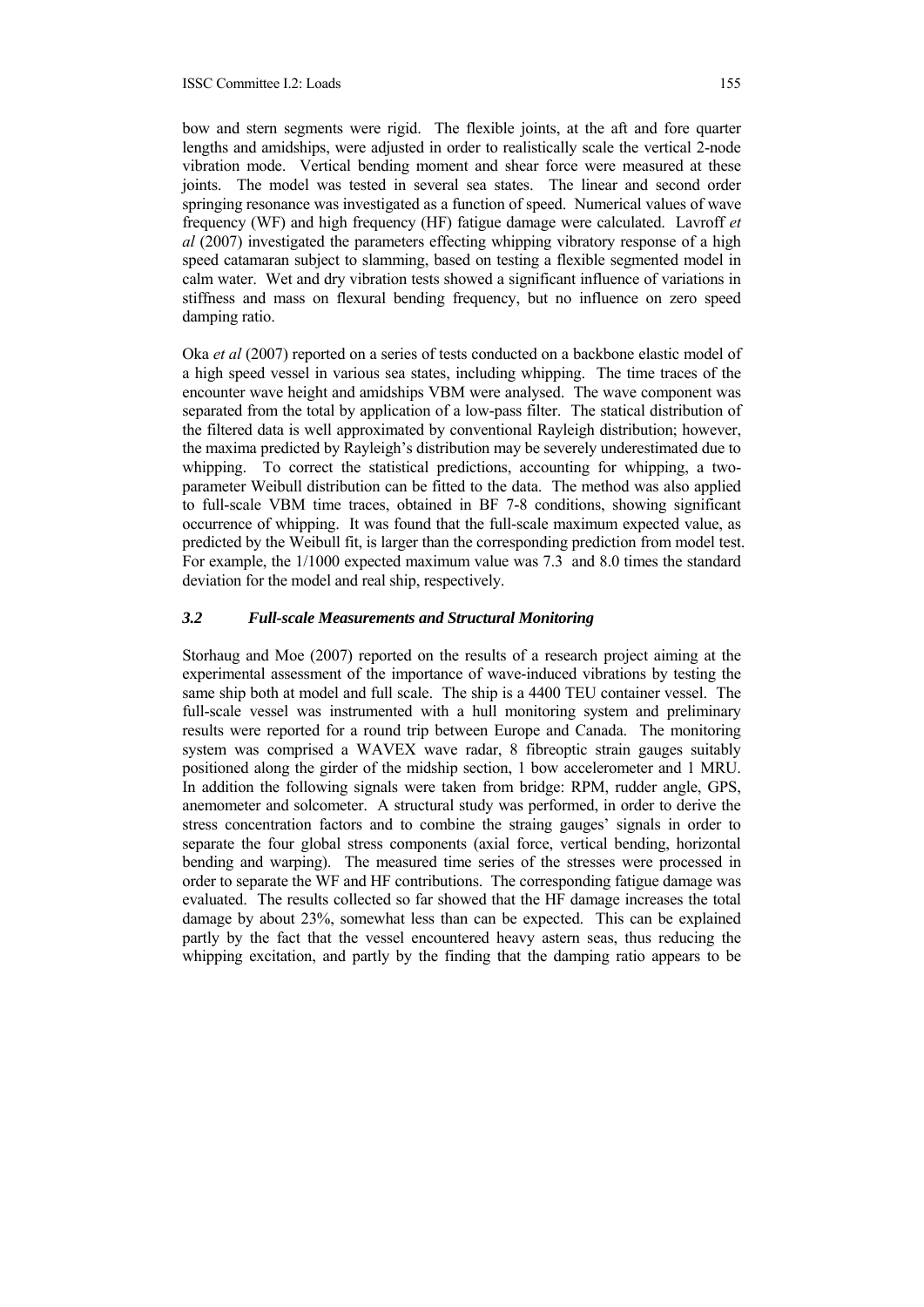higher (about 2%) than expected for this ship topology. Rosén *et al* (2007) discussed full-scale trials performed to evaluate the structural design of the Visby Class corvette, with particular emphasis on the determination of the applied design loads. The method involves pressure measurements, reconstruction of the spatial pressure distributions from discrete point values, calculation of panel loads by integrating the spatial pressure distribution, and derivation of statistical extreme values. Application of the method is demonstrated on full-scale trial data for the Visby Class corvette, a sandwich skin composite vessel built with carbon fibre-reinforced plastic.

It is undisputable that ship designers, ship builders, classification societies and ship operators are all interested not only in assessing the actual levels of structural safety of the ship under effective service conditions, but to further improve them and, thus, enhance operational efficiency. Enhanced use of structural monitoring confirms this view. All OOCL (Orient Overseas Container Lines) 8063 TEU container ships were equipped with a Hull Stress Monitoring System (HSMS), following ABS guidelines. Yu *et al* (2006) reported on the preliminary results of a full-scale measurement campaign carried out during the maiden voyage of the MV OOCL Europe from Busan to Port Suez. In addition to the HSMS the ship was equipped with an onboard wave measurement system, called WaveFinder, specifically developed to monitor sea conditions using the X-band navigational radar on the bow. The main purpose of this campaign was to validate the HSMS and WaveFinder against numerical results and available weather data and to investigate long-term statistics of sea loads. By and large HSMS use Long Base Strain Gauges (LBSG) at a section near amidships to monitor hull girder stresses related to VBM. On the other hand for container ships having a Utype cargo hold structure, the torsional moment may be an even more important design load than VBM. To this end Kenichiro *et al* (2006) developed an approach to derive the global moments from the LBSG measurements at amidships based on correlation parameters derived from FEM. For the present application a different method was adopted, based on the LBSG measurement from two adjacent sections around amidships, believed to yield more accurate results for the torsional component. In fact, having only the strain measurements at one amidships section one cannot evaluate the warping contribution to the torsional moment. The different levels of complexity of hull monitoring systems are illustrated through practical application cases by Sebastiani *et al* (2008). In particular the prototype active guidance system, developed by the authors, called SNS (Safe Navigation System), uses wave radar measurements of sea conditions and has an in-built hydroelastic model of the ship onboard. This provides predictions of slamming loads likely to result in the actual operational and environmental conditions, as well as estimates of resultant whipping loads and their combination with the wave component to produce the total VBM experienced by the ship.

Kivimaa and Rantanen (2007) described a comprehensive system that was developed to monitor hull girder loadings on the fast mono-hull SuperSeaCat4 (SSC4) operating in the Gulf of Finland, Baltic Sea. Strain sensors measured the bending moment, shear force, and torsion moment. Accelerations were measured at the bow, the after body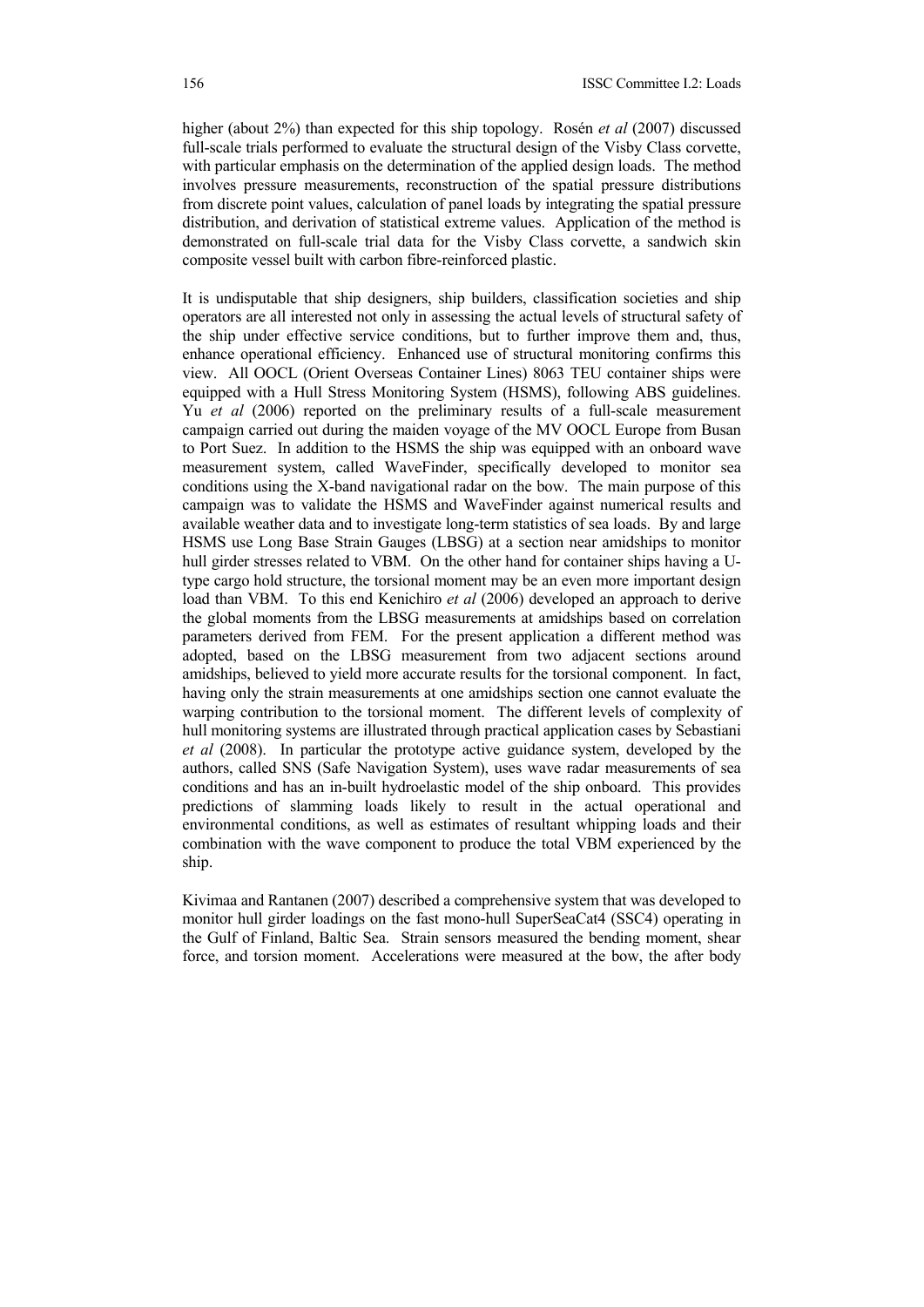and at the center of gravity. Ship motions were measured in three degrees of freedom, and a wave radar system was used to monitor the encountered waves while the ship's operational parameters were monitored by a digital GPS unit.

#### *3.3 Ice Loads*

Increasing demands for hydrocarbons and promises of huge deposits in the remote regions of Arctic and subarctic mean new attractive opportunities for ocean technology companies. These resources need to be transported to trade centres by safe marine transport systems operating in inhospitable and pollution sensitive waters (Mahmood and Revenga 2006). The Arctic is a tough, fragile and dynamic environment that requires experience, planning and ingenuity to operate in. Environmental changes, harsher winters in the area of Baltic Sea and climate changes in other Arctic and Subarctic zones create new opportunities and new challenges for further exploration of Northern Regions. Numerous studies (e.g. Kubat *et al* 2007) suggest that perennial ice cover is declining and patterns of first-year ice melting are changing, allowing for more multi-year and pack ice shifting south into the traditional shipping roots and creating more challenging and hazardous conditions. Increasing needs for oil and natural gas from Canadian and Russian Arctic and waters of Alaska (Arctic and Subarctic zones) demands more and environmentally safer ice-strengthened vessels.

Choi and Lee (2006) reviewed changes in main particulars of ice going ships, in service and under construction, over the last 40 years. They divided the ships into four categories, namely conventional icebreakers, icebreaking tug/support/research vessels, icebreaking passenger/car ferries and ice-strengthened cargo ships. Findings indicate steady increase in demand and size for new ice-strengthened cargo ships. This change reflects increase in shipping activities in ice infested waters of Arctic and Subarctic regions. Demands for new generations of larger and faster designs of structurally sound and environmentally safe vessels operating in ice are on increase. Updates to existing ice class rules are necessary, as well as research to determine appropriate levels and patterns of ice loads. For example, with reference to LNG carriers, existing regulations are in most case developed for relatively small ships and not adequate for presently demanded larger ice going vessels. Wang *et al* (2008a) presented a procedure for evaluation of structural integrity of LNG carriers using FEM. The approach discussed the estimation of design ice loads based on two different loading scenarios. One is glancing in the bow and/or shoulder areas, and the other glancing impact in the midbody area. Suh *et al* (2008) described an approach to designing a 208K Arctic LNG carrier. In this case the design loads were obtained applying direct calculation of ice loads and wave loads. The design process includes several ice impact situations that can be categorized into design ice loads and accidental ice load scenarios. The design load conditions include tangent impact, tangent impact with hummock and finishing breaking. The accidental load circumstances consider tangent impact with thick ice in high speed, ramming and entrapment.

Daley (2007) discussed pressure-area models to determine local and global loads on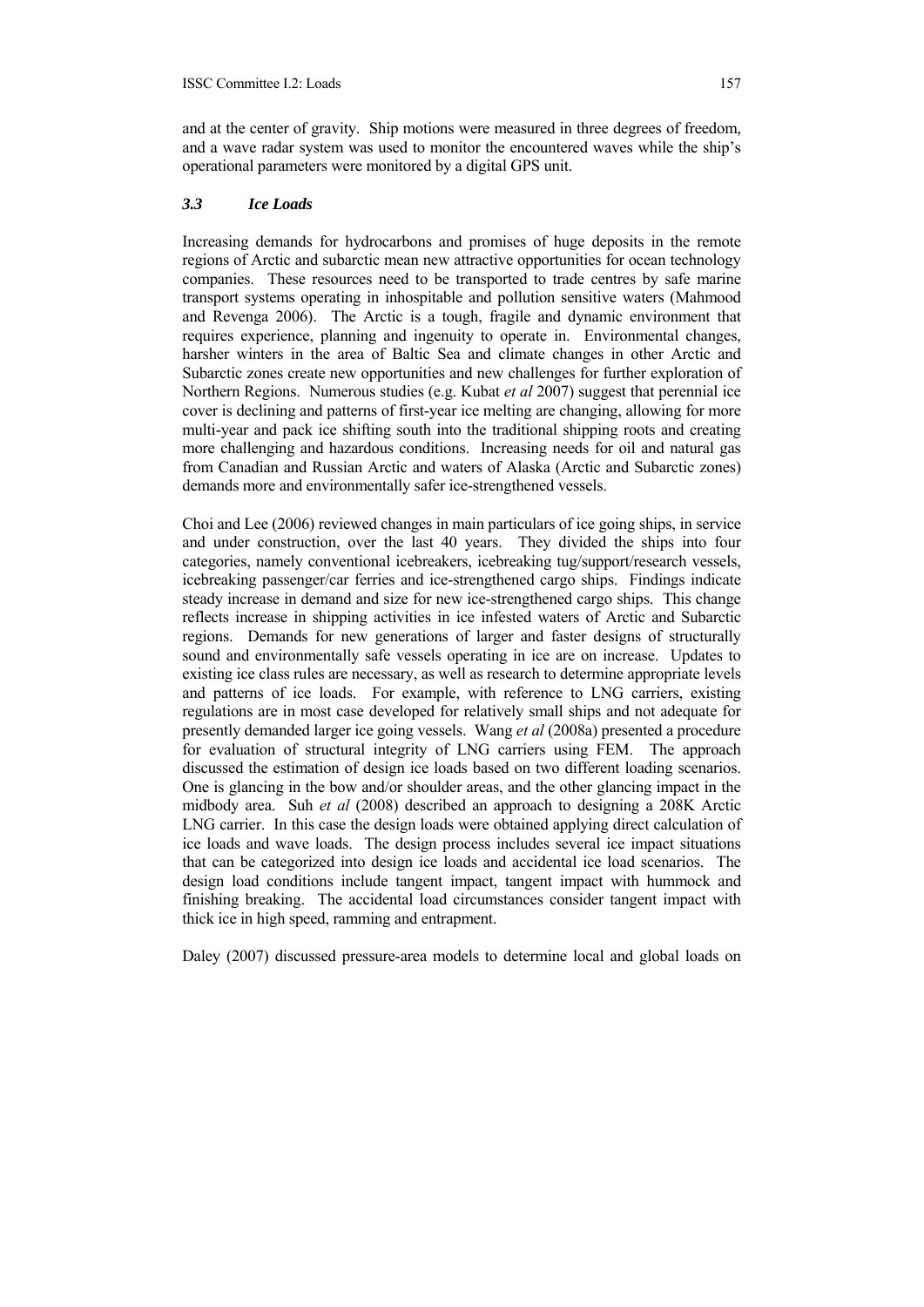ship structures. Two distinctive models were examined, namely the "process" model, that describes how the average pressure relates to the total contact area and is used to calculate the collision force, and the "spatial" model, which illustrates how local peak pressures relate to areas within the total contact area and are used to determine design loads on local structures, such as plating and framing. The author re-examined the existing measurements (Polar Sea) and correlated his finding to existing design trends. He concluded that the pressure-area relationships should not be viewed as a single phenomenon but should be separated into spatial and process pressure-area relationship. The process pressure-area curve follows a rising trend in certain cases, that is opposite to the spatial curve, which is inversely related to the area. Based on these observations the author suggests that the present design standards may underestimate ice forces for large collisions and, consequently, underestimate local maximum pressures. Masterson *et al* (2007) presented updated pressure vs area curve for determining local ice pressure for offshore structures and ship hulls. The original curves were developed based on medium scale impact test in multi-year ice, ship ramming tests and ice load panels on the Molikpaq structure. Over the years it was thought that the original curve was too conservative and that the ship ramming data too high for local pressure calculations. Modification to the existing data and addition of new experiments allowed for updates to this curve. More temperature zones where thick multi-year ice is not present have justified the lower pressure curve. The formula has been successfully applied to the design of existing offshore structures.

Daley and Kendrick (2008) discussed methods for direct calculation of ice loads for designs of large fast ships operating in ice-covered waters. They focused on the midbody ice loads and identified four load scenarios: (a) ship trapped in closing pack ice, (b) vessel being deflected off a track edge and struck at the midbody on the opposite side, (c) vessel is struck on the midbody by large drifting ice floe and (d) strike on the midbody during turning manoeuvre. The authors identified benefits of direct tools in improving safety of operations through optimization of design and providing guidelines for operators. They concluded that the approach needs and can be improved by detailed data from field measurements of ice conditions, as well as loads and vessel motions from sea trials.

Kujala *et al* (2007) developed a semi empirical approach to estimate long-term ice loads on bow sections of ice-strengthened ships navigating in the Baltic Sea. The formula accounts also for effects of ridges. The procedure was developed based on full-scale measurements and analysis of the ice edge failure process. In addition damage statistics were collected and analysed to verify the proposed approach. Choi and Jeong (2008) used data from six publicly available icebreaking vessels (model scale tests and sea trials) to develop global ice load prediction formula for large ships at ramming mode. The formula is based on ice load limits obtained from MV Arctic sea trials and is valid for speed less than 4 m/s. Leira and Børsheim (2008) presented an estimate of ice loads acting on the hull of a small vessel based on measured strains and FEM of the ship's bow structure. The authors investigated the influence of ice thickness and vessel speed on measured strains. The study found that the maximum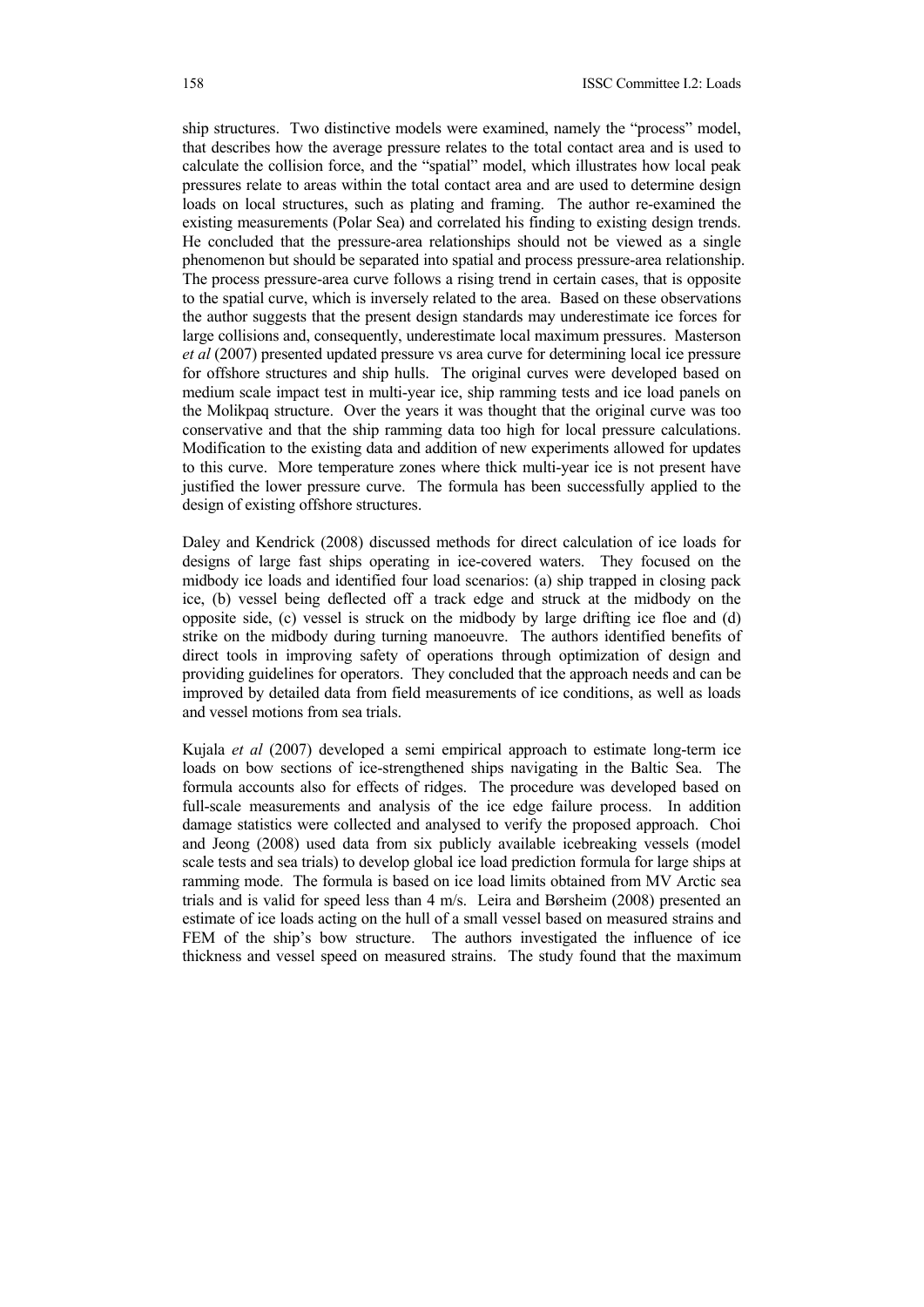peak loads are strongly related to the ice thickness, whilst the mean load is related to the vessel speed. Statistical analyses of the time between the load peaks indicated that Poisson process is a suitable representation.

Valkonen *et al* (2007) carried out model experiments in ice to measure contact pressure and to investigate ice load distributions along the ship's hull during various operational manoeuvres. Models of a conventional tanker and large general cargo carrier were used. The contact pressure between the hull and the ice was measured using I-Scan tactile sensor sheets placed in four locations along the hull, namely bow, bow shoulder, amidships and aft shoulder, all on the same side. Straight ahead in channel, breaking out of channel and operation in curved channel manoeuvres were performed. The authors observed that the crushing of ice channel edges was the dominant mode of failure. The observed overall aft shoulder loads were higher than bow loads and were operational mode dependent. Izumiyama *et al* (2007) discussed model experiments carried out in level ice to measure local loads in the bow region. The ice loads were measured using a tactile sensor system. The authors noted that the loads followed the broken line-like pattern where short load patches were lined up along a horizontal line. The analysis further showed that load level is inversely proportional to load patch length. This observation confirms findings from full-scale trials.

Frederking and Kubat (2007) analysed ice local loads from full-scale measurements on five different icebreakers and ice going commercial vessels. The measurements were carried out in the Arctic Ocean (multi-year ice), and in the Baltic and Bearing Seas (first-year ice). The experienced maximum local pressure in multi-year ice was 8MPa on  $0.7$ m<sup>2</sup> area and 1.7MPa over  $0.6$ m<sup>2</sup> in first year ice. At a probability of exceedance 10-3 the estimate of local pressure was 4.5MPa and 1.25MPa, respectively. Comparable line loads were 4.5 MN/m for multi-year and 1.4MN/m for first year ice. Other observations indicate that average local pressure decreases with the inverse square root of the area and that the landing craft bow experiences line loads 25% lower than a conventional icebreaking bow. Frederking and Johnston (2008) presented comparison of full-scale local pressure data, from bergy bit impacts, collected on the CCGS Terry Fox off the east cost of Newfoundland, during the USCGC Polar Sea arctic trials in the Beaufort Sea and field tests at Grappling Island. The data was standardized to common basis and compared, taking into account contact area and probability of exceedance. Takimoto and Wako (2007) presented ice load data from sea trials conducted in the ice covered water of Sea of Okhotsk. The ice pack was a dominant form of ice in this region during the tests. The effects of ice concentration and ice thickness on ice loads were investigated. Ice loads at the forward part of the vessel and ice thickness, including the snow cover, was measured. The authors showed that ice thickness is the most important parameter affecting ice loads. They also compared experimental results with the Finish Swedish Ice Class Rules (FSICR), finding that the measured ice loads were lower that the loads recommended by FSICR. Variation in loads was attributed to differences in salinity between the Baltic and Okhotsk Seas.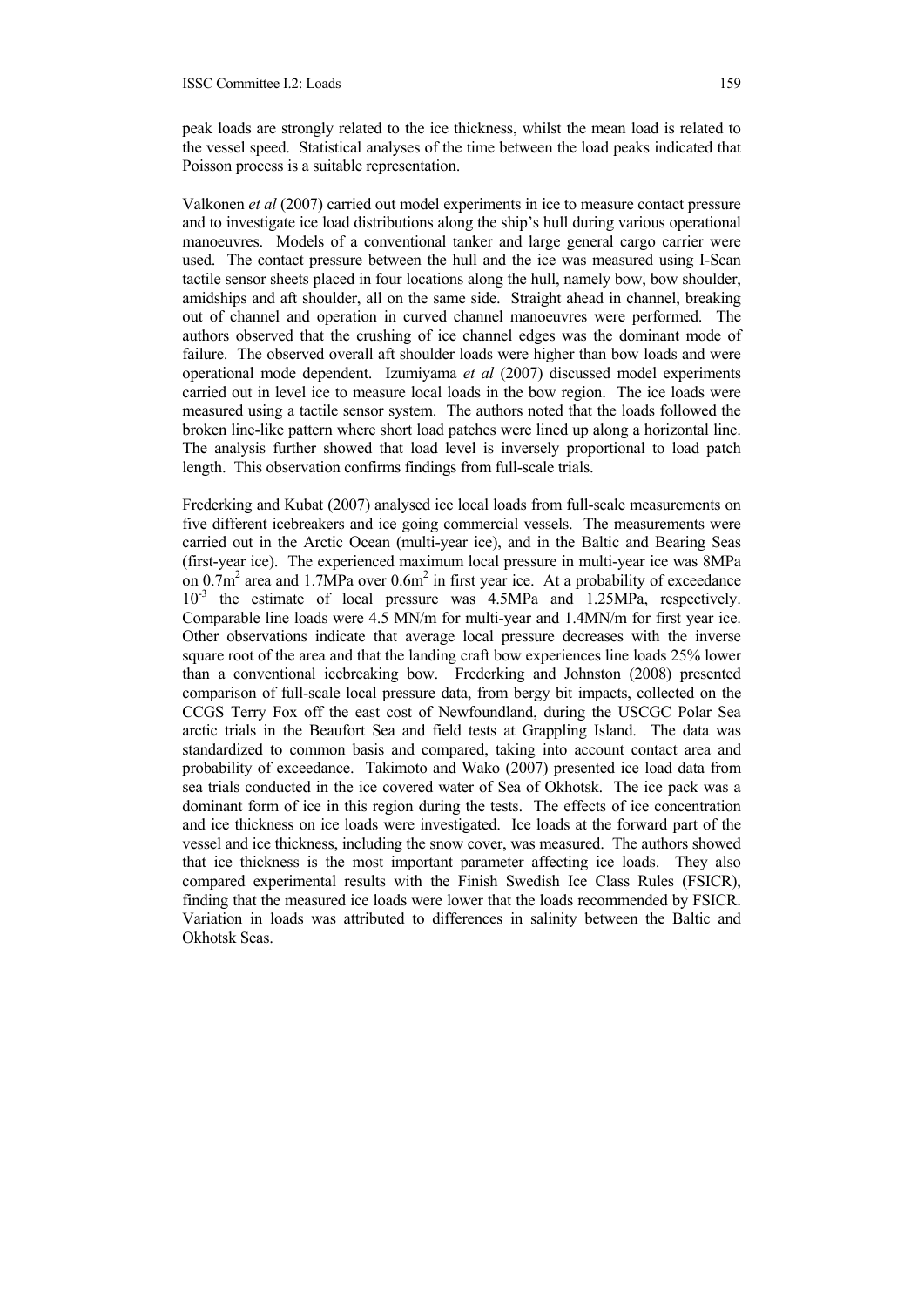To improve protection of life, property and environment for commercial ships navigating in ice-infested polar waters the International Association of Classification Societies (IACS) developed set of rules (IACS 2007b). The purpose of this document is to enhance and harmonize requirements for construction of steel vessels among the IACS member organizations. The development of the UR Polar Class rules were developed over a period of several years, was finalized in 2007 and recommended for implementation by all members in 2008. The UR Polar Class design ice loads are based on a glancing impact to the bow region with an ice floe scenario and are dependent on hull form, vessel speed and ice thickness. The ice loads are transformed to the average pressure by projection of the apparent contact area into a reduced rectangular load patch.

#### *3.4 Global Structural Analysis*

Design experience suggests that as a result of the imposed loading a ship will throughout its normal life bend as a non-uniform elastic beam in three distinct frequency regimes namely: (a) the ultra low frequency (b) the low frequency and (c) the high frequency. Ultra low frequency bending, often regarded as static, occurs in still water primarily due to the differential distribution between weight and buoyancy forces. Other effects which are independent of sea state may also result in bending at very low frequency. These, for example, may arise from diurnal temperature changes, effects of ship generated waves and variation in the loading condition during voyages. Low frequency bending occurs at frequencies associated with the natural heaving and pitching periods when the ship is in waves. This bending is primarily influenced by the time dependant differential distribution of wave, buoyancy and hydrodynamic effects. High frequency bending is in fact vibration oriented and occurs most strongly if any of the natural modes of vibration are excited either continuously by high energy waves of similar frequencies or by wave impacts. In the majority of ships, low frequency bending is the most important effect in both absolute terms and in accounting for the majority of stress reversals during a ships' life with still water bending moment coming next in absolute terms. High frequency bending will invariably produce the lowest stress magnitudes of the three types, but can have a profound effect on the number of stress reversals encountered.

The aim from a design standardization perspective has always been to device practical rules and design procedures that take proper account of all still water and wave effects. Consequently, the rules of Classification Societies have been formulated on the basis of theory and experience. The rules are based on empirical formulae used for the determination of scantlings of structural members and the suitable arrangement of principal structure. The rule development process, wherever applicable, accounts for the effects of full-scale measurements and in-service experience. Over the last decade, continuous change in ships in terms of scale, type, speed and structure, in parallel with the increasing demands for safety, cost effectiveness, reliability and availability, lead to changes in standardization. As a consequence, the rules of the Classification Societies are being augmented and replaced by dimensioning based on rational stress analysis.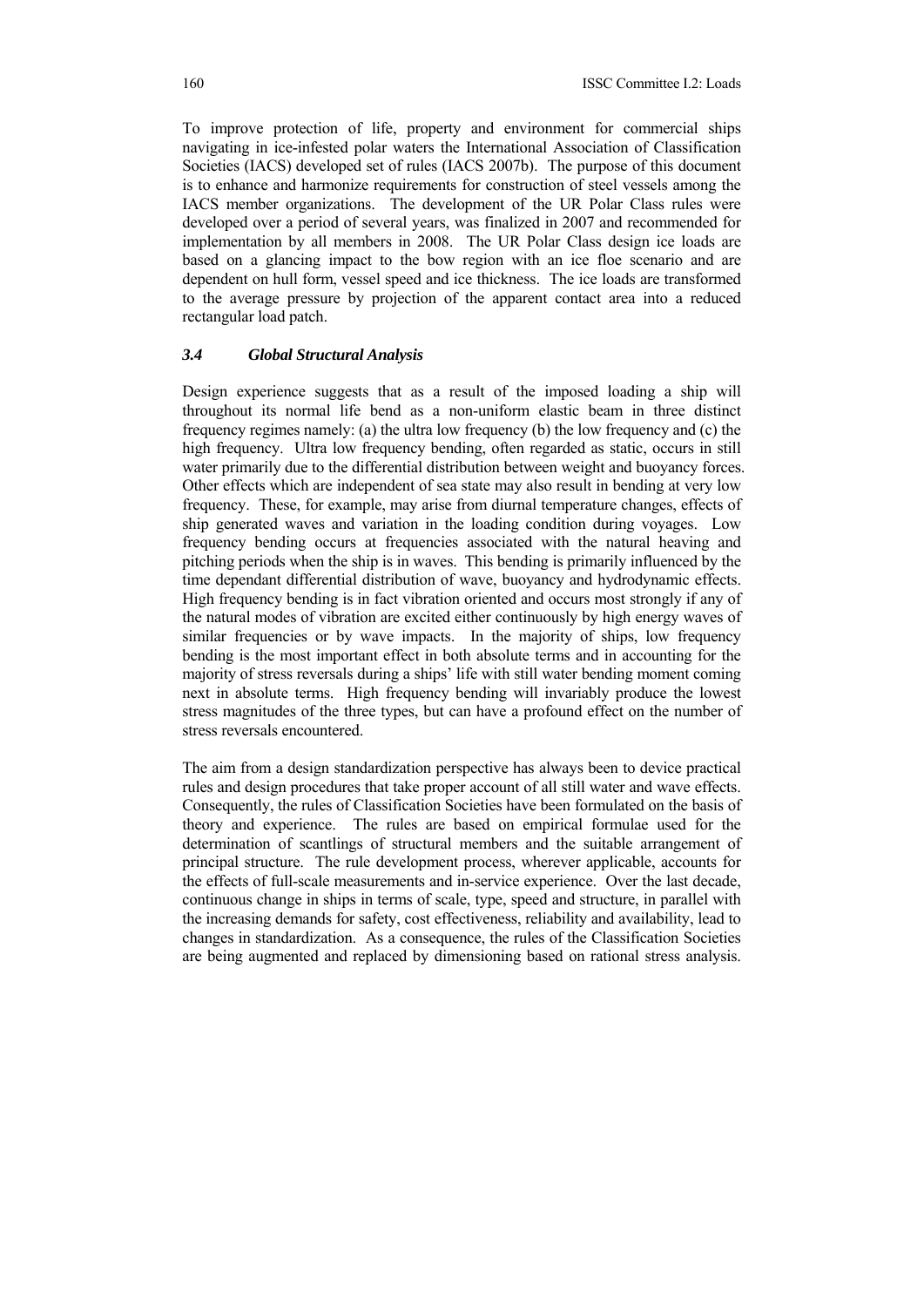Typical examples are the development of standards and design procedures (e.g. IACS rules and direct analysis) for the ultimate strength assessment of the hull girder and the prevention of fatigue failure in primary hull strength members due to lifetime stress cycles. Despite the fact that the effects of high frequency bending are still not explicitly incorporated in standard design codes and direct calculation procedures, as technical developments occur various methodologies are incorporated in structural standards.

The global structural analysis assesses the entire hull girder structure and main supporting members. In brief, the design assessment standards currently available are as follows:

- Prescriptive: Minimum IACS Unified Requirements and Classification Society rules (IACS 2007a)
- First principles : Design procedures and simulation based design, i.e. direct calculation approach (LR 2006, ABS 2006);
- Combined prescriptive and First principles: IACS common structural rules for bulk carriers and tankers (IACS 2006a, b).

# *3.4.1 Global Structural Analysis by Classification Societies*

In the process of the global structural analysis, the selection of design waves and evaluation of wave loads are very important. The global structural analyses by Classification Societies are different in the procedure of the design wave selection and evaluation of wave loads, as can be seen in Table 1. Whereas in the case of design wave selection some classification societies use the stochastic analysis to decide the design wave loads, others use their own rules.

| Classification |      | Selection of design wave | Wave Load Evaluation |                     |
|----------------|------|--------------------------|----------------------|---------------------|
| Society        | Rule | Stochastic analysis      | Rule                 | Ship motion program |
| ABS            |      |                          |                      |                     |
| BV             |      | x                        |                      | Χ                   |
| <b>DNV</b>     |      |                          |                      |                     |
| GL             |      |                          |                      | х                   |
| KR.            |      |                          |                      | ⋏                   |
| _R             |      |                          |                      |                     |

Table 1 Design wave selection and wave load evaluation

The overall procedures of ABS (American Bureau of Shipping), BV (Bureau Veritas), DNV and KR (Korean Register of Shipping) are similar (ABS 2006, BV 2006, DNV 2003, KR 2008). LR (Lloyd's register) applies equivalent static loads on the structural model. The equivalent static loads are obtained from the design wave loads of the rule formulae, in which the combined dynamic effects of wave and ship motion are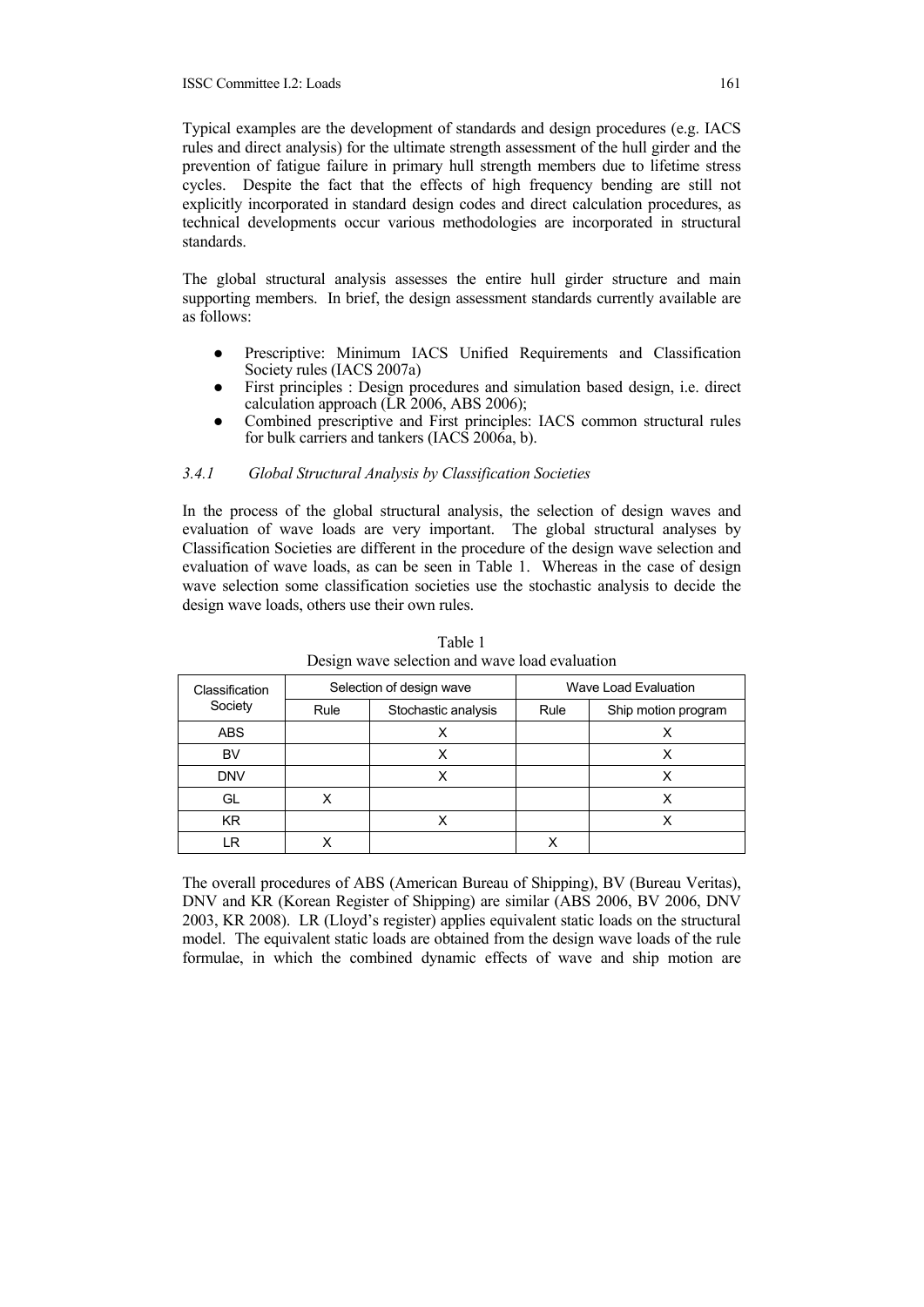reflected. Structural safety thereafter is assessed (LR 2006). GL (Germanischer Lloyd) selects design waves satisfying the rule design wave loads. Subsequently GL uses seakeeping analysis for the evaluation of ship motions and wave loads. GL also employs an artificial static heeling for the additional torsional moment in the forward region of the ship (GL 2007).

The ocean wave system is a random process; hence, there is a strong argument in favour of a statistical approach for evaluating wave loads and corresponding structural responses. Standard wave spectra and directional spreading factors are used to describe the seaway mathematically. Extreme lifetime loads are estimated from the seaway distributions. Thereafter, the structural analysis is performed for the extreme lifetime loads and the global strength is assessed, as outlined in the typical procedure shown in Figure 2.

#### *3.4.2 Design Waves and Design Loads*

The design waves are selected as the regular wave that gives the equivalent design wave loads obtained from the long-term analysis or the rules of Classification Societies. The dynamic loads including inertia forces, the hydrodynamic pressures and, where applicable, internal pressures of liquid cargo induced by ship motions, are transferred to the structural model. The pressure distribution over the hydrodynamic model may be too coarse to be used for the structural analysis. In such cases, it may be necessary to interpolate the pressure over the finer structural mesh. Hydrodynamic pressure may be linearly interpolated to obtain the pressures at each node of the structural model. The unbalanced forces resulting from the difference between the hydrodynamic model and the structural model should be minimized. The accelerations at the centres of elements, solid cargoes and liquid cargoes are calculated by the combination of motions in six DoF. The inertia force and internal pressures induced by the acceleration are calculated and distributed on the structural model.



Figure 2: Flow chart for the global structural analysis procedure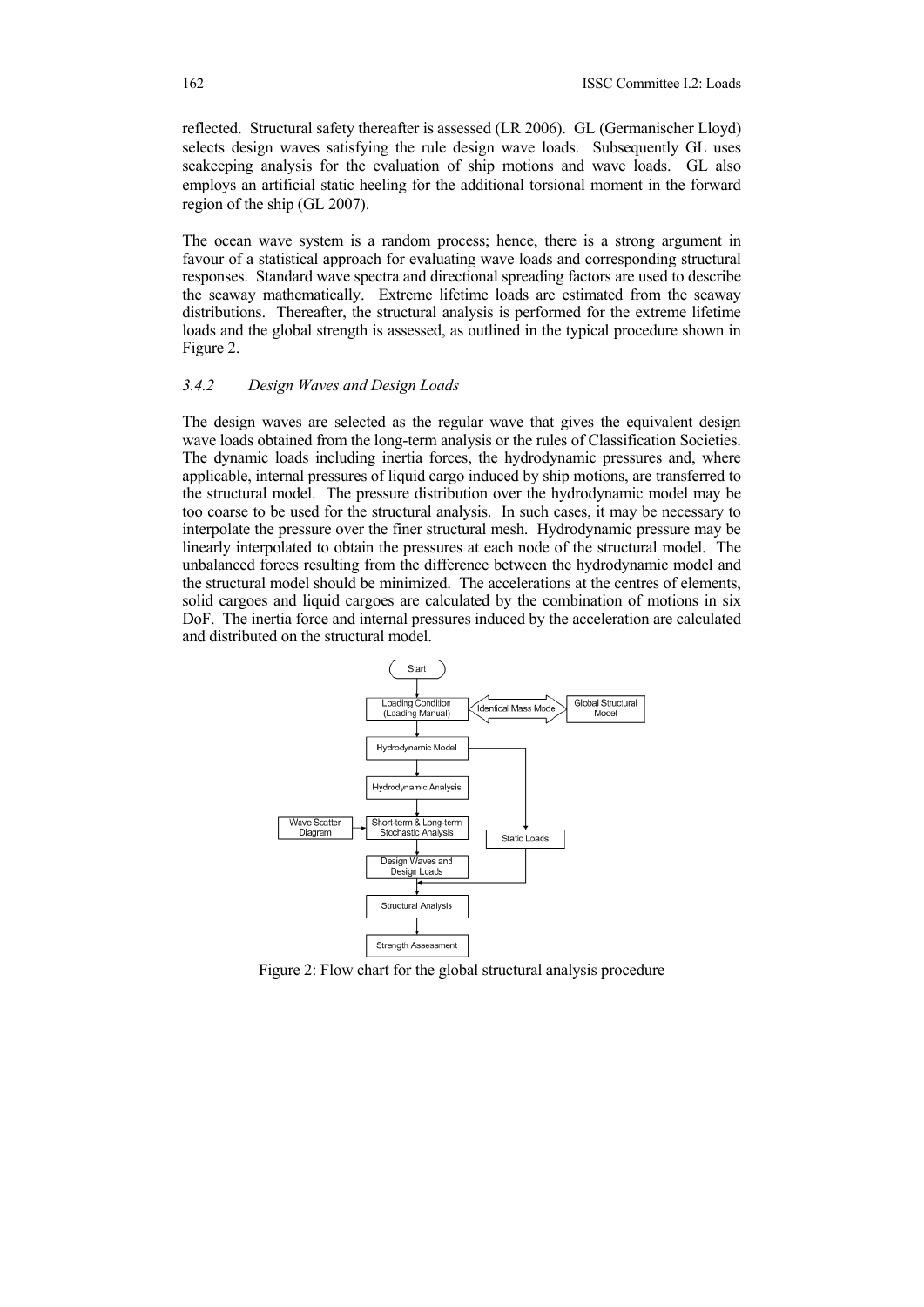#### *3.4.3 Structural and Hydrodynamic Models*

The loading conditions are determined based on the loading manual. Each loading condition needs to be carefully considered based on still water bending moment. The most severe cases, which can result in large deviations of VBM, are selected for the global analysis. The finite element models used are coarse mesh models of discrete elements and follow the arrangement of primary structure like decks, stringers, bulkheads webs and girders. The global structural model is required to have sufficient mesh density to represent the entire hull girder structure and main supporting members. Stiffeners are then simplified as line elements and lumped to the nearest element boundary. To have a better description of stress response, in a subsequent detailed assessment, primary supporting members and areas of interest are evaluated by a separate fine mesh of two- or three-dimensional form. The boundary displacements of these finer mesh models are referred back to the results of the corresponding 3D coarse mesh analysis. Strength response is verified against strength criteria of yielding, buckling, ultimate strength and fatigue strength. Since these criteria are the same in all cases and are applied to all structural components there is a unified safety level of structure all over the ship.

The hydrodynamic model comprises the hull form and weight distribution. The weight of the ship structure can be calculated from the global structural FE model using appropriate structural density. The structural density sometimes needs to be tuned to achieve the total weight of the ship structure taking account of local members, such as brackets, which are not contained in the global structural model. The heavy members such as main engine, shaft and outfits etc. are distributed properly over the global structural model to adjust to the lightship weight. Severe unbalanced force may result if the hydrodynamic model differs from the global structural model.

#### *3.4.4 Structural Analysis and Strength Assessment*

The structural strength of the hull is assessed by finite element analysis using the global structural model. The fundamental building block, upon which the rules are based, is the loading to be applied. The loads to be applied set up the two other fundamental building blocks, which consist of the engineering strength application formulations and the acceptance criteria. The loads are broken down into two major categories comprising of static and dynamic components. The static or still water components typically represent the loads associated with vessel operation loading conditions such as lightship weight, cargo, ballast, external buoyancy conditions. The dynamic or wave-induced components represent the loads associated with the vessel motions and accelerations imposed from the vessel reacting to the seaway. Wherever applicable, the rules specify the loading conditions and tank loading patterns to use and then impose corresponding dynamic loads to be applied. The dynamic loads are based on the fundamental vessel parameters in order to first calculate characteristic vessel motions and accelerations and then obtain the dynamic components of external pressure loads,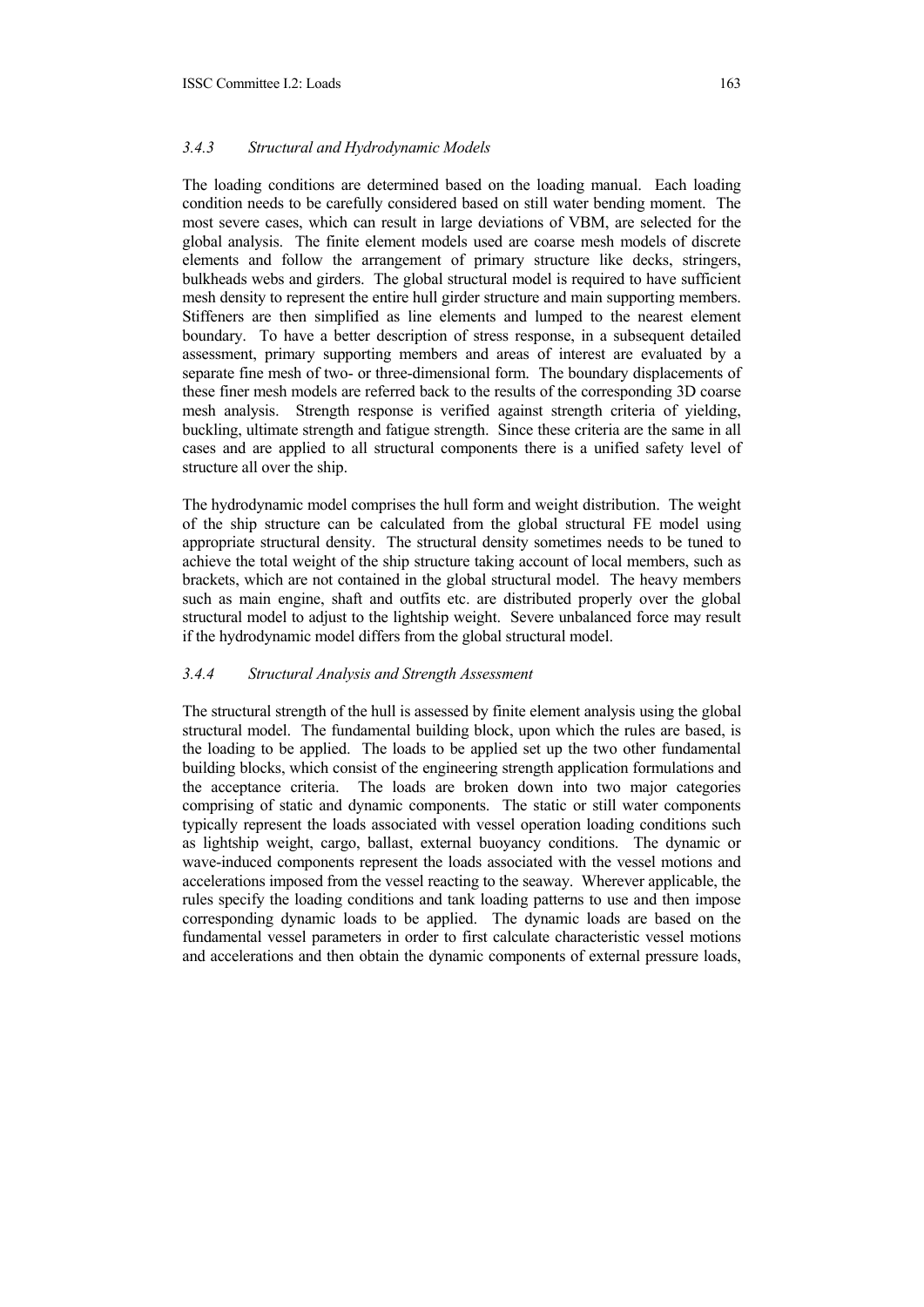hull girder bending and shear, and internal tank pressure. Dynamic loads associated with sloshing, local impact at the bottom forward, forward bow and green water on deck are also specified.

The motions of the vessel and hydrodynamic forces are calculated by hydrodynamic analysis using a suitable wave load calculation program. The transfer functions are obtained through hydrodynamic analysis. The transfer functions are used for stochastic analysis to find the maximum wave loads occurring during vessel's lifetime. The shortterm analyses are performed for each irregular wave condition, namely modal period, significant wave height. For overall strength evaluations, i.e. long-term analysis, the wave loads are imposed using waves a vessel may encounter based on a probability of exceedance of  $10^{-8}$ . These loads represent the extreme loads based on exposure to the north Atlantic environment defined in accordance with IACS Recommendation 34, over a 25 year design life (IACS 2001). The dynamic loads are represented by a series of Load Combination Factors (LCF) which represent the superposition of the various dynamic load components at a given point in time when the major dynamic load component is being maximized. For fatigue evaluations, representative characteristic loads are used to represent the large number of modest fatigue-inducing fluctuating load ranges, which are based on a probability of exceedance of  $10<sup>4</sup>$ . Since fatigue calculation results are very sensitive to load and corresponding stress range applications, the most representative characteristic loads are applied which strive to eliminate any large conservative assumptions. It should be noted that the follow-on fatigue calculation methods impose safety margins later in the applied method and acceptance criteria itself; hence, imposing additional conservatisms at the load determination stage is not necessary.

#### *3.4.5 Recent Research and Developments*

MOERI (Maritime and Ocean Engineering Research Institute) and major Classification Societies investigated wave loads and motion response experimentally and numerically (Hong *et al* 2008). MOERI carried out a series of systematic model tests for a large container ship. Classification societies performed numerical analyses using their own seakeeping codes. Model tests and numerical results agreed very well for various responses of ship, such as motions in six DoF, bending moments and torsional moments. Unlike vertical wave bending moment, measured torsional moments did not reveal significant nonlinear effects in bow- and stern-quartering waves. Speed effects on torsional moment in stern-quartering waves were sensitive to locations, but higher speed did not induce higher torsional moment. Fang *et al* (2007) employed the design wave method to predict the wave loads for a ship encountering the worst sea state with respect to the critical dynamic loading parameter. Two different hydrodynamic numerical models, i.e. 3D pulsating source technique and 3D translating-pulsating source technique, were applied to calculate the corresponding RAO of the ship moving in waves. Incorporating the RAO of relevant physical properties, their extreme values can be calculated. With the time and period of occurrence of the corresponding extreme value, the time history of the wave load in this period can be simulated, the so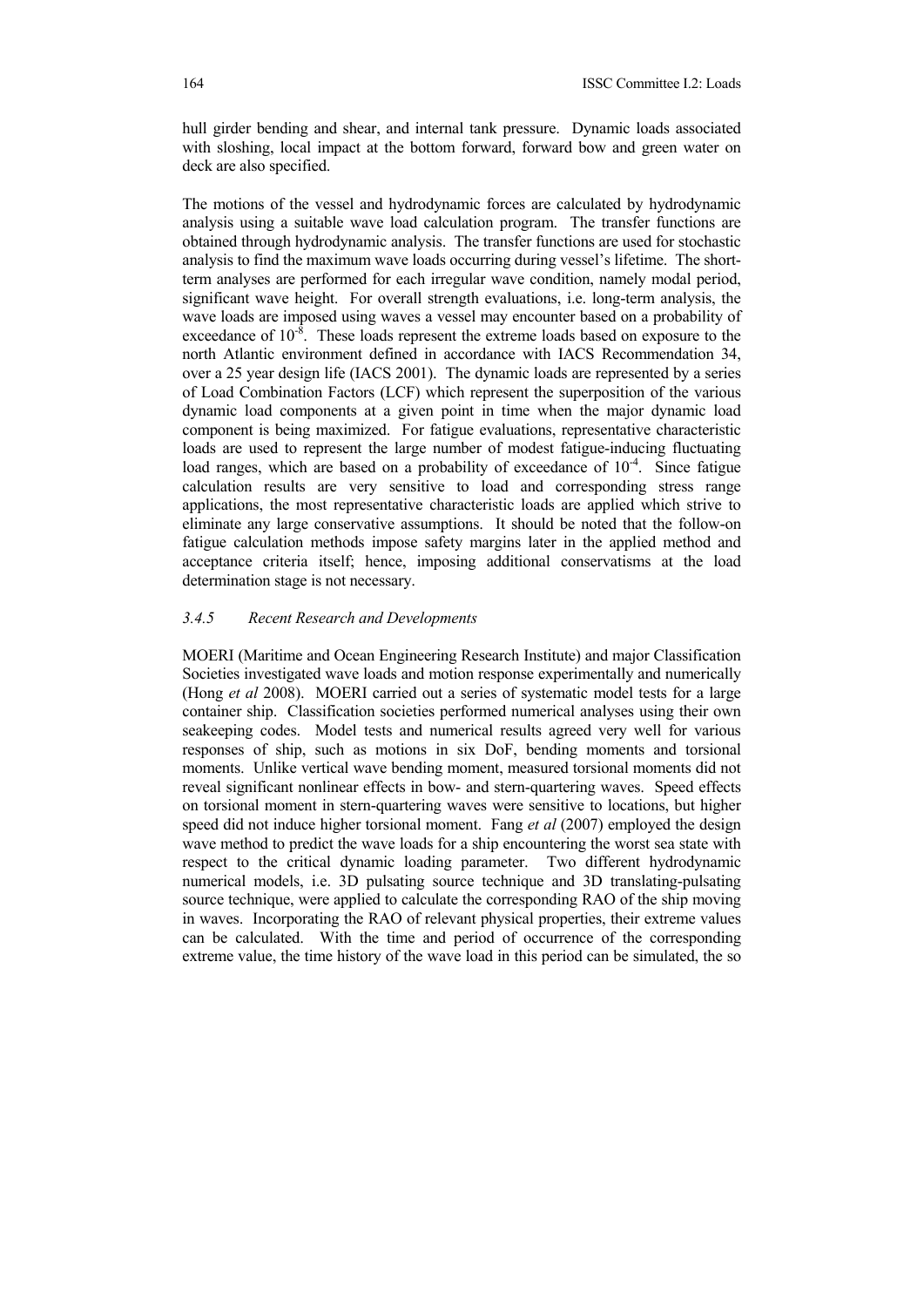called equivalent irregular wave approach. Using the equivalent irregular wave approach can offer the effective and practical base for the ship structural analysis.

Recent developments in emerging and conceptual load prediction methodologies are briefly explained, as they are of interest to this report.

Limit State Analysis (LSA) and LRFD (Load and Resistance Factor Design) are relatively recent developments within the context of ship structural design although they have been employed in some standards for a few decades. LSA design looks beyond the intact behaviour of the structure to establish the limits, both from a safety and operational perspective, so that the design point(s) reflect the boundary of unacceptable behaviour. There are ship structural rules that have employed LSA design, e.g. the new IACS Unified Requirements for Polar Ships (IACS 2007b). In certain areas, notably related to buildings, bridges and offshore structures, it is common to use LRFD. The approach attempts to achieve a consistent risk level for all comparable structures by employing calibrated partial safety factors. The approach does not attempt to model complex (nonlinear) paths to failure, including feedback and interdependence, gross errors or any but the simplest of human errors. LRFD has not been implemented in ship structural design, at least partly due to concerns about its suitability. LRFD is often implemented along with concepts from LSA. When combined, LRFD and LSA design can properly balance risk and reflect, to all concerned, the actual capability limits of the structure. Together, this is intended to clarify and communicate the realistic structural risks

Formal Safety Assessment (FSA) is a recent development in the area of structural standards. It is more of a standards development approach than a design standard. The International Maritime Organization (IMO) has led the development of this concept. It is described as "a rational and systematic process for assessing the risks associated with shipping activity and for evaluating the costs and benefits of IMO's options for reducing these risks". The IMO, and others, are evaluating FSA as a method to comparatively evaluate the components in proposed new regulations or to compare standards. The complexity of risk assessment technology itself is probably the major obstacle standing in the way of wider use of the FSA approach.

In recent years, there has been a strong trend towards what is generally referred to as performance-based standards (PBS). These standards describe a context and safety targets that they expect the design to meet, and then leave it to the proponent to achieve the targets in any manner they wish. In PBS, there are no specific loads or strength levels prescribed. The designers are expected to demonstrate the achievement of a target level of safety by an analysis of loads and strength. This approach is very popular in certain industries, especially the offshore oil and gas industry. CSA S471 (CSA 2004) is an example of this approach.

On the other hand, the notion of Goal-Based ship construction Standards (GBS) is relatively recent (Hoppe 2005). Conceptually, these standards suggest that future ship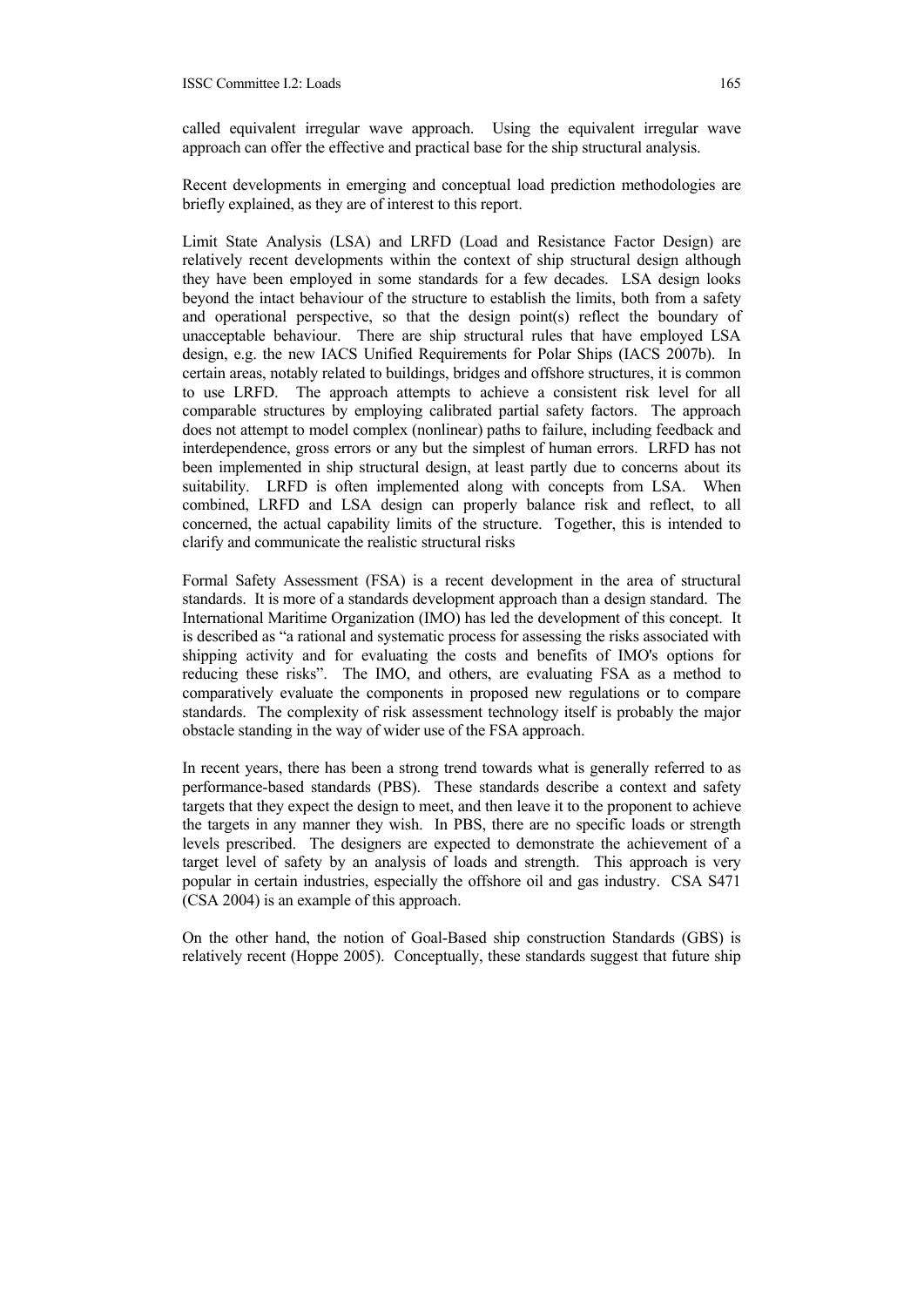design rules, including load predictions in waves, should be based on a five tier system bringing together codes of design practice and performance/operations based design. Tier I (goals) and Tier II (functional requirements) have already been agreed in principle. The plan for the pilot project on trial application, using the IACS Common Structural Rules (CSR), of the Tier III (verification process) has been agreed.

#### *3.5 Sloshing - ship motions coupling*

Kim *et al* (2007) considered the coupling effects of liquid sloshing on ship motions. The ship motion is solved linearly using the IRF method, while the nonlinear sloshing flow is simulated using a finite-difference method. Their method focuses on the simulation of the global motion of sloshing flow, ignoring some local phenomena. The sloshing-induced forces and moments are added to wave-excitation forces and moments, and then the corresponding body motion is obtained. In addition a softspring concept and linear roll damping are implemented to predict more realistic motions of surge, sway, yaw and roll. The developed schemes are applied to two problems, namely the sway motion of a box-type barge with rectangular tanks and the roll motion of a modified S175 hull with rectangular anti-rolling tank. Motion RAOs are compared with existing experimental results, showing fair agreement. It was found that due to the nonlinearity of the sloshing flow, ship motions show a strong sensitivity to wave slope.

Lee *et al* (2007) investigated the coupling, as well as the interactions, between ship motion and liquid sloshing by a time-domain simulation scheme. They use an IRF scheme to solve the ship motion. The liquid sloshing in a tank is simulated in time domain by a Navier-Stokes solver. A finite difference method with SURF scheme is applied for the direct simulation of liquid sloshing. The computed sloshing force and moment are then applied as external excitations to the ship motion. The calculated ship motion is in turn input as the excitation for liquid sloshing, and the process is repeated for the ensuing time steps. They also developed a coupled system based on 3D potential flow, both for ship motion and liquid sloshing. Both methods were applied to a barge-type FPSO hull equipped with two partially filled tanks. The time domain simulation results show similar trend when compared with experimental results. The most pronounced coupling effects are the shift or split of peak motion frequencies. It was also noted that the coupling effects between vessel motion and liquid sloshing changed appreciably with filling level. The frequency domain coupled analysis also showed the observed phenomena.

## **4. OFFSHORE STRUCTURES – SPECIALIST TOPICS**

## *4.1 Cables, Risers and Moored Structures*

The publications concerning cables, risers and mooring systems during the reporting period deal primarily with the coupled floater-mooring global response. At the same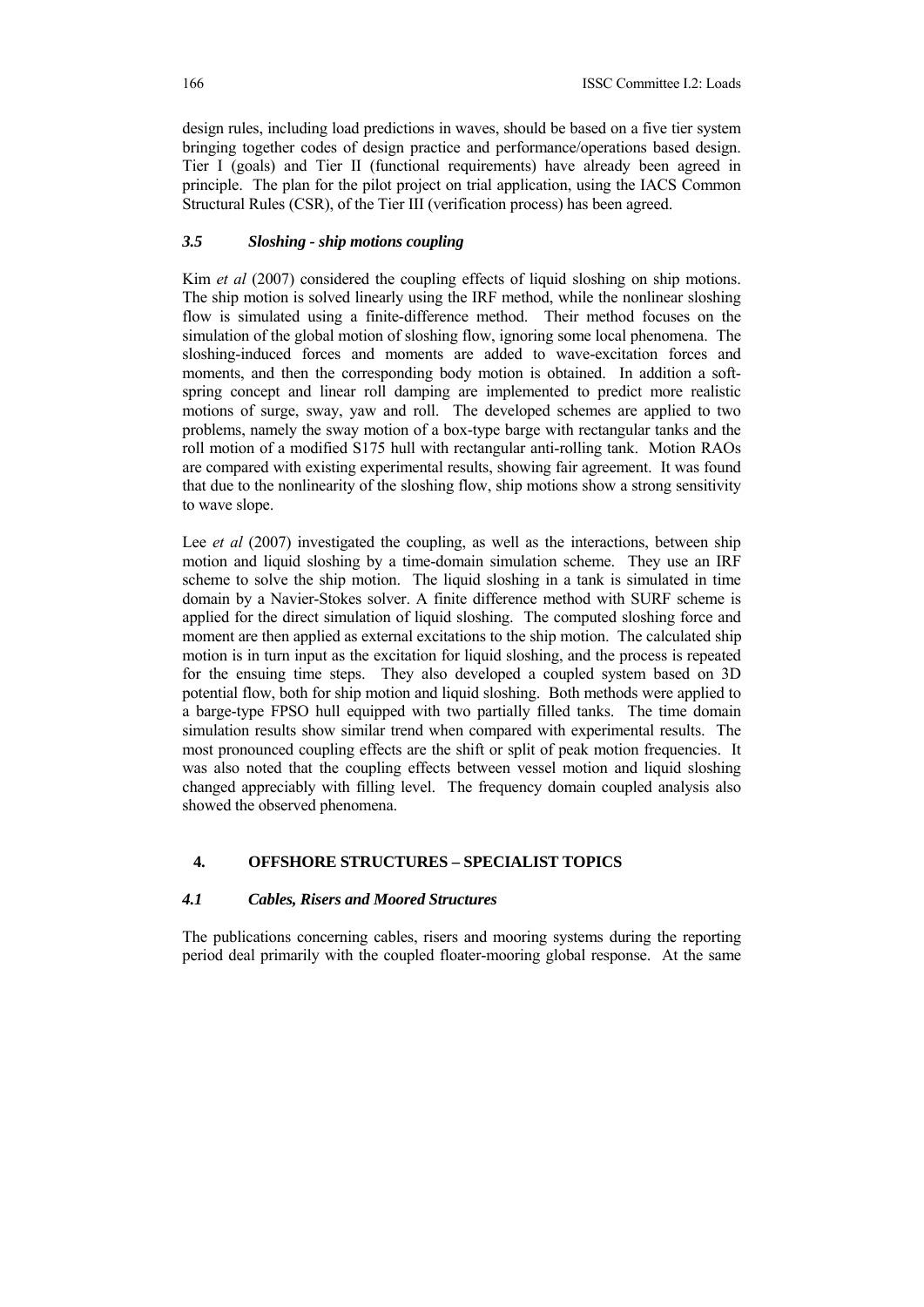time, it is evident that there is still a great deal of interest for issues that influence the nonlinear dynamic behaviour of mooring lines and the slow drift motion of the moored floaters. Specific examples are the touchdown of the cable with the ocean floor, the drag damping induced by the mooring system on the floating structure and the snapand slack-loading impacts.

Low and Langley (2006) presented time and frequency domain coupled analysis for deep water floating production systems. A linearized frequency domain approach was developed and validated against time domain analysis results of the coupled vesselriser-mooring system, accounting of both first and second order motions. It was concluded that the frequency domain approach yields very good predictions of the system response, since the linearization scheme employed for the quadratic drag forces on the risers and mooring lines yields a very good estimate of the resulting contribution to slow drift damping. For intermediate water depths, Low and Langley (2007) made systematic comparisons between numerical results obtained by two alternative methods of analysis. A frequency domain approach and a hybrid approach in which the low frequency motion was solved in the time domain, whilst its high frequency counterpart in the frequency domain. The two analyses were coupled, taking into account that the low frequency motion affects the mooring line geometry for the high frequency motion, while the high frequency motion affects the drag forces which damp the low frequency motion. Le Cunff *et al* (2008) conducted a frequency domain analysis of a moored vessel, including low frequency effects. Comparisons were carried out with time domain simulations, to show the robustness of the frequency domain analysis. Some calculations were performed with either only low frequency terms or only wave frequency terms, in order to examine the effect of modeling low and wave frequency terms. An interesting conclusion is that the low frequency motion is reduced by the wave frequency motion, whilst the wave frequency motion is not affected by the low frequency motion. Kannah and Natarajan (2006) carried out an experimental study on a typical external turret-moored FPSO, through a vertical anchor leg mooring (VALM) arrangement, in order to investigate the effect of parameters influencing the mooring and hawser line forces and motion response for different loading conditions with different hawser lengths. A 1:100 scale model was tested, in head regular waves, for three loading conditions with three hawser lengths.

Chen *et al* (2006b) investigated the coupled dynamic analysis of a mini TLP using a Morison type loading formulation and accounting for the dynamic interactions between the hull and its risers and tendons, which may be a critical design issue in the frequency ranges outside the wave frequencies of significant energy content. Comparative evaluations between coupled dynamic numerical predictions, quasi–static approaches and experimental measurements were made, confirming that the coupled analysis represents a reliable computing tool. Nogueira *et al* (2006) implemented a fully coupled nonlinear modal analysis scheme in time domain for the case of floating offshore systems. This scheme accounts for the nonlinear timely variations of the stiffness and added mass of the system in evaluating the interaction effects between the hull and the mooring lines, and risers attached to it. Based on the results obtained, the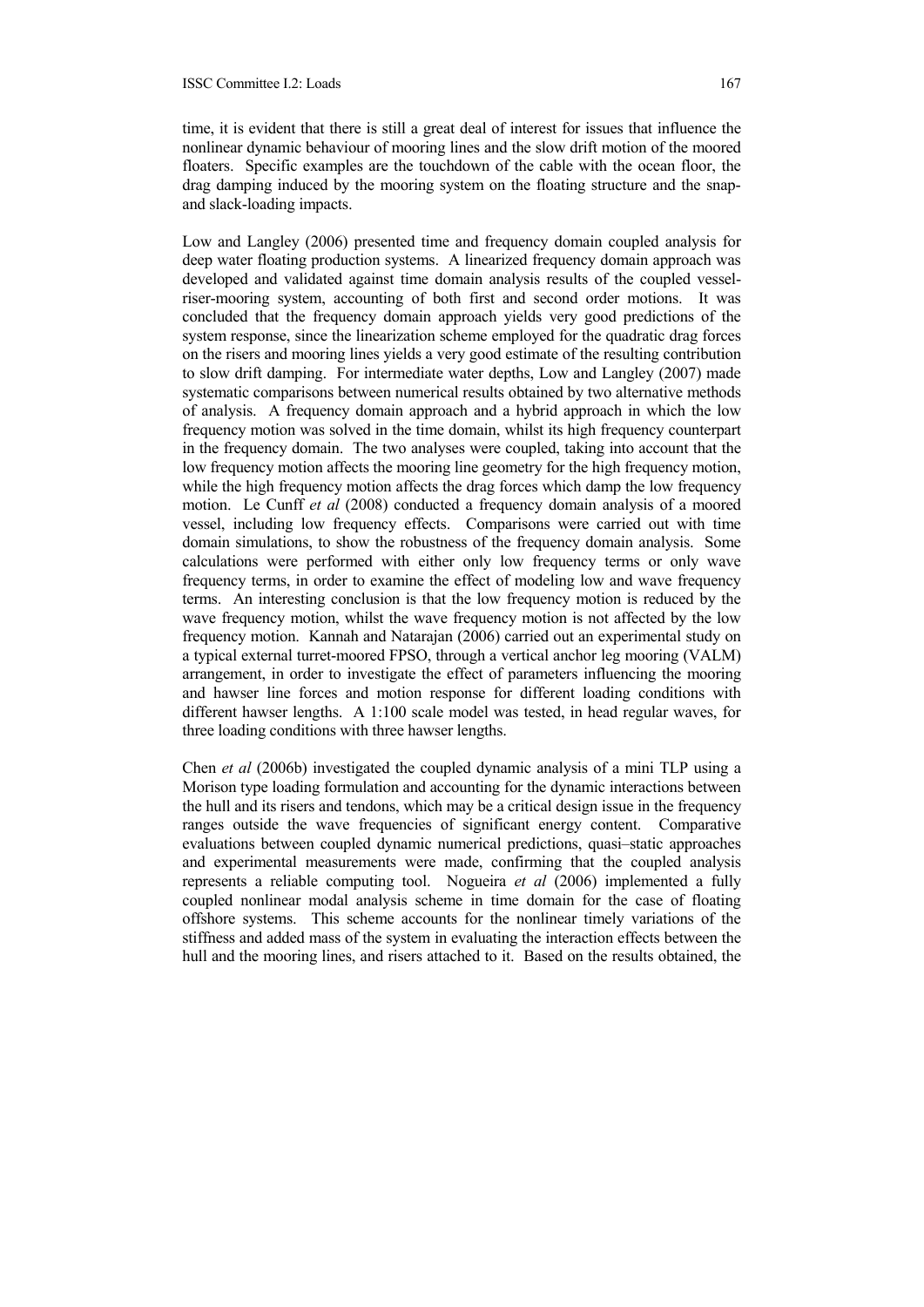importance of calculating the system's natural periods in different positions was emphasized. Due to the nonlinear behavior of the mooring lines and risers, the system's natural periods in the neutral design position can show considerable variations from their counterparts in an equilibrium position under current action. The coupled semi-submersible / free-hanging drilling riser dynamics during re-entry operation in ultra deep waters were investigated by Yamamoto *et al* (2007) in time domain. The system's dynamical model accounts for the nonlinear platform dynamics together with the dynamics of the free-hanging drilling riser and the action of a Dynamic Positioning System (DPS) of the semi-submersible. Chatjigeorgiou *et al* (2006), presented a quasistatic motion response analysis of a Gas Import Floating Terminal, moored through a turret mooring system, subjected to operating and survival environmental conditions. The results compared well with experimental data from physical model tests. Zeng *et al* (2007) carried out a large amplitude motion response analysis, including nonlinearities induced by large displacements of TLP. Predictions were compared with those from a small displacement model, for a range of wave periods and headings, showing notable differences between the two models. The coupled motion response analysis of a triangular TLP, for different angles of wave incidence, were investigated by Chandrasekaran *et al* (2007a). Hydrodynamic loading was modeled using Stokes fifth order nonlinear wave theory along with additional nonlinearities arising from tether tension and change in buoyancy caused by the set down effect.

In addition to the aforementioned investigations, dealing with the coupled floatermooring and riser system dynamic analysis, studies were carried out on the nonlinear dynamic behavior of marine risers and mooring systems. In this context, Larsen and Passano (2006) presented a new approach for capturing the dynamic behavior of a catenary riser at its touchdown area. The method was based on combined use of an empirical linear frequency domain model for VIV to calculate the hydrodynamic forces, and a nonlinear structural model for time domain analysis. The benefit from using the nonlinear model is that stresses in the touchdown area are described more accurately. Chatiigeorgiou (2006) presented a perturbation approach and an associated boundary layer problem solution methodology to calculate natural frequencies and corresponding bending vibration modes of vertical slender structures. Asymptotic approximations to the shape of the vibrating riser-type structure were obtained. Passano and Larsen (2007) investigated the extreme bending response of catenary riser in the region immediately above the touchdown area, in the case of large heave motions at the riser's upper end. The clear trends found between the prescribed axial velocity at the riser's top and response quantities in the touchdown area were used to estimate individual response values and complete samples of response minima and maxima. Vidic-Perunovic *et al* (2007) examined the influence of nonlinear second order springing deflection of a production vessel's hull on flexible riser response. Vertical motions, including the second order high frequency contribution due to the springing deflection, are assigned to the flexible riser at its attachment point to the vessel. Several environmental conditions were examined in order to consolidate the trend in riser behaviour. The significance of the high frequency quadratic terms in the loads along the flexible riser was also discussed. Chang and Fisher (2007) performed parametric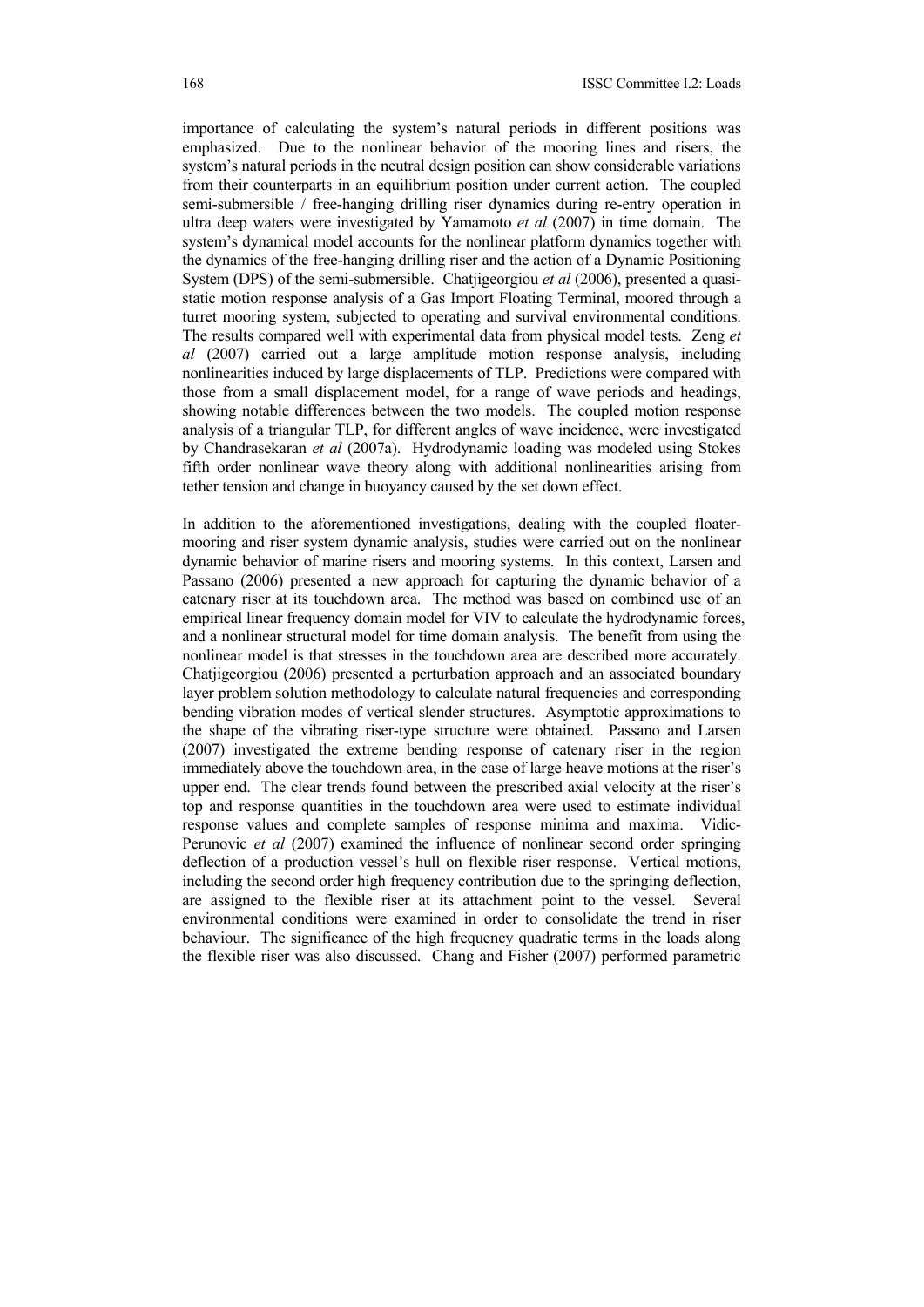studies to develop a modelling scheme for a load-sharing marine drilling riser. The results were compared to those of the composite model. Significantly different tension patterns between the two models were observed.

## *4.2 Vortex-induced Vibrations (VIV)*

An increased worldwide demand for energy and the resulting upsurge in offshore oil drilling and production activity has spawned a corresponding surge of research into several different aspects of VIV, a highly nonlinear dynamic phenomenon. Investigations include full-scale measurements, model-scale experiments and numerical simulation, with the objective of understanding the conditions causing VIV, assessing its effects and methods for suppressing it. Iranpour and Taheri (2006) presented a state of the art review of methods available for estimating fatigue life of marine risers used by the offshore industry, concluding that available approaches focus more on the VIV portion of the task, and less on the actual fatigue life analysis. Recommendations for the course of future research on VIV-induced fatigue damage are proposed.

From an operator's perspective, it is far more desirable to eliminate, or at least reduce, VIV than it is to simplify quantify its effects. Taggart and Tognarelli (2008) reported on research on the hydrodynamic performance (VIV suppression and drag reduction) of various commercially available devices including a dual-fin splitter and an airfoilshaped fairing. In addition, a relatively new inflatable suppression device was evaluated, and found particularly promising for VIV mitigation during drilling operations in areas of high current.

# *4.2.1 Full-scale Measurements*

Trarieux *et al* (2006) reported on a detailed analysis of 22,000 records of data (each representing about seven minutes duration) obtained from the Foinaven Umbilical Monitoring System (FUMS). Results of spectral analysis are shown for several conditions of wave height, current speed and direction, along with a comparison to theoretical predictions. A fatigue damage analysis is also presented, including a comparison between the widely used rain-flow counting method and an alternative method based on a simply calculated bandwidth parameter. Srivilairit and Manuel (2007) analyzed full-scale field measurements of riser acceleration and current velocity profiles obtained from a drilling riser located in a 1,000,m depth site. Their analysis used an efficient numerical technique known as Proper Orthogonal Decomposition (POD) to identify energetic current profiles. They also used POD to derive the energetic spatial vibration modes associated with the VIV response of the riser for inline and cross-flow motions.

Vandiver *et al* (2006) presented results from two field experiments designed to investigate VIV at higher than tenth mode in uniform and sheared flows. Both experiments showed significant energy at the expected Strouhal frequency, and also at two to three times the Strouhal frequency. In some cases, the highest stress and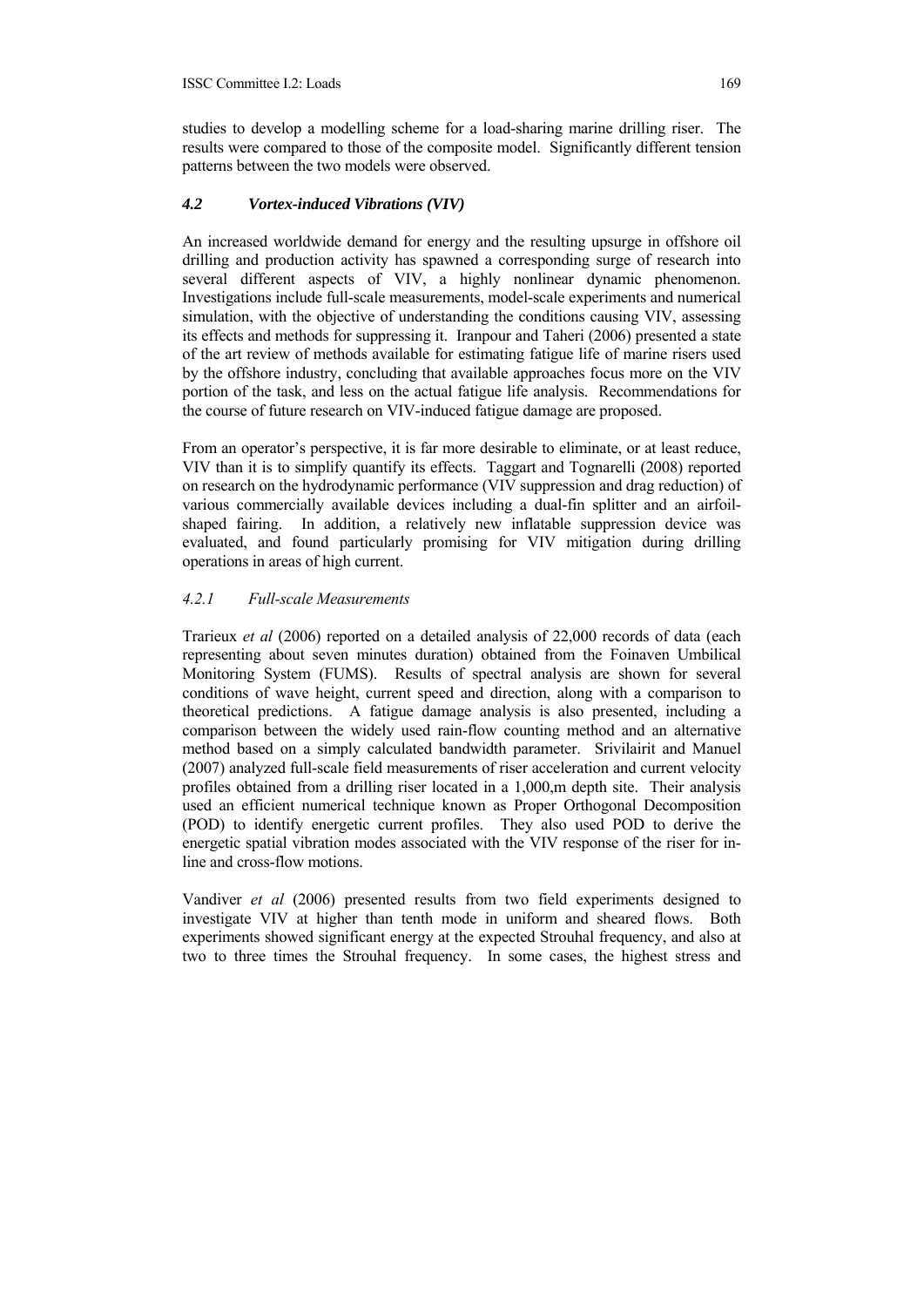greatest fatigue damage were found at higher harmonics; total fatigue damage including the third harmonic was found to be up to forty times more than the damage rate due to vibration at the fundamental (Strouhal) frequency alone. Jhingran and Vandiver (2007) cited preliminary results from another set of experiments that confirm the importance of higher harmonics in estimating fatigue damage due to VIV, noting that current methods only account for vibrations at the Strouhal frequency, while in certain regions of the pipe higher harmonics accounted for more than half the measured strain and increased fatigue damage by a factor of more than twenty. Swithenbank and Vandiver (2007) reported on a series of experiments conducted in Lake Seneca with long flexible cylinders at high mode number, using an unusually high density of sensors to capture the high vibration modes. One objective was to identify the powerin region, a region of the pipe that is the source of vibration for a given current profile. Other regions of the pipe serve to damp the structural vibrations. Four factors effecting the location of the power-in region were identified, namely the angle of the pipe relative to the vertical, the current profile, the current direction gradient and the end effects at high mode number. A dimensionless parameter was presented which helps in prediction of VIV for a given current profile.

Jaiswal and Vandiver (2007) described the VIV response of long cylinders fitted with strakes and presented damping measurements obtained from experiments conducted in the Gulf Stream, during October 2006. The strakes were a triple helix design. The pipe was towed in a variety of current profiles, varying from nearly uniform to highly sheared. Measured responses were compared with results modelled using mode superposition and Green's function.

Tognarelli *et al* (2008) presented results from an extensive in-situ monitoring project on several mobile offshore drilling units and offshore production platforms worldwide. The measured data shed light on some of the physical details of full-scale riser response, omitted from predictive riser design tools. The data were compared to calculations made with commonly used VIV analysis software. A means of adjusting the parameters to reduce typical over-conservatism in the analysis was then proposed. The data were also used to establish performance indicators for some of the VIV suppression devices presently in use. Beynet *et al* (2008) discussed results from an impromptu full-scale riser test, conducted when BP had to retrieve a drilling riser in the Gulf of Mexico due to excessive loop currents. A drill pipe was instrumented and deployed under the drilling vessel to a depth of 1,000 feet, and the drilling vessel drift relative to the loop current was varied to produce a wide range of surface current speeds and current profiles. Results include cross-flow and in-line VIV, as well as additional response at higher frequencies not currently predicted by VIV analysis tools.

#### *4.2.2 Model-scale Experiments*

Masuda *et al* (2006) described a series of forced oscillation tests with rigid circular cylinders suspended by a flat spring in still water. It was found that power spectra of VIV can be classified into four patterns, according to the number of spectral peaks.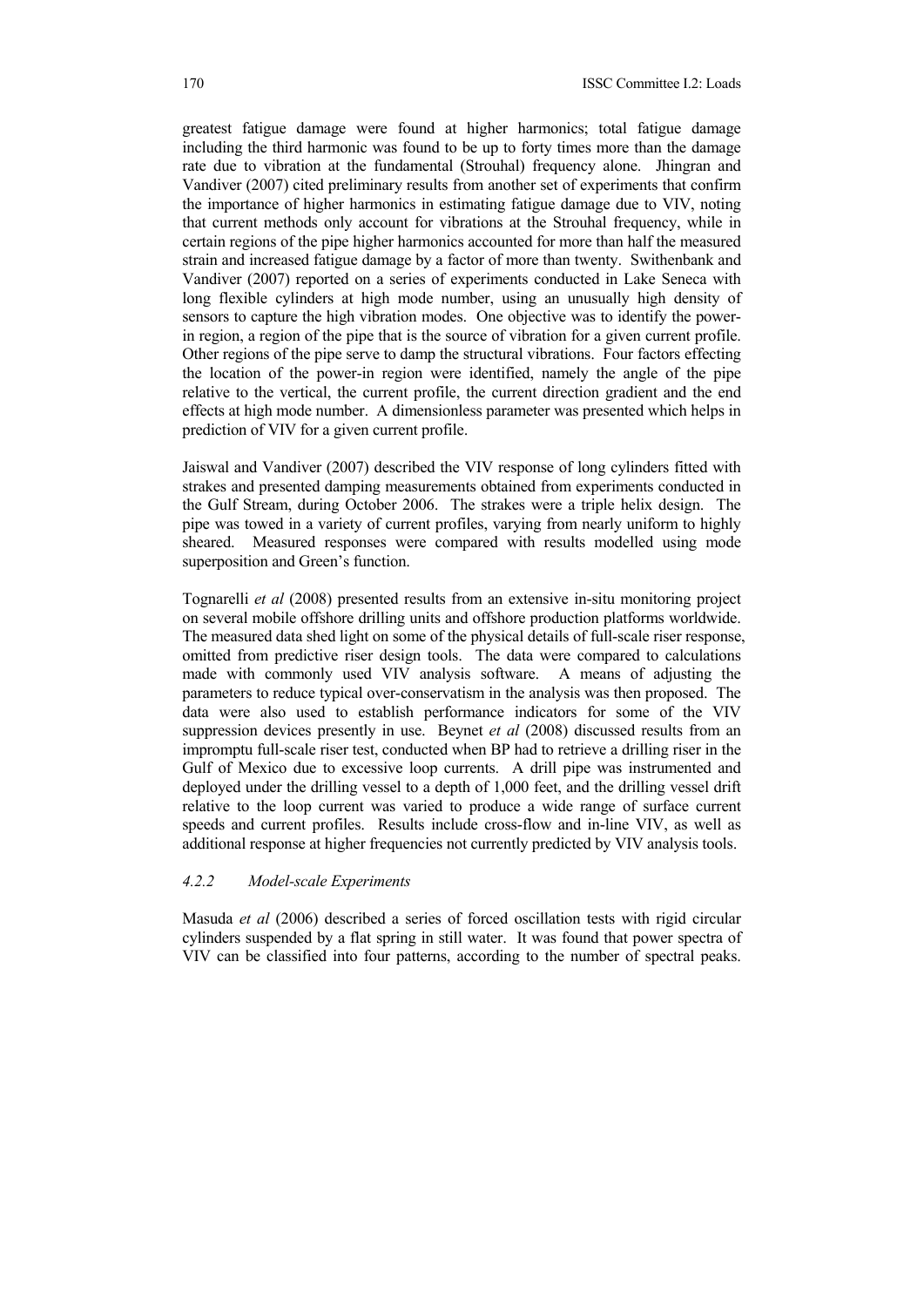Power spectra obtained from experiments were compared with 2D CFD computations. Ikoma *et al* (2007) reported on a subsequent series of similar experiments demonstrating that the drag coefficient increased and that the inertia coefficient decreased when larger VIV response occured under forced oscillation. Fujarra *et al* (2007) presented experimental results of vortex-induced oscillations on an inclined cylinder that is free to oscillate only in the cross-flow direction. Results for the vertical cylinder are in agreement with other measurements reported in the literature. For the inclined model the results for amplitude, drag and lift are compatible with decomposition of the flow into the direction normal to the axis of the cylinder.

Lee *et al* (2006) presented VIV test results for two faired flexible cylinders in tandem at three lateral spacing intervals, subject to uniform flow. The VIV responses and motions of both cylinders are presented, along with conclusions as to the effectiveness of the fairing. Xu *et al* (2008) presented measurements of the wake field behind three riser models, obtained using Digital Particle Image Velocimetry (DPIV). The models included a bare circular cylinder, a faired cylinder, and a cylinder fitted with strakes. The strength of the vibratory response of the cylinders was found to be directly related to the wake mode; strong, regular vortices produce large amplitude vibration, while weak, scattered vortices produce little or no vibration. Braaten *et al* (2008) carried out an investigation of the higher order modal response of riser fairings. Tests showed that the rotational DoF of the fairing introduces the possibility of coupling between crossflow translation and rotation, potentially resulting in instability at higher modes.

Korkischko *et al* (2007) performed an extensive series of experiments to investigate the flow around circular cylinders with and without strakes. Lift, drag, amplitude and wake pattern of plane and helically-straked cylinders were investigated. Reynods number ranged from 2,000 to 10,000. Bernitsas *et al* (2008) presented two studies related to an investigation of using surface roughness as a means of reducing or enhancing VIV amplitude and synchronization. Sandpaper strips were used to control flow characteristics by varying strip width, grit size and location.

Uneven seabed conditions may cause multiple free spans in pipelines, allowing VIV responses in several modes to occur. Ilstad *et al* (2006) performed a series of scaled model tests to study multi-mode behaviour. It was found that for single mode response, the maximum cross flow amplitude may be 1.3 times the pipeline diameter, but for multi-mode interactions the amplitude is less than 0.8 times the diameter. Use of a frequency parameter, instead of a mode evaluation procedure, for use in fatigue analysis, was demonstrated.

#### *4.2.3 Numerical Simulation*

Constantinides and Oakley (2006) investigated rigid circular sections, using finite element CFD methods accurate to second order, for both bare sections and those fitted with strakes. Two turbulence models were used, namely Spalart-Allmaras and Detached Eddy Simulation (DES). Simulations for fixed and moving cylinders at high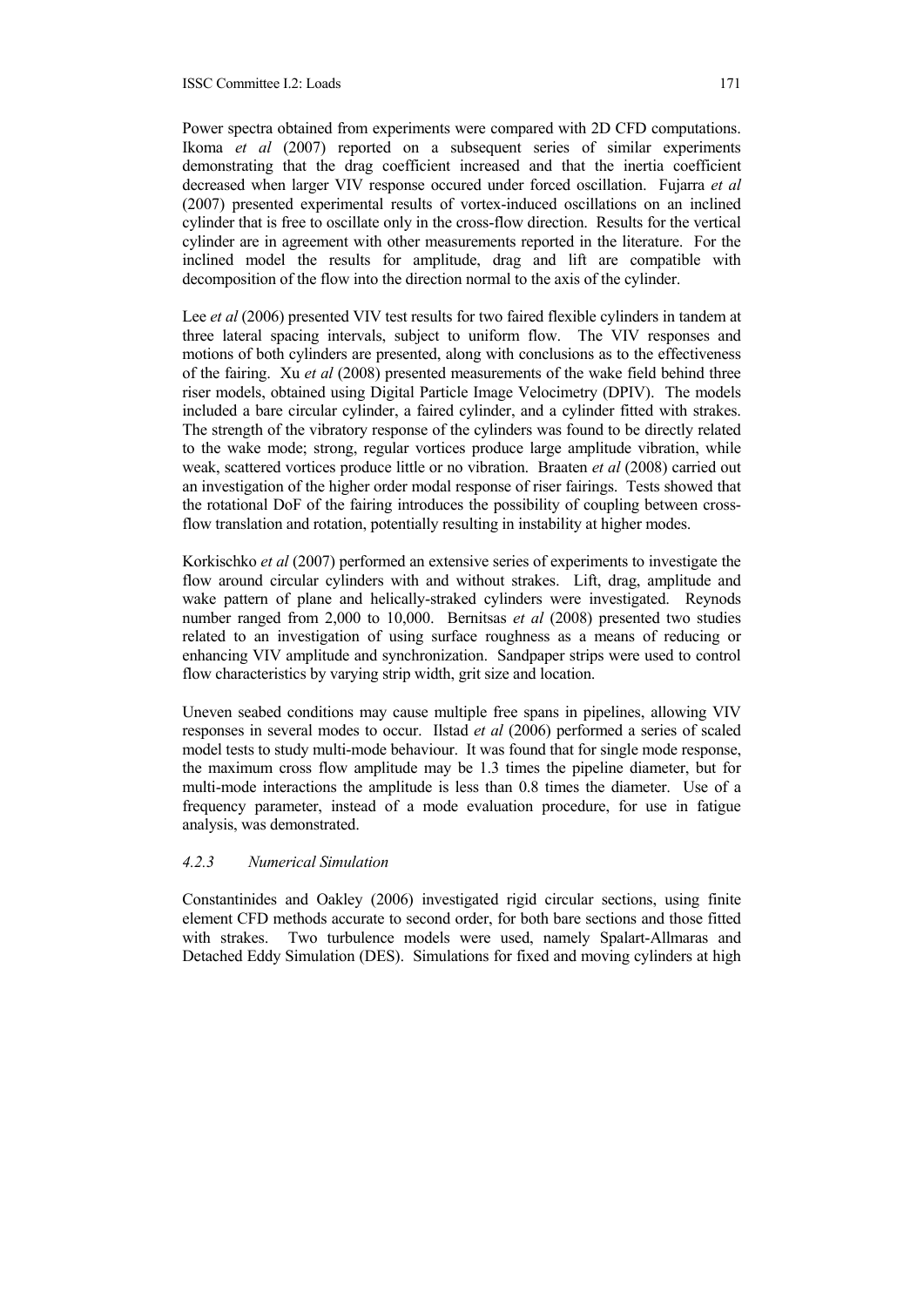Reynolds numbers showed good correlation with laboratory experiments. Flow visualizations illustrate how strakes mitigate VIV. Esperança *et al* (2006) discussed the implementation of a 3D finite difference model using the Large Eddy Simulation (LES) technique and Message Passage Interface (MPI) that can be run on a cluster with an arbitrary number of computers. The method achieved good agreement with experimental data and other published numerical results. Lucor and Triantafyllou (2006) presented a method to identify VIV modes of a riser, based on results of CFD simulations coupled with a model of a long beam under tension and placed in crossflow. Uniform and exponential shear velocity profiles were evaluated. The response modes were found to represent nonlinear equilibria between flow-induced excitation forces and structural dynamics of the riser.

Pontaza and Chen (2006) presented a series of 3D VIV simulations for circular cylinders operating at high Reynolds number and low structural damping, allowing for two-DoF motion. The numerical implementation scheme uses overset grids and multiple processors working in parallel. The 3D grids around the cylinder are free to undergo arbitrary motion with respect to fixed background grids, achieving more efficient processing by eliminating the need for grid regeneration at every time step. Pinto *et al* (2006) applied an unsteady RANS code to simulate a typical riser VIV problem and compute the 3D riser-fluid interaction. The analysis was calibrated with published test data for a 2D flow past a bare riser and a riser with helical strakes. Spectral analysis of the frequency response patterns was then performed to identify the critical carrier frequencies. Results illustrate good comparison between numerical and experimental results. Holmes *et al* (2006) reported on fully 3D CFD simulations combined with a structural model of a tensioned riser to predict riser vortex induced motion, thereby overcoming the shortcomings of combining a series of 2D simulations to calculate fluid forces on a riser. The FEM used is tolerant of sparse meshes and high element aspect ratios, permitting economic solutions for large fluid domains. Thus, long risers can be treated with readily available computers, as demonstrated by simulations of a riser with L/D over 1400, giving favourable comparisons with previously published data.

In an attempt to identify the numerical scheme most suitable for simulation and analysis of VIV, Wanderley *et al* (2006) evaluated a range of CFD algorithms, examining grid generation, boundary condition implementation and the coupling between fluid flow and body motion equations. Their findings show that the most successful algorithm applies the Beam and Warming implicit scheme to solve the 2D slightly compressible Navier-Stokes equations and the k-ε turbulence model to simulate turbulent flow in the wake of the cylinder. Constantinides and Oakley (2008) reported on a comparison between VIV predictions obtained from a 3D CFD model and data from field experiments on a riser with L/D ratio in excess of 4,000. Results showed good agreement and confirm the ability of the CFD simulation to predict the observed harmonic content, thereby offering a method for design validation in regions of higher harmonics outside the range of existing empirical methods. Bearman *et al* (2006) compared laboratory measurements for a vertical tension riser with predictions from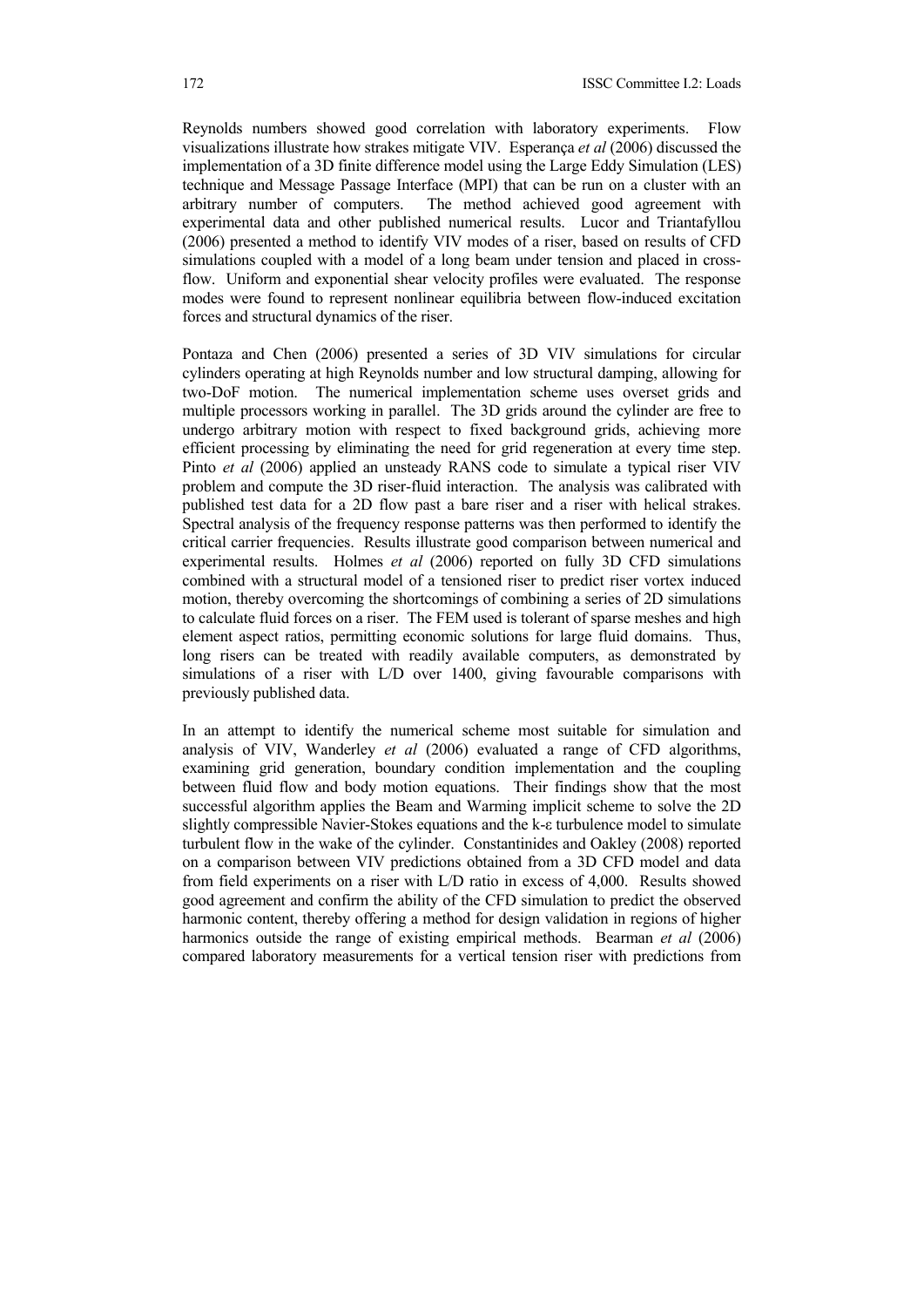five CFD-based riser codes. The predictions covered a wide range of approaches, namely (a) vorticity-stream function with a finite volume scheme, (b) FEM on a triangular grid, (c) pressure correction method in a finite volume scheme with unstructured grids, (d) discrete vortex formulation and (e) a velocity-vorticity method using a hybrid Eulerian-Lagrangian vortex-in-cell method. Both cross-flow responses and in-line deflections showed a wide range of scatter (i.e. 23% to 169%), by comparison to measured data.

In contrast to continuum based numerical models, where only space and time are discrete, Frandsen (2006) examined an approach based on a single phase Lattice Boltzmann model, which also treats particle velocity as a discrete variable. The goal is to reduce the need for applying empirical turbulence models. This study is limited to laminar flow simulations and continuous free surface, but the long term objective is to simulate bluff body flows at high Reynolds number and breaking waves.

Sidarta *et al* (2006) presented a method for estimating VIV fatigue damage, using any of a number of available cross-flow codes with shear flow capability. The method seeks to reduce the current conservatism, by accounting for the power-in region, the power-out region, competing modal excitation, and the possibility of multiple constraints. Underscoring the difficulty in predicting riser and tendon fatigue damage due to VIV, Yang *et al* (2008) reported on a comparison between predictions made with the Shear7 V4.5 code and data from an extensively instrumented scaled model riser test. The study indicates reasonable predictions for bare risers. However, more work needs to be done to achieve acceptable accuracy for risers with strakes.

Halkyard *et al* (2006) reported on the Vortex Induced Motions (VIM) of spar-type floating production systems, which impact mooring and riser design. This paper offers a discussion of best practices for use of CFD for this class of problems, and presents comparisons of CFD with model test results. The interaction between the structure of a truss-type spar platform and a riser array is extremely complicated. Constantinides *et al* (2006) applied CFD to the analysis of a full scale truss spar with multiple risers and reported good agreement between predictions and experimental data. Wang *et al* (2008b) discussed 2D and 3D CFD models of the new cell-truss spar configuration, using the FLUENT code. In 2D simulations, turbulence was modelled using the Shear Stress Transport (SST) k-ω method, while the 3D simulations used the DES turbulence model. A conventional truss spar was also modelled, for comparison, and results were found to be in general agreement with other published predictions and experimental results.

To estimate loads and responses of linear dynamic structures based on measured data, Mainçon *et al* (2008) presented an inverse FEM to process measurements obtained from VIV experiments on a reduced scale riser model in a shear current. The technique permits visualization of the distribution and history of hydrodynamic excitation forces and damping zones. Huera Huarte *et al* (2006) used an indirect method of determining instantaneous in-line and transverse force distribution along a marine riser using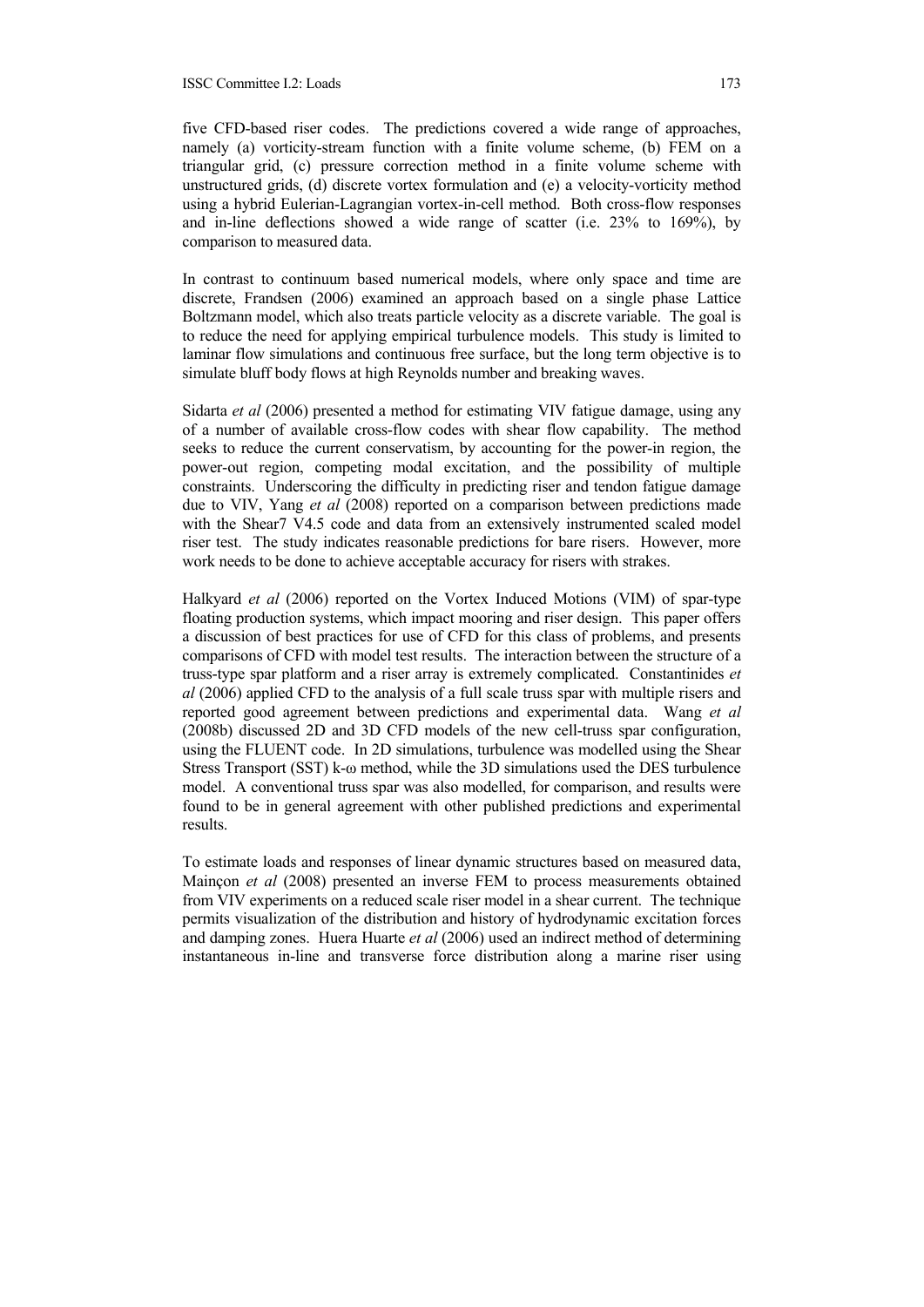displacements measured at a large number of points in laboratory tests. The riser was idealised as an Euler-Bernoulli beam with low flexural stiffness and the solution is linked to FEM, with two DoF per node. The linear model deals with cross-flow and inline motions independently. The authors conclude that the proposed method can be used for validating flow-induced forces predicted by CFD coupled with structural codes.

As an alternative to fitting strakes to suppress VIV in marine risers, field experience suggests that buoyancy modules can be used to similar effect. Normally used only to manage riser top tension, the modules can be staggered along the length of a riser, alternately exposing bare riser segments. Holmes *et al* (2008) used a series of CFD simulations to gain some insight into the efficacy of this tactic. While they observed some reduction in VIV, they concluded the benefits were small. Another means of VIV suppression is through the use of fairings fitted to the riser. Pontaza and Menon (2008) presented results from numerical simulations of a series of plain and aspirated fairings at high Reynolds number with three DoF. Several designs were considered, each assessed in terms of mean drag reduction and VIV suppression.

# *4.3 Moonpools*

The complex hydrodynamic behaviour of moonpools is dominated by potential flow methods, e.g. Pesce *et al* (2006). The use of complete CFD solutions is beginning to emerge (e.g. Sadiq and Yao 2008a).

Yeung and Seah (2007) investigated the Helmholtz and other symmetric modes of resonance of a moonpool between two heaving rectangular floating cylinders. The hydrodynamic behaviour around these resonant modes was examined together with the associated mode shapes in the moonpool region. It was observed that the damping coefficient can vanish near each of the resonance frequencies. The Helmholtz mode is characterized by a region of modest variation of added mass value, from negative to positive near the Helmholtz frequency. The peaks are, however, bounded with the cross-over point in sign corresponding to a bounded spike in damping. The higher order resonant modes are characterized by the presence of standing waves in the moonpool, leading to large spikes near the resonance frequencies. As the moonpool gap decreases, the resonant motion is more extreme or narrow-banded. The intensity of the moonpool motion is closely related to a spiky damping coefficient and a concurrent sign change in the heave added mass. As expected, a smaller moonpool width leads to a more piston-type behaviour of the wave elevation. Pesce *et al* (2006) developed an alternative Lagrangian formulation of the equation of motion in the moonpool. The usual Lagrange equations of motion cannot be directly applied, with mass varying explicitly with position. In this particular context, a naive application, without any special consideration on non-conservative generalized forces, leads to equations of motions which lack (or exceed) terms of the form  $\frac{1}{2}$ [∂m/∂q (d\dt q)<sup>2</sup>], where q is a generalized coordinate. This paper discusses the issue a little further by treating some applications in offshore engineering, such as trapped modes in the presence of freely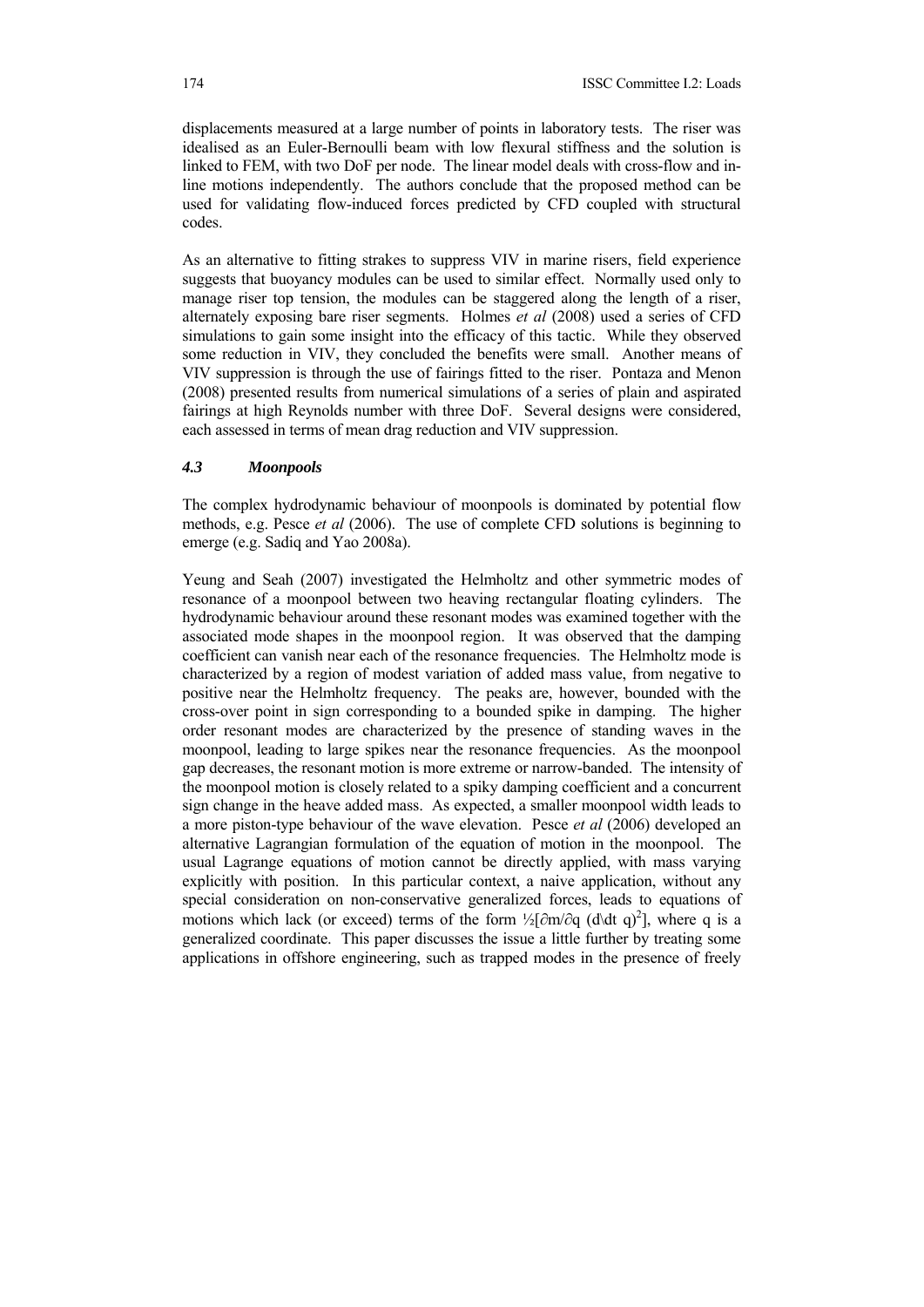floating structures. Porter and Evans (2008) discuss trapping waves from the moonpool problem point of view. A freely floating motion trapping structure can be defined as one or more rigid bodies floating on the surface of a fluid, which extends to infinity in at least one direction, whose free motion under its natural hydrostatic restoring force is coupled to that of the surrounding fluid in such a way that no waves are radiated to infinity. The resulting local time harmonic oscillation of the structure and the surrounding fluid is called a motion trapped mode. Such a structure would, if displaced slightly from its equilibrium position and released, ultimately oscillate indefinitely at the trapped mode frequency. Previous examples of motion trapping structures were devised using an inverse approach in which the shape of pairs of such structures are determined implicitly by sketching certain streamlines. In this paper an alternative direct approach to the construction of motion trapping structures in the form of a pair of identical floating cylinders of rectangular cross-section in two dimensions is presented. It is also shown that a thick-walled axisymmetric heaving circular cylinder can act as a motion trapping structure.

Faltinsen *et al* (2007) presented combined theoretical and experimental studies of the 2D piston-like steady state motions of a fluid in a moonpool formed by two rectangular hulls (e.g. a dual pontoon or catamaran). Vertical harmonic excitation of the partly submerged structure in calm water was assumed. A high precision potential flow method, which captures the singular behaviour of the velocity potential at the corner points of the rectangular structure, was developed. The linear steady state results were compared with new experimental data and show generally satisfactory agreement. The influence of vortex shedding was evaluated, using the local discrete vortex method, and was shown to be small. Thus, the discrepancy between the theory and experiment may be related to the free surface nonlinearity. This is a seminal paper with respect to moon pool oscillation modelling.

Sadiq and Yao (2008b) presented a towing tank experimental set-up and procedures to acquire combined acoustic and hydrodynamic data for a moonpool experiment. The experimental technique is capable of monitoring pressure fluctuations, acoustics, free surface wave height inside the moonpool and structural vibration of a moonpool model, at the same time, with a better estimation and accuracy. The results were compared with numerical modelling predictions and empirical relations. A detailed comparison was carried out on collected data using the Empirical Mode Decomposition (EMD) method. Data collected from sensors are shown to be within engineering practice limits, verifying the importance and authenticity of the data acquisition procedure used. Only the piston mode oscillations were observed for Fn 0.1 to 0.2, both for square and circular moonpools shapes. Borges Malta *et al* (2006), in addition to their potential flow analyses, used model tests for the estimation of the damping of the water column motions in the moonpool.

Gupta *et al* (2008) studied the effect of a moonpool (or centrewell) in a spar. A unique aspect of the moonpool in spars is the presence of partial closure (or guide) plates at the bottom, allowing passage of seawater. Depending on the design of a spar (e.g. the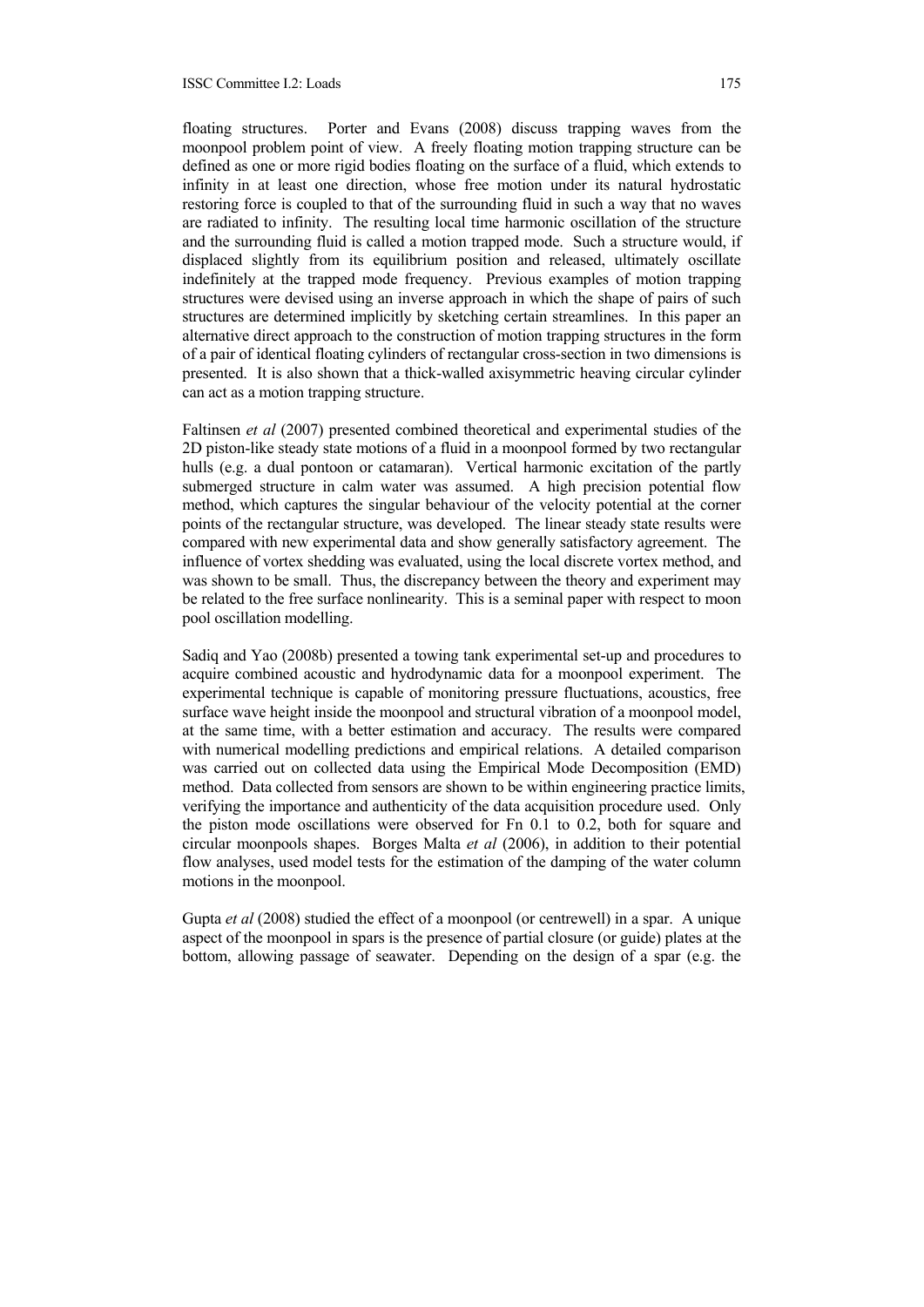number of risers), the typical period of moonpool vertical oscillation can be close to the peak of extreme sea state spectra. The spar's heave motion is, thus, coupled with the moonpool water oscillation and presents itself as a two-oscillator problem. This complex interaction is largely ignored in current practice, but it is addressed by this paper. The results of the new model highlight the importance of moonpool hydrodynamics in predicting the heave motions of spars. It was concluded that motions of the moonpool water are not affected significantly by the spar, indicating weak coupling from spar to moonpool. Phasing of the moonpool motions with respect to the incident waves plays an important role; hence the Spar's motions are significantly affected by the moonpool water motions, indicating strong coupling from the moonpool to the spar.

Son *et al* (2008) examined recess type moonpools. These are vertical wells with step, frequently found in drill-ships. The recess moonpool originally came about in order to move the drilling equipment without hull interferences. It was also shown that the recess type moonpool contributed to the reduction of relative motion inside the moonpool during zero speed operation. However, once the ship is under way, the moonpool results in large drag due to the oscillation of the water inside. A drag reduction method was investigated in this research by analyzing the flow behaviour inside the moonpool in a model basin. The moonpool was modified, based on the results of numerical and experimental studies, obtaining more than 10% drag reduction, compared to normal rectangular moonpools. The work by Morris-Thomas *et al* (2007) on an Oscillating Water Column device (OWC), used for wave energy conversion via wave interaction with a semi-submerged chamber coupled to a turbine, is also of interest. In this work a shore-based OWC is studied experimentally to examine energy efficiencies. The wave environment considered comprises plane progressive waves of various steepness and water depth values. The key focus of this experimental campaign is the influence of front wall geometry (e.g. draught, thickness and aperture shape) on the OWC's performance. The results showed a broad-banded efficiency centred about the natural frequency of the OWC. The magnitude and shape of the efficiency curves are influenced by the geometry of the front wall.

## *4.4 VLFS, TLP and Semi-submersibles*

A rigorous formulation for slowly varying drifting force on VLFS was derived by Kida and Utsunomiya (2006) using the near-field approach. The method was applied to a pontoon-type 300m long VLFS. They compared the results with those of Newman (1974), Shimada and Maruyama (2001) and Namba *et al* (1999). They concluded that Newman's method overestimates the slowly varying component and is no more applicable to VLFS, Namba's method has good accuracy when applied to pontoon-type VLFS and Shimada's method is useful and convenient for pontoon-type VLFS when it can be assumed that all the energy is reflected by the floating structure. The method was also applied to a semi-submersible type VLFS. It was shown that other approaches may overestimate to a large extent, and that their approach may be best suited for the estimation of the slowly varying drifting force on semi-submersible VLFS.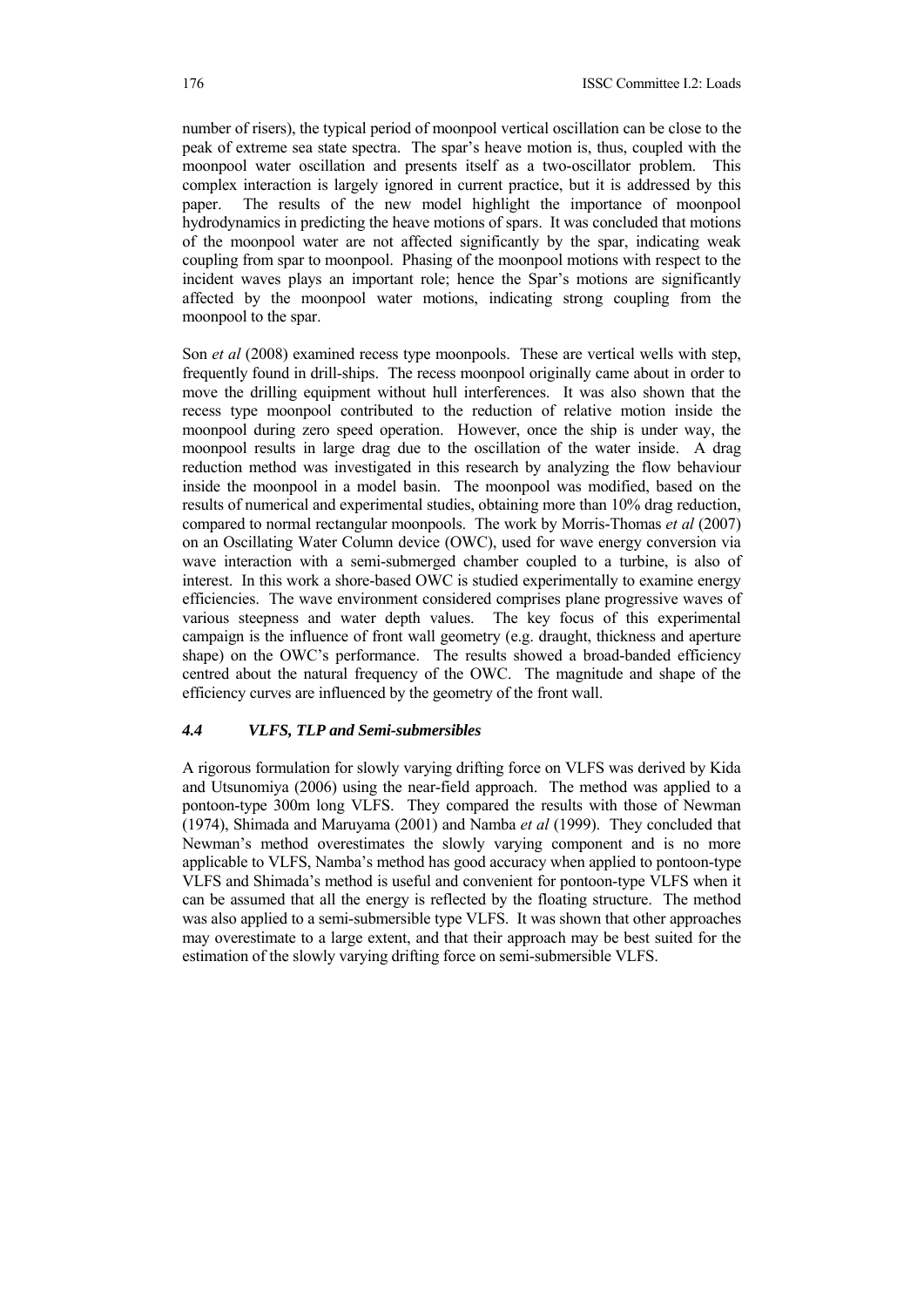Tabeshpour *et al* (2006) presented an approach to calculate second order perturbation added mass fluctuation on vertical vibration of TLPs. Total motion in waves can be considered as a superposition of the motion of the body in still water and the forces on the restrained body. First and second order perturbations were used to solve the free and forced vibrations, respectively. Their work is likely to be important in fatigue life studies of mooring lines. Chandrasekaran *et al* (2007b) examined the response of a triangular TLP under impact loading. Hydrodynamic forces on these TLPs are, normally, evaluated using the modified Morison equation, based on water particle kinematics arrived at using Stokes' fifth order wave theory. The numerical studies showed that impulsive loading acting on the corner of the TLP column significantly affects its motion response. On the other hand, impulsive loading acting on the pontoons dose not affect the TLP's behaviour.

Srinivasan *et al* (2006) applied the concepts of both hydrodynamic added mass and separated flow damping to the design of a large deepwater floating vessel, based on the column-stabilized principle. The platform is designed to face resonance due to extreme waves and utilizes the damping to control its motion. The design is justified and verified with the results of a scaled model study in a large wave tank. Murray *et al* (2007) presented a hydrodynamics analysis of a conceptual dry tree semi-submersible for drilling and production platforms. Computational analysis showed that the hull form can be optimized to control the cancellation period, magnitude of the heave RAO below the cancellation period and the heave natural period. The relative areas of the column and pontoon are varied to demonstrate the global effects on the hydrodynamic forces acting in these structural components, whilst the area of the heave plate is kept constant. Results showed that by keeping the displaced volume of the hull constant the relative areas of the column and pontoon can be varied to affect the magnitude of the hydrodynamic forces on the columns and pontoon and, thus, the shape of the heave RAO.

# **5. UNCERTAINTIES**

The International Towing Tank Conference (ITTC) in 2008 has recommended an alternative approach to experimental uncertainty, namely the ISO-GUM (International Organization for Standardization, Guide to the Expression of Uncertainty in Measurements; ISO 1995) procedure (ITTC 2008a). Until now ITTC was endorsing the approach by the American Institute for Aeronautics and Astronautics (AIAA 1999, 2003), developed for wind tunnel testing. However, the international community of ITTC believes that the ISO-GUM method better addresses its needs. Therefore, the ISO method, nomenclature and symbols for the uncertainty analysis are recommended for adoption in ITTC standards and procedures.

The GUM concept of uncertainty in a measurement distinguishes between two types of uncertainty components. They are grouped according to the way their numerical values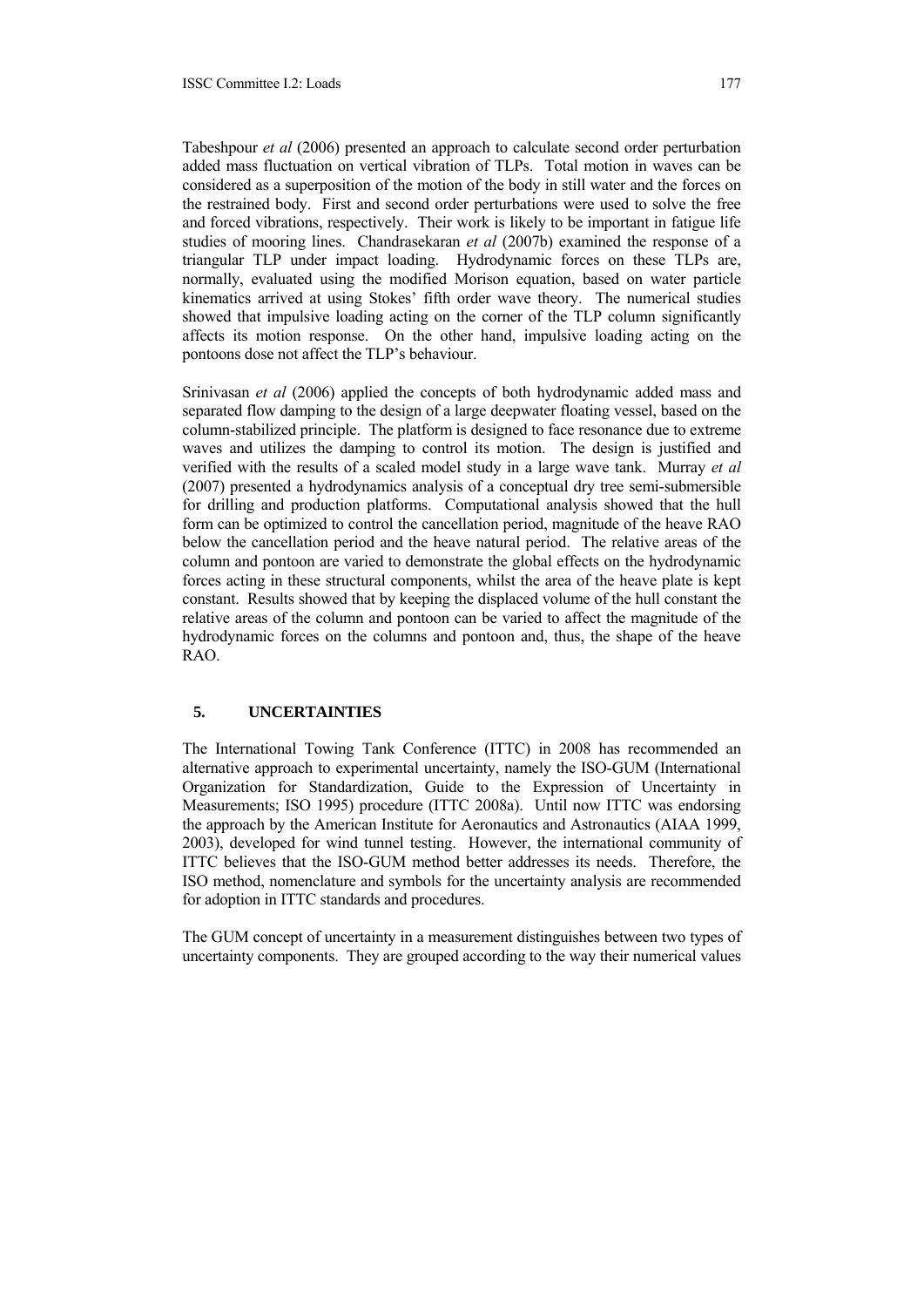are estimated: (a) Type A components are estimated by statistical approach based on repeated observations. They are characterized by the experimental variance  $s^2$  or standard deviation *si* of the mean value and number of degrees of freedom *νi*. The resultant standard deviation of the mean is called type A standard uncertainty; (b) Type B components are evaluated by means other than repeated observations. They are characterized by the quantity  $u_j^2$  that can be thought of as the variance or standard deviation  $u_i$  obtained based on a pool of reliable information from past experience and educated judgment. The estimated value is called type B standard uncertainty. Uncertainty types A and B are not substitutes for random and systematic uncertainties used in the AIAA (1999, 2003) approach. Both types are evaluated based on probability distributions and are quantified by values of variance or standard deviations. The standard uncertainties are the fundamental means for presenting an uncertainty in a measurement.

When a final experimental outcome is obtained from results of few individual quantities, the ultimate uncertainty is called combined standard uncertainty  $u_C(y)$ . The uncertainty of the measured result can be then evaluated using relevant variance values and applying the law of propagation of uncertainty, namely

$$
u_c^2(y) = \sum_{i=1}^N \left(\frac{\partial f}{\partial x_i}\right)^2 u^2(x_i)
$$

In addition, if there is a correlation between individual input quantities the combined standard uncertainty needs to be corrected by an expression correlating these quantities, namely

$$
u_c^2(y) = \sum_{i=1}^N \left(\frac{\partial f}{\partial x_i}\right)^2 u^2(x_i) + 2 \sum_{i=1}^{N-1} \sum_{j=i+1}^N \frac{\partial f}{\partial x_i} \frac{\partial f}{\partial x_j} u(x_i, x_j)
$$

When an interval about the result of a measurement to express an overall uncertainty, and associated variability and specific level of confidence in the final results is required the expanded uncertainty U has to be used. This is obtained by multiplying the combined standard uncertainty by coverage factor k, i.e.

$$
U = ku_C(y)
$$

The value of k is selected based on required level of confidence. Normally in engineering applications 95% or 99% confidence level is acceptable. The relevant k values for normal distribution are 2 and 3 respectively.

#### *5.1 Experimental Uncertainty Analysis*

Most published experimental data are supplemented by uncertainty analysis. Typically numerical values are presented, albeit with limited explanations on the approach used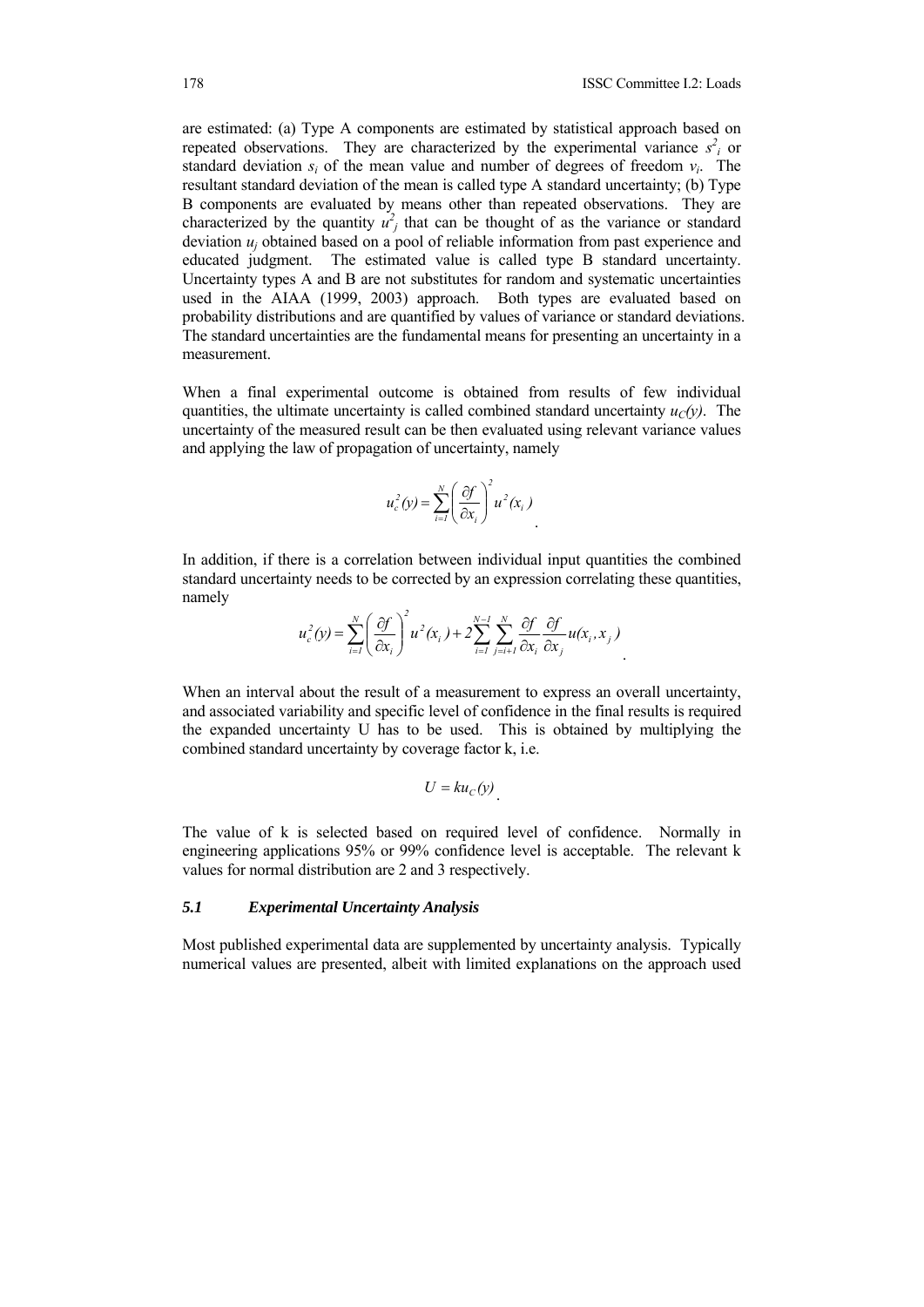and its underlying assumptions. The majority of experiments is conducted for verification and validation of numerical codes. As contributions to the subject of experimental uncertainty in recent publication has been limited, no sample of publications is presented in this report.

#### *5.2 Numerical Uncertainty Analysis*

Uncertainty analyses of computational codes are regularly presented as part of the verification and validation process. Examples of such analyses are presented for investigations involving modelling the flow around ships, though not necessarily involving evaluation of loads. Wu and Moan (2006a), in their time domain nonlinear hydroelasticity investigations, carried out statistical analysis to study the sensitivity of the predicted extremes (e.g. VBM) to the changes in the threshold of the POT method, as well as the statistical uncertainty in the prediction due to the limited duration of the nonlinear simulation. It was recommended that 90% to 95% quantile should be used as the threshold in the POT method and more than 100 hours of time domain simulation should be carried out in order to obtain satisfactory predictions of the short-term extreme nonlinear load effects.

Marcer *et al* (2007) presented a qualitative validation of RANS-based EOLE code for simulation of nonlinear effects, such as ship roll damping, due to viscosity and wave radiation. The validation was conducted by comparing hydrodynamic and hydrostatic moments obtained from calculations and forced oscillation model tests. The CFD code uses k-ε turbulence model and a VOF method to simulate free surface effects. Experiments were conducted using 1:24 scale bare and appended hull model. For the experiments the model was fixed to the carriage through a 3D motion generator and dynamometer. Comparison of calculated and measured hydrodynamic and hydrostatic moments for zero speed show good agreement in periods and some discrepancies in amplitudes of moments. Vestbøstad *et al* (2007) carried out validation and verification of a 2D CIP method. This is a high order upwind scheme for solving the Navier-Stokes equations. The aim of the code is to compute forces on offshore structure due to extreme waves. The authors identified benchmark tests for examining different effects. The benchmark data included numerical and experimental results. For example, they used a case of moderate sloshing to check the mass and energy conservation properties and wave generation in a NWT, and made comparisons with model test data. The temporal convergence was checked by running simulations with different constant time steps and with adaptive time step. The adaptive time step resulted in more efficient and stable simulation. For longer time steps they experienced problems with convergence. For spatial convergence the authors used three sizes of grid. The code verification was conducted by qualitative comparison of CIP simulations against their own benchmark data.

For verification of complex numerical codes the Method of Manufactured Solution (MMS) is often applied. The principles of the MMS method are outlined by Roache (2002). Verification of a code can be done by systematic discretization convergence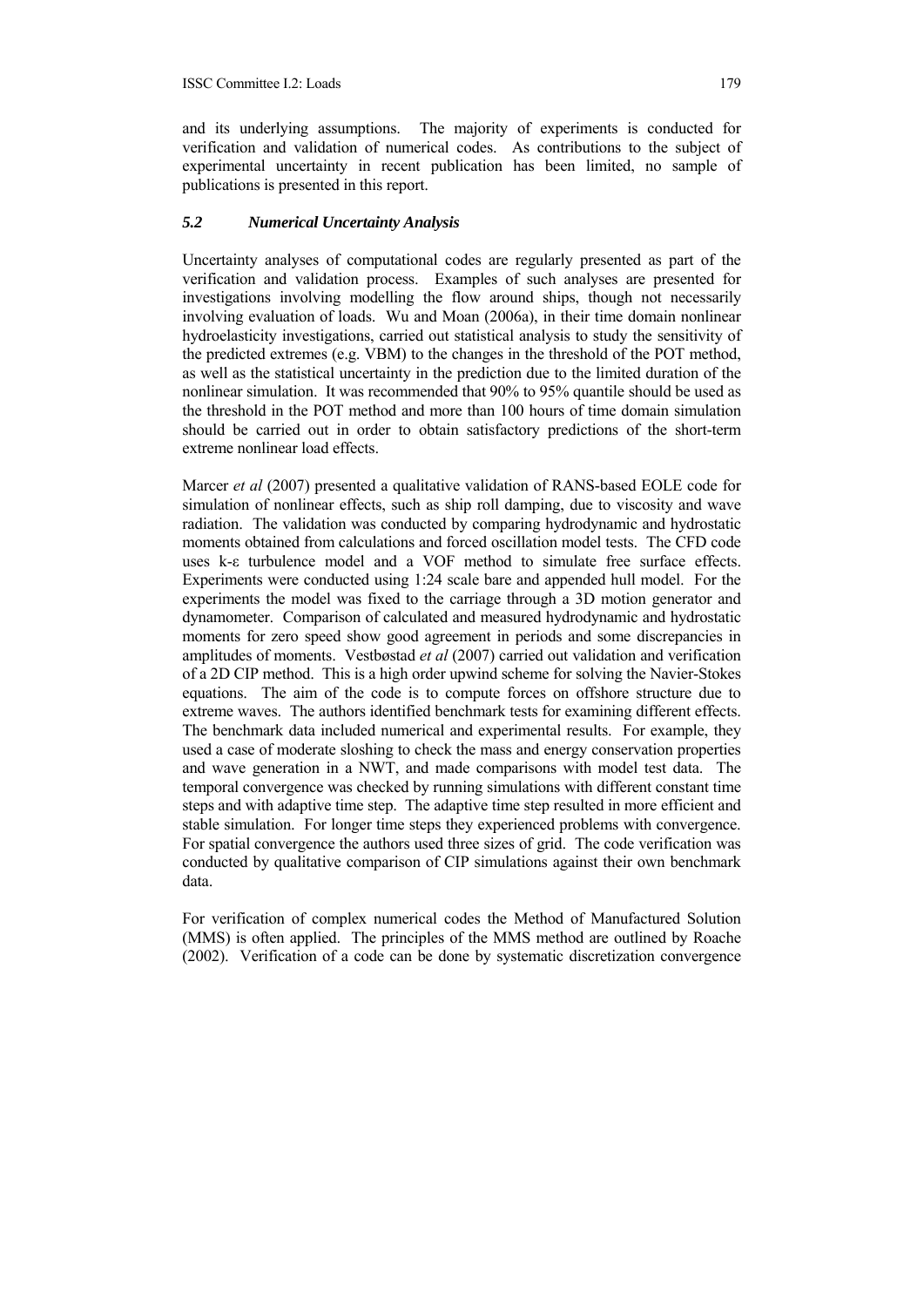tests using a known benchmark solution. The best benchmark solutions are exact analytical solutions sufficiently complex that all elements of the governing equations, boundary and initial conditions can be assessed. Exact solutions are not easily available, but as code verification is a purely mathematical exercise these do not have to be physically realistic. Roache (2002) proposed MMS to generate exact solutions for code accuracy verification. The MMS is an exact solution to the governing equations that can be obtained by solving the problem in reversed order. In the approach one first picks a continuum solution by defining unknowns using suitable mathematical functions. The solution is then passed through the governing partial differential equations to obtain an appropriate source term. This source term is subsequently used to modify the original governing equations so that the manufactured solution is an exact solution to the modified equations. The method is also suitable for grid convergence studies to confirm or establish the order of accuracy, the rate at which error tends to zero as spatial and time discretizations decrease. The author also indicates the importance of distinguishing between verification of a code and verification of a calculation. In general, verification of a code needs to be performed only once, unless the code is modified. Verification of a calculation, however, might be case sensitive and good practice requires that users perform their own systematic discretization convergence study before each new application. Eça and Hoekstra (2007) presented verification of a Navier-Stokes solver for 2D unsteady flow of an incompressible fluid using MMS. They developed two manufactured solutions, namely a periodic and a steady state solution. The developed manufactured solutions were computed on six equally spaced Cartesian grids and for six time steps. The grid refinement ratio for spatial and time discretization was 1, 1.2, 1.5, 2, 3, and 6. The authors used the Root Mean Square (RMS) error measure for comparison between the computed and exact (MMS) results. RMS errors for two velocity components and a pressure coefficient were presented. The periodic solution was used for the iterative error by applying three convergence criteria. This allowed identifying a criterion independent solution, which was then applied to the steady state solution calculations for six different time steps and grid refinements. The criterion guaranteed solutions independent of machine round off and iterative errors, so the discretization errors and observed orders of accuracy could be established. In concluding, the authors indicate that the MMS is an excellent tool for verification of codes.

Étienne and Pelletier (2005) presented an approach to sensitivity and uncertainty analysis conducted on a problem modelling the interaction between a viscous incompressible flow and an elastic structure undergoing large displacements. The problem is usually solved through coupling of dedicated computational fluid dynamics and computational structural dynamics codes. The authors used the stationary Navier-Stokes equations to describe the fluid behaviour and a Lagrangian frame together with large displacement large strain theory to describe the solid. The solution is obtained by a Newton-Raphson adaptive FEM. To resolve the deformation problem of boundaries and fluid mesh a pseudo-solid approach was used, formulated at the continuity level. This approach allowed them to use the sensitivity equation method for velocities and pressures in the fluid and displacements of the structure. The verification process also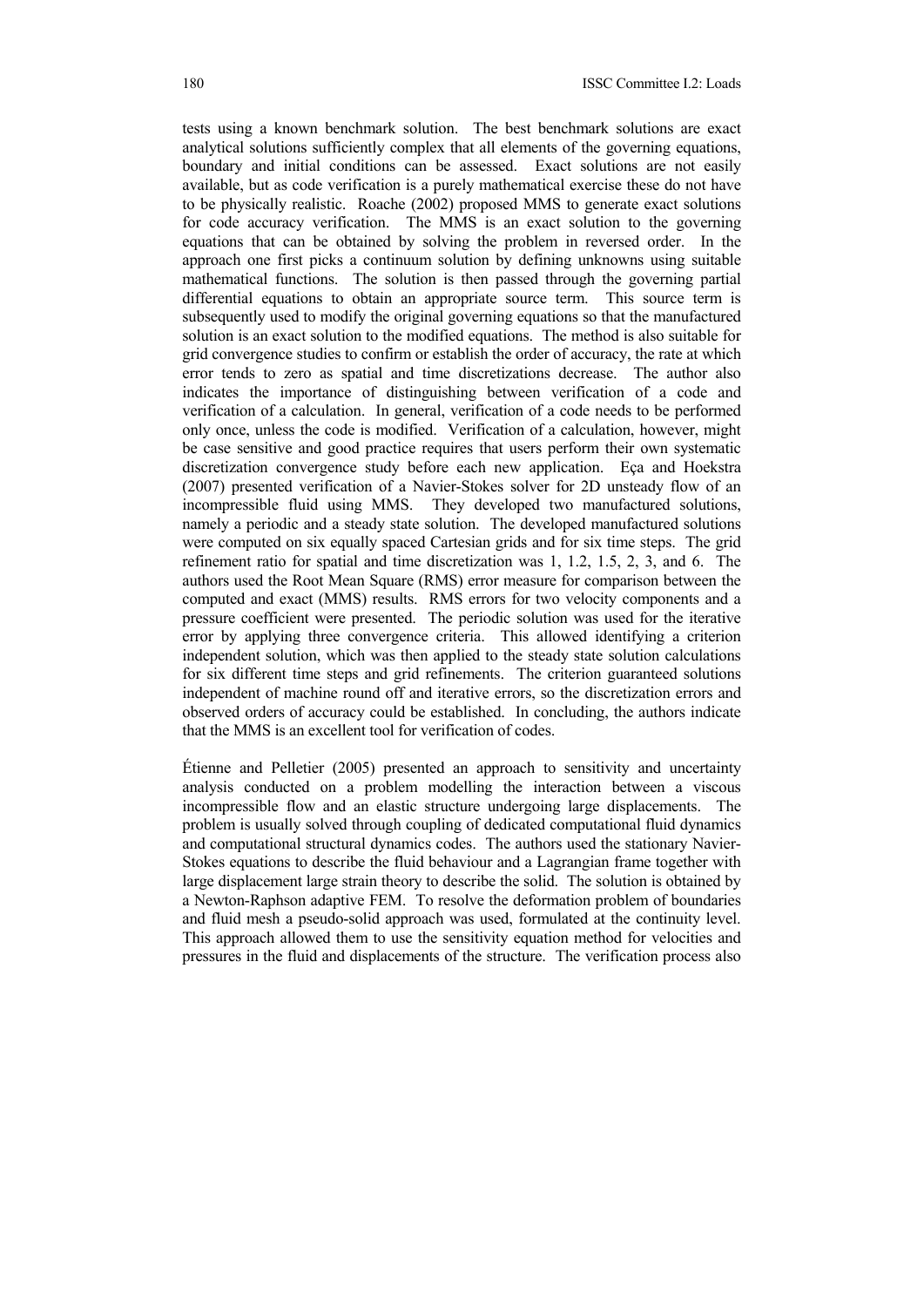included code verification exercise using the MMS and verification of calculation and sensitivity analysis for an elastic cylinder immersed in uniform flow. Applications of sensitivity analysis to obtain uncertainty bands, in order to determine key parameters and/or perform "what if" studies for the parameters controlling the system are also presented.

## *5.3 Benchmark Data*

The ITTC Seakeeping Committee (ITTC 2008b) proposed an updated definition of experimental benchmark data and a list of minimum requirements for an experimental data set to be recognized as a complete ITTC benchmark. The basic requirements are such that the provided information is sufficient for the repeatability of the test, either experimentally or numerically. The benchmark data is intended to facilitate validation of numerical codes. A number of papers have been identified as a potential source of benchmark data. For example, Leguen and Fréchou (2007) presented seakeeping experiments performed with a 25m model (1:5 scale) of a frigate. The structure of the model hull was similar to the structure of the full-scale ship, i.e. built to maintain elastic similarity and proper scaling relation between modes of resonance of the model and the ship. Experiments were conducted in regular waves and speeds up to 4 m/s. The model was instrumented to obtain model motions and global deformation of the body in waves. Roll damping at various speeds was measured and whipping and slamming phenomena were observed. The paramount purpose of this unusual experiment was to collect data for validation of design tools, including predictions of hull motions and structural responses.

Olivieri *et al* (2008) presented parametric roll model experiments, focused on repeatability with respect to initiation and roll amplitude. The tests were performed in a towing tank with the model free to roll, pitch and heave in regular head waves, with surge, sway and yaw being restrained. The experiments were carried out for three metacentric height (GM) values and a range of speeds and wave steepness values. Roll decay tests were conducted before each test to obtain accurate values of roll natural period and damping. The aim of this project was to create reliable and complete benchmark data. The results indicated that parametric roll initiation depends on oscillation of the righting arm due to incoming waves and ship's vertical motions. It was also noted that roll amplitude depends on the amplitude of the incoming waves and encounter frequency. Uncertainty analyses were part of this project and show uncertainty in the roll amplitude between 1% and 4%, depending on speed and value of GM.

## **6. PROBABILISTIC METHODS**

## *6.1 Probabilistic Methods for Ships*

It is important to predict the probabilistic characteristics of loads and load effects of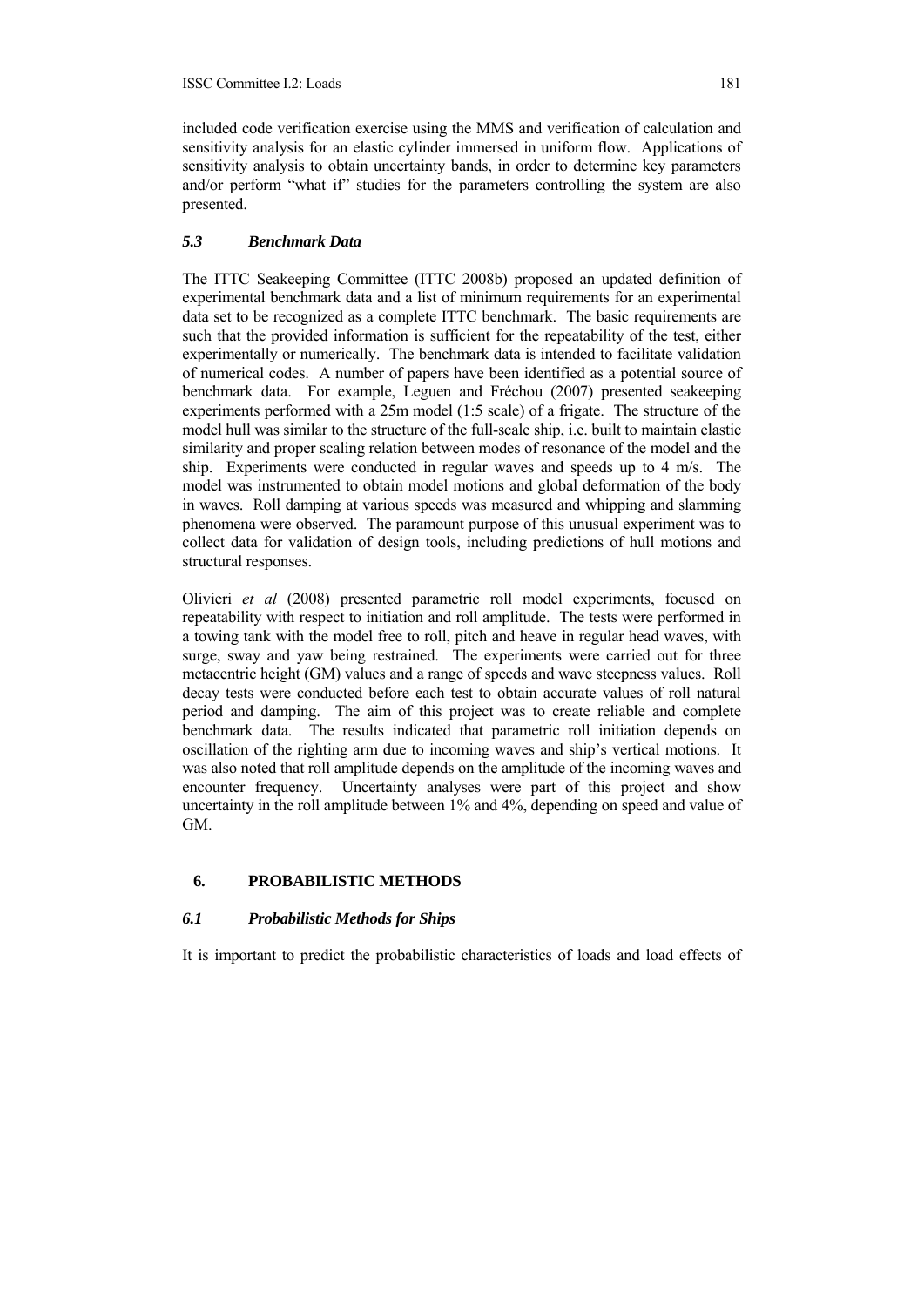ships during their life against buckling, yielding and fatigue strengths in order to design rational ship structures. In the case of nonlinearities, of loads and their effects, there is no established effective methods for their prediction. The most general and precise approach is to use nonlinear simulations for all short-term irregular sea states and conditions encountered by a ship.

## *6.1.1 Long-term Distribution*

Wu and Moan (2006b) predicted the long-term load effects considering structural vibrations due to flexible deformations. The shipmaster's judgment was accounted for, assuming that heavy weather is avoided through selection of a slightly longer and more benign route. The authors employed a nonlinear strip method to predict the extreme load effects on a pentamaran. The averages of the scatter diagrams for areas 15 and 16, along the summer route, and 24 and 25, along the winter route (Hogben *et al* 1986), were used as the design scatter diagram for the long-term predictions. They found that the extreme VBM is comparable to the design loads when the ship's flexibility is neglected. However, the structural dynamic effects, mainly due to whipping, increase the extreme values by 30% to 50%. The downside of this approach is that it is time prohibitive in terms of number of calculations.

Collette *et al* (2007) proposed a distributed computational system for semi-automatic calculation of long-term nonlinear motions and loads for novel vessels. The system combines the nonlinear time domain motion simulations with a data management and post-processing server. The cluster has 1024 independent computer nodes. They used the system to predict the statistical distributions of loads on a SWATH. It was shown that the system is capable of running hundreds of, full-scale, hours of simulation in a short time, an indication of its potential capability for extensive application to the prediction of extreme ship response. Essentially, there are two options for reducing calculation time. One is to reduce the number of short-term sea states by selecting the short-term sea states amongst all combinations (e.g. Kawabe and Moan 2007). The other is based on a concept of specifying the time instance, in irregular seas, where the response becomes maximum, as discussed in section 6.1.2.

The former approach was applied by, for example, Baarholm and Moan (2000) who identified the most important sea states that significantly contribute to the extreme value. Kawabe and Moan (2007) broke down the long-term distribution into a couple of factors such as, the significant wave height, the average wave period and heading angle. It was shown that the maximum wave-induced load with a probability exceedance around  $10^{-8}$  in the long-term distribution is decided mostly by the most severe short-term wave conditions which have the largest significant wave height with a governing mean wave period. They further applied this approach to investigate the effect of ships' operational intervention on the maximum wave-induced load, showing that it provides very accurate estimates for a VLCC, a bulk carrier and a container ship. Kurata *et al* (2008) pointed out that the approach by Kawabe and Moan (2007) does not result in correct predictions for the variance or the probability distribution function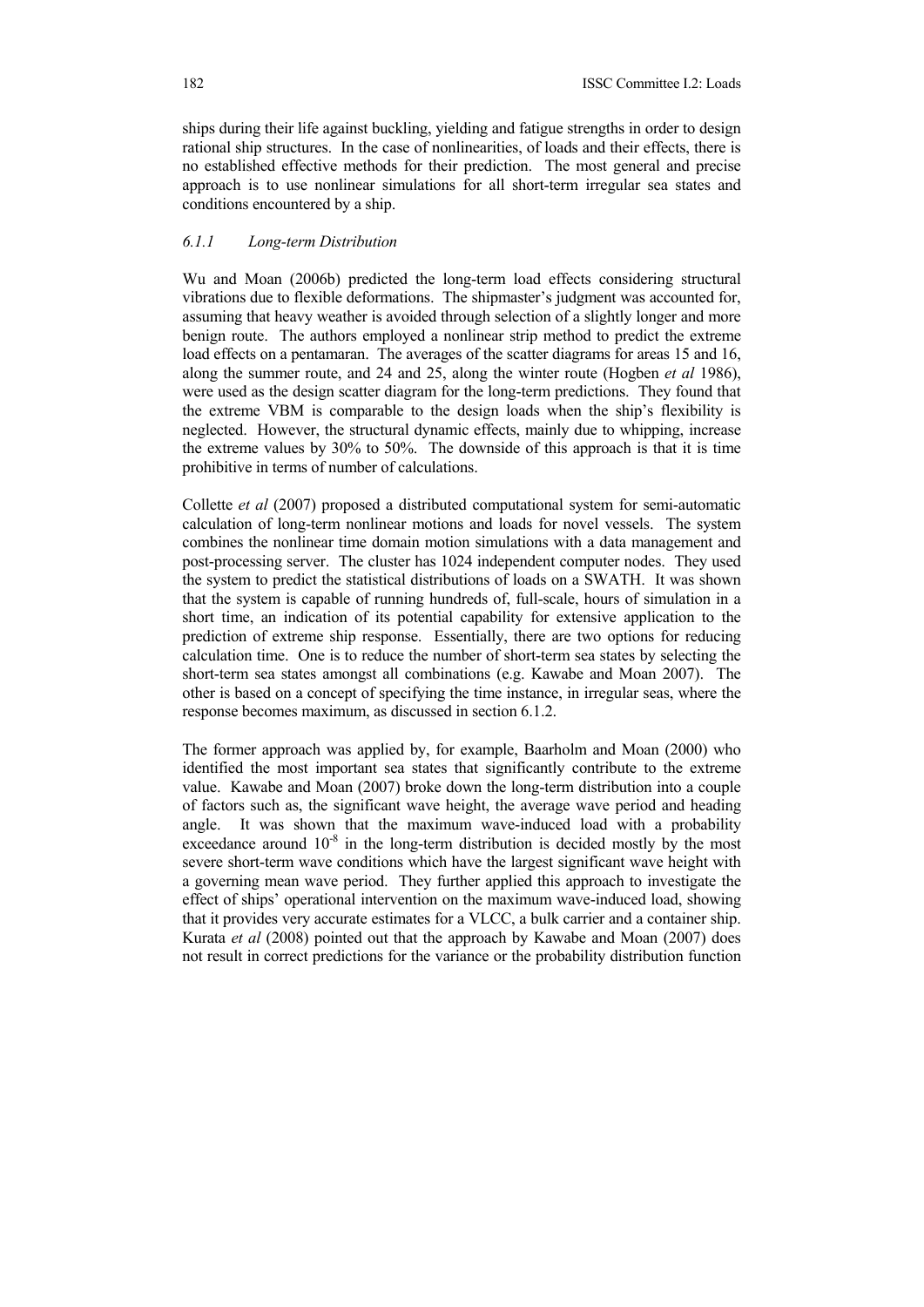of the maximum responses, because it is intended to efficiently estimate the most probable maximum value, taking nonlinearity of loads into consideration. Derbanne *et al* (2008) introduced a smoothing method to determine Weibull coefficients of responses over the entire scatter diagram through calculations in limited number of short-term sea states, assuming that the short-term characteristics are well described by the Weibull distribution. Consequently, the statistical parameters in every short-term sea state are obtained in comparatively short time. Subsequently, long-term predictions of nonlinear bending moment can be carried out, as the authors have done for 14 ships of various types.

The effect of operational intervention on long-term prediction has attracted attention. Shu and Moan (2006) evaluated the effects of heavy weather avoidance by assuming two strategies; one is based on the operability criterion and the other on wave climate forecast. Without consideration of heavy weather avoidance, long-term predictions of VBM in conventional ships, obtained using the 3D code WASIM, agree well with Classification Society rule value. They showed that the operational intervention effect depends on the strategy chosen for heavy weather avoidance. A reduction of the extreme values of VBM of 30, 20 and 10% for limit significant wave heights of 8, 10 and 12m, respectively, is reported. Naito *et al* (2006) noted a similar trend, from onboard data, namely that the extreme response does not increase proportionally with increasing significant wave height and that the increase rate becomes less. This trends are explained by operational intervention, such as voluntary change of the encounter period and wave direction based on the shipmaster's judgment. They investigated such operational effects on the long-term probability distribution of VBM, and proposed a long-term prediction method with operational criteria. They showed that the results obtained using the proposed method correlate well to onboard data, whereas those predicted by the conventional method, not accounting for the human elements, are likely to be overestimates.

#### *6.1.2 Short-term Distribution*

The concept of specifying the time instance, in irregular seas, at which the response becomes maximum, or a series of conditioned wave methods is not new. For example, the Most Likely Extreme Response (MLER) was proposed by Adegeest *et al* (1998), the Most Likely Response Wave (MLRW) and the Conditional Random Response Wave (CRRW) were proposed by Dietz *et al* (2004). CRRW accounts for transient vibrations such as whipping. These techniques commonly use linear transfer functions to specify the aforementioned time instance. The fundamental assumption of wave conditioning techniques is that the nonlinear response is a correction of the linear response. ISSC recommended that the response conditioning methods be verified with further numerical simulations and experiments before they can become established tools (ISSC 2006a).

Drummen (2007) presented the results of an experimental investigation into the applicability of the conditioned waves. Rigid and flexible hull models were employed.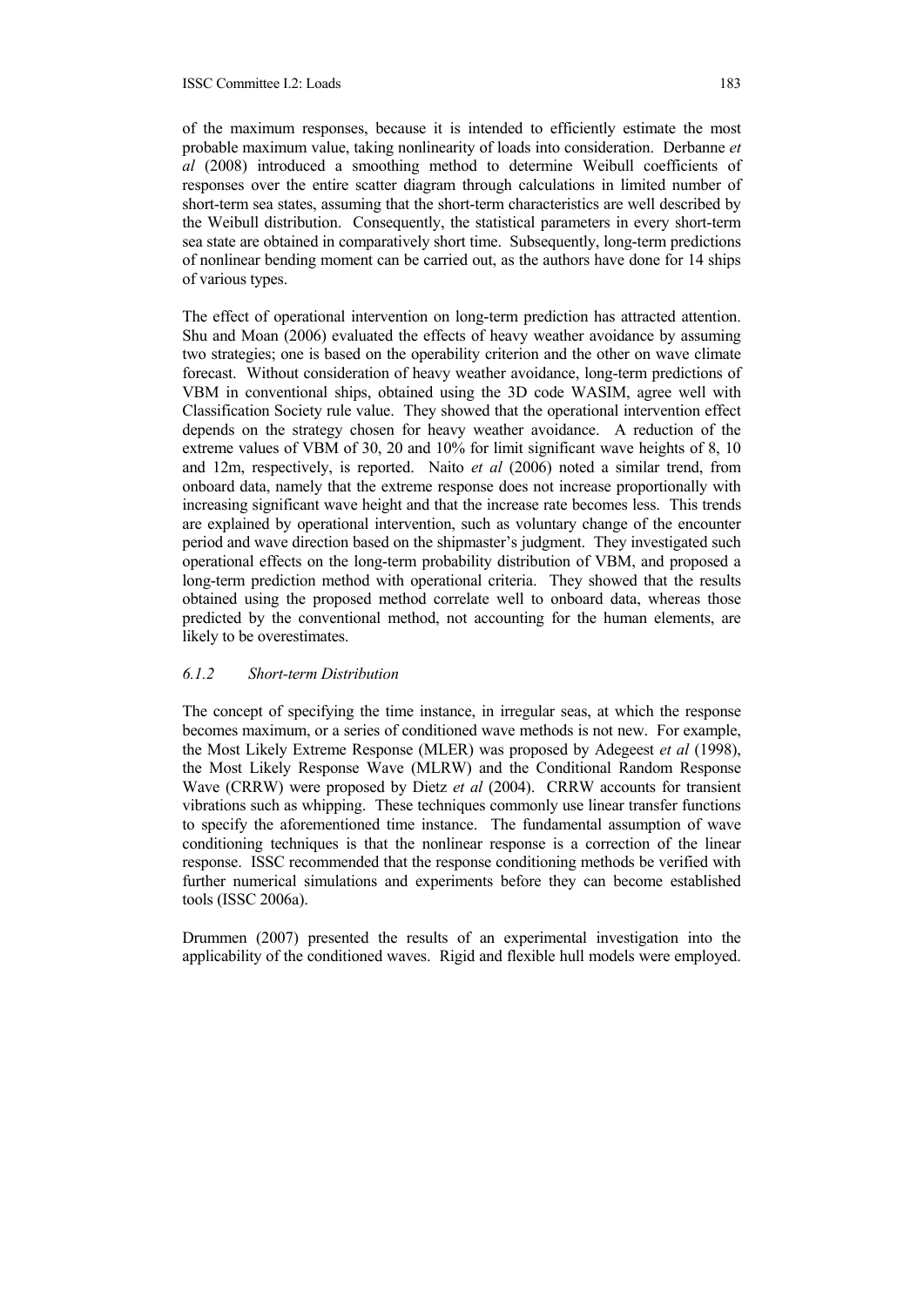The MLRW and CRRW methods were compared with crude results (from crude Monte Carlo type experiment under random wave generation) in random irregular waves. It was shown that MLRW agrees very well with the crude results in random irregular waves for the rigid hull case. However, the agreement becomes much worse for the flexible body case. The original CRRW method works well even for the flexible body case, however, it requires larger CPU as 100 runs are performed for each response level. As a compromise, the author recommended the use of CRRW with 10 runs in conjunction with a correction factor, since with 10 runs the extreme value is underestimated by comparison to the crude results. The author also performed numerical analyses and showed that CRRW with 26 runs underestimates the extreme value by about 15-25%. The response conditioning techniques appear to be more established; nevertheless, there is the issue regarding CPU time, particularly for non-Gaussian type problems. Another disadvantage of the response conditioning techniques is that different responses require different simulations (Adegeest *et al* 1998). Fukasawa *et al* (2007) proposed the Design Irregular Wave (DIW) method, which is similar to MLRW in terms of phase matching based on linear response functions. The authors proposed that the wave is conditioned on the particular load response functions, such as VBM, instead of the respective response functions, such as local stress, removing the necessity for many different simulations.. It was shown that this method, in combination with the most severe short-term wave conditions, deterministically provides a practical and swift estimation of the extreme structural response under nonlinear loads corresponding to probability levels of exceedance between 10-6 and 10-8.

While the conditioning methods are based on linear response functions, another efficient approach using FORM (First Order Reliability Method) has been proposed for extreme response predictions. In this approach, irregular seas are represented by a set of uncorrelated normal standard distributed random variables. The mean out-crossing rate is expressed analytically by the design point in terms of the random variables, and the reliability index. Assuming a Poisson distributed process of peaks, the probability of exceedance is calculated from the mean out-crossing rate. Once the design point and reliability index are determined by FORM, a critical wave episode together with a probability of occurrence is easily determined. Due to the efficient optimisation procedures implemented, FORM can efficiently specify the time instance when a response has a maximum, even when the system has strong nonlinear characteristics. Juncher Jensen (2007a) applied this method to a few problems, i.e. a jacket response including the second order stochastic waves, parametric roll where a bifurcation type of response is included and large sway motion of a TLP. The required time for nonlinear simulation to find the extreme value is reported to be 60s to 300s in real scale to cover memory effects in the response. This is considered to be a significant amount of reduction in calculation time. On the other hand, Kogiso and Murotsu (2007) noted a difficulty of this method, related to a drawback of FORM. They performed a time domain analysis implementing FORM, to predict the probability of capsizing of a large passenger ship, and also conducted a Monte Carlo simulation for comparison. The result by the Monte Carlo simulation was found to be 30 times larger than that by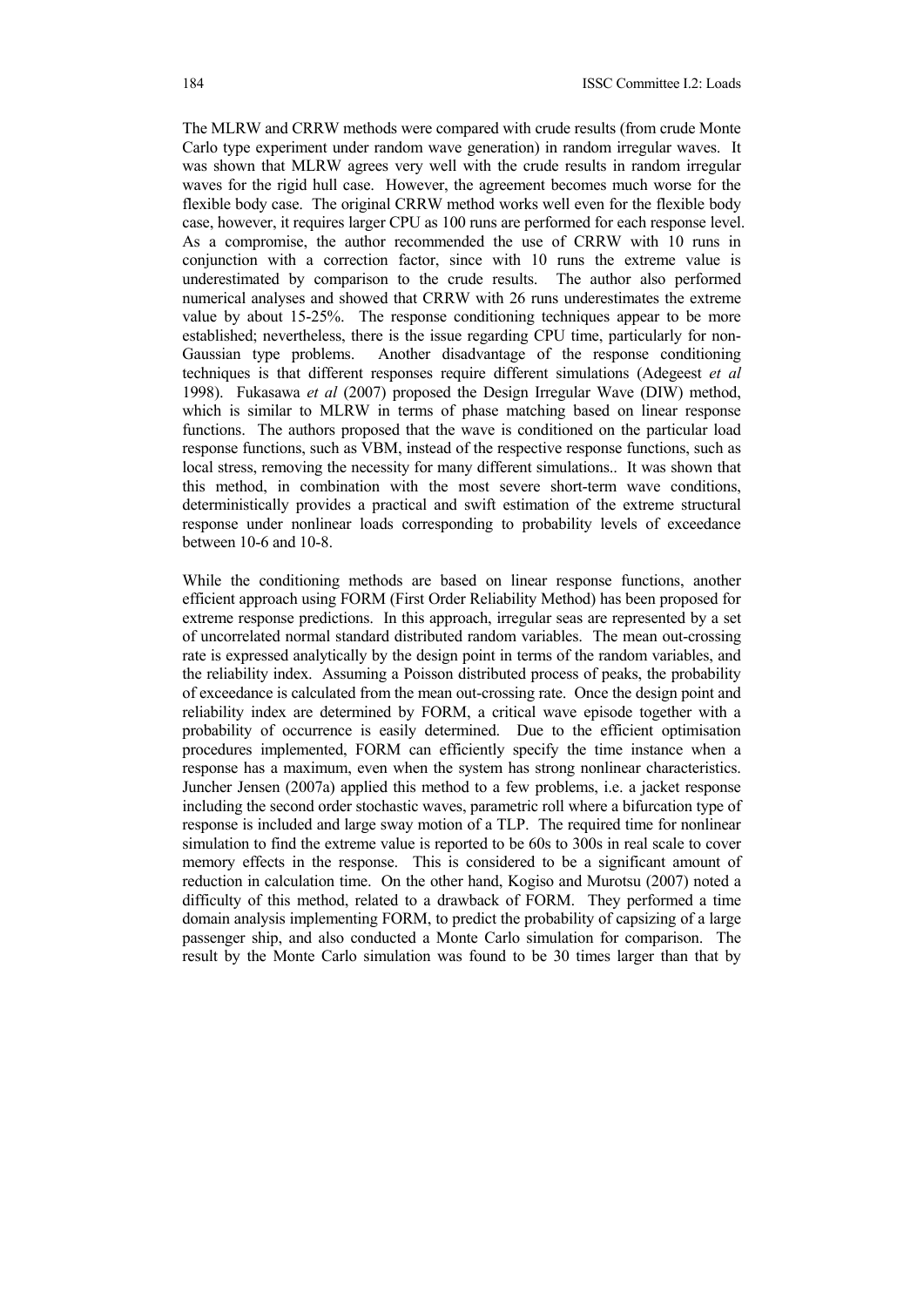FORM. They concluded that there are multiple design points and that the limit state function can be represented by multiple linear functions.

Load effect in abnormal or freak waves has also drawn attention. Fonseca *et al* (2006), already mentioned in section 2.3, investigated the long-term distribution of structural loads using numerical modelling. Comparing the response in the abnormal waves with the long-term value at an exceedance probability of  $10^{-8}$ , it was shown that abnormal waves do not necessarily induce the largest ship responses.

# *6.2 Probabilistic Methods for Offshore Structures*

This section of the report offers a brief overview of developments in two areas of investigation, namely reliability analysis and estimation of extreme values, and methods for characterizing extreme sea conditions, illustrated with a few examples.

Khan and Ahmad (2007) discuss dynamic response and fatigue reliability of marine risers under random loading, using a response surface method in conjunction with FORM. The limit state function is established for cumulative fatigue damage using S-N curve and fracture mechanics approaches. Results were compared with those obtained from Monte Carlo simulation methods, and highlight the effects of uncertainties in various random variables on riser fatigue reliability. Wang *et al* (2007b) presented a method for quantifying the probability of failure for platforms that are subjected to hurricane events. The platform failure limit state is defined in terms of platform capacity and environmental load. Annual probability of failure is estimated using FORM, and the reserve strength ratio is investigated. Results may be used to evaluate the level of risk associated with hurricane exposure, and may be incorporated into risk-based underwater inspection programs as part of the Structural Integrity Management (SIM) process. Juncher Jensen (2007b), mentioned in the previous section, advocates the use of FORM for prediction of extreme values of wave-induced loads. Various nonlinearities can be included, insofar as the procedure makes use of short duration time domain simulations. To illustrate the procedure, a jack-up rig subjected to second order stochastic waves was analyzed to determine probability of overturning as a function of sea state and operational time. Moarefzadeh and Melcher (2006) investigated the reliability analysis of offshore structures under wave and wind actions using second order random wave theory. To represent the non-Gaussian properties of the resulting wave kinematics and load processes, the Hermite moment transformation was used together with an extension of the, so called, sample-specific linearization method. Using the proposed procedure, simple structures were analyzed in one- and multi-dimensional cases and the results for structural probability of failure were compared with those obtained using simple linear wave theory. Outcomes showed that the use of nonlinear wave theory may affect the results considerably.

Naess *et al* (2007) presented a study of extreme response statistics, applying the Mean Number of Upcrossings (MENU) method, for drag dominated offshore structures based on the mean up-crossing rate function, which can be easily extracted from simulated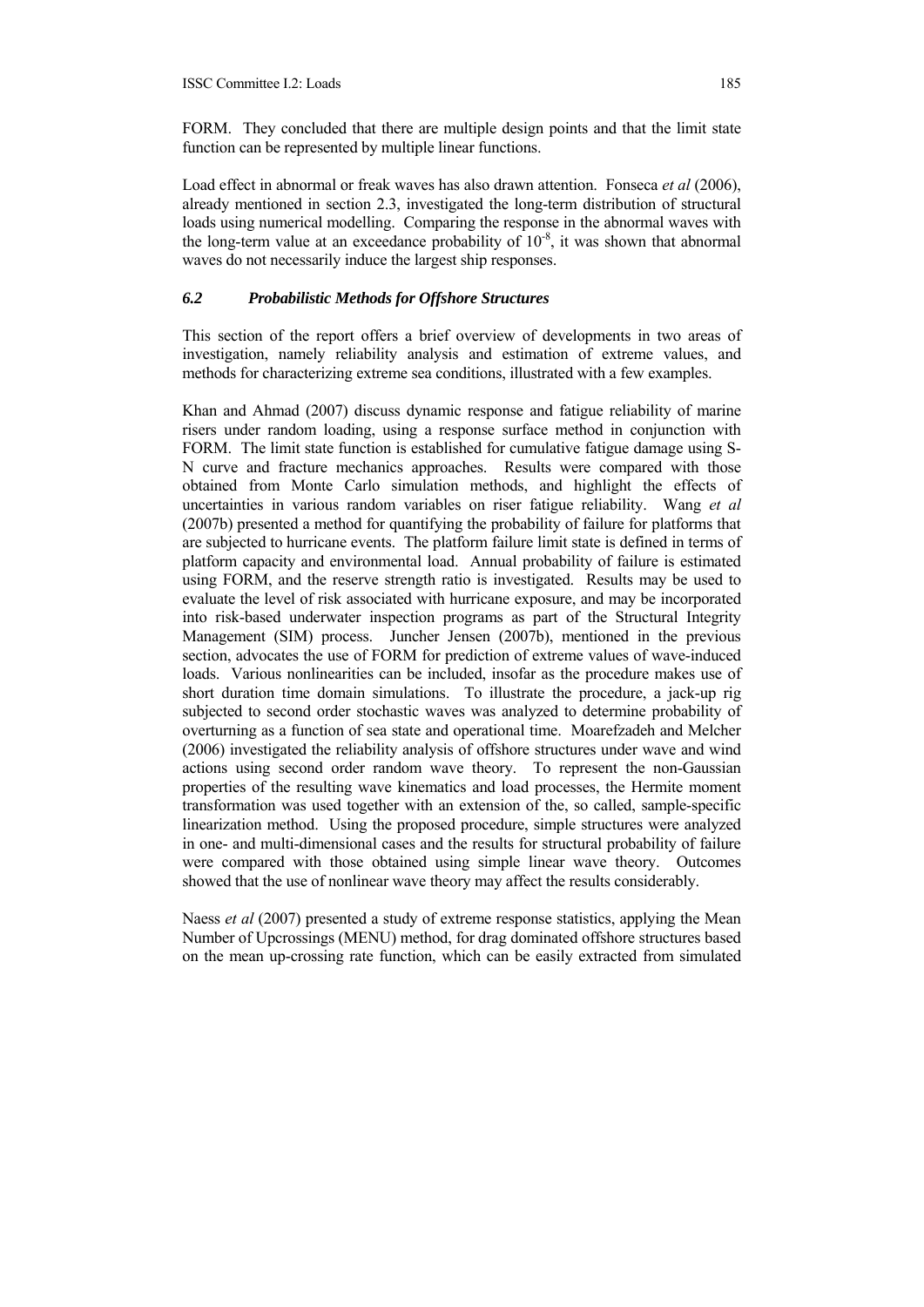stationary response time histories. Present practice requires that a large number of lengthy time domain analyses be performed for several extreme sea states, but the proposed method provides estimates of reasonable accuracy based on a smaller number of shorter duration simulations. Results were presented for a jacket structure operating on the Norwegian continental shelf.

Culla *et al* (2007) presented two techniques to predict the statistical moments of the horizontal motion of a floating moored dock in random sea. The dock is represented by a lumped mass, the mooring cables by equivalent nonlinear springs and the hydrodynamic forces are modelled by a modified Morison equation. The model of the floating dock leads to a nonlinear ordinary differential equation. An alternative solution, in this paper, is based on the development of two more efficient techniques to predict the relevant statistical moments of the dock's response, namely Conventional Perturbation–Statistical Perturbation (CPSP) and Statistical Linearization–Statistical Perturbation (SLSP). The results, compared with those obtained by Monte Carlo simulations, show, a satisfactory agreement. Arena and Nava (2008) discuss in-line loading on slender marine structures. This can be computed by means of Morison's equation, which includes the inertia term and the drag term. In random waves the Morison's equation needs a linearization in the drag term, in order to obtain the force spectrum. In this work, the quasi-determinism theory is applied for the calculation of the drag force given by high 3D wave groups. It is shown that when a crest-to-trough wave of given height occurs on a vertical pile, the quotient between maxima of sectional drag force, according to Morison's equation, and the force obtained by linearization (both calculated at a fixed depth) is proportional to the ratio of the wave height to significant wave height. Then, it is shown that the Borgman linearization is not conservative for the calculation of extreme drag forces. The results are finally validated using Monte Carlo simulations in random seas.

Tromans *et al* (2007) determined the statistics of extreme wave crest elevation and wave height for realistic, directionally spread sea and swell. The nonlinearity of steep waves was modelled to second order and a response surface method was used to deduce the crest elevation or the wave height corresponding to a given probability of exceedance. As would be expected, nonlinearity effects make extreme crests higher than corresponding linear ones, but nonlinear effects on wave height are relatively small. Stefanakos (2007) predicted expected return periods for values of significant wave height in the Gulf of Mexico based on a new method for non-stationary extreme value calculation, as obtained from nonlinear wind or wave time series analyzed and a new definition of return period based on MENU. The procedure was applied to long term measurements of wave height in the Gulf of Mexico, based on buoy and satellite altimeter data. Results were shown to give more realistic estimates than would be obtained from more traditional methods.

#### **7. FATIGUE LOADS**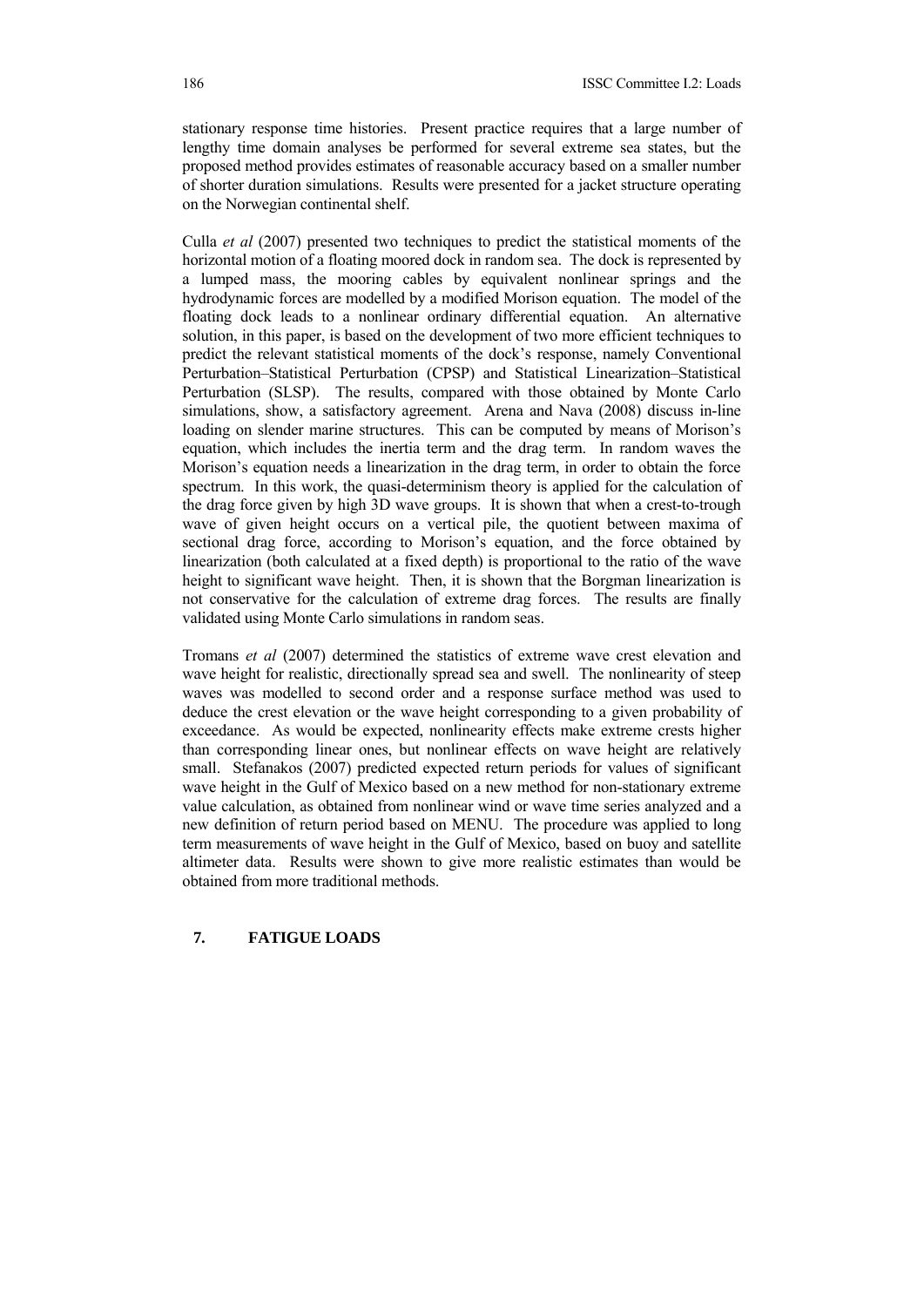# *7.1 Fatigue Analysis of Ships*

Structures are often subjected to low and high frequency load components, e.g. still water loads and wave loads, mooring tension force due to wave loads and slowly drifting, and whipping loads due to slamming. Efforts are focussed towards incorporating the combination effects of the low and high frequency load components for fatigue strength analysis (see also section 3.4). Huang and Moan (2006) proposed a formula for estimating the fatigue damage that accounts for the combination effects of the low and high frequency load components assuming firstly each component is Gaussian and then non-Gaussian. Winterstein's transformation was employed for correcting the combination factor obtained by assuming Gaussian distribution, in terms of kurtosis of the response process. It was shown that the fatigue damage predicted by their method is very close to the rain-flow count prediction for many cases, obtained by varying the ratio of the magnitudes between the two load components and the ratio of the centre frequencies. Baxevani *et al* (2007) presented a method for calculating wave load induced fatigue damage accumulated by a vessel sailing along the north Atlantic route. This method is based on the Palmgren–Miner additive rule and the rain-flow count. For simplicity, the load the vessel is experiencing is assumed to be proportional to the encountered significant wave height. The asymptotically normal character of the nominal damage is shown and used to derive the probability distribution of fatigue life prediction. It was concluded that the proposed method improved on already existing ones by making use of the information contained in the variance of the fatigue damage accumulated during the voyages.

For crack propagation analysis, it is necessary to generate rational stress time history because the order of the load is influential on the results. For this purpose, the "storm model" was proposed Kawabe *et al* (2004). The model was further developed, with considerations for sea areas and seasons, by Osawa *et al* (2006). The new model was applied to the crack propagation in a bulk carrier. The authors found that the shorter life could be predicted by the new model, depending on the assumed sea areas and seasons. In the original storm model, it was assumed that the duration of the storm is constant, 84 hours based on the observations. Arena and Fedele (2002) proposed an Equivalent Triangle Storm (ETS), in which the duration of the storm is expressed as an exponential function, with an argument of the storm strength. Kawabe (2006) reanalyzed the wave data for the north Pacific ocean provided by NOAA, and performed the wave hindcasts. Then, he proposed a relationship between the storm duration and the storm's significant wave height, finding that the results better fit the ETS model.

A concern has been raised with reference to vibratory effects, such as springing and whipping, which may increase fatigue damage significantly. Onboard measurement results, including the effects of wave induced vibrations on the fatigue damage, were reported by Storhaug *et al* (2006) and Okada *et al* (2006). Storhaug and Moan (2007) conducted a model experiment on an iron ore carrier in 19 short-term head sea states, in ballast and loaded conditions. The sea states were selected so that they include those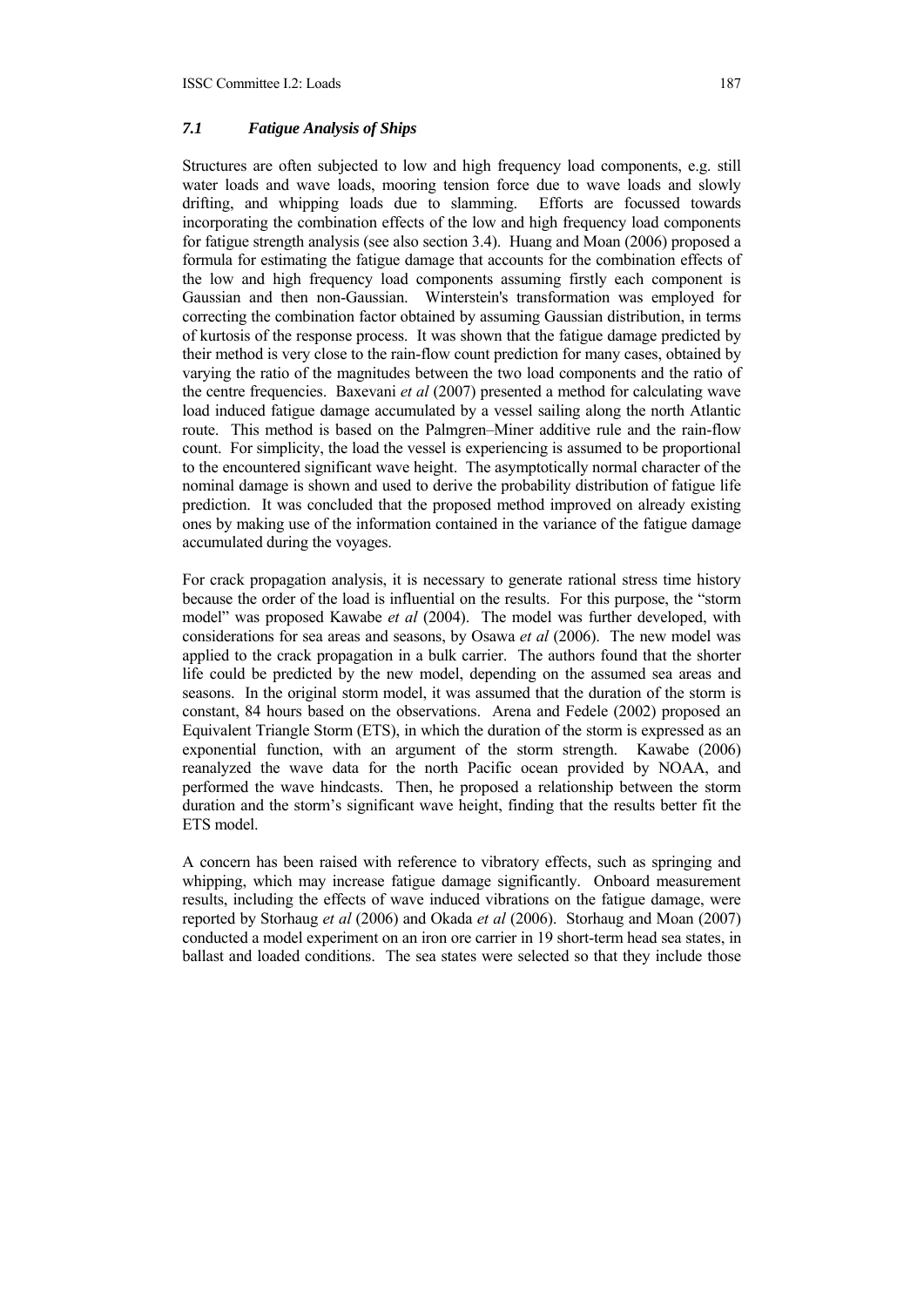with dominant contributions to fatigue damage. They compared the additional fatigue damage due to vibrations, with the wave frequency damage. The additional fatigue damage was determined as the difference between the total fatigue damage and the wave frequency fatigue damage. It was shown that the fatigue damage due to the vibrations accounts for 43% of the total damage in ballast condition, when involuntary speed reduction was considered. It was also shown that the operations may have a significant effect on fatigue damage. The results show a fair agreement with the fullscale measurements. Okada *et al* (2006) analyzed full scale measurement data on a post-Panamax container ship for three years, to investigate the additional fatigue damage due to vibrations. They showed that the fatigue damage due to all frequencies is 0.105 and that of wave frequencies is 0.050. Hence, the fatigue damage increases approximately twice due to the whipping stress.

Oka *et al* (2008) conducted an experiment with the model of a large container ship, considering the effects of flexibility in comparatively large waves. They showed that wave-induced vibrations contribute five times more to fatigue damage compared to the wave frequency load in the selected short-term irregular sea states, with significant wave height of 5m and mean wave period of 12s. Further numerical, experimental and full-scale investigations are necessary in order to clarify the effects of vibrations on fatigue damage and structural design. Operational effects such as loading, voluntary/involuntary speed reduction and routing, structural damping, and the warping stress under torsional vibration are of concern in particular.

#### *7.2 Fatigue Analysis of Offshore Structures*

Van der Cammen (2008) investigated the fatigue life of structural members on the side shell, deck and bottom of a FPSO. The model is developed in the time domain and validated against available model test data and full-scale measurements. It was demonstrated that the individual sea states can be represented by short time series, making it possible to consider many sea states, as required in a fatigue assessment, and making it feasible to use time domain computations. The sensitivity of fatigue life predicted by this model was investigated. It was found that the accuracy of the environmental and loading condition data input to the model are equally important as the model itself. Vessels are designed based on historical environmental data, but a particular vessel is likely to encounter different environmental conditions during its life. Furthermore, the vessel will most likely be operated differently than assumed in the fatigue calculations. Both factors have a significant impact on fatigue life. Therefore, for offshore inspection, maintenance and repair and for lifetime extension work at a yard, it is important to record loads that the vessel encountered.

Gao and Moan (2007) studied fatigue damage induced by non-Gaussian bimodal wave loading in mooring lines. Catenary mooring lines are typically subjected to bi-modal loads, comprising of wave frequency (WF) component due to the first order wave forces and a low frequency (LF) component induced by the second order wave forces. A fatigue combination rule was extended to cover the non-Gaussian case. Both WF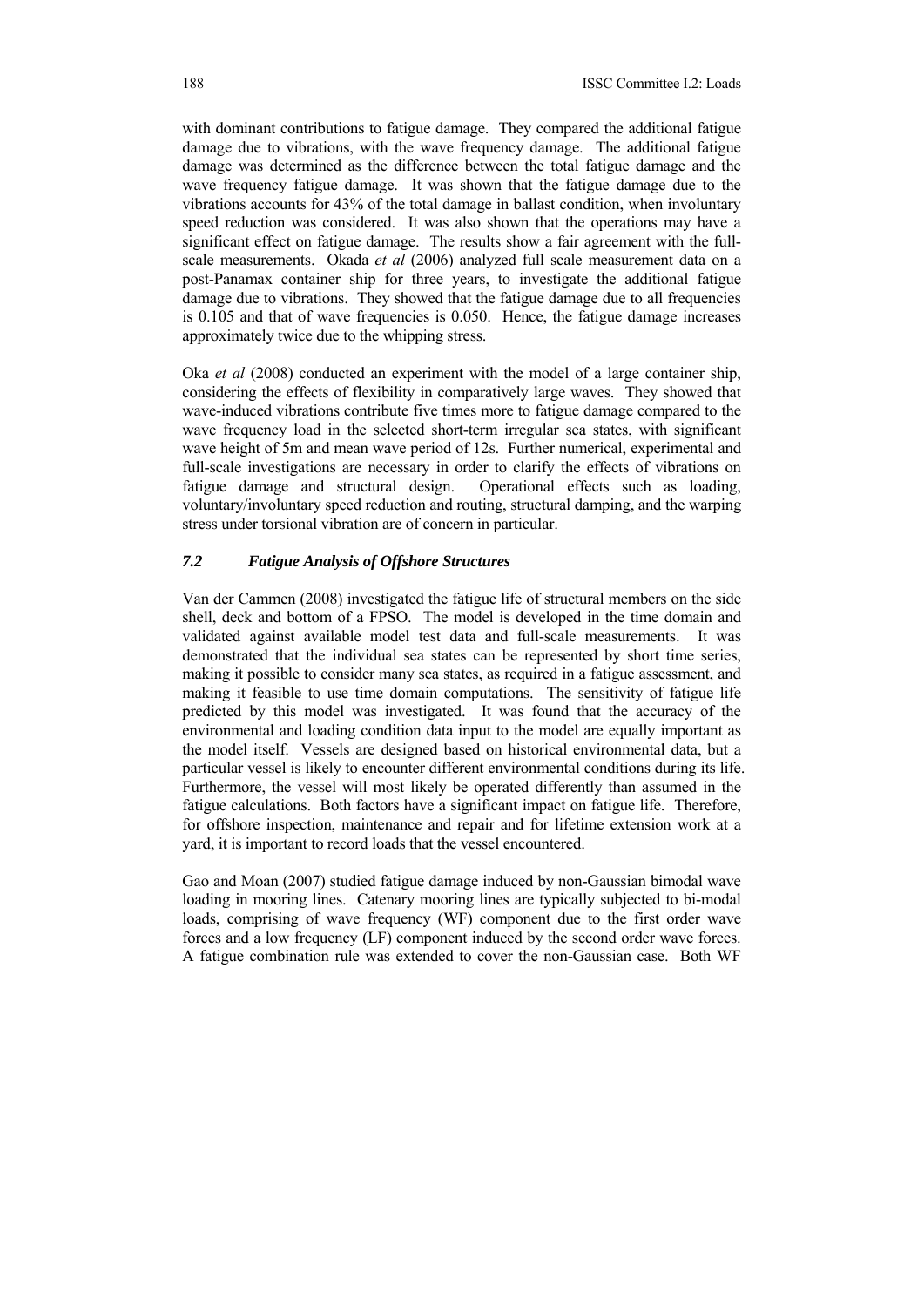#### ISSC Committee I.2: Loads 189

and LF mooring line tensions due to wave loading were simulated in the time domain for different sea states and the combined fatigue damage was estimated using rain-flow count. The accuracy of the frequency domain method for estimating the bi-modal non-Gaussian fatigue damage of mooring lines was verified by the time domain simulations and is considered to be acceptable. Zeng *et al* (2007) studied the fatigue damage of the tether of a TLP in finite displacements and adverse operational conditions. The stress time histories of the tether in random waves were calculated and rain-flow count employed to obtain the fatigue load spectrum. Miner's linear cumulative law model was used to obtain the fatigue damage of the tether. The short-term analysis of fatigue damage of the TLP in certain sea states was also performed. Gong *et al* (2007) developed a code to evaluate cumulative damage and fatigue life of jacket structures. Rayleigh's distribution model was adopted to discretize wave and mooring forces, and linear Airy wave theory was employed to predict the fluid loading. S-N curves and Miner's rule were used for the fatigue damage assessment and prediction of fatigue life. The results showed that fatigue damage induced by a single wave loading was very minor, compared to the combination approach. It was noted that the linear addition of fatigue damages, respectively, arising from wave, high frequency and low frequency mooring loads was not rational and resulted in overestimating the fatigue life of jacket structures.

Chen *et al* (2007b) investigated fatigue strength of tubular joints. A 3D FE model of the truss spar platform was introduced in the HydroD code to look for the most serious sea state resulting in maximum strcutural response. Then FE analysis was carried out to obtain the boundary conditions for use with a detailed model of the tubular joint and identify hot spot stresses. Finally, using S-N curves, the life of tubular joints can be predicted after refining the previous hot spot stress. Spanos *et al* (2006) presented a method for estimating the fatigue life of fluid-conveying pipelines. The pipeline was subjected to a random support motion that simulates the effect of the FPSO heaving. The equation of motion of the pipeline was derived assuming small amplitude displacements, modeling the empty pipeline as a Bernoulli-Euler beam, and adopting the, so called, plug-flow approximation for the fluid. The power spectrum of the acceleration at deck level was determined using the RAO of the FPSO. The computed stress spectrum was used to estimate the pipeline fatigue life employing an appropriate S-N curve.

Yue *et al* (2008) carried out failure mode analysis of ice-resistant compliant structures based on monitoring oil platforms in Bohai Gu. The results showed that ice-induced vibration of jacket platforms is significant. The ice-induced vibration not only causes significant cyclical stress of tube nodes, but also large acceleration response, which can endanger the pipeline systems on the platform and discomfort crew members.

## **8. CONCLUSIONS**

#### *8.1 Wave- and Current-induced Loads on Offshore Structures*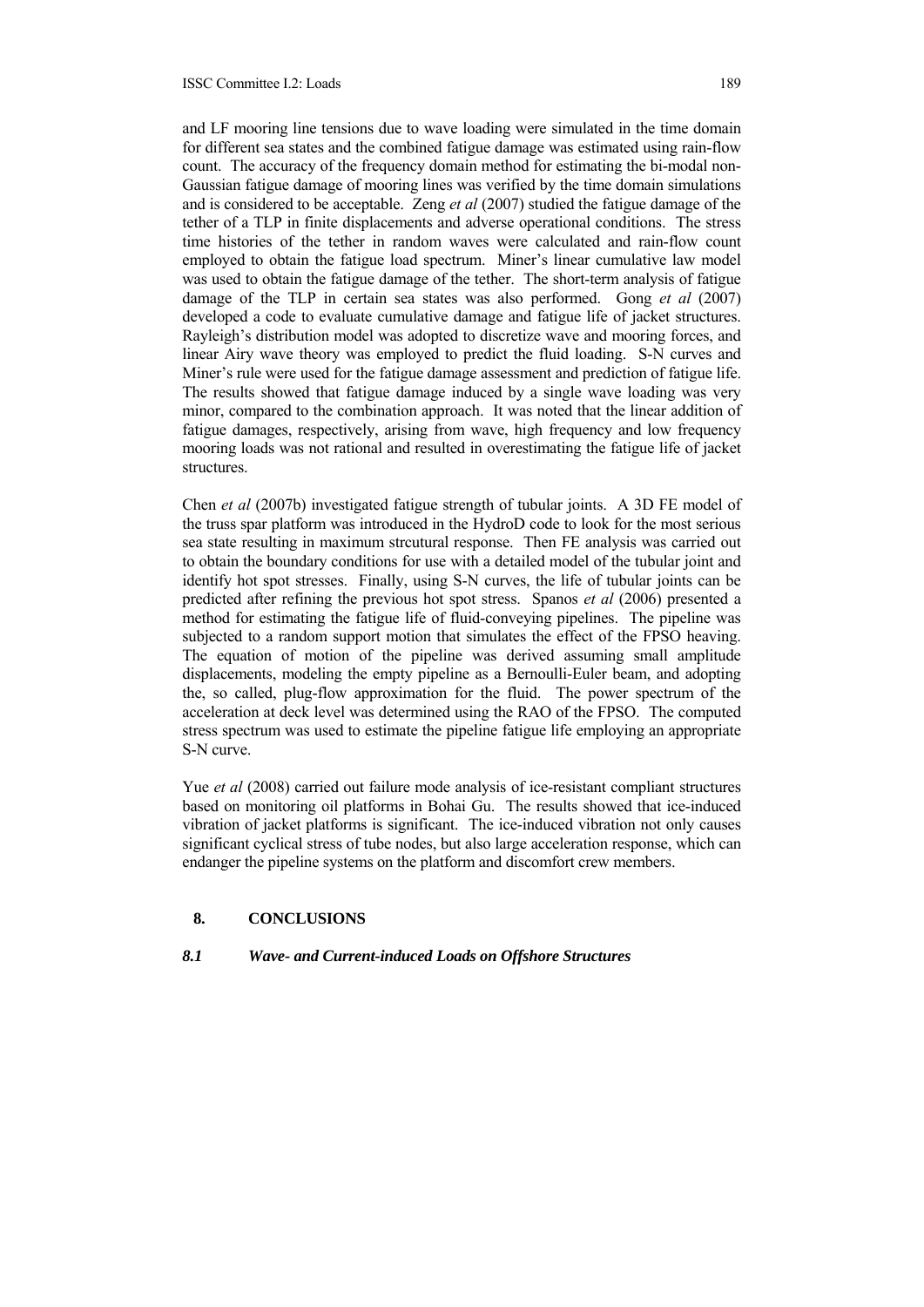Evaluation of wave loads on large offshore structures is, usually, dealt with through potential flow analysis, with viscous effects only considered for specific problems, such as slow drift motion. Analytical solutions, using first order radiation/diffraction, are only available for simple body geometries. The first order asymptotic expansion method has been extended to second order for bodies with simple geometry. Simulations in shallow water zones and the solution of the low frequency loads are tackled using quadratic transfer functions and an extension of the middle-field formulation. Fully nonlinear methods are also under development, but require further verification against experimental measurements.

The influence shallow and confined (e.g. harbours) waters on the fluid loading is becoming important, as a consequence of increasing shallow water operations. Classical diffraction theory, together with techniques for eliminating wave reflection from boundaries, forms the basis of current prediction methods dealing with variable bathymetry. This is an area that requires experimental data for validation.

The influence of current on the body-wave system is handled using potential flow and, mainly, focusing on second order wave drift damping. Investigations centre on relatively simple geometries.

Side-by-side configurations, used in offloading operations, are at the centre of multibody interactions. The lid approach provides the basis of current predictions. However, work is beginning to emerge on second order wave amplification in the gap region. In addition, research is ongoing on interactions involving multiple cylinders and arrays of porous cylinders, focusing on predictions of wave run-up and free surface in the bodies' vicinity. A related problem is the complex hydrodynamic behaviour of moonpools. Theoretical studies are, by and large, carried out using potential flow methods, although use of CFD methods is beginning to emerge. Important issues relate to resonant modes, motion trapping and the coupling/interaction between the motion of the moonpool water and the body. There are only a few experimental studies involving moonpools.

The majority of publications on cables, risers and mooring systems during the past few years tackle, in the main, the subject of the coupled floater-mooring global response. Nevertheless, issues relating to the nonlinear dynamic behaviour of mooring lines and the slow drift motion of moored floaters continue to attract interest. Particular examples are the dynamics of cables and risers, the touchdown area with the ocean floor, the mooring line induced damping on the floating structure and the snap- and slack-loading impacts.

The importance attached by academia and the energy production industry to the consequences of VIV is corroborated by the quantity and range of investigations addressing this issue. Numerical simulations are, in general, carried out through a range of CFD methods using various turbulence models. Most simulations make use of 3D modelling requiring computational efficiency, achieved, for example, using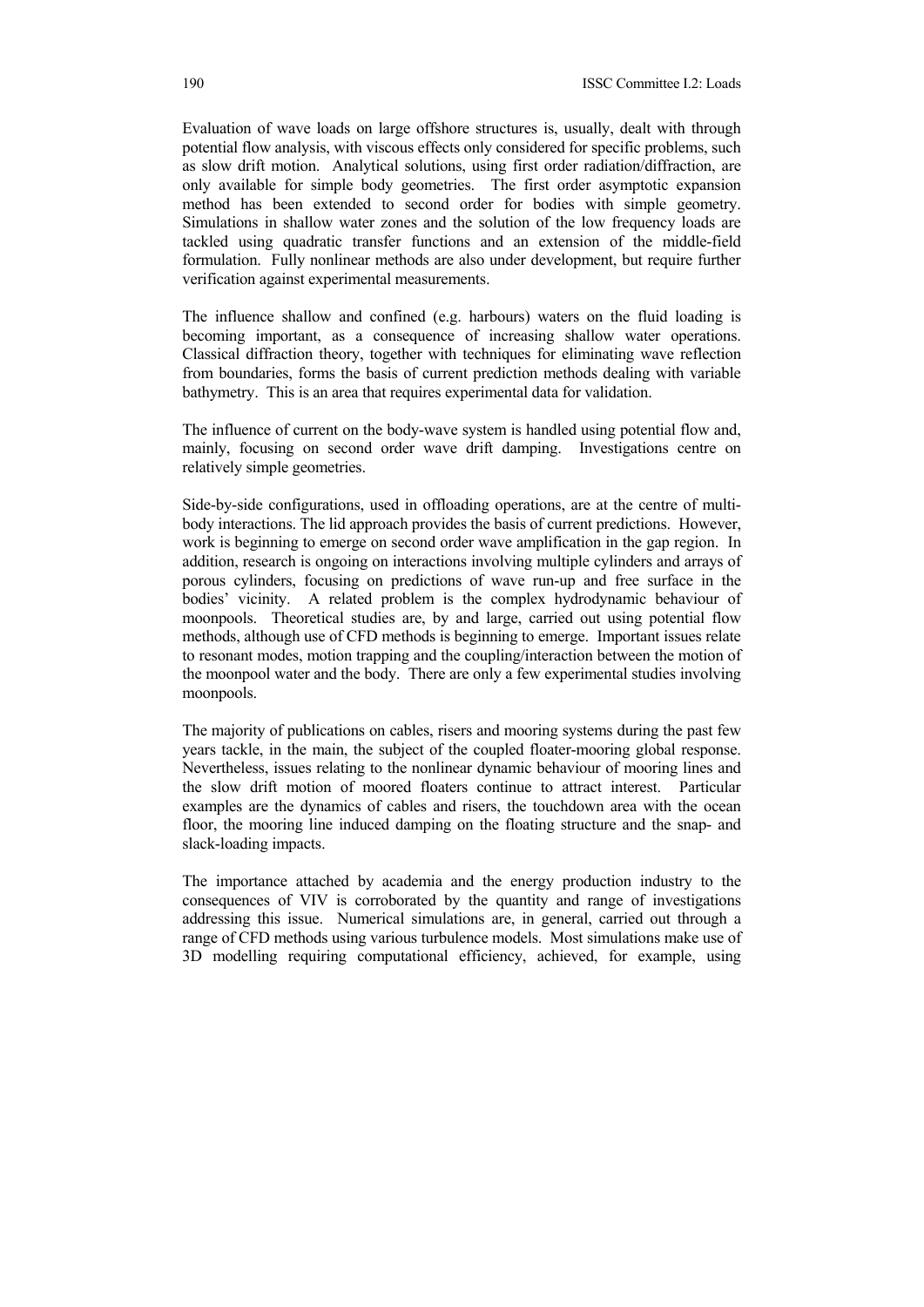multiple-processors and avoiding regriding. Full- and model-scale measurements are available. This type of investigation should continue as it is vital in providing validation data for the numerical simulation studies, both in modelling VIV and its suppression. The influence of higher harmonics and multi-mode interaction are highlighted in many studies. More research should focus on VIV-induced fatigue damage.

## *8.2 Wave-induced Loads on Ships*

The vast majority of codes and applications for ships at forward speed make use of potential flow analysis. Within this group there is a large variety of methods ranging from linear theories to fully nonlinear methods, where the complete nonlinear potential flow problem is solved with as few assumptions as possible. Between these two extremes there are many partially nonlinear, or blended, methods, aimed at including the most important nonlinear effects. However, since the importance of the different nonlinear effects will vary from case to case and from response to response, it is difficult to arrive at a single method, which is appropriate for a wide variety of cases. Nevertheless, current computer codes used for practical calculations all lie somewhere in this regime of partially nonlinear methods. Fully nonlinear potential theory codes and RANS solvers are still not sufficiently mature for practical calculations of motions and loads for ships with forward speed. An interesting development with RANS methods is their application to simulate the manoeuvring problem, though the issue of unifying seakeeping and manoeuvring has not been tackled yet, as in the case of potential flow analysis.

Two-and three-dimensional linear hydroelasticity theories in frequency domain have reached a degree of maturity. However, three-dimensional nonlinear theory, as well as, hydroelasticity considering nonlinear structural behaviour are still under development. Development of an efficient fully nonlinear hydroelasticity analysis should be the main focus in the near future. More experimental studies and numerical investigations are needed in order to further understand the nonlinear mechanisms and validate nonlinear hydroelasticity. Use of RANS solvers, within the context of fluid-flexible structure interactions, should be investigated.

There is a substantial body of work, both numerical and experimental focusing on the generation of abnormal or rogue waves. These investigations are important for the evaluation of consequent loads on ships. Evaluation of rogue wave induced loads continues to be dealt using partly nonlinear methods and comparing predictions with a small number of available model tests, with favourable agreement. It will be interesting to apply fully nonlinear methods, including RANS approaches, to this type of wave loading.

As ships change, in terms of scale, type and operational/economic/environmental requirements, the use of first principles approach in global structural analysis, either on its own or in combination with prescriptive rules, is becoming more prevalent. Various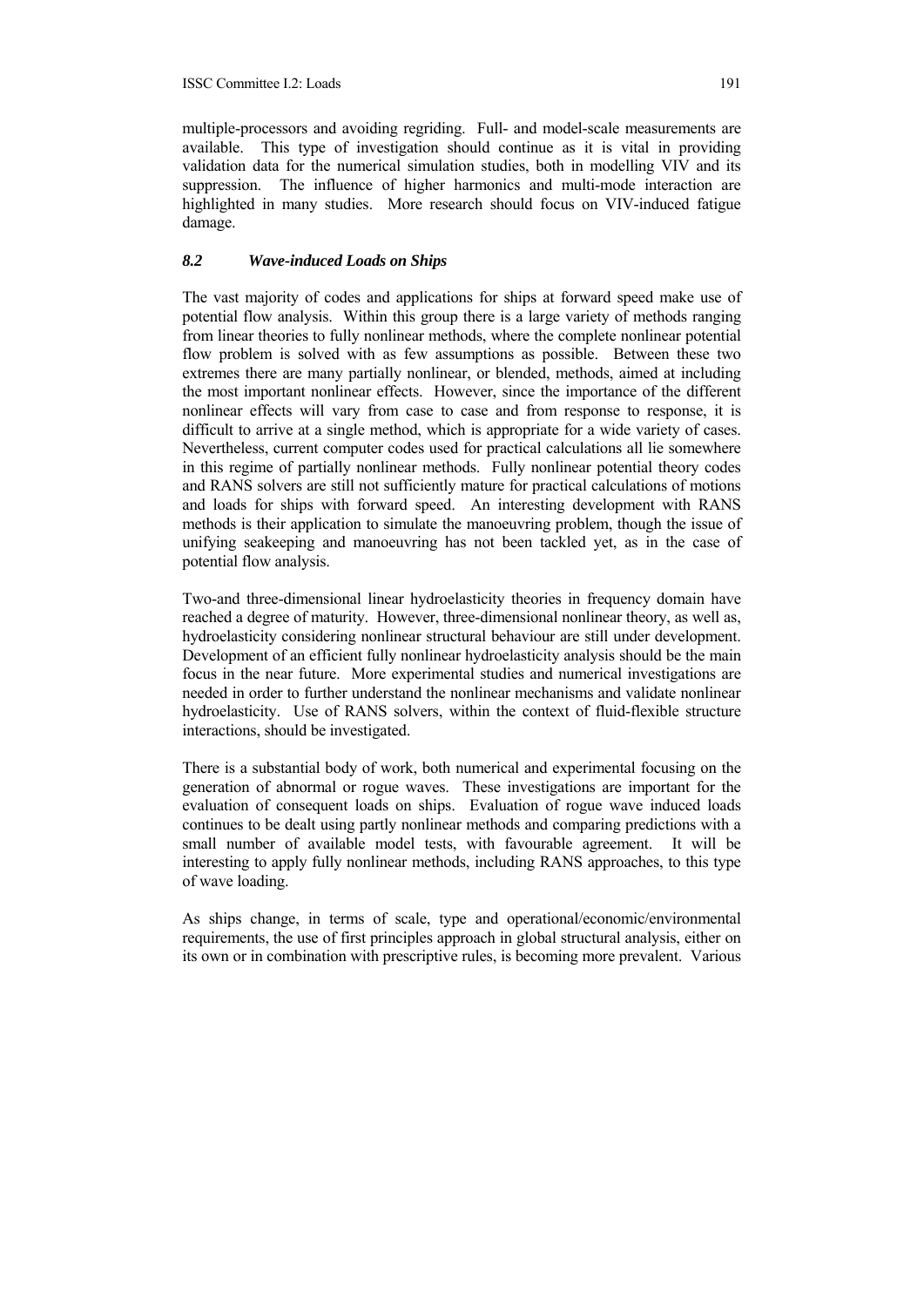Classification Societies have a similar approach for the global structural analysis, but different ways for design wave selection and wave load evaluation method. Developments, such as Goal-Based ship construction Standards, present a challenge in bringing together codes of design practice and performance/operation based-design.

# *8.3 Ice Loads on Ships*

Good understanding of ice mechanics is required to improve understanding of parameters influencing process pressure-area curves and their relationship with spatial curves. Sound knowledge of physical properties of ice is crucial for predictions and development of robust empirical expressions. More full-scale trials are needed to provide better evidence of large force impacts and to gain better understanding of the contact process and provide data for validation of numerical codes.

# *8.4 Measurements on Ships*

Tests with elastic backbone segmented models, properly calibrated in order to scale the first vertical (i.e. two-node) mode of the full-scale ship, still represent the major source of information on springing and whipping responses. Where only longitudinal strength is concerned a simple two-segment model with a cut amidships can be used, but only the first vertical mode can be correctly scaled. To investigate springing and whipping vibration, models with five to six segments should be used and scaling should, at least, be extended to the second vertical mode.

The expansion of the installation of hull stress monitoring systems onboard ships, undoubtedly represents an important development. However, in the case of large and complex ship structures, such as the recent mega-size container ships and multi-deck super cruisers, it may be not sufficient to measure the stresses at a few critical spots in order to take a decision on the ship's structural safety status. Even with the availability of detailed 3D global FE models, the transition process from an accurate measurement of local deformations to a reliable estimate of a dominant global load parameter, such as the vertical bending moment of a cruiser or the torsional moment of a container ship, is not at all straightforward and without many uncertainties. Furthermore conventional hull monitoring systems, in spite of their accuracy and complexity, have in common a passive attitude towards structural safety. That is to say they may raise the alarm of a possible risk but are not capable of advising the ship's master on the effects of a change in ship speed and/or course, given the actual environmental and operational loading conditions. Systems are being developed which actively support operational decisions, thus increasing safety. For a monitoring system be active it is necessary to feed the system with an accurate and reliable knowledge of the ship's structural response to hydrodynamic loads induced by the waves, including impulsive loads such as slamming, actually encountered during its operations.

# *8.5 Uncertainty Analysis*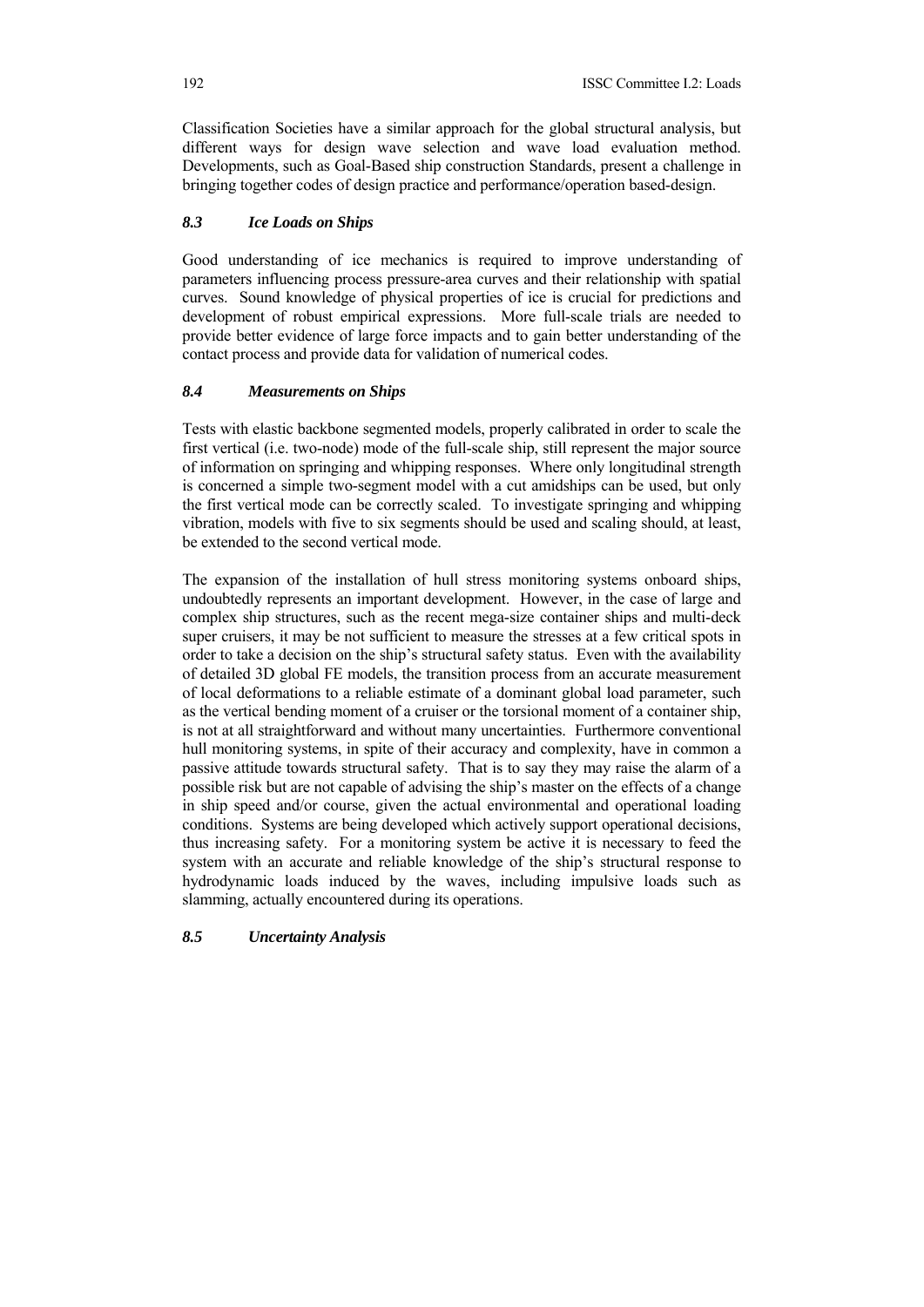The committee is not in a position to recommend application of either GUM or AIAA method. Advantages of one method over the other have not been documented or presented systematically in the open literature. Conducting uncertainty analysis on experimental data is of paramount importance, using either method, and should be accompanied by information on method used and as many details as practically possible on the test. Experimentalists are encouraged to adopt this process.

It is recognized that both model experiments and sea trials are providing the most reliable data for validation of numerical codes and empirical expressions. Publication of complete set of results is of the highest value for those involved in numerical simulations. Even though the information is often classified or proprietary, the committee can only hope that more data will be publicly available.

Publications on verification and validation are, by and large, developed by and targeted to numerical code developers. It is very important to make a distinction between verification of a code and verification of a calculation. Verification of a code must be conducted by its developer and should include limited validation for a selected type of applications. A user, particularly for a new or unusual code application, must conduct his/her own calculation-related verification and validation. Guidelines need to be provided for users, particularly inexperienced ones, to improve credibility of outputs.

## *8.6 Probabilistic Methods*

Response conditioning techniques, such as MLER and CRRW, for efficiently estimating the entire nonlinear extreme response value distribution for a selected operational profile, have become established where ships are concerned.. However, it has also been shown that these techniques are time consuming, especially when transient loads, such as whipping after slamming impacts, are involved. Modifications to these techniques have to be developed in order to obtain more efficient predictions. Another method, based on FORM was applied to several problems and shown to be effective when compared with Monte Carlo simulations. This method, nevertheless, needs to be verified for its effectiveness with further numerical simulations.

Reliability analysis, using methods such as FORM, appears to be widely used in offshore structures, e.g. risers and jack-up rigs. Inclusion of nonlinearities in fluid loading is considered very important. Estimation of extreme sea conditions and extreme responses has been focused on, due to the longer lifetime of offshore structures.

# *8.7 Fatigue Loads*

Efforts were focused on including nonlinear effects in fatigue predictions for ships. Important properties are non-Gaussianity, broad band width of the nonlinear response and the sequence of loads. Hydroelastic vibrations, such as springing and whipping, are shown to be predominant for fatigue damage in particular cases. Further investigations are necessary in order to clarify in which case and to what extent these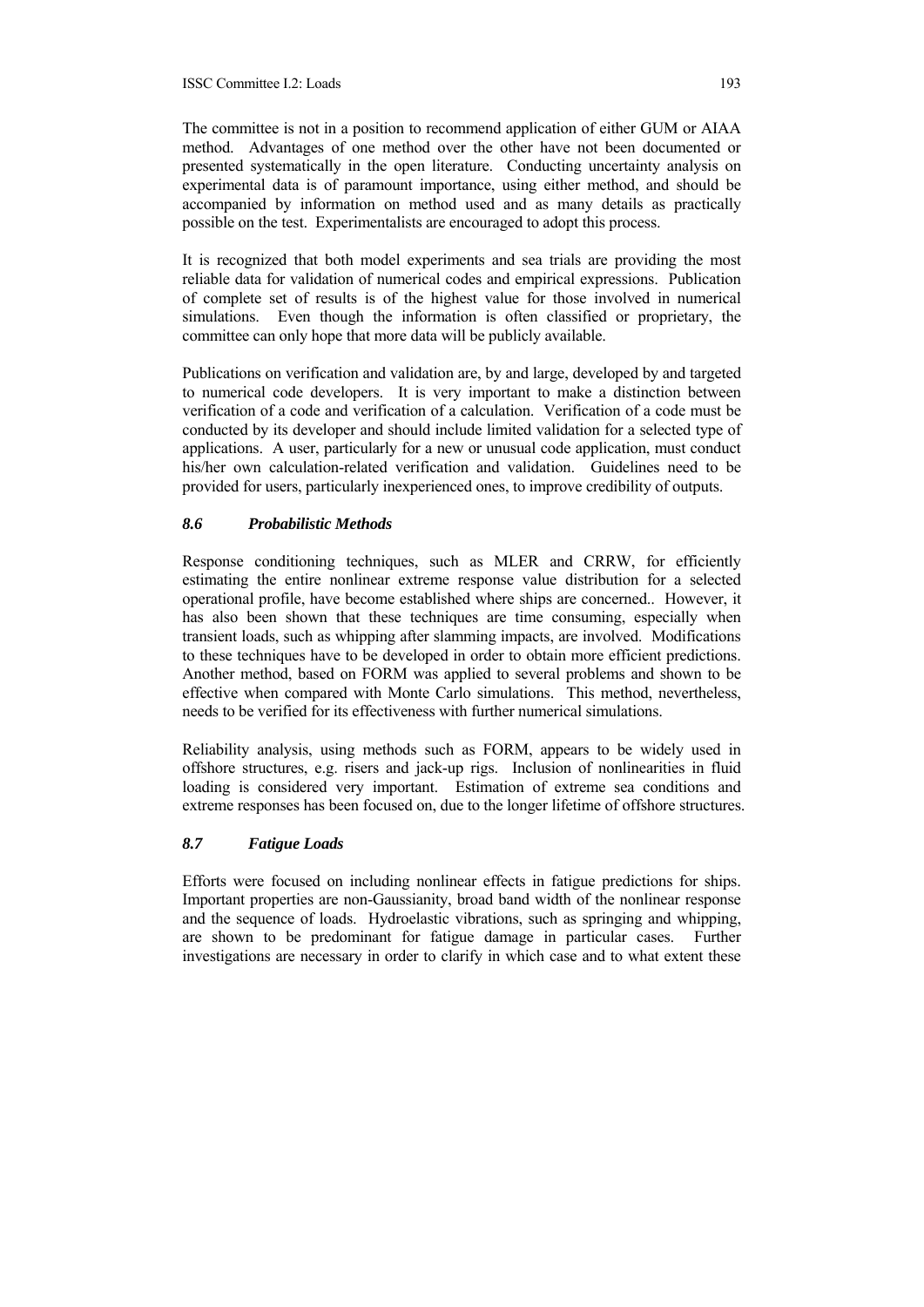need to be considered in fatigue analysis and structural design of ships.

The issues in fatigue analysis of offshore structures are, by and large, similar to those for ships. The range of structures concerned, e.g. FPSOs, mooring lines, jackets and pipelines, require the use of a suitable method to evaluate fluid loading. The environment, and its non-Gaussian nature, appears to be the dominant factor. Evaluation of cumulative damage is another important issue.

#### **REFERENCES**

- ABS. (2006). Guide for safehull-dynamic loading approach for vessels. *American Bureau of Shipping*.
- Adegeest, L., Braathen, A. and Loseth, R. (1998). Use of non-linear sea loads simulations in design of ships. *Proc.7th Int. Conf. Practical Design of Ships and Mobile Units PRADS*, The Netherlands, 53-58.
- AIAA. (1999). Assessment of experimental uncertainty with application to wind tunnel testing. *American Institute of Aeronautics and Astronautics*, S-071A-1999.
- AIAA. (2003). Assessing experimental uncertainty-Supplement to AIAA S-071A-1999. *American Institute of Aeronautics and Astronautics*, G-045-2003.
- Arena, F. and Fedele, F. (2002). Intensity and duration of sea storms off the California coast. *Proceedings of Solutions to Coastal Disasters'02*, San Diego, USA, 126-141.
- Arena, F. and Nava, V. (2008). On linearization of Morison force given by high threedimensional sea wave groups. *Probabilistic Engineering Mechanics* 23:2-3, 104-113.
- Arribas, F.P. and Fernandez, J.A.C. (2006). Strip theories applied to the vertical motions of high speed crafts. *Ocean Engineering* 33, 1214-1229.
- Baarholm, G.S. and Moan, T. (2000). Estimation of nonlinear long-term extremes of hull girder loads in ships. *Marine Structures* 13:6, 495-516.
- Bai,W. and Eatock Taylor, R. (2006). Higher-order boundary element simulation of fully nonlinear wave radiation by oscillating vertical cylinders. *Applied Ocean Research* 28:4, 247-265.
- Bai, W. and Eatock Taylor, R. (2007). Numerical simulation of fully nonlinear regular and focused wave diffraction around a vertical cylinder using domain decomposition. *Applied Ocean Research* 29:1-2, 55-71.
- Bandyk, P.J. and Beck, R.F. (2008). Nonlinear ship motions in the time-domain using a body-exact strip theory. *Proc. 27<sup>th</sup> Int. Conf. on Offshore Mechanics and Arctic Engineering*, Portugal, OMAE2008-57069.
- Baxevani, A. and Rychlik, I. (2007). Fatigue life prediction for a vessel sailing in the north Atlantic route. *Probabilistic Engineering Mechanics* 22, 159–169.
- Bearman, P.W., Chaplin, J.R., Fontaine, E., Graham, J.M.R., Herfjord, K., Lima, A., Meneghini, M.R., Schulz, K.W. and Willden, R.H.J. (2006). Comparison of CFD predictions of multi-mode vortex-induced vibrations of a tension riser with laboratory measurements. *Proc.* 6<sup>th</sup> Int. Conf. on FSI, AE & FIV+N, ASME Pressure *Vessels and Piping Conf.*, Vancouver, Canada, PVP2006-ICPVT11-93177.
- Belibassakis, K.A., Gerosthatis, T.P. and Athanassoulis, G.A. (2007). A coupled-mode technique for the prediction of wave-induced set-up and mean flow in variable bathymetry domains. *Proc.26<sup>th</sup> Int. Conf. on Offshore Mechanics and Arctic Engineering*, San Diego, USA, OMAE2007-29365.
- Bernitsas, M., Raghavan, K. and Duchene, G. (2008). Induced separation and vorticity using roughness in VIV of circular cylinders at  $8x10^3$  < Re <  $2.0x10^5$ . *Proc.*  $27^{th}$  Int. *Conf. on Offshore Mechanics and Arctic Engineerin*, Portugal, OMAE2008-58023.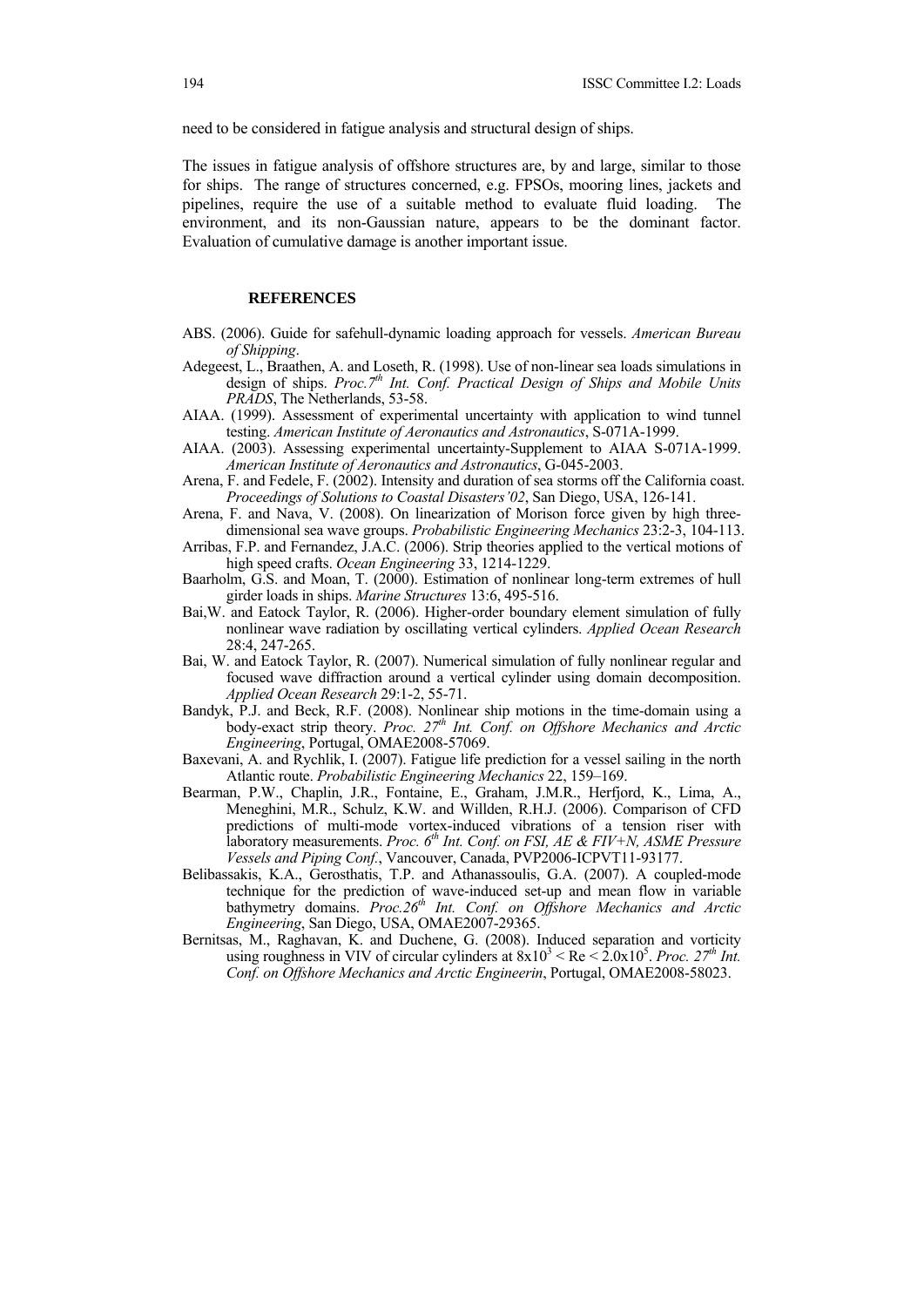- Beynet, P., Shilling, R., Campbell, M., Tellier, E. and Howells, H. (2008). Full scale VIV response measurements of a drill pipe in Gulf of Mexico loop currents. *Proc.* 27<sup>th</sup> Int. *Conf. on Offshore Mechanics and Arctic Engineering*, Portugal, OMAE2008-57610.
- Bingham, H.B., Engsig-Karup, A. P. and Lindberg, O. (2007). A high-order finite difference method for nonlinear wave-structure interaction. *Proc. 22nd Int. Workshop on Water Waves and Floating Bodies IWWWFB*, Croatia.
- Borges Malta, E., Cueva, M., Nishimoto, K., Gonçalves, R. and Masetti, I. (2006). Numerical moonpool modelling. Proc. 25<sup>th</sup> Int. Conf. on Offshore Mechanics and *Arctic Engineering*, Hamburg, Germany, OMAE2006-92456.
- Braaten, H., Lie, H. and Skaugset, K. (2008). Higher order modal response of riser fairings. *Proc. 27th Int. Conf. on Offshore Mechanics and Arctic Engineering*, Portugal, OMAE2008-57971.
- Buchner, B. (2006). The motion of a ship on a sloped seabed. *Proc. 25th Int. Conf. on Offshore Mechanics and Arctic Engineering*, Hamburg, Germany, OMAE2006- 92321.
- Bunnik, T., Huijsmans, R.H.M. and Namba, Y. (2006). Identification of quadratic responses of floating structures in waves. *Proc. 16th Int. Offshore and Polar Engineering Conference ISOPE*, San Francisco, USA, III, 279-286.
- BV. (2006). Guidelines for structural analysis of container carrier DT1-Hull Section, *Bureau Veritas*.
- Carrica, P.M., Wilson, R.W. and Stern, S. (2006). Unsteady RANS simulation of the ship forward speed diffraction problem. *Computers and Fluids* 35, 545-570.
- Chandrasekaran, S., Jain, A.K. and Gupta, A. (2007a). Influence of wave approach angle on TLP's response. *Ocean Engineering* 34:8-9, 1322-1327.
- Chandrasekaran, S., Jain, A.K., Gupta, A. and Srivastava, A. (2007b). Response behaviour of triangular tension leg platforms under impact loading. *Ocean Engineering* 34, 45– 53.
- Chang, R. and Fisher, E. (2007). Riser modelling scheme for a load-sharing marine drilling rise. *Proc. 26th Int. Conf. on Offshore Mechanics and Arctic Engineering*, San Diego, USA, OMAE2007-29010.
- Chatjigeorgiou, I.K. (2006). Solution of the boundary layer problems for calculating the natural modes of riser-type slender structures. *Proc. 25th Int. Conf. on Offshore Mechanics and Arctic Engineering*, Hamburg, Germany, OMAE2006-92390.
- Chatjigeorgiou, I.K. and Mavrakos, S.A. (2006). Semi-analytical formulation of the second–order wave diffraction by a truncated–compound surface–piercing cylinder. *Journal of Ship Technology Research (Schiffstechnik)* 53, 26–38.
- Chatjigeorgiou, I.K. and Mavrakos, S.A. (2007a). Second-order sum-frequency wave diffraction by a truncated surface-piercing cylinder in bi-chromatic waves. *Journal of Marine Science and Technology* 12:4, 218 – 231.
- Chatjigeorgiou, I.K. and Mavrakos, S.A. (2007b). Second-order hydrodynamic resonances on a compound truncated cylinder floating near the free surface. *Proc. 26<sup>th</sup> Int. Conf. on Offshore Mechanics and Arctic Engineering*, San Diego, USA, OMAE2007- 29136.
- Chatjigeorgiou, I.K. and Mavrakos, S.A. (2007c). A semi-analytical formulation for the wave-current interaction problem with a vertical bottom-seated cylinder including square velocity terms. *Proc. 22nd Int. Workshop on Water Waves and Floating Bodies IWWWFB*, Croatia, 33-36.
- Chatjigeorgiou, I.K., Thanos, I., Bourma, P., Mazarakos, T. and Mavrakos, S.A. (2006). Mooring system and motion response analysis of a gas import floating terminal in operating and survival conditions. *Proc. 25th Int. Conf. on Offshore Mechanics and Arctic Engineering*, Hamburg, Germany, OMAE2006-92349.
- Chen, P.Y., Xue, H.X., Tang, W.Y. and Zhang, S.K. (2007b). Fatigue analysis of tubular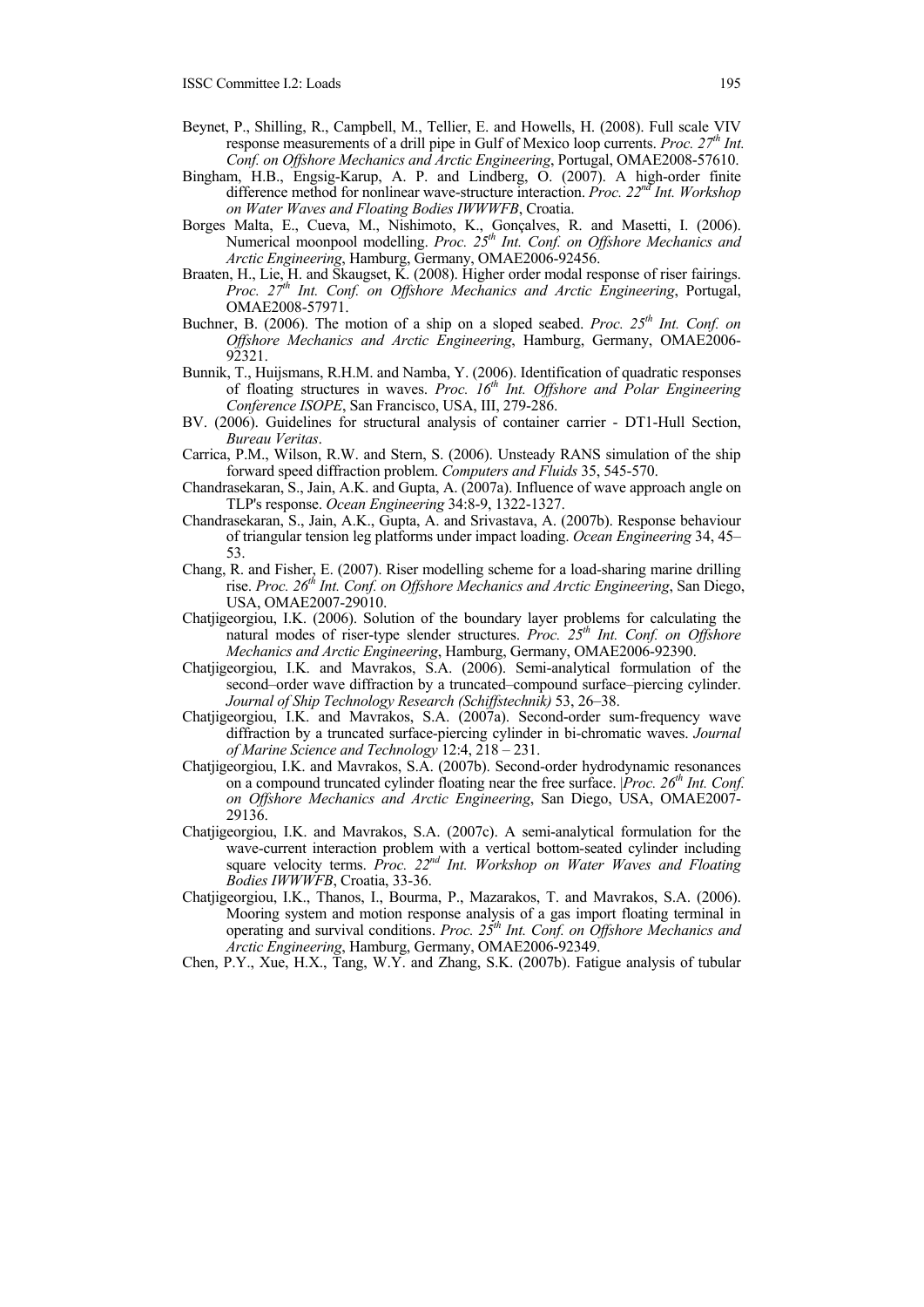joints in a Truss Spar platform. *The Ocean Engineering* 25:2, 5-20.

- Chen, X., Ding, Y., Zhang, J., Liagre, P., Niedzwecki, J. and Teigen, P. (2006b). Coupled dynamic analysis of a mini TLP: Comparison with measurements. *Ocean Engineering* 33:1, 93-117.
- Chen, X.B. (2007). Middle-field formulation for the computation of wave-drift loads. *Journal of Engineering Mathematics* 59, 61-82.
- Chen, X.B. and Duan, W.Y. (2007). Formulations of low-frequency QTF by  $O(\Delta\omega)$ approximation. Proc. 22<sup>nd</sup> Int. Workshop on Water Waves and Floating Bodies *IWWWFB*, Croatia.
- Chen, X.B. and Rezende, F. (2008). Computations of low-frequency wave loading. *Proc. 23rd Int. Workshop on Water Waves and Floating Bodies IWWWFB*, Korea.
- Chen, X.B., Rezende, F., Malenica, S. and Fournier, J-R. (2007a). Advanced hydrodynamic analysis of LNG terminals. *Proc. 10<sup>th</sup> Int. Symp. on Practical Design of Ships and Other Floating Structures PRADS*, Houston, USA, 1, 224-233.
- Chen, X.J., Wu, Y.S., Cui, W.C. and Juncher Jensen, J. (2006a). Review of hydroelasticity theories for global response1of marine structures. *Ocean Engineering* 33, 439-457.
- Choi, K. and Jeong, S.Y. (2008). Global ice loads prediction for icebreaking ships. *Proc. 18th Int. Offshore and Polar Engineering Conference ISOPE*, Vancouver, Canada, I, 638-643.
- Choi, K. and Lee, W.R. (2006). Recent trend in design parameters of ice-transiting vessels. *Proc. 16th Int. Offshore and Polar Engineering Conference ISOPE*, San Francisco, USA, I, 639-643.
- Christensen, E.D., Mortensen, S., Kirkegaard, J., Jensen, B. and Hhansen, H.F. (2008). Numerical simulation of ship motion in offshore and harbour areas. *Proc.* 27<sup>th</sup> Int. *Conf. on Offshore Mechanics and Arctic Engineering,* Portugal, OMAE2008-57206.
- Clauss, G.F. and Schmittner, C.E. (2007). Experimental optimization of extreme wave sequences for the deterministic analysis of wave/structure interaction. *Journal of Offshore Mechanics and Arctic Engineering* 129:1, 61-67.
- Clauss, G.F., Schmittner, C.E. and Hennig, J. (2006). Systematically varied rogue wave sequences for the experimental investigation of extreme structure behaviour. *Proc. 25th Int. Conf. on Offshore Mechanics and Arctic Engineering*, Hamburg, Germany, OMAE2006-92273.
- Collette, M., Lin, W.M., Li, J., Yu, H. and Engle, A. (2007). Automated long-term motions and loads analysis for the design of novel vessels. *Proc.*  $10<sup>th</sup>$  *Int. Symp. on Practical Design of Ships and Other Floating Structures PRADS*, Houston, USA, 1, 105-113.
- Constantinides, Y. and Oakley, O.H.Jr. (2006). Numerical prediction of bare and straked cylinder VIV. *Proc.* 25<sup>th</sup> Int. Conf. on Offshore Mechanics and Arctic Engineering, Hamburg, Germany, OMAE2006-92334.
- Constantinides, Y. and Oakley, O.H.Jr. (2008). Numerical prediction of VIV and comparison with field experiments. *Proc. 27<sup>th</sup> Int. Conf. on Offshore Mechanics and Arctic Engineering*, Portugal, OMAE2008-57215.
- Constantinides, Y., Oakley, O.H.Jr. and Holmes, S. (2006). Analysis of turbulent flows and VIV of Truss Spar risers. *Proc. 25<sup>th</sup> Int. Conf. on Offshore Mechanics and Arctic Engineering*, Hamburg, Germany, OMAE2006-92674.
- Cornett, A., Tschirky, P., Knox, P. and Rollings, S. (2008). Moored ship motions due to passing vessels in a narrow waterway. *Proc. Int. Coastal Conf.*, Hamburg, Germany, No 279.
- CSA. (2004). General Requirements: Design criteria for the environment and loads*. Canadian Standards Association*, S471-04.
- Culla, A. and Carcaterra, A. (2007). Statistical moments predictions for a moored floating body oscillating in random waves. *Journal of Sound and Vibration* 308, 44-66.
- Daley, C.G. (2007). Reanalysis of ice pressure-area relationship. *Marine Technology* 44:4,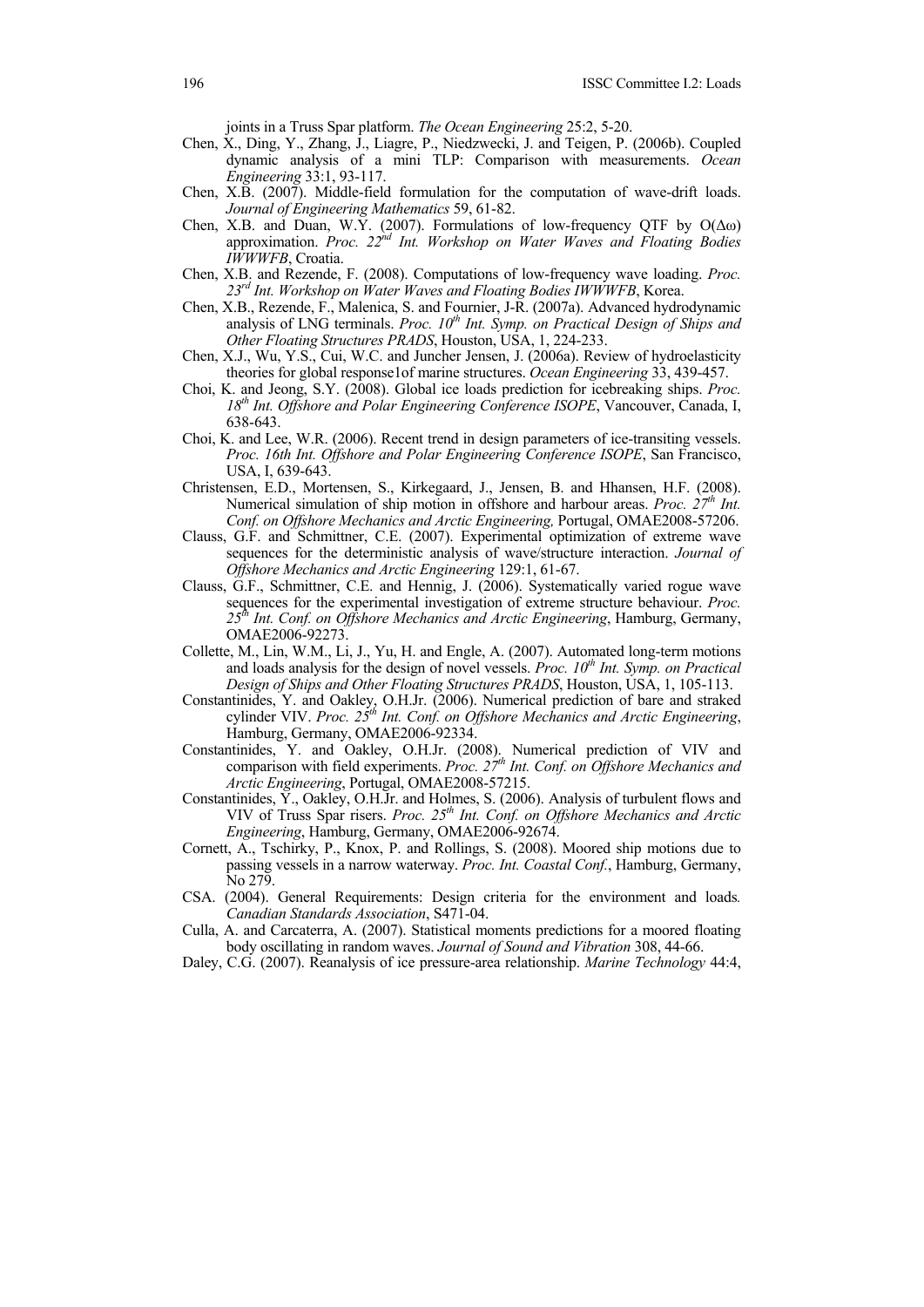234-244.

- Daley, C. and Kendrick, A. (2008). Direct design of large ice class ships with emphasis on the midbody ice belt. *Proc.* 27<sup>th</sup> Conf. on Offshore Mechanics and Arctic *Engineering,* Portugal, OMAE2008-57846.
- de Hauteclocque, G., Rezende, F. and Chen, X.B. (2008). Diffraction and radiation with the effect of bathymetric variations. Proc. 8<sup>th</sup> Int. Conf. on Hydrodynamics ICHD, Nantes, France, 417-424.
- Derbanne, Q., Leguen, J.F., Dupau, T. and Hamel, E. (2008). Long-term non-linear bending moment prediction. *Proc.* 27<sup>th</sup> Int. Conf. on Offshore Mechanics and Arctic *Engineering*, Portugal, OMAE2008-57326.
- Dietz, J.S., Friis-Hansen, O. and Juncher Jensen, J. (2004). Design wave episodes for extreme value ship responses. *Proc.* 9<sup>th</sup> Symp. on Practical Design of Ships and *Other Floating Structures PRADS*, Luebeck, Germany, 1, 286-293.
- DNV. (2003). Classification notes No. 31.6: Strength analysis of hull structure in container ships. *Det Norske Veritas*.
- Drobyshevski, Y. (2006). An efficient method for hydrodynamic analysis of a floating vertical sided structure in shallow water. *Proc.* 27<sup>th</sup> Int. Conf. on Offshore Mechanics *and Arctic Engineering*, Hamburg, Germany, OMAE2006-92118.
- Drummen, I. (2007). *Experimental and numerical investigation of nonlinear wave-induced load effects in containerships considering hydroelasticity*, PhD Thesis, NTNU, Norway.
- Eça, L. and Hoekstra, M. (2007). Code verification of unsteady flow solvers with the method of the manufactured solutions. *Proc.* 17<sup>th</sup> International Offshore and Polar *Engineering Conf. ISOPE*, Lisbon, Portugal, 3, 2012-2019.
- El Moctar, O., Schellin, T.E. and Priebe, T. (2006). CFD and FE methods to predict wave loads and ship structural response. *Proc. 26<sup>th</sup> Symp. on Naval Hydrodynamics*, Rome, Italy.
- Ergin, A. and Temarel, P. (2002). Free vibration of a partially liquid-filled and submerged, horizontal cylindrical shell. *Journal of Sound and Vibration* 259, 951-965.
- Ergin, A., Kaydıhan, L. and Uğurlu, B. (2007). Hydroelastic analysis of a 1900 TEU container ship using finite element and boundary element methods. *Proc. 21st Asian-Pacific Technical Exchange and Advisory Meeting on Marine Structures TEAM, Yokohama, Japan*, 61-68*.*
- Esperança, P., Wanderley, J. and Levi, C. (2006). Validation of a three-dimensional large eddy simulation finite difference method to study vortex induce vibration. *Proc. 25th Int. Conf. on Offshore Mechanics and Arctic Engineering*, Hamburg, Germany, OMAE2006-92367.
- Étienne, S. and Pelletier, D. (2005). A general approach to sensitivity analysis of fluidstructure interactions. *Journal of Fluids and Structures* 21:2, 169-186.
- Faltinsen, O.M., Rognebakke, O. and Timokha, A. (2007). Two-dimensional resonant piston-like sloshing in a moonpool. *Journal of Fluid Mechanics* 575, 359–397.
- Fang, M.C. and Chen, G.R. (2006). On the nonlinear hydrodynamic forces for a ship advancing in waves. *Ocean Engineering* 33, 2119-2134.
- Fang, M.C. and Chen, T.Y. (2008). A parametric study of wave loads on trimaran ships travelling in waves. *Ocean Engineering* 35, 749-762.
- Fang, M.C. and Too, G.Y. (2006). The effect of side hull arrangements on the motions of the trimaran ship in waves. *Naval Engineers Journal* 118, 27-37.
- Fang, M.C., Fang, C.C. and Wu, C.H. (2007). Prediction of design wave loads of the ocean structure by equivalent irregular wave approach. *Ocean Engineering* 34, 1422–1430.
- Feng, B., Zheng, Y.H., You, B.Y.G., Wu, J. and Sheng, S.W. (2008). Interaction of linear waves with an array of infinitely long horizontal circular cylinders in a two-layer fluid of infinite depth. *Ocean Engineering* 35:10, 963 – 982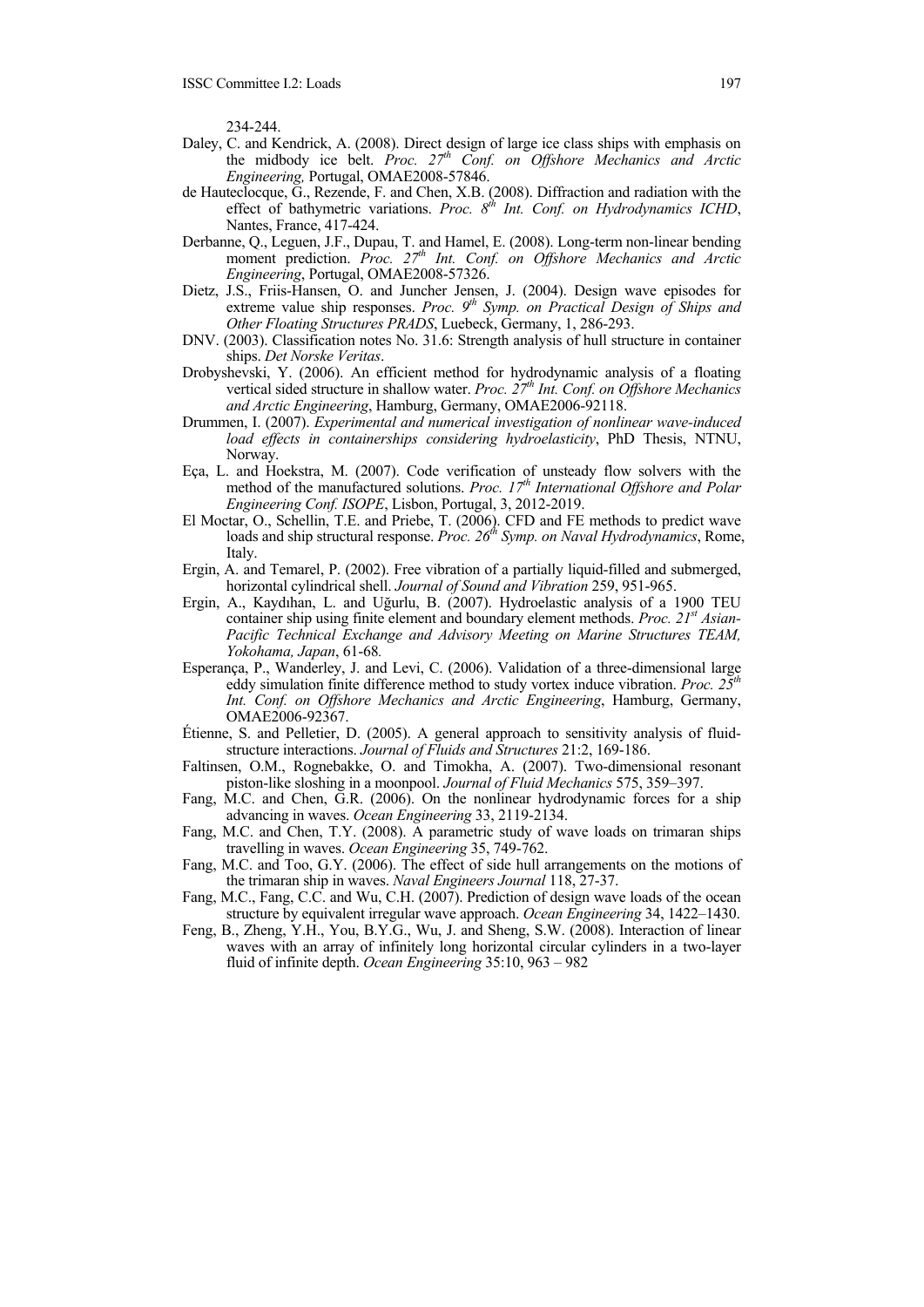- Ferrant, P., Alessandrini, B., Monroy, C., Jacquin, E., Gentaz, L., Luquet, R., Ducrozet, G. and Drouet, A. (2008a). Fully nonlinear potential/RANSE simulation of wave interaction with ships and marine structures. *Proc.* 27<sup>th</sup> Int. conf. on Offshore *Mechanics and Arctic Engineering*, Portugal, OMAE2008-57952.
- Ferrant, P., Gentaz, L., Monroy, C., Luquet, R. and Ducrozet, G. (2008b). Recent advances towards the viscous flow simulation of ships manoeuvring in waves. *Proc.23rd Int. Workshop on Water Waves and Floating Bodies IWWWFB*, Korea.
- Fonseca, N., Guedes Soares, C. and Pascoal, R. (2006). Structural loads induced in a containership by abnormal wave conditions. *Journal of Marine Science Technology* 11:4, 245-259.
- Fournier, J.R., Naciri, M. and Chen, X.B. (2006). Hydrodynamic of side-by-side vessels experiments and numerical simulations. *Proc. 16<sup>th</sup> Int. Offshore and Polar Engineering Conf. ISOPE*, San Francisco, USA, I, 158-167.
- Frandsen, J. (2006). A Lattice Boltzmann bluff body model for VIV suppression. *Proc. 25th Int. Conf. on Offshore Mechanics and Arctic Engineering*, Hamburg, Germany, OMAE2006-92271.
- Frederking, R. and Johnston, M. (2008). Comparison of local ice pressures on CCGS Terry Fox with other data. *Proc. 18th Int. Offshore and Polar Engineering Conf. ISOPE*, Vancouver, Canada, I, 650-654.
- Frederking, R. and Kubat, I. (2007). A comparison of local ice pressure and line load distributions from ships studied in the SAFEICE project. *Proc. 10<sup>th</sup> Int. Symp. on Practical Design of Ships and Offshore Structures PRADS*, Houston, USA, 2, 1221- 1229.
- Fu, S., Moan, T., Chen, X. and Cui, W. (2007). Hydroelastic analysis of flexible floating interconnected structures. *Ocean Engineering* 34, 1516-1531.
- Fujarra, A., Meneghini, J., Franciss, R., Franzini, G. and Korkischko, I. (2007). Experimental investigation of vortex-induced vibration on an inclined circular cylinder. *Proc. 26th Int. Conf. on Offshore Mechanics and Arctic Engineering*, San Diego, USA, OMAE2007-29092.
- Fukasawa, T., Kawabe, H. and Moan, T. (2007). On extreme ship response in severe shortterm sea state. *Advancements in Marine Structures*, Glasgow, UK, 33-40.
- Gao, Z. and Moan, T. (2007). Fatigue damage-induced by non-Gaussian bimodal wave loading in mooring lines. *Applied Ocean Research* 29, 45-54.
- Gao, Z. and Zou, Z. (2008). A NURBS-based high-order panel method for threedimensional radiation and diffraction problems with forward speed. *Ocean Engineering* 35, 1271-1282.
- Garret, C. J. R. (1971). Wave forces on a circular dock. J*ournal of Fluid Mechanics* 46:1, 129-139.
- GL. (2007). Global strength analysis, *Germanischer Lloyd Ackiengesellschaft*.
- Gong, S.F., He, Y. and Jin, W.L. (2007). Fatigue life reliability analysis of single point mooring offshore jacket platform structures. *Journal of Zhejiang University (Engineering Science)* 41:6.
- Guedes Soares, C., Fonseca, N., Pascoal, R., Clauss, G., Schmittner, C. and Hennig. J. (2006). Analysis of design wave loads on an FPSO accounting for abnormal waves. J*ournal of Offshore Mechanics and Arctic Engineering* 128:3, 241-247.
- Guilcher, P.M., Ducrozet, G., Doring, M., Alessandrini, B. and Ferrant, P. (2006). Numerical simulation of wave-body interactions using a modified SPH solver. *Proc. 16th International Offshore and Polar Engineering Conf. ISOPE*, San Francisco, USA, 348-355.
- Gupta, H., Blevins, R. and Banon, H. (2008). Effect of moonpool hydrodynamics on Spar heave. *Proc. 27th Int. Conf. on Offshore Mechanics and Arctic Engineering*, Portugal, OMAE2008-57264.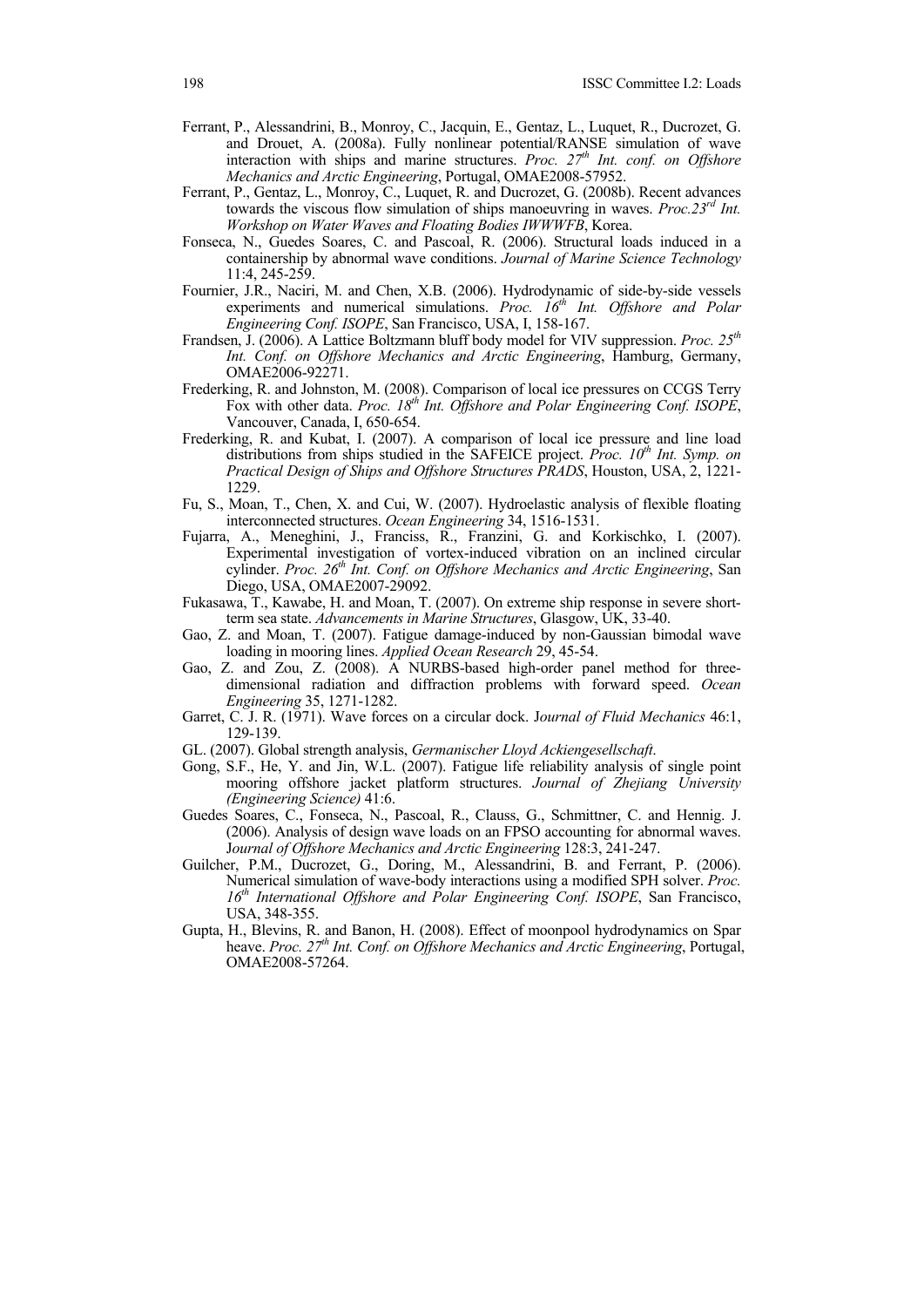- Halkyard, J., Atluri, S. and Sirnivas, S. (2006). Truss Spar vortex-induced motions: Benchmarking of CFD and model tests. *Proc. 25th Int. Conf. on Offshore Mechanics and Arctic Engineering*, Hamburg, Germany, OMAE2006-92673.
- Hirdaris, S.E., Miao, S.H., Price, W.G. and Temarel, P. (2006). The influence of structural modeling on the dynamic behaviour of a bulker in waves. *Proc.* 4<sup>th</sup> Int. Conf. *Hydroelasticity in Marine Technology,* Wuxi, China*,* 25-33.
- Hogben, N., Dacunha, N.M. and Olliver, G.F. (1986). *Global wave statistics*, British Maritime Technology.
- Holmes, S., Oakley, O.H.Jr. and Constantinides, Y. (2006). Simulation of riser VIV using fully three dimensional CFD simulations. *Proc.* 25<sup>th</sup> Int. Conf. on Offshore *Mechanics and Arctic Engineering*, Hamburg, Germany, OMAE2006-92124.
- Holmes, S., Raghavan, K., Oakley, O.H.Jr. and Constantinides, Y. (2008). Using CFD to study the effects of staggered buoyancy on drilling riser VIV. *Proc.* 27<sup>th</sup> Int. Conf. *on Offshore Mechanics and Arctic Engineering*, Portugal, OMAE2008-57434.
- Hong, S. Y., Kyoung, J. H., Kim, Y. S., Song, K.H., Kim, S., Malenica, S., Lindgren, M., Rathje, H., and Ge, C. (2008). Validation of wave loads on a large container ship in oblique waves, *Proc. 6th Colloquium on Seakeeping and Stability of Ships*, Osaka, Japan, 109-117.
- Hoppe, H. (2005). Goal-based standards A new approach to the international regulation of ship construction. *WMU Journal of Maritime Affairs* 4:2, 169-180.
- Hu, C. and Kashiwagi, M. (2006). Validation of CIP-based method for strongly nonlinear wave-body interactions. Proc. 26<sup>th</sup> Symp. Naval Hydrodynamics, 247-258.
- Huang, W. and Moan T. (2006). Fatigue under combined high and low frequency loads. *Proc. 25th Int. Conf. on Offshore Mechanics and Arctic Engineering,* Hamburg, Germany, OMAE2006-92330.
- Huera Huarte, F.J., Bearman, P.W. and Chaplin, J.R. (2006). On the force distribution along the axis of a flexible circular cylinder undergoing multi-mode vortex-induced vibrations. *Journal of Fluids and Structures* 22, 897-903.
- IACS. (2001). Unified Recommendation 34, Standard Wave Data.R.34. *International Association of Classification Societies*.
- IACS. (2006a). Common Structural Rules for Bulk Carriers. *International Association of Classification Societies*.
- IACS. (2006b). Common Structural Rules for Tankers. *International Association of Classification Societies*.
- IACS. (2007a). Unified Requirement 11 (URS11) concerning Strength of Ships. *International Association of Classification Societies*.
- IACS. (2007b). Unified Requirement I2, Unified Structural Requirements concerning Polar Class Ships. *International Association of Classification Societies*, www.iacs.org.uk/document/public/Publications/Unified\_requirements/PDF/UR\_I\_p df410.pdf.
- Ikoma, T., Masuda, K., Maeda, H. and Hanazawa, S. (2007). Behaviours of Drag and inertia coefficients of circular cylinders under vortex-induced vibrations with forced oscillation tests in still water. *Proc.* 26<sup>th</sup> Int. Conf. on Offshore Mechanics and Arctic *Engineering*, San Diego, USA, OMAE2007-29473.
- Ilstad, T., Soreide, T. and Nielsen, F. (2006). Frequency proximity for multi-mode VIV interaction. *Proc. 25th Int. Conf. on Offshore Mechanics and Arctic Engineering*, Hamburg, Germany, OMAE2006-92252.
- Inoue, Y. and Kamruzzaman, M. (2008). Analysis of hydrodynamic characteristics for arbitrary multihull ships advancing in waves. J*ournal of Marine Science and Technology* 13, 231-243.
- Iranpour, M. and Taheri, F. (2006). The state-of-the-art review of risers' VIV fatigue. *Proc. 25th Int. Conf. on Offshore Mechanics and Arctic Engineering,* Hamburg, Germany,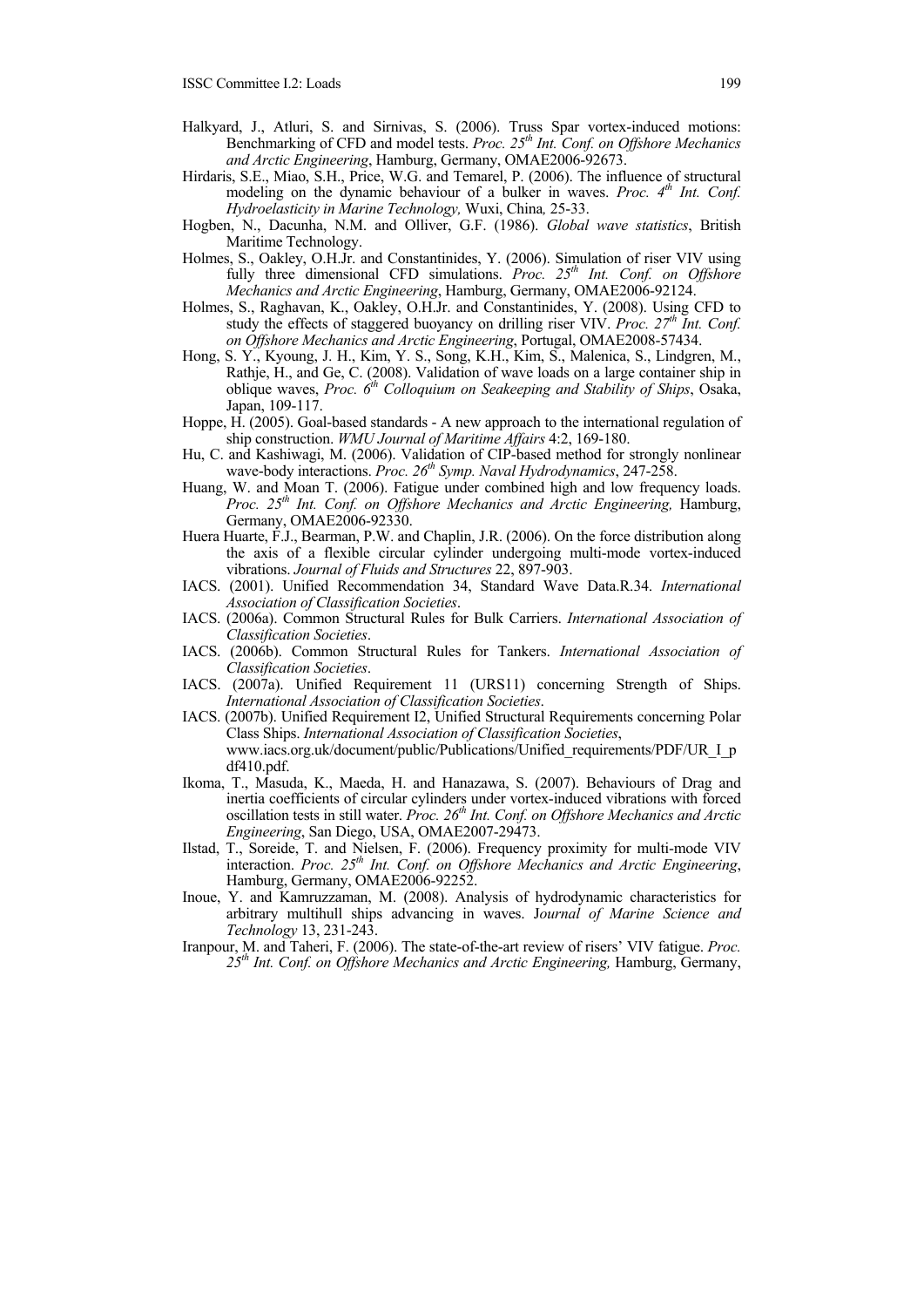OMAE2006-92636.

- ISO. (1995). *Guide to the Expression of Uncertainty in Measurements*, International Organization for Standards, 1<sup>st</sup> edition, ISBN 92-67-10188-9.
- ISSC. (2006a). Report of technical committee I.2: Loads. *Proc. 16th Int. Ships and Offshore Structures Congress*, Southampton, UK, 1, 83-170.
- ISSC. (2006b). Report of specialist task committee VI.2: Very large floating structures. *Proc. 16th Int. Ships and Offshore Structures Congress*, Southampton, UK, 2, 379- 430.
- ITTC. (2008b). Seakeeping committee final report. *Proc. 25th Int. Towing Tank Conf.*, Fukuoka, Japan, I, 209-262.
- ITTC. (2008a). Specialist committee on uncertainty analysis final report. *Proc.* 25<sup>th</sup> Int. *Towing Tank Conf.*, Fukuoka, Japan, II, 433-472.
- Izumiyama, K., Takimoto, T. and Uto. S. (2007). Length of Ice load patch on a ship bow in level ice. *Proc. 10<sup>th</sup> Int. Symp. on Practical Design of Ships and Other Floating Structures PRADS*, Houston, USA, 2, 1287-1294.
- Jaiswal, V. and Vandiver, J.K. (2007). VIV response prediction for long risers with variable damping. *Proc. 26th Int. Conf. on Offshore Mechanics and Arctic Engineering*, San Diego, USA, OMAE2007-29353.
- Juncher Jensen, J. (2007a). Extreme value predictions and critical wave episodes for marine structures by FORM. *Advancements in Marine Structures*, Glasgow, UK, 51-59.
- Juncher Jensen, J. (2007b). Extreme response predictions for jack-up units in second order stochastic waves by FORM. Proc. 26<sup>th</sup> Int. Conf. on Offshore Mechanics and Arctic *Engineering*, San Diego, USA, OMAE2007-29022.
- Jhingran, V. and Vandiver, J.K. (2007) Incorporating the higher harmonics in VIV fatigue predictions. *Proc. 26th Int. Conf. on Offshore Mechanics and Arctic Engineering,* San Diego, USA, OMAE2007-29352.
- Jian, Y., Zhan, J., Zhu, Q. (2008). Short crested wave–current forces around a large vertical circular cylinder. *European Journal of Mechanics Fluids* 27, 346–360.
- Kannah, T.R. and Natarajan, R. (2006). Experimental investigation of an external turretmoored FPSO system by VALM arrangement. *Ships and Offshore Structures* 1:3, 199-212.
- Kashiwagi, M. (2008). 3-D calculation for multiple floating bodies in proximity using wave interaction theory. *International Journal of Offshore and Polar Engineering* 18:1,  $14-20.$
- Kashiwagi, M., Hu, C., Miyake, R. and Zhu, T. (2007). A CIP-based Cartesian grid method for nonlinear wave-body interactions. *Proc. 10<sup>th</sup> Int. Symp. on Practical Design of Ships and Other Floating Structures PRADS*, Houston, USA, 2, 894-902.
- Kawabe, H. (2006). Assessment of storm model for evaluation of ship structural fatigue strength. *Conf. Proc. of the Japan Society of Naval Architects and Ocean Engineers* 2K, 183-186.
- Kawabe, H. and Moan T.(2007). Efficient estimation method for design wave-induced load and consideration of the limited wave height effect. *Proc.*  $10<sup>th</sup>$  Int. Symp. on *Practical Design of Ships and Other Floating Structures PRADS*, Houston, USA, 1, 217-223.
- Kawabe, H., Oka S. and Oka, M. (2004). The study of storm loading simulation model for fatigue strength assessment of ship structural members. *Journal of the Society of Naval Architects of Japan* 193, 39-47 (in Japanese).
- Kenichiro, M., Ryuju, M., Abe, N., Kumano, A. Toyoda, M. and Nakajima, Y. (2006). Fullscale measurements on hull response of a large container-ship in service. *Proc. 25th Int. Conf. on Offshore Mechanics and Arctic Engineering*, Hamburg, Germany, OMAE2006-92233.
- Khan, R.A. and Ahmad, S. (2007). Dynamic response and fatigue reliability analysis of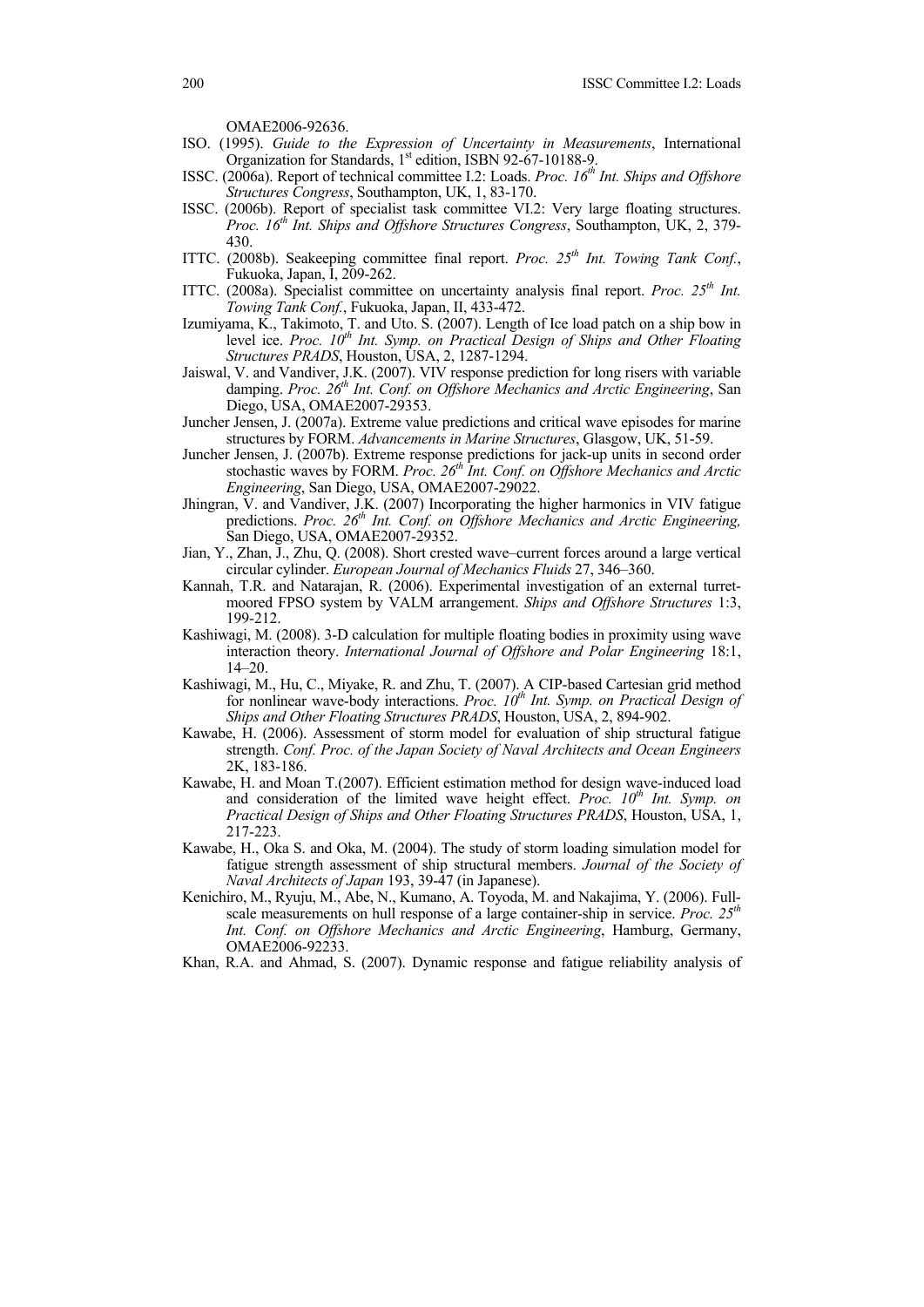marine riser under random loads. *Proc. 26<sup>th</sup> Int. Conf. on Offshore Mechanics and Arctic Engineering*, San Diego, USA, OMAE2007-29235.

- Kida, S. and Utsunomiya, T. (2006), Analysis of the slowly varying drift force on a very large floating structure in multidirectional random seas. *Journal of Marine Science and Technology* 11:4, 229-236.
- Kim, C.H. (2007). Vertical response of offshore structures to nonlinear waves A review. *International Journal of Offshore and Polar Engineering* 17:2, 81–88.
- Kim, Y. and Kim, Y. (2008). Analysis of springing effects on floating barges in time domain by a fully coupled hybrid BEM-FEM. *Proc. 23rd Int. Workshop on Water Waves and Floating Bodies IWWWFB*, Korea.
- Kim, Y., Nam, B.W., Kim, D.W. and Kim, Y.S. (2007). Study on coupling effects of ship motion and sloshing. *Ocean Engineering* 34, 2176–2187.
- Kivimaa, S. and Rantanen, A. (2007). Development of an integrated monitoring system and monitoring of global hull loadings on high speed mono-hull. *Proc.* 9<sup>th</sup> Int. Conf. Fast *Sea Transportation FAST*, Shanghai, China, 566-573.
- Kogiso, N. and Murotsu. Y. (2007). Application of first order reliability method to capsizing probability prediction for a large passenger ship in beam wind and waves under dead ship condition. *Conf. Proc. of the Japan Society of Naval Architects and Ocean Engineers* 5E, 19-36 (in Japanese).
- Kokkinowrachos, K., Mavrakos, S.A. and Asorakos, S. (1986). Behaviour of vertical bodies of revolution in waves. *Ocean Engineering* 13:6, 505-538.
- Koo, W.C., Kim, M.H. and Tavassoli, A. (2004). Fully nonlinear wave-body interactions with fully submerged dual cylinders. *International Journal of Offshore and Polar Engineering* 14:3, 210-217.
- Koo, W.C. and Kim, M.H. (2007a). Fully nonlinear wave-body interactions with surfacepiercing bodies. *Ocean Engineering* 34:7, 1000-1012.
- Koo, W.C. and Kim, M.H. (2007b). Current effects on nonlinear wave-body interactions by a 2D fully nonlinear numerical wave tank. *Journal of Waterway, Port, Coastal, and Ocean Engineering* 133:2, 136-146.
- Korkischko, I., Meneghini, J., Gioria, R., Jabardo, P., Casaprima, E. and Franciss, R. (2007). An experimental investigation of the flow around straked cylinders. *Proc.* 26<sup>th</sup> Int. *Conf. on Offshore Mechanics and Arctic Engineering*, San Diego, USA, OMAE2007-29057.
- KR. (2008). Guidance for the direct strength assessment. *Korean Register of Shipping*.
- Kristiansen, T. and Faltinsen, O.M. (2007). Resonant water motion between a ship and a terminal in shallow water. *Proc.* 26<sup>th</sup> Int. Conf. on Offshore Mechanics and Arctic *Engineering*, San Diego, USA, OMAE2007-29397.
- Kubat, I., Gorman, R., Collins, A. and Timco, G.W. (2007). Climate changes impact on Canadian northern shipping regulations. *Marine Technology* 44:4, 245-253.
- Kujala, P., Valkonen, J. and Suominen, M. (2007). Maximum ice-induced loads on ships in the Baltic sea. *Proc. 10<sup>th</sup> Int. Symp. on Practical Design of Ships and Other Floating Structures PRADS*, Houston, USA, 2, 1278-1286.
- Kurata, S., Iijima, K. and Fujikubo, M. (2008). Long-term extreme value distribution of vertical bending moment of a ship, *Proc. 22nd Asian Technical Exchange and Advisory Meeting on Marine Structures TEAM*, Istanbul, Turkey, 239-246.
- Kyoung, J.H., Hong, S.Y. and Bai, K.J. (2007a). Finite element computations on elastic vertical cylinder in extreme wave condition. *Proc. 9th Int. Conf. on Numerical Ship Hydrodynamics,* Ann Arbor, Michigan, USA
- Kyoung, J.H., Hong, S.Y., Sung, H.G. and Kim, J.H. (2007b). Numerical computations on loading characteristics and hydroelastic response of an elastic vertical cylinder by non-linear wave loads. *Proc. Int. Conf. on Violent Flows*, Fukuoka, Japan.
- Larsen, C.M. and Passano, E. (2006). Time and frequency domain analysis of catenary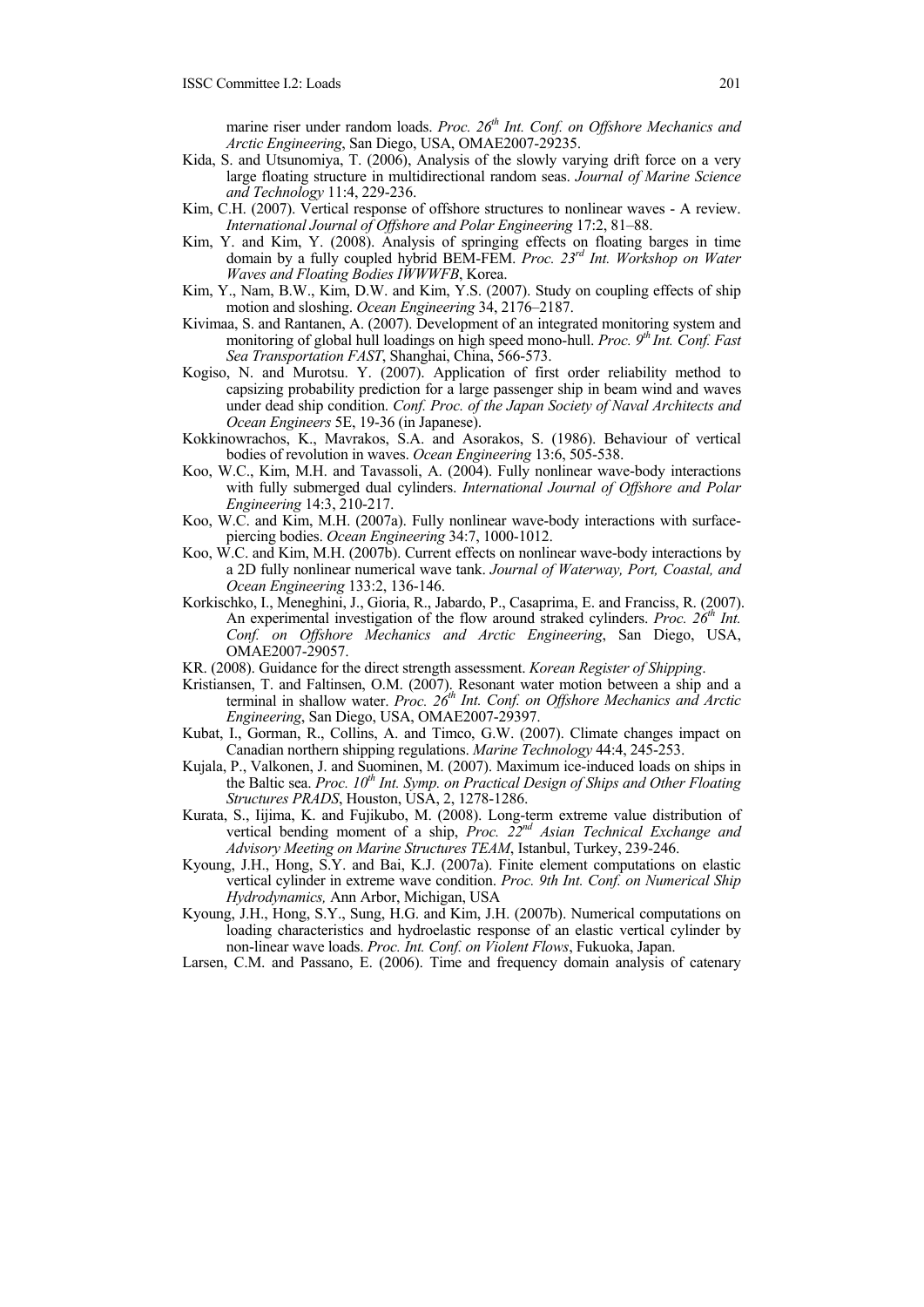risers subjected to vortex induced vibrations. *Proc.* 25<sup>th</sup> Int. Conf. on Offshore *Mechanics and Arctic Engineering*, Hamburg, Germany, OMAE2006-92149.

- Lavroff, J., Davis, M. Holloway, D. and Thomas, G. (2007). The Whipping vibratory response of a hydro-elastic segmented catamaran model. *Proc. 9th Int. Conf. Fast Sea Transportation FAST*, Shanghai, China, 600-607.
- le Cunff, C., Ryu, S., Heurtier, J.M. and Duggal, A.S. (2008). Frequency-domain calculations of moored vessel motion including low frequency effect. *Proc.* 27<sup>th</sup> Int. *Conf. on Offshore Mechanics and Arctic Engineering*, Portugal, OMAE2008-57632.
- Ledoux, A., Molin, B., Delhommeau, G. and Remy, F. (2006). A Lagally formulation of the wave drift force. *Proc. 21<sup>st</sup> Intl. Workshop on Water Waves and Floating Bodies IWWWFB*, UK.
- Lee, L., Allen, D. and Henning, D. (2006). Vortex-induced vibration tests of two faired cylinders in tandem at prototype Reynolds numbers. Proc. 25<sup>th</sup> Int. Conf. on *Offshore Mechanics and Arctic Engineering*, Hamburg, Germany, OMAE2006- 92331.
- Lee, S.J., Kim, M.H., Lee, D.H., Kim, J.W. and Kim, Y.H. (2007). The effects of LNG-tank sloshing on the global motions of LNG carriers. *Ocean Engineering* 34, 10–20.
- Leguen, J-F. and Frẻchou, D. (2007). Large scale seakeeping experiments in the new, large towing tank B600. *Proc.* 10<sup>th</sup> Int. Symp. on Practical Design of Ships and Other *Floating Structures PRADS*, Houston, USA, 2, 790-798.
- Leira, B.J. and Børsheim, L. (2008). Estimation of ice loads on a ship hull based on strain measurements. *Proc. 27th Int. Conf. on Offshore Mechanics and Arctic Engineering,* Portugal, OMAE2008-57595.
- Lin, R.Q. and Hoyt, J.G. (2007). Fast ship motions in coastal regions. *Proc.* 9<sup>th</sup> Int. Conf. *Fast Sea Transportation FAST*, Shanghai, China, 360-367.
- Lin, R.Q. and Kuang, W. (2006). Numerical modelling of nonlinear interactions between ships and surface gravity waves II: Ship boundary condition. *Journal of Ship Research* 50:2, 181-186.
- Lin, W.M., Collette, M., Lavis, D., Jessup, S. and Kuhn, J. (2007). Recent hydrodynamic tool development and validation for motions and slam loads on ocean-going highspeed vessels. *Proc.* 10<sup>th</sup> Int. Symp. on Practical Design of Ships and Other Floating *Structures PRADS*, Houston, USA, 2, 1107-1116.
- Lin, W.M., Meinhold, M., Salvesen, N. and Yue, D.K.P. (1994). Large-amplitude motions and wave loads for ship design. *Proc. 20th Symp. on Naval Hydrodynamics*, 205-226.
- Low, Y.M. and Langley, R.S. (2006). Time and frequency domain coupled analysis of deepwater floating production systems. *Applied Ocean Research* 28:6, 371-385.
- Low, Y. M. and Langley, R. S. (2007). A comparison of methods for the coupled analysis of floating structures. Proc. 26<sup>th</sup> Int. Conf. on Offshore Mechanics and Arctic *Engineering*, San Diego, USA, OMAE2007-29229.
- LR. (2006). Structural design assessment (SDA) procedure for the primary structure of container ships - Guidance on direct calculations, ShipRight procedures for design and construction. *Lloyd's Register*.
- Lucor, D. and Triantafyllou, M. (2006). Riser response analysis by modal phase reconstruction. *Proc. 25th Int. Conf. on Offshore Mechanics and Arctic Engineering*, Hamburg, Germany, OMAE2006-92265.
- Luquet, R., Jacquin, E., Guillerm, P.E., Gentaz, L., Ferrant, P., Alessandrini, B. (2005). RANSE with free surface computations around fixed and free DTMB 5415 moel, in still water and in waves. *Proc. CFD Workshop*, Tokyo, Japan.
- Luquet, R., Ferrant, P., Alessandrini, B., Ducrozet, G. and Gentaz, L. (2007). Simulation of a TLP in waves using the SWENSE scheme. *Proc. 17th International Offshore and Polar Engineering Conf. ISOPE*, Lisbon, Portugal.
- Luo, H., Qiu, Q. and Wan, Z. (2007). Experimental study of whipping responses induced by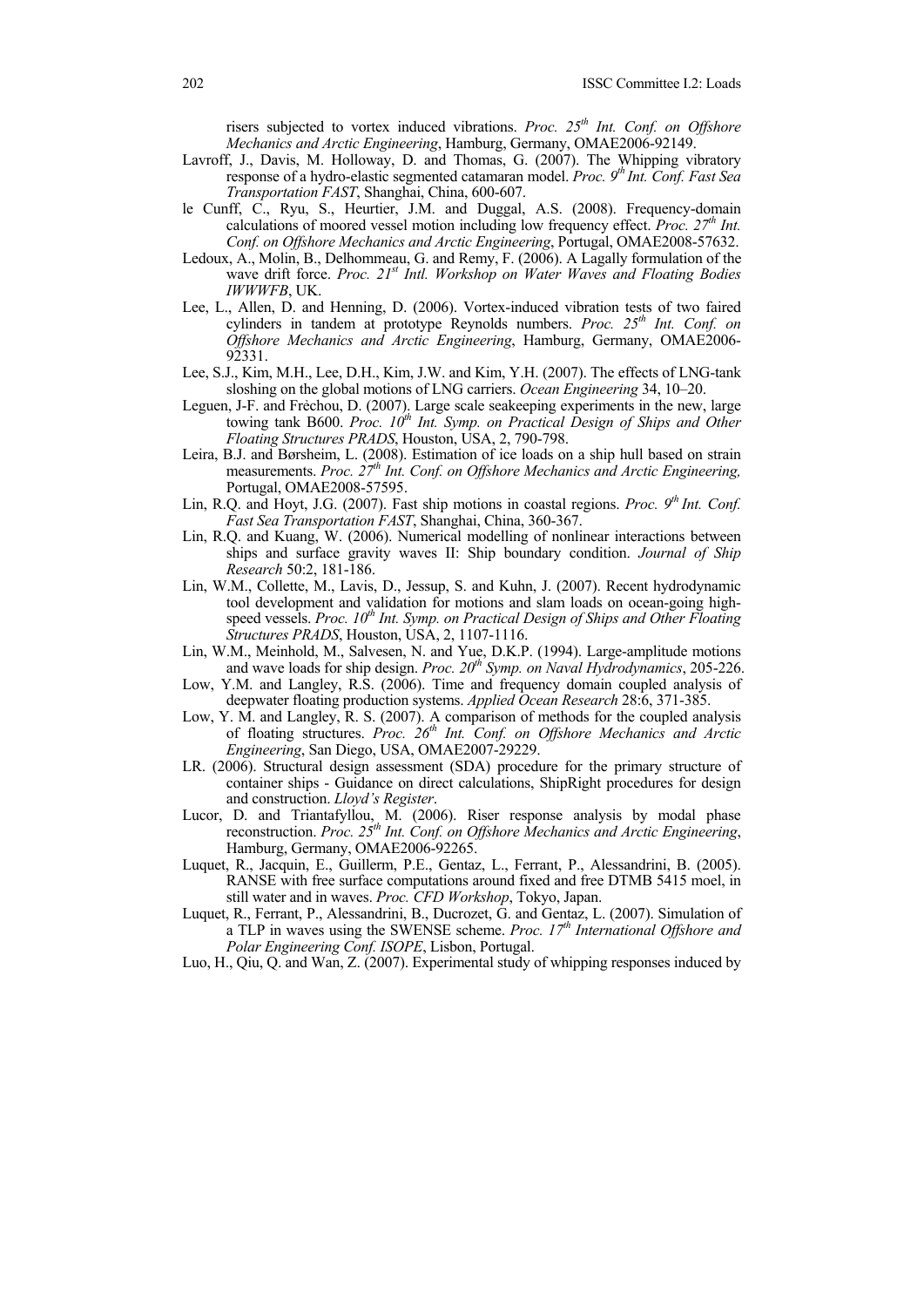stern slamming loads. *Proc. Int. Symp. on Practical Design of Ships and other Floating Structures PRADS,* 1, 535-542.

- Mahmood, M. and Revenga, A. (2006). Design aspects of winterized and arctic LNG carriers - A classification perspective. *Proc.* 25<sup>th</sup> Int. Conf. on Offshore Mechanics *and Arctic Engineering,* Hamburg, Germany, OMAE2006-92470.
- Mainçon, P., Barnardo, C. and Larsen, C. (2008). VIV force estimation using inverse FEM. *Proc. 27th Int. Conf. on Offshore Mechanics and Arctic Engineering*, Portugal, OMAE2008-57325.
- Malenica, S., Senjanovic, I. and Tomasevic, S. (2006). An efficient hydroelastic model for wave induced coupled torsional and horizontal ship vibrations. *Proc.* 21<sup>st</sup> Int. *Workshop on Water Waves and Floating Bodies IWWWFB*, UK.
- Malenica, S., Senjanovic, I., Tomasevic, S. and Stumpf, E. (2008). Some aspects of hydroelastic issues in the design of ultra large container ships. *Proc.23rd Int. Workshop on Water Waves and Floating Bodies IWWWFB*, Korea.
- Marcer, R., Audiffren, C., Dassibat, C. and de Jouëtte, C. (2007). Validation of CFD code for ship sea-keeping simulation. *Proc. 17<sup>th</sup> International Offshore and Polar Engineering Conf. ISOPE*, Lisbon, Portugal, 3, 1923-1930.
- Massel, S. and Gourlay, M.R. (2000). On the modeling of wave breaking and set-up on coral reefs. *Coastal Engineering*, 39, 1-27.
- Masterson, D.M., Frederking, R.M.W., Wright, B., Karna, T. and Maddock, W.P. (2007). A revised ice pressure-area curves. *19th Int. Conf. on Port and Ocean Engineering under Arctic Conditions POAC*, Dalian, China, 305-314.
- Masuda, K., Ikoma, T., Kondo, N. and Maeda, H. (2006). Forced oscillation experiments for VIV of circular cylinders and behaviours of VIV and lock-in phenomenon. *Proc. 25th Int. Conf. on Offshore Mechanics and Arctic Engineering*, Hamburg, Germany, OMAE2006-92073.
- Mavrakos,S.A. and Chatjigeorgiou, I.K. (2006a). Second order diffraction by a bottom seated compound cylinder. *Journal of Fluids and Structures* 22:4, 463-492.
- Mavrakos, S.A. and Chatjigeorgiou, I.K. (2006b). Second order diffraction by two concentric truncated cylinders. *Proc. 21st Int. Workshop on Water Waves and Floating Bodies IWWWFB*, UK, 117-120.
- Mavrakos, S.A., Chatjigeorgiou, I.K., Mazarakos, T. and Thanos, I. (2007). Second-order wave drift damping in hydrodynamically interacting large bodies. *Proc.* 17<sup>th</sup> *International Offshore and Polar Engineering Conf. ISOPE*, Lisbon, Portugal, III, 2142-2149.
- Mikami, T. and Kashiwagi, M. (2008). Time-domain strip method with memory-effect function considering the body nonlinearity of ships in large waves (second report). *Journal of Marine Science and Technology*, 10.1007/s00773-008-0029-y.
- Mikami, T. and Shimada, K. (2006). Time-domain strip method with memory-effect function considering the body nonlinearity of ships in large waves. *Journal of Marine Science and Technology* 11, 139-149.
- Milgram, J.H. (2007). Strip theory for underwater vehicles in water of finite depth. *Journal of Engineering Mathematics.* 58, 31-50.
- Moarefzadeh, M.R. and Melchers, R.E. (2006). Nonlinear wave theory in reliability analysis of offshore structures. *Probabilistic Engineering Mechanics* 21:2, 99-111.
- Morris-Thomas, M.T., Irvin, R.J. and Thiagarajan, K.P. (2007).An investigation into the hydrodynamic efficiency of an oscillating water column. J*ournal of Offshore Mechanics and Arctic Engineering* 129:4, 273-278.
- Murray, J., Tahar, A. and Chan K.Y. (2007). Hydrodynamics of dry tree semisubmersibles. *Proc. 17th International Offshore and Polar Engineering Conf. ISOPE*, Lisbon, Portugal, 2275-2281.
- Murthy Chitrapu, A.S., Mordfin, T.G. and Chance H.M. (2007). Efficient time-domain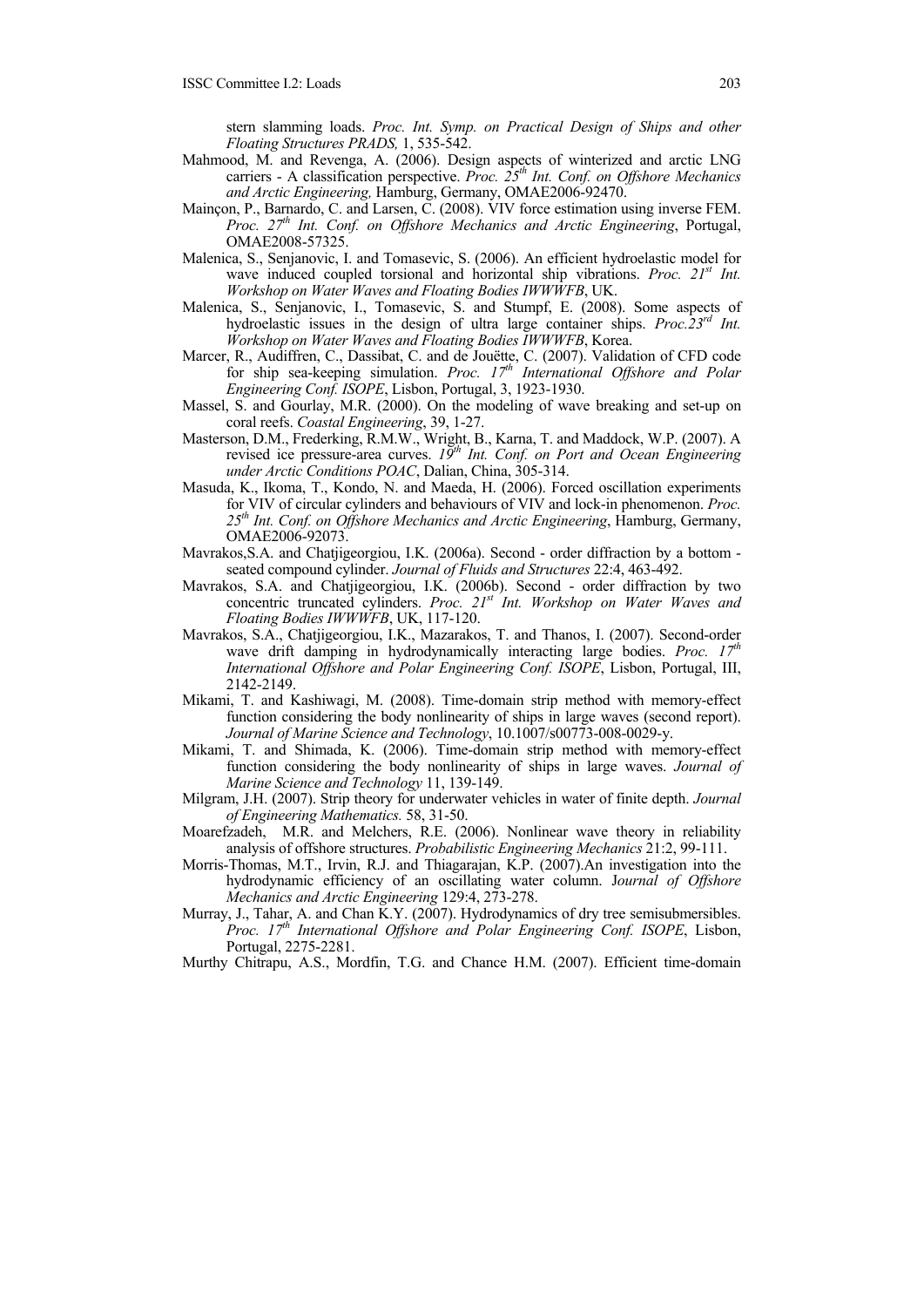simulation of side-by-side moored vessels advancing in waves. *Proc. 26<sup>th</sup> Int. Conf. on Offshore Mechanics and Arctic Engineering*, San Diego, USA, OMAE2007- 29749.

- Naciri M., Bunnik T., Buchner B. and Huijsmans R.H.M. (2004). Low-frequency motions of LNG carriers moored in shallow water. *Proc. 23rd Int. Conf. on Offshore Mechanics and Arctic Engineering*, Vancouver, Canada, OMAE2004-51169.
- Naess, A., Gaidai, O. and Haver, S. (2007). Estimating extreme response of drag dominated offshore structures from simulated time series of structural response. *Proc.* 26<sup>th</sup> Int. *Conf. on Offshore Mechanics and Arctic Engineering*, San Diego, USA, OMAE2007-29119.
- Naito, S., Minoura M., Hamanaka S. and Yamamoto T. (2006), Long-term prediction method based on ship operation criteria. *International Shipbuilding Progress* 53, 229-252.
- Namba, Y., Kato, S. and Saito, M. (1999). Estimation method of slowly varying wave drift force acting on very large floating structures:1st report, Model tests in long-crested irregular waves. *Journal of the Society of Naval Architects of Japan* 186, 235–242 (in Japanese).
- Newman, J.N. (1974). Second-order slowly varying forces on vessels in irregular waves. *Proc. Int. Symp. on Dynamics of Marine Vehicles and Structures in Waves*, London, UK, 182-186.
- Nogueira, F., Breno, C. and Jacob, P. (2006). Implementation and application of modal analysis during time domain dynamic simulation of floating offshore systems. *Proc. 25th Int. Conf. on Offshore Mechanics and Arctic Engineering*, Hamburg, Germany, OMAE2006-92104.
- Ogawa, Y. (2007). A study on nonlinear wave loads of a large container carrier in rough seas. *Proc.* 10<sup>th</sup> Int. Symp. on Practical Design of Ships and Other Floating *Structures PRADS*, Houston, USA, 1, 132-140.
- Ogawa, Y., Matsunami, R. and Arai, M. (2006). The effect of a bow flare shape on the water impact pressure. *International Journal of Offshore and Polar Engineering* 16:2, 112-117.
- Oka, M., Ogawa Y., Oka, S. and Tozawa, S.(2008). The experimental study on wave loads acting on a large container carrier. *Conference Proceedings of the Japan Society of Naval Architects and Ocean Engineers,* 6, 31-43.
- Oka, M., Ogawa, Y., Tozawa, S. and Oka, S. (2007). A study for the assessment of design loads of a high speed vessel taking into account of the whipping vibration. *Proc. Int. Conf. on Violent Flows*, Fukuoka, Japan.
- Okada, T., Takeda, Y. and Maeda, T. (2006). On board measurement of stresses and deflections of a Post-panamax containership and its feedback to rational design. *Marine Structures* 19, 141-172.
- Olivieri, A., Francescutto, A., Campana, E.F. and Stern, F. (2008). Parametric roll: highly controlled experiments for an innovative ship design. *Proc.*  $27<sup>th</sup>$  *Int. Conf. on Offshore Mechanics and Arctic Engineering*, Portugal, OMAE2008-57402.
- Osawa, N., Hashimoto, K., Sawamura, J. and Rokutanda, A. (2006). Construction of the storm model with consideration to the sea area and the season, *Proc. of 2nd Pan Asian Association of Maritime Engineering Societies/Advanced Maritime Engineering Conf. PAAMES/AMEC*, Seoul, Korea, 163-169.
- Park, J.H. and Temarel, P. (2007). The influence of nonlinearities on wave-induced motions and loads predicted by two-dimensional hydroelasticity analysis. *Proc.* 10<sup>th</sup> Int. *Symp. on Practical Design of Ships and Other Floating Structures PRADS*, Houston, USA, 1, 27-34*.*
- Passano, E.and Larsen, C.M. (2007). Estimating distributions for extreme response of a catenary riser. *Proc.* 26<sup>th</sup> Int. Conf. on Offshore Mechanics and Arctic Engineering,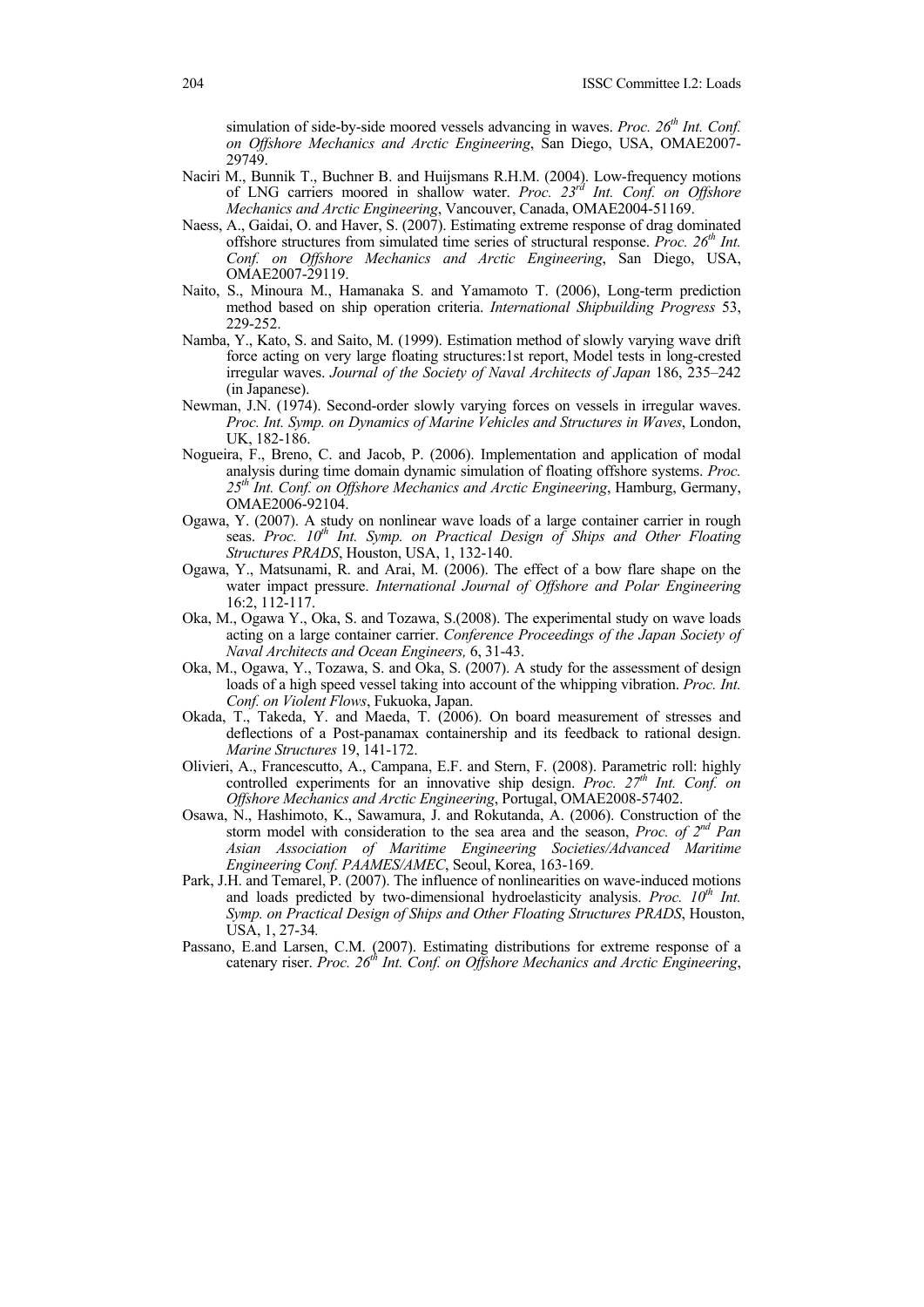San Diego, USA, OMAE2007-29547.

- Pauw, W., Huijsmans, R.H.M. and Voogt, A. (2008). Advances in the hydrodynamics of side-by-side moored vessels. *Proc.* 27<sup>th</sup> Int. Conf. on Offshore Mechanics and Arctic *Engineering*, Portugal, OMAE2008-29374.
- Pawlowski, J.S. and Bass, D.W. (1991). A theoretical and numerical model of ship motions in heavy seas. *Trans. Society of Naval Architects and Marine Engineers SNAME* 99, 319-352.
- Peng, H., Doucet, M. and Moore, T. (2006). Numerical simulation of the seakeeping response of a multi-hull ship. *Proc. 16<sup>th</sup> International Offshore and Polar Engineering Conf. ISOPE*, San Francisco, USA, 149-156.
- Peng, H., Qiu, W. and Spencer, D. (2007). Validation studies of the panel-free method for wave-body interaction analysis. *Proc.* 17<sup>th</sup> International Offshore and Polar *Engineering Conf. ISOPE*, Lisbon, Portugal, 2074-2078.
- Pesce, C.P., Tannur, E.A. and Casetta, L. (2006). The Lagrange equations for systems with mass varying explicitly with position: some applications to offshore engineering. *Journal of Brasilian Society of Mechanical Science and Engineering* 28:4, 496-504.
- Pinto, A., Broglia, R., di Mascio, A., Campana, E. and Rocco, P. (2006). Numerical investigation of the unsteady flow at high Reynolds number over a marine riser with helical strakes. *Proc. 25th Int. Conf. on Offshore Mechanics and Arctic Engineering*, Hamburg, Germany, OMAE2006-92161.
- Pontaza, Y. and Chen, H. (2006). Three-dimensional numerical simulations of circular cylinders undergoing two degree-of-freedom vortex-induced vibrations. *Proc.* 25<sup>th</sup> *Int. Conf. on Offshore Mechanics and Arctic Engineering*, Hamburg, Germany, OMAE2006-92052.
- Pontaza, J. and Menon, R. (2008). Numerical simulations of flow past an aspirated fairing with three degree-of-freedom motion. *Proc. 27<sup>th</sup> Int. Conf. on Offshore Mechanics and Arctic Engineering*, Portugal, OMAE2008-57552.
- Porter, R. and Evans, D.V. (2008). Examples of trapped modes in the presence of freely floating structures. *Journal of Fluid Mechanics* 606, 189-207.
- Qiu, W. (2007). Computation of forward-speed wave-body interactions in frequency domain. *International Journal of Offshore and Polar Engineering* 17,125-131.
- Remy, F., Molin, B. and Ledoux, A. (2006). Experimental and numerical study of the wave response of a flexible barge. *Proc. 4th Int. Conf. Hydroelasticity in Marine Technology*, Wuxi, China, 255-264.
- Renaud, M., Rezende, F., Chen, X.B. and Parigi, C.J. (2008). Second-order wave loads on a LNG carrier in multi-directional irregular waves. *Proc.*  $8<sup>th</sup>$  *Int.* Conf. on *Hydrodynamics ICHD*, Nantes, France, 373-380.
- Rezende, F., Li, X. and Chen, X.B. (2007). Second order loads on LNG terminals in multidirectional sea in water of finite depth. *Proc.* 26<sup>th</sup> Int. Conf. on Offshore Mechanics *and Arctic Engineering*, San Diego, USA, OMAE2007-29231.
- Riggs, H.R., Suzuki, H., Ertekin, R.C., Kim, J.W. and Iijima, K. (2008). Comparison of hydroelastic computer codes based on the ISSC VLFS benchmark. *Ocean Engineering* 35:7, 589-597.
- Roache, P.J. (2002). Code Verification by method of manufactured solutions. *ASME Journal of Fluids Engineering* 124, 4-10.
- Rosén, A., Garme, K. and Kuttenkeuler, J. (2007). Full-scale design evaluation of the Visby class corvette. *Proc. 9th Int. Conf. Fast Sea Transportation FAST*, Shanghai, China, 583-588.
- Sabuncu, T. and Calisal, S. (1981). Hydrodynamic coefficients for vertical circular cylinders at finite depth. *Ocean Engineering* 8, 25 - 63.
- Sadiq, S. and Yao, X.L. (2008a). Multi-dimensional numerical free surface VoF modelling with moonpool experiments. *Proc. 27<sup>th</sup> Int. Conf. on Offshore Mechanics and Arctic*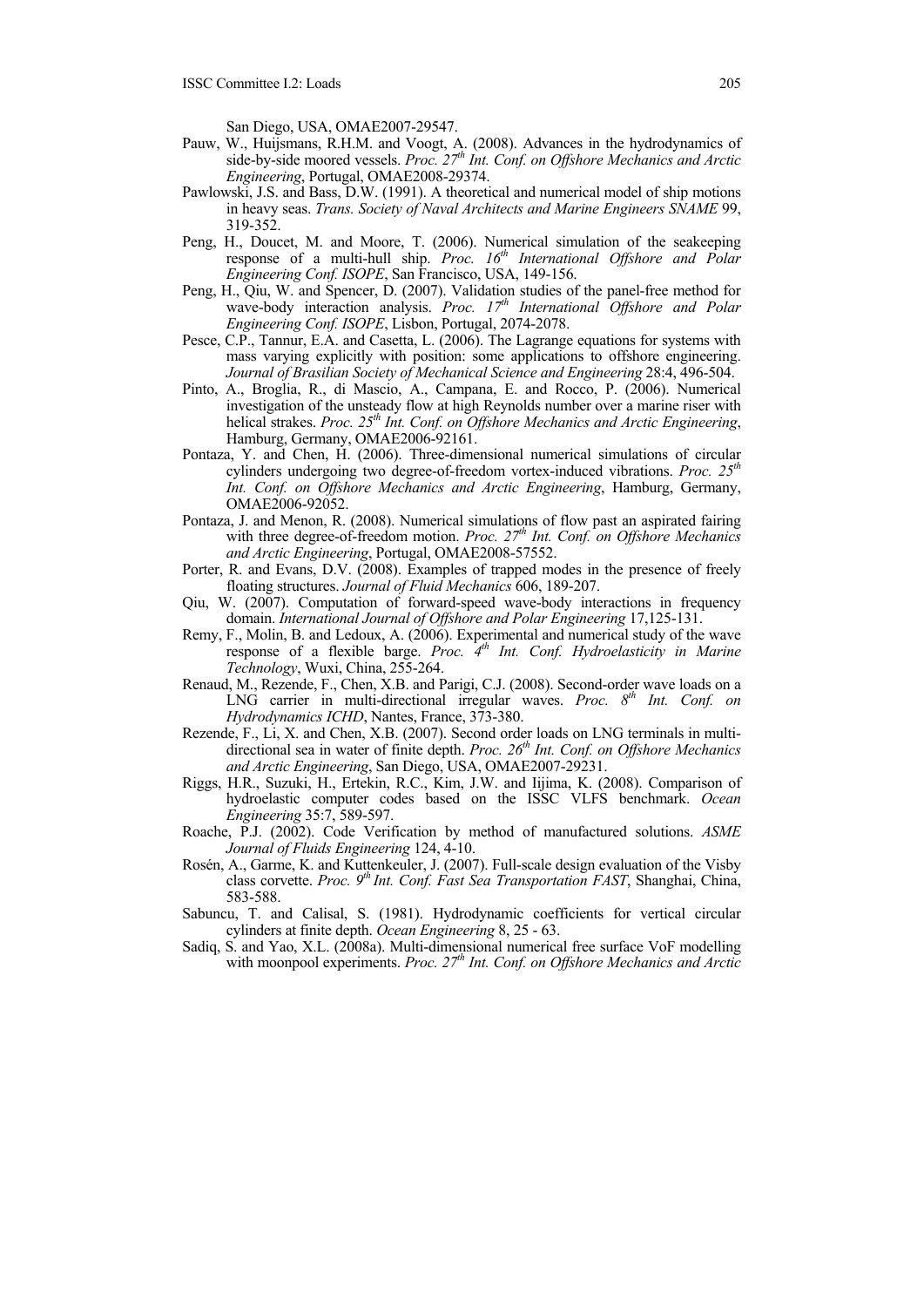*Engineerin*, Portugal, OMAE2008-57422.

- Sadiq, S. and Yao, X.L. (2008b) Combined acoustic and hydrodynamic experimental data acquisition in towing tank: Moonpool. *Proc. 27<sup>th</sup> Int. Conf. on Offshore Mechanics and Arctic Engineering*, Portugal, OMAE2008-57419.
- Salvesen, N. (1978). Added resistance of ships in waves. *Journal of Hydronautics* 12:1, 24- 34.
- Sankarbabu, K., Sannasiraj, S.A. and Sundar, V. (2007). Interaction of regular waves with a group of dual porous circular cylinders. *Applied Ocean Research* 29:4, 180 - 190.
- Sasanapuri, B., Shirodkar, V.S., Wilson, W., Kadam, S. and Rhee, S.H. (2007). Virtual model basin for resistance, manoeuvring, and seakeeping - A RANS CFD based approach. *Proc.* 26<sup>th</sup> Int. Conf. on Offshore Mechanics and Arctic Engineering, San Diego, UAS, OMAE2007-29301.
- Schellin, T. (2007). Consideration of Freak waves for design of a jack-up structure. *Proc. Offshore Technology Conf.*, Houston, USA, OTC 18465.
- Sebastiani, L., Cusano, G., Pescetto, A. and Bacicchi, G. (2008). Towards safer ships: How the use of active guidance systems on board may increase navigation safety. *Proc. Asian-Pacific Technical Exchange and Advisory Meeting on Marine Structures TEAM*, Istanbul, Turkey, 462,472.
- Senjanović, I., Malenica, Š. and Tomašević, S. (2008). Investigation of ship hydroelasticity. *Ocean Engineering* 35, 523-535.
- Shimada, K. and Maruyama, H. (2001). Characteristics of slowly varying wave drifting forces acting on VLFS. *Journal of the Society of Naval Architects of Japan* 190, 347–351 (in Japanese).
- Shu, Z. and Moan, T. (2006). Effects of avoidance of heavy weather on the wave induced load on ships. *Proc.* 25<sup>th</sup> Int. Conf. on Offshore Mechanics and Arctic Engineering, Hamburg, Germany, OMAE2006-92406.
- Sidarta, D., Lambrakos, K., Thompson, H. and Burke, R. (2006). A methodology for in-line VIV analysis of risers in sheared currents. *Proc. 25th Int. Conf. on Offshore Mechanics and Arctic Engineering*, Hamburg, Germany, OMAE2006-92431.
- Silva, R., Losada, M.A. and Salles, P. (2006). Modelling linear wave transformation induced by dissipative structures - Random waves. *Ocean Engineering* 33:16, 2174- 2194.
- Singh, S.P. and Sen, D. (2007a). A comparative linear and nonlinear ship motion study using 3-D time domain methods. *Ocean Engineering* 34, 1863-1881.
	- Singh, S.P. and Sen, D. (2007b). A comparative study on 3D wave load and pressure computations for different level of nonlinearities. *Marine Structures* 20, 1-24.
- Son, H.J., Choi, S.H., Kim, M.H. and Hwangbo, S.M. (2008). Drag reduction of recess type moonpool under vessel's forward speed. *Proc.*  $27<sup>th</sup>$  *Int. Conf. on Offshore Mechanics and Arctic Engineering*, Portugal, OMAE2008-57118.
- Spanos, P.D., Sofi, A., Wang, J. and Peng, B. (2006). A method for fatigue analysis of piping systems on topsides of FPSO structures. J*ournal of Offshore Mechanics and Arctic Engineering* 128:2, 162-168.
- Srinivasan, N.,Chakrabarti, S. and Radha, R. (2006) Response analysis of a truss-pontoon semisubmersible with heave-plates. *Journal of Offshore Mechanics and Arctic Engineering*, 128:2, 100-107.
- Sriram, V., Sannasiraj, S.A. and Sundar, V. (2006). Simulation of 2-D nonlinear waves using finite element method with cubic spline approximation. *Journal of Fluids and Structures* 22, 663–681.
- Srivilairit, T. and Manuel, L. (2007). Vortex-induced vibration and coincident current velocity profiles for a deepwater drilling riser. *Proc. 26<sup>th</sup> Int. Conf. on Offshore Mechanics and Arctic Engineering*, San Diego, USA, OMAE2007-29596.
- Stefanakos, C. (2007). Nonstationary extreme-value predictions in the Gulf of Mexico.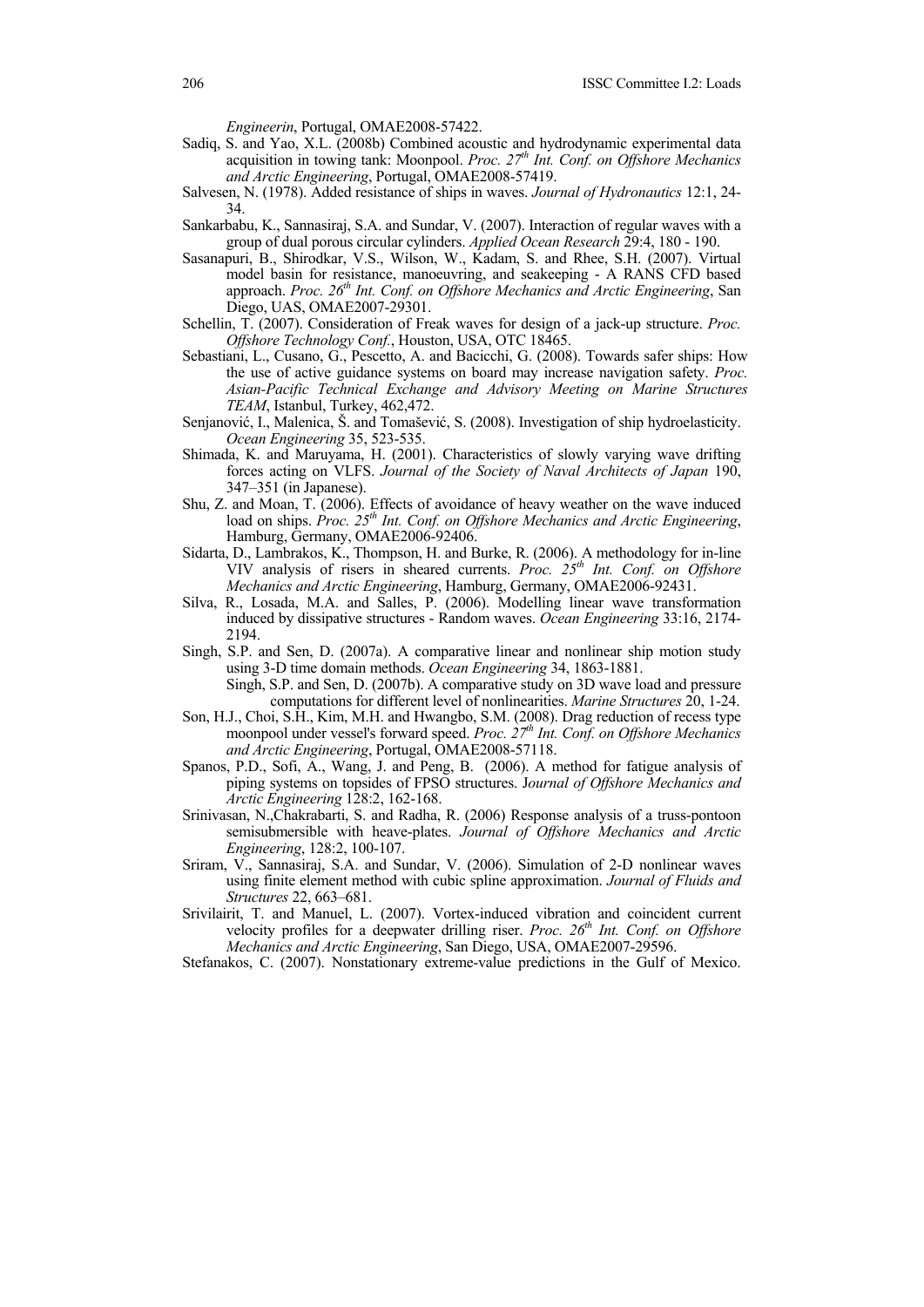*Proc. 26th Int. Conf. on Offshore Mechanics and Arctic Engineering*, San Diego, USA, OMAE2007-29383.

- Storhaug, G. and Moan, T. (2007). Springing/whipping response of a large ocean-going vessel investigated by an experimental method. *Proc. 10<sup>th</sup> Int. Symp. on Practical Design of Ships and Other Floating Structures PRADS*, Houston, USA, 1, 419-427*.*
- Storhaug, G. and Moe, E. (2007). Measurements of wave induced vibrations onboard a large container vessel operating in harsh environment. *Proc. 10<sup>th</sup> Int. Symp. on Practical Design of Ships and Other Floating Structures PRADS*, Houston, USA, 1, 64-72.
- Storhaug, G., Moe, E. and Holtsmark, G. (2006). Measurements of wave induced hull girder vibrations of an ore carrier in different trades. *Proc. 25th Int. Conf. on Offshore Mechanics and Arctic Engineering*, Hamburg, Germany, OMAE2006- 92284.
- Suh, Y., Jang, K., Ito, H., Park, S., Han, S., Appolonov, E.M., Shaposhnikov, V.M. and Nesterov, A.B. (2008). Development of ice class ARC4 MK III? type LNG carrier. *Proc. 27th Int. Conf. on Offshore Mechanics and Arctic Engineering*, Portugal, OMAE2008-57666.
- Sun, H. and Faltinsen, O.M. (2007). Porpoising and dynamic behaviour of planing vessels in calm water. *Proc.* 9<sup>th</sup> Int. Conf. Fast Sea Transportation FAST, Shanghai, China, 384-392.
- Sutulo, S. and Guedes Soares, C. (2006). A unified non-linear mathematical model for simulating ship manoeuvring and seakeeping in regular waves. *Proc. Int. Conf. on Marine Simulation and Ship Manoeuvrability MARSIM*, The Netherlands, paper M13.
- Swithenbank, S. and Vandiver, J.K. (2007). Identifying the power-in region for vortexinduced vibrations of long flexible cylinders. *Proc.* 26<sup>th</sup> Int. Conf. on Offshore *Mechanics and Arctic Engineering*, San Diego, USA, OMAE2007-29156.
- Tabeshpour, M.R., Golafshani, A.A. and Seif, M.S. (2006). Second-order perturbation added mass fluctuation on vertical vibration of tension leg platforms. *Marine Structures* 19, 271–283.
- Taggart, S. and Tognarelli, M.A. (2008). Offshore drilling riser VIV suppression devices what's available to operators? *Proc.*  $27<sup>th</sup>$  *Int. Conf. on Offshore Mechanics and Arctic Engineering*, Portugal, OMAE2008-57047.
- Taghipour, R., Perez, T. and Moan, T. (2007). Time domain hydroelastic analysis of a flexible marine structure using state-space models. *Proc.* 26<sup>th</sup> Int. Conf. on Offshore *Mechanics and Arctic Engineering*, San Diego, USA, OMAE2007-29272.
- Taghipour, R., Perez, T. and Moan, T. (2008). Hybrid frequency-time domain models for dynamic response analysis of marine structures. *Ocean Engineering* 35, 685-705.
- Tahara, Y., Wilson, R.V., Carrica, P.M. and Stern, F. (2006). RANS simulation of a container ship using a single-phase level-set method with overset grids and the prognosis for extension to a self-propulsion simulator. *Journal of Marine Science and Technology* 11, 209-228.
- Takagi, K. (2006). Hydroelastic motion and drift force of twin-hull very large mobile offshore structure. *Proc. 21st Int. Workshop on Water Waves and Floating Bodies IWWWFB*, UK.
- Takimoto, T. and Wako, D., (2007). Ice loads on ship hulls in pack ice conditions. 19<sup>th</sup> Int. *Conf. on Port and Ocean Engineering under Arctic Conditions POAC*, Dalian, China, 267-276.
- Teigen, P. and Niedzwecki, J.M. (2006). A computational study of wave effects related to side-by-side LNG Offloading. *Proc.* 16<sup>th</sup> International Offshore and Polar *Engineering Conf. ISOPE*, San Francisco, USA, I, 238-247.
- Temarel, P. (2008). Hydroelasticity of ships: Taking stock and moving forward. *Proc. 22nd*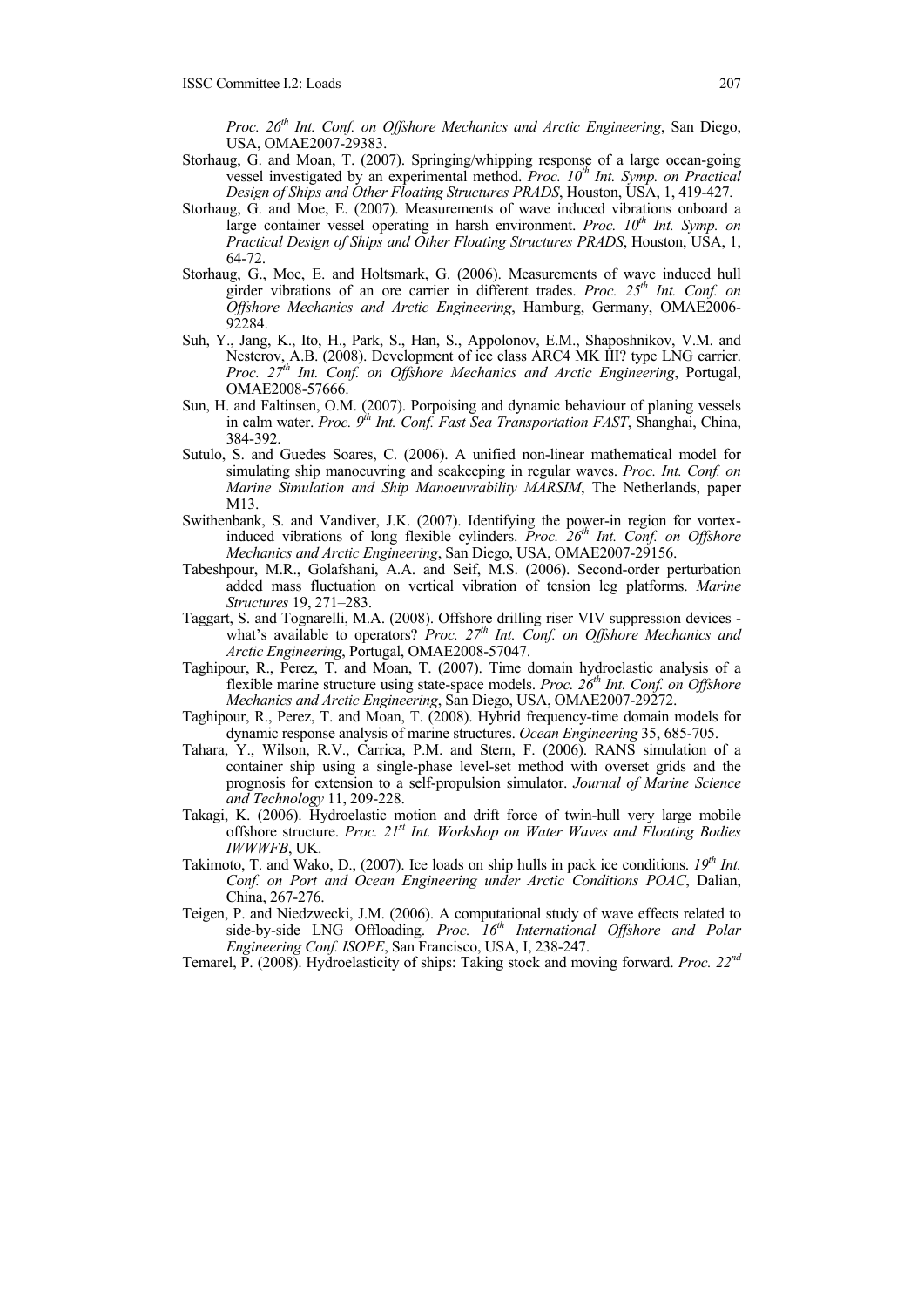*Asian-Pacific Technical Exchange and Advisory Meeting on Marine Structures TEAM,* Istanbul, Turkey, 12-21.

- Tian, C. and Wu, Y.S. (2006a). The second-order hydroelastic analysis of a SWATH ship moving in large-amplitude waves. *Journal of Hydrodynamics* 18, 631-639.
- Tian, C. and Wu, Y.S. (2006b). The non-linear hydroelastic responses of a ship travelling in waves. *Proc.* 4<sup>th</sup> Int. Conf. *Hydroelasticity in Marine Technology*, Wuxi, China, 13-24.
- Tognarelli, M.A., Taggart, S. and Campbell, M. (2008). Actual VIV fatigue response of full scale drilling risers with and without suppression devices. *Proc. 27th Int. Conf. on Offshore Mechanics and Arctic Engineering*, Portugal, OMAE2008-57046.
- Trarieux, F., Lyons, G., Vaz, M., Patel, M. and Garnham, S. (2006). Investigation of the influence of waves and vessel motions on the VIV response of flexible risers and umbilicals from a fatigue damage perspective. *Proc.* 25<sup>th</sup> Int. Conf. on Offshore *Mechanics and Arctic Engineering*, Hamburg, Germany, OMAE2006-92010.
- Tromans, P., Vanderschuren, L. and Ewans, K. (2007). The second order statistics of high waves in wind, sea, and swell. *Proc. 26<sup>th</sup> Int. Conf. on Offshore Mechanics and Arctic Engineering*, San Diego, USA, OMAE2007-29676.
- Uğurlu, B. and Ergin, A. (2006). A hydroelasticity method for vibrating structures containing and/or submerged in flowing fluid. *Journal of Sound and Vibration* 290, 572-596.
- Uğurlu, B. and Ergin, A. (2008). A hydroelastic investigation of circular cylindrical shells containing flowing fluid with different end conditions. *Journal of Sound and Vibration* 318, 1291-1312.
- Valkonen, J., Izumiyama, K. and Kujala. P. (2007). Measuring of Ice induced pressure and loads on ships in model scale. *Proc. 10<sup>th</sup> Int. Symp. on Practical Design of Ships and Other Floating Structures PRADS*, Houston, USA, 2, 1206-1213.
- van der Cammen, J.J. (2008). *Fatigue prediction and response monitoring on A FPS0*. PhD Thesis, Delft University of Technology, The Netherlands.
- van der Molen, W. (2007). *Time-domain calculation of moored ship motions in a harbour*. PhD Thesis, Delft University of Technology, The Netherlands.
- Vandiver, J.K., Swithenbank, S., Jaiswal, V. and Jhingran, V. (2006). Fatigue damage for high mode number vortex-induced vibration. *Proc.* 25<sup>th</sup> Int. Conf. on Offshore *Mechanics and Arctic Engineering*, Hamburg, Germany, OMAE2006-92409.
- Vestbøstad, T.M., Faltinsen, O.M. and Kristiansen, D. (2007). Validation methods and benchmark tests for 2-D CIP method applied to marine hydrodynamics. *Proc. 17th International Offshore and Polar Engineering Conf. ISOPE*, Lisbon, Portugal, 3, 2020-2028.
- Vidic-Perunovic, J., Nielsen, N. J. R. and Zhang, H. (2007). Flexible riser response induced by springing of an FPSO hull. *Proc.* 26<sup>th</sup> Int. Conf. on Offshore Mechanics and *Arctic Engineering*, San Diego, USA, OMAE2007-29044.
- Walker, D.A.G., Eatock Taylor, R., Taylor, P.H. and Zang, J. (2008). Wave diffraction and near-trapping by a multi-column gravity - based structure *Ocean Engineering* 35:2, 201-229.
- Wanderley, J., Souza, G. and Levi, C. (2006). Numerical simulation of vortex induced vibration using the k-e model. *Proc. 25th Int. Conf. on Offshore Mechanics and Arctic Engineering*, Hamburg, Germany, OMAE2006-92164.
- Wang, B., Yu, H.C. and Basu, R. (2008a). Ship and ice collision modelling and strength evaluation of LNG ship structure. *Proc. 27th Int. Conf. on Offshore Mechanics and Arctic Engineering*, Portugal, OMAe2008-57134.
- Wang, C.Z. and Wu, G.X. (2008). Analysis of second-order resonance in wave interactions with floating bodies through a finite-element method. *Ocean Engineering* 35:8-9, 717-726.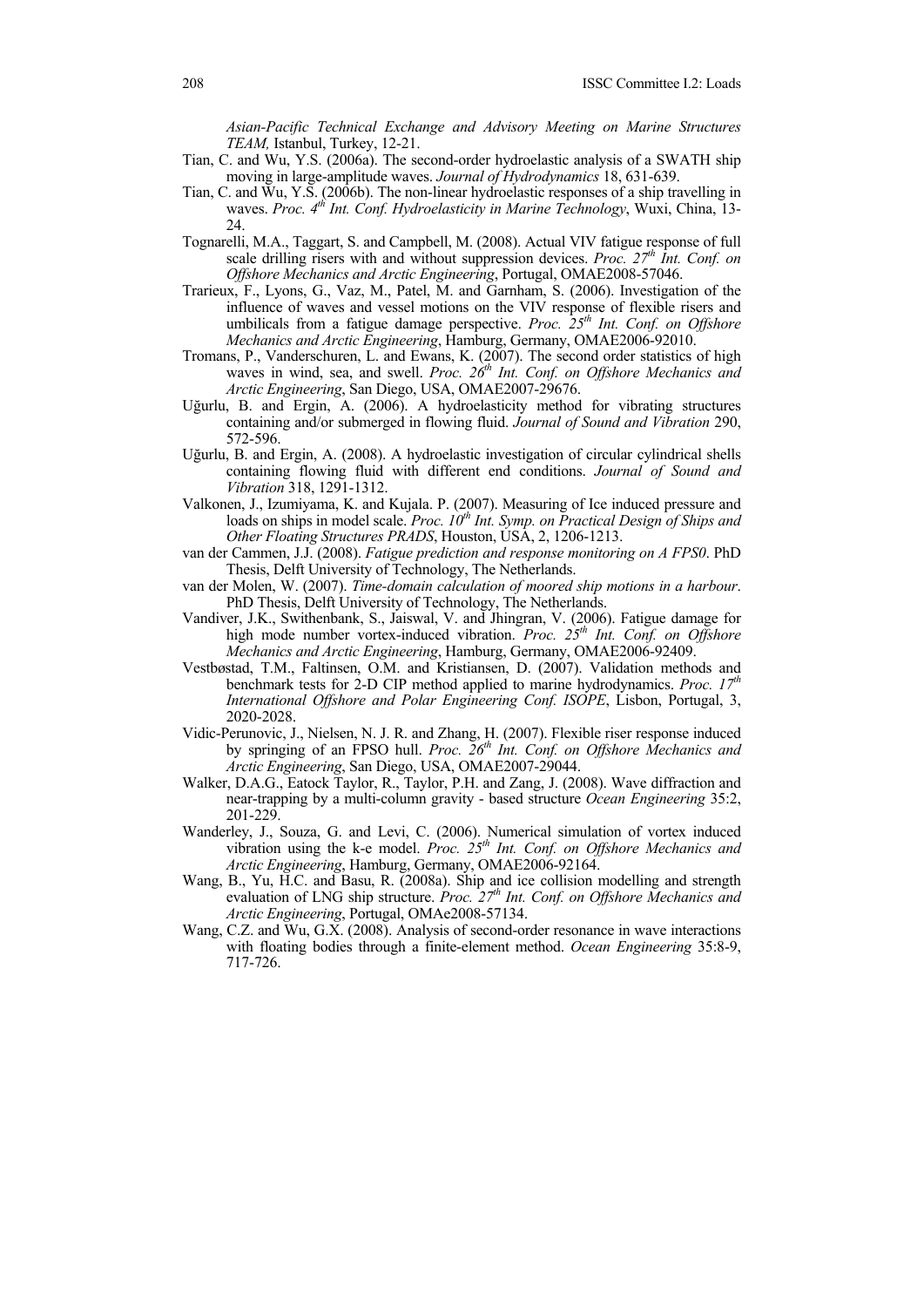- Wang, C.Z., Wu, G.X. and Drake, K.R. (2007a). Interactions between nonlinear water waves and non-wall-sided 3D structures. *Ocean Engineering* 34:8-9, 1182-1196.
- Wang, D. (2007). ALE-FEM for incompressible viscous flows with rigid and flexible moving boundaries. *Proc. Int. Conf. on Violent Flows,* Fukuoka, Japan.
- Wang, L., Chen, K. and Bucknell, J. (2007b). Structural reliability assessment of offshore platforms under hurricane events. *Proc. 26<sup>th</sup> Int. Conf. on Offshore Mechanics and Arctic Engineering*, San Diego, USA, OMAE2007-29313.
- Wang, Y., Yang, J. and Li, X. (2008b). CFD analysis of unsteady flows around a new celltruss Spar and the corresponding vortex-induced motions. *Proc.* 27<sup>th</sup> Int. Conf. on *Offshore Mechanics and Arctic Engineering*, Portugal, OMAE2008-57191.
- Weems, K.M., Zhang, S., Lin, W.M. and Kery, S.M. (2007). 3-D potential flow simulation of multiple ships in waves for ship-to-ship transfer at sea. *Proc.*  $10^{th}$  *Int. Symp. on Practical Design of Ships and Other Floating Structures PRADS*, Houston USA, 1, 1-9.
- Wu, M.K. and Moan, T. (2006a). Statistical analysis of wave-induced extreme nonlinear load effects using time-domain simulations. *Applied Ocean Research* 28:6, 386-397.
- Wu, M.K. and Moan, T. (2006b). Numerical prediction of wave-induced long-term extreme load effects in a flexible high-speed pentamaran. *Journal of Marine Science and Technology* 11:1, 39-51.
- Wu, M.K. and Moan, T. (2007). Sensitivity of extreme hydroelastic load effects to changes in ship hull stiffness and structural damping. *Ocean Engineering* 34, 1745-1756.
- Wu, Y.S., Maeda, H. and Kinoshita, T. (1997). The second order hydrodynamic actions on a flexible body. *Journal of Institute of Industrial Science, University of Tokyo* 49, 8- 19.
- Xiao, F., Honma, Y. and Kono, T. (2005). A Simple algebraic interface capturing scheme using hyperbolic tangent function. *International Journal for Numerical Methods in Fluids*, 48, 1023-1040.
- Xu, J., Spencer, D., Gardner, A., Molyneux, D., Qiu, W., Bose, N., Masters, R.H. and Shanks, J. (2008). Wake fields behind risers undergoing vortex-induced vibration. *Proc. 27th Int. Conf. on Offshore Mechanics and Arctic Engineering*, Portugal, OMAE2008-57068.
- Yamamoto, M., Morooka, C. K. and Ueno, S. (2007). Dynamic behaviour of a semisubmersible platform coupled with drilling riser during re-entry operation in ultradeep water. *Proc. 26<sup>th</sup> Int. Conf. on Offshore Mechanics and Arctic Engineering*, San Diego, USA, OMAE2007-29221.
- Yan, S. and Ma, Q.W. (2007). Numerical simulation of fully nonlinear interaction between steep waves and 2D floating bodies using the QALE-FEM method. *Journal of Computational Physics* 221:2, 666-692.
- Yang, C. and Löhner, R. (2006). On the modelling of highly nonlinear wave-body interactions. *Proc. 16th International Offshore and Polar Engineering Conf. ISOPE*, San Francisco, USA, 256-263.
- Yang, G., Frank, W., Campbell, R. and Slocum, S. (2008). VIV model test data comparison with Shear7 V4.5. *Proc.* 27<sup>th</sup> Int. Conf. on Offshore Mechanics and Arctic *Engineering*, Portugal, OMAE2008-57108.
- Yeung, R.W. and Seah, R.K.M. (2007). On Helmholtz and higher-order resonance of twin floating bodies. *Journal of .Engineering Mathematics* 58, 251-265.
- Yu, H., Ha, M.K., Choi, J.W. and Tai, J.S-C. (2006). Design and implementation of a comprehensive full-scale measurement system for a large container carrier. *Proc. Int. Conf. on Design and Operation of Container Ships (RINA)*, paper 5.
- Yue, Q.J., Zhang, D.Y, Liu, Y. and Tong, B.L. (2008). Failure modes analysis of iceresistant compliant structures based on monitoring oil platforms in Bohai Gu. *The Ocean Engineering* 26:1.
- Zang, J., Gibson, R., Taylor, P.H., Eatock Taylor, R. and Swan, C. (2006). Second order